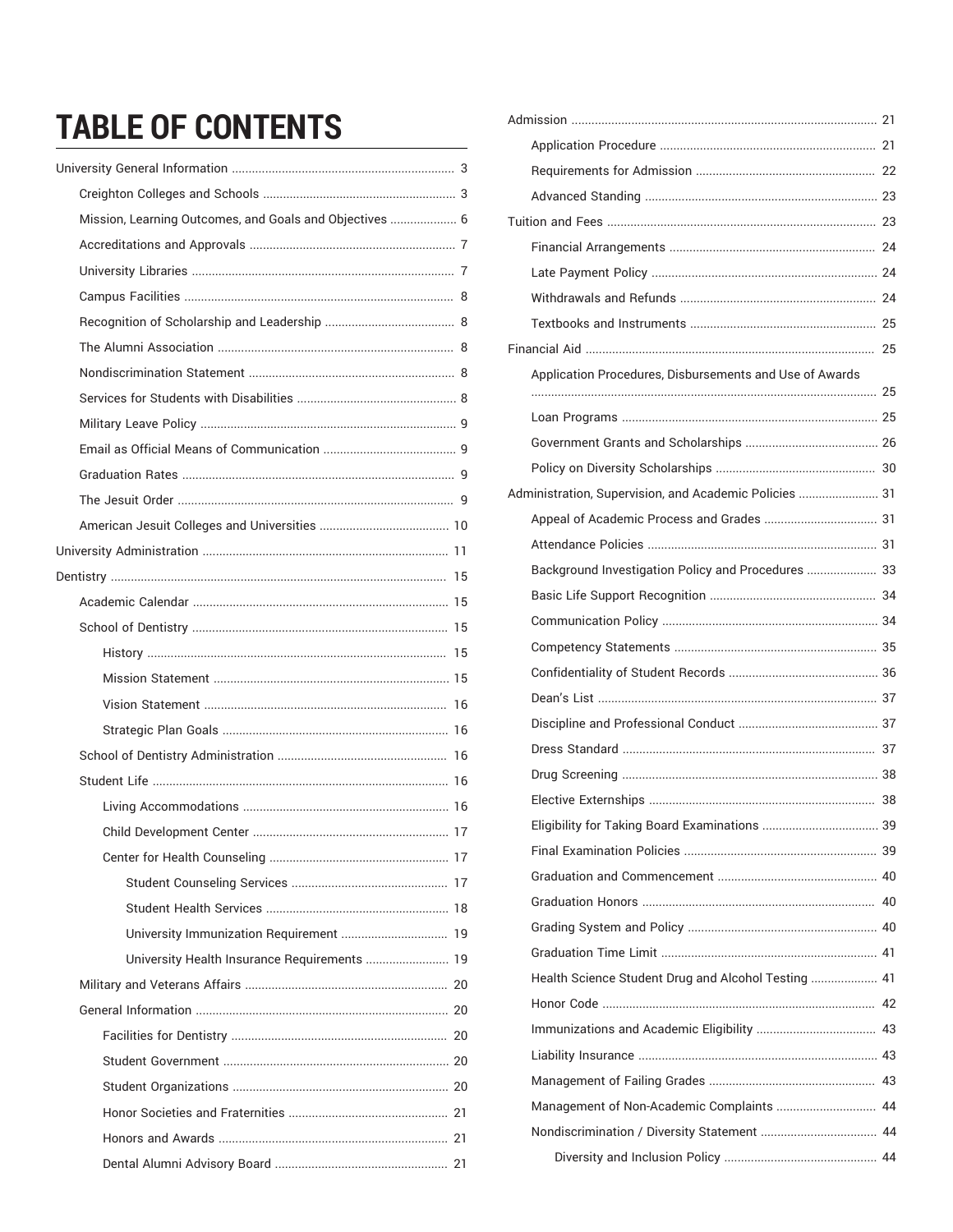| Notice of Opportunity and Procedure to File Complaints with the |  |
|-----------------------------------------------------------------|--|
|                                                                 |  |
|                                                                 |  |
| Promotion of Academic Integrity and the Management of           |  |
|                                                                 |  |
|                                                                 |  |
|                                                                 |  |
|                                                                 |  |
|                                                                 |  |
|                                                                 |  |
|                                                                 |  |
|                                                                 |  |
|                                                                 |  |
|                                                                 |  |
|                                                                 |  |
|                                                                 |  |
| Bachelor of Science in Dental Hygiene Degree Completion Program |  |
|                                                                 |  |
|                                                                 |  |
|                                                                 |  |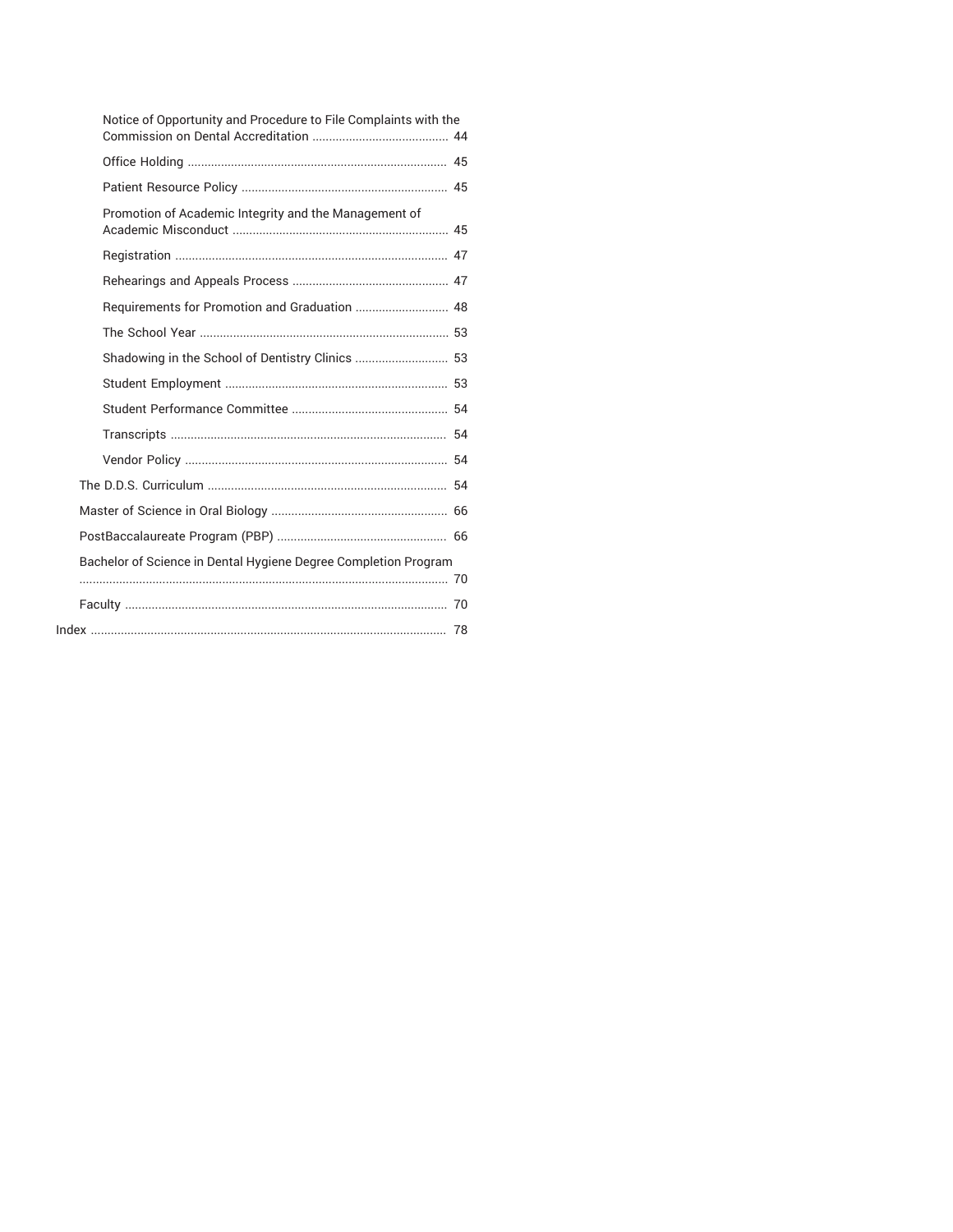# **UNIVERSITY GENERAL INFORMATION**

## **About Creighton**

There is no university in the country like Creighton University in terms of size, the array of professional and graduate programs offered, and the strong commitment to Catholic and Jesuit ideals and values. Founded in 1878 and one of 28 Jesuit colleges and universities in the United States, Creighton is a vibrant and diverse learning community that offers its students more than an education.

Nationally recognized for providing a challenging and balanced educational experience, the University offers a rigorous academic agenda with a broad range of disciplines, providing more than 8,000 undergraduate, graduate and professional students with interdisciplinary degree programs that emphasize education of the whole person academically, socially and spiritually. The student body represents all 50 states and U.S. territories, as well as more than 40 countries.

More than 115 academic programs are offered in nine colleges and schools (arts and sciences, business, nursing, law, dental, medicine, pharmacy, OT, PT and other health professions, graduate school, and adult learning and degree completion). Average class size is 22, with an 11:1 student-to-faculty ratio. Creighton study abroad programs take students to more than 50 locations around the world annually.

The University has been consistently ranked a top Midwest regional university by *U.S. News & World Report* and in 2015 also was among the 200 colleges and universities profiled in Princeton Review's Colleges That Pay You Back: The 200 Best Value Colleges and What It Takes to Get In. In the Jesuit tradition of service, Creighton students last year contributed more than 1 million hours of community service locally, nationally and internationally.

## **Location**

Omaha, with a metropolitan area population of nearly 1 million, is Nebraska's largest city. It is located on the western bank of the Missouri River, which serves as the Nebraska-Iowa border. The city is the major urban area between Chicago and Denver and between Kansas City and Minneapolis. Creighton's 139-acre campus is within walking distance of downtown and riverfront business, sports/recreational, cultural and entertainment districts. Creighton also is conveniently located close to hotels and the airport.

Omaha is on a number of "best" lists, as reported by the Greater Omaha Economic Development Partnership. These include No. 1 in the Top 10 Best American Cities to Work in Tech (*Wallethub.com*, 2015); Top 10 Cities for New College Grads (*SmartAsset*, 2015); The Best Cities to Find a Job in 2016 (*ZipRecruiter*); and The 5 Best Big Cities (Best in the Midwest) (*Time.com/money*, 2015).

In addition to the main campus in Omaha and online education accessible from anywhere in the world, Creighton has a College of Nursing campus in Hastings, Neb., and a School of Medicine campus in Arizona. Creighton's regional campus in Phoenix at St. Joseph's Hospital and Medical Center is the only Catholic medical school west of Omaha.

## **History**

Edward and Mary Lucretia Creighton, along with Edward's brother John, settled in Omaha in the mid-1850s. John married Mary Lucretia's sister Sarah Emily Wareham in 1868 and the four are considered the founders of Creighton University. Edward's work with the transcontinental telegraph and freighting, ranching, railroading and banking became a major force in the city's economic development. The two brothers were widely known for their business enterprises, and the two couples were equally widely regarded for their philanthropy.

Edward died in 1874 and his widow included \$100,000 in her will to establish Creighton College in her husband's memory. Mary Lucretia died in 1876 and her executors, who included her brother-in-law John, purchased 6.2 acres of land at the northwest corner of what is currently 24th and California streets. They began to build a school and transferred the land, building and additional securities to Bishop James O'Connor of Omaha.

The bishop asked the Jesuits to operate the school and the first president, the Rev. Roman A. Shaffel, S.J., arrived in Omaha in late 1877; the school opened on Sept. 2, 1878, to 120 students. Bishop O'Connor in 1879 surrendered his trust to the Jesuits, who incorporated the University under Nebraska law.

Edward and Mary Lucretia's generosity is credited with establishing Creighton College, while John and Sarah Emily's philanthropy enlarged it to a five-school university. Today, Creighton University consists of nine schools and colleges:

- College of Arts and Sciences (1878)
- School of Medicine (1892)
- School of Law (1904)
- School of Dentistry (1905)
- School of Pharmacy and Health Professions (1905)
- Heider College of Business (1920)
- Graduate School (1926)
- College of Nursing (four-year bachelor's degree program began in 1958; college established in 1971)
- College of Professional Studies (established as University College in 1983)

## **Creighton Colleges and Schools College of Arts and Sciences** (http:// ccas.creighton.edu)

The College of Arts and Sciences is the oldest and largest of Creighton's nine colleges and schools. The college offers more than 60 majors and minors; an 11:1 faculty-to-student ratio; and research opportunities for undergraduates in all disciplines. Creighton encourages student involvement in research through the Center for Undergraduate Research and Scholarship (CURAS); nearly 200 undergraduate students present research at national and regional scholarly conferences annually. These efforts and others have resulted in Creighton being named among only 49 universities in the nation for undergraduate research opportunities by *U.S. News & World Report* — and the only Jesuit university to be recognized in 2015.

More than half of the college's students attend graduate or professional school upon graduation, at such institutions as Harvard, Stanford, Oxford and Cambridge universities. The College of Arts and Sciences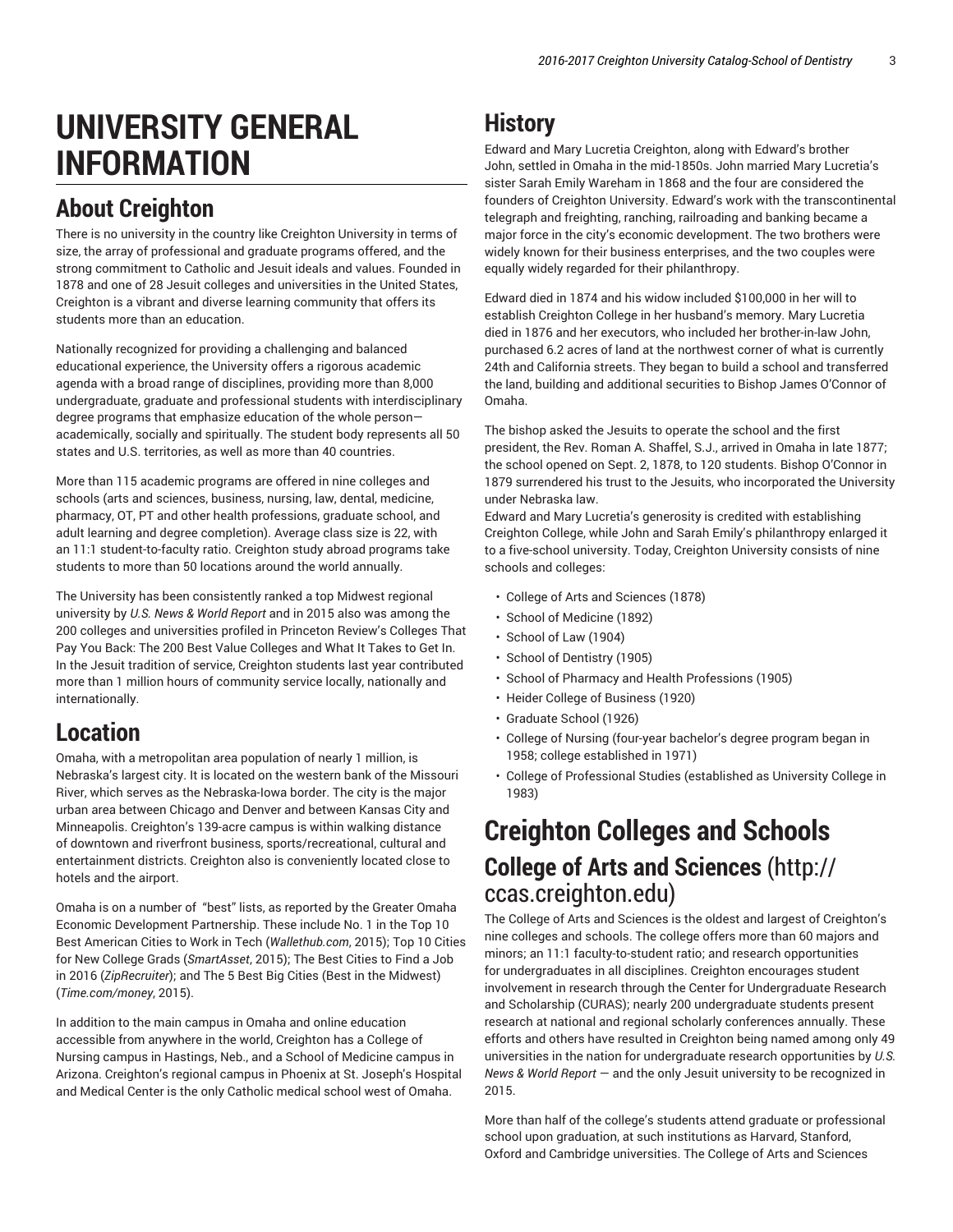hosts a chapter of Phi Beta Kappa, the nation's oldest and most prestigious honor society for liberal arts and sciences graduates. Interdisciplinary programs include such areas as neuroscience, healthy lifestyle management, sustainability studies, digital humanities, health administration, and justice and peace studies. The Department of Journalism, Media and Computing prepares students for success in today's technology-driven world by melding programs in journalism, graphic design and computing.

### **Heider College of Business** (http:// business.creighton.edu)

Established in 1920, the Heider College of Business became Creighton's first named college in 2013, in recognition of philanthropists Charles (BSC'49) and Mary Heider. It is among only 2 percent of schools in the world accredited in both business and accounting by the Association to Advance Collegiate Schools of Business International. The faculty includes more chartered financial analysts than any other higher education institution in the world.

In 2015, Heider College was ranked a Top 100 business program by *U.S. News & World Report* at No. 93; undergraduate finance ranked 14th; and accounting ranked 19th. The college reports 99 percent of recent graduates were employed or in graduate school within six months of graduation; accounting majors have had a 100 percent placement rate for the past 10 years.

Students receive real-world experience, including investing University funds through the Portfolio Practicum class; planning the Creighton Business Symposium, the largest U.S. student-planned business event; and working with the Business Ethics Alliance, the leading nonprofit dedicated to city-level business ethics programming. Programs offering interdisciplinary opportunities include 3/3 Law (business and law degrees attained in six years); Pre-Healthcare (combines a business degree with completion of requirements for health care professional programs); Bioscience and Entrepreneurship (hands-on experience in commercializing medical innovations); and the M.D./MBA (students complete an MBA during the third year of medical school).

## **College of Nursing** (http:// www.creighton.edu/nursing)

The College of Nursing has achieved a national reputation for innovative programs that keep pace with the ever-changing field of nursing. For example, Creighton's accelerated Bachelor of Science in Nursing (BSN) was one of the first in the nation and Creighton was the first nursing school in Nebraska to offer a Doctor of Nursing Practice (DNP) degree. Creighton nursing faculty members serve on state and national nursing and health care committees and organizations.

The college offers a BSN program on two campuses, in Omaha and Hastings, Neb., and is supplemented by select online courses and tracks. The BSN program includes a traditional four-year direct-entry pathway that allows students to start their college careers as freshmen in nursing, a 12 month accelerated BSN designed for college graduates who pursue nursing as a second degree. The college also offers an on-line RN-BSN degree completion program designed for registered nurses who have graduated from an accredited associate degree or diploma program in nursing and are eligible for licensure in Nebraska. The College of Nursing also offers an innovative undergraduate certificate in Outcomes Management and Care Coordination Leadership. This 24-week on-line program is designed for practicing registered nurses. Completion of

this 12 semester credit hours in this certificate program can be counted towards completion of the RN-BSN degree. The College also collaborates with Hastings College to offer a 3.5+ 1 dual degree program with Hastings College in Hastings, NE. This program is designed for students completing a Health Systems Major or other appropriate major at Hastings College Major, meets the prerequisites for the accelerated BSN and completes all accelerated nursing curriculum (ANC) requirements.

The College offers both MSN and DNP degree programs. The MSN program prepares graduates to be clinical nurse leaders, and clinical systems administrators. The DNP program prepares graduates to be nurse practitioners and clinical systems administrators. The nurse practitioner tracks include the Adult-Gerontology Acute Care Nurse Practitioner, Adult-Gerontology Acute Nurse Practitioner, Family Nurse Practitioner, Neonatal Nurse Practitioner, Pediatric Acute Care Nurse Practitioner, and Psychiatric Mental Health Nurse Practitioner. Graduates who successfully complete their identified NP track meet eligibility for national certification through their appropriate national certification boards.

The College of Nursing offers Post-Graduate Certificates in the following areas: Adult-Gerontology Acute Care Nurse Practitioner, Family Nurse Practitioner, Neonatal Nurse Practitioner, Pediatric Acute Care Nurse Practitioner, and Clinical Nurse Leader. Students who successfully complete the post-graduate certificate meet eligibility for national certification through their appropriate national certification boards. Creighton BSN graduates meet or exceed the national average for firsttime pass rates on the National Council Licensure Examination (NCLEX-RN) and annual pass rates on the certification examination for nurse practitioner-track graduates generally range from 90 to 100 percent for first-time test-takers.

Community involvement  $-$  at home and abroad  $-$  is at the heart of Creighton nursing. Students gain hands-on learning at free health clinics in Omaha and through global health care experiences such as those associated with the Institute for Latin American Concern in the Dominican Republic (ILAC) and China. The College of Nursing collaborates with public and parochial schools in Omaha and surrounding areas to provide state-mandated health screenings. Creighton nursing students, at both the undergraduate and graduate levels, complete preceptorships in some of the nation's largest hospitals as well as in small, rural hospitals, specialty hospitals, and urban and rural clinics.

### **College of Professional Studies and Summer Sessions** (http:// adultdegrees.creighton.edu)

The College of Professional Studies, established in 1983 as University College, provides on-campus and online undergraduate degrees, certificates and noncredit programs for adult learners. Students enjoy small classes that offer individual attention and the ability to forge strong relationships with fellow learners and faculty. In 2015-2016, there were more than 300 students enrolled in the College of Professional Studies. The college's online bachelor's degree completion programs are ranked No. 20 nationally by *U.S. News & World Report*.

The online Bachelor's in Leadership includes three specialization tracks: health care management, nonprofit management and human capital management; the new online Bachelor of Arts in Healthy Lifestyle Management is designed for students who wish to pursue careers in the growing field of health and wellness. The program is unique because it is rooted in interdisciplinary teaching, research and practice to care for the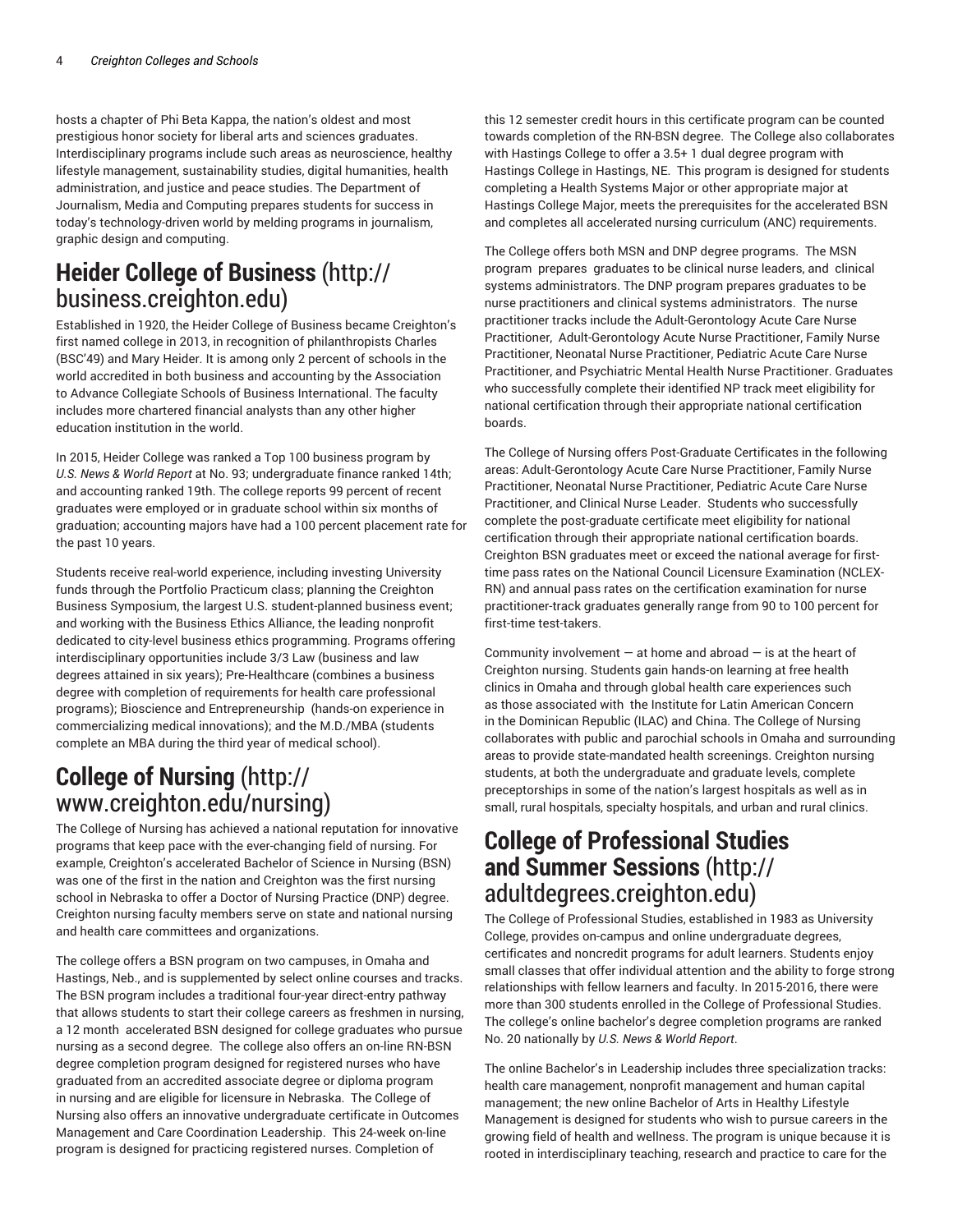whole person—body, mind and spirit. The college offers 12 undergraduate certificate programs including such offerings as business administration, theology, health administration and policy, creative writing and more.

### **Graduate School** (http:// succeed.creighton.edu)

Creighton's first master's degree was awarded in 1893 and the first Ph.D. was conferred in 1971. Today, the Graduate School offers more than 35 master's degree programs and numerous doctoral programs and is a leader in interdisciplinary education with both on-campus and online programs. More than half of Creighton graduate students are enrolled in online programs.

In 2016, *U.S. News & World Report* ranked Creighton No. 13 in Best Online Graduate Business Programs (Excludes MBA); No. 36 in Best Online Graduate Education Programs; No. 44 in Best Online MBA Programs; and No. 64 in Best Online Graduate Nursing Programs. The Doctoral Program in Interdisciplinary Leadership (Ed.D.) is the Graduate School's largest online program, this year drawing students from 45 states and 10 countries.

The Graduate School is continually adding to its academic offerings with distinctive and innovative programs in a wide variety of fields including business, leadership, conflict resolution, education, school counseling, humanities, health care, public health, ministry, theology and science; creative writing (MFA), East-West studies, medical anthropology, public health, emergency medical services (EMS), finance (MFIN) and health and wellness coaching. Creighton also offers graduate certificates in many fields as well as dual degrees in business, law, medicine, international relations, negotiation/conflict resolution, business intelligence and analytics, health care ethics, leadership and more..

### **School of Dentistry** (http:// www.creighton.edu/dentalschool)

The School of Dentistry has a reputation for excellence, last year receiving 2,205 applications for 85 available seats; the school's faculty members serve in leadership and advisory roles with local, regional and national organizations. Graduates become general dentists or pursue residency programs, advanced degrees and specialty training in nearly all 50 states; 20 to 25 percent of Creighton dental graduates achieve post-doctoral training. Creighton is considered to have one of the most affordable private dental schools in the United States.

Hands-on clinical experience as well as community service are hallmarks of a Creighton dental education: the dental clinic serves approximately 12,000 patients annually; students and faculty volunteer through OneWorld Community Health Center, "Give Kids a Smile," Heart Ministry Clinic, Special Olympics, outreach in the Dominican Republic and more; through "Building Healthy Futures," Creighton provides preventive oral care and education to approximately 5,000 schoolchildren.

Thirty-nine percent of students come from states without dental schools; Creighton has contracts with Idaho and Wyoming and offers Western Interstate Commission for Higher Education (WICHE) seats for dental students from New Mexico, North Dakota and Wyoming. Creighton has participated in the Robert Wood Johnson Foundation's Dental Pipeline program, encouraging recruitment of Native American students.

## **School of Law** (http://law.creighton.edu)

The School of Law was established in 1904. Today, the 300-plus students in the School of Law are taught by 35 full-time professors and 27 adjunct faculty members who are prosecutors, public defenders and other practicing attorneys. Last year's graduates accepted offers of employment in 19 states and two other countries.

Creighton law students have the flexibility to earn a J.D. degree in two, three or four years. Other programs include earning a J.D. plus a master's degree in negotiation and dispute resolution from Creighton's Werner Institute in three years; the Government and Leadership (GOAL) Program, which provides a J.D. and a master's degree in three years plus an externship in Washington, D.C.; and the joint J.D./MBA with the Heider College of Business.

Innovative educational experiences in the school include a constitutional law seminar offered every other year allowing face-to-face discussion with a U.S. Supreme Court justice; the summer program, "From Nuremberg to the Hague," featuring the study of international criminal law, war crimes and the Holocaust in Germany and The Netherlands; and an annual immersion trip to the Dominican Republic that encourages law students to reflect on life, law and poverty in a Third World nation.

The School of Law assists students interested in public-interest law by offering summer grants to first- and second-year students who accept unpaid externships with government and nonprofit law offices. Students also gain experience through the Abrahams Legal Clinic, which gives free legal services to low-income individuals, especially victims of domestic violence, and the Community Economic Development Clinic, which provides free legal services to low-income entrepreneurs.

### **School of Medicine** (http:// medschool.creighton.edu)

The School of Medicine was established in 1892 as the John A. Creighton Medical College. The school has a regional campus in Phoenix at St. Joseph's Hospital and Medical Center, which is the only Catholic medical school campus west of Omaha. The medical school's primary clinical partner, CHI Health, is the largest health care network in the region and one of the top 15 health care systems in the U.S. CHI Health is affiliated with Colorado-based Catholic Health Initiatives, one of the nation's largest faith-based nonprofit health systems.

Creighton graduates' medical licensing scores and pass rates consistently exceed the national average and 100 percent of Creighton medical students perform community service while in medical school. Creighton was the first Catholic university to receive the prestigious Community Service Award from the Association of American Medical Colleges (AAMC); the award recognized the student-founded and run Magis Medical Clinic, which provides free health care for uninsured and underinsured people in Omaha.

Faculty members and their research are world-renowned. The medical school is an international leader in hereditary cancer and osteoporosis, with other outstanding programs including infectious disease, cardiovascular disease, nutrition/metabolism and neuroscience. A landmark study conducted at Creighton suggested that boosting vitamin D3 intake can significantly reduce the risk of breast and other cancers. Researchers in biomedical sciences, medical microbiology/immunology and pharmacology are making discoveries in atherosclerosis, bacterial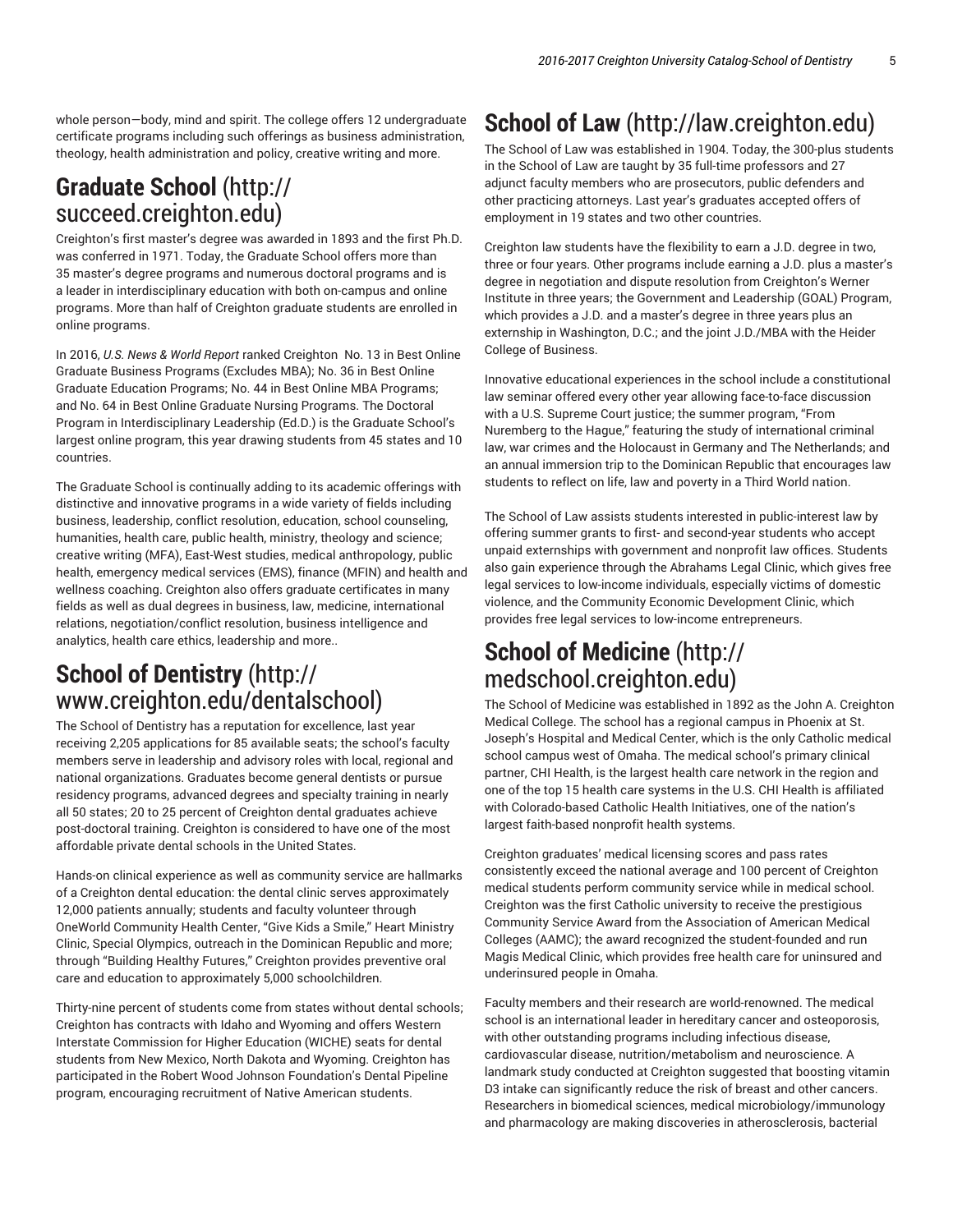resistance, cancer, hearing restoration, brain injury, bone growth/bone loss and more.

### **School of Pharmacy and Health Professions** (http://spahp.creighton.edu)

Established in 1905 as the Creighton College of Pharmacy, the School of Pharmacy and Health Professions (SPAHP) expanded over the years to include other health professions. The school is an academic pioneer, offering: the first clinical doctorates in occupational therapy (OTD) and physical therapy (DPT) in the nation; the first Web-based distance education pharmacy program; the first distance education program in occupational therapy leading to the clinical doctorate in occupational therapy; and 40 years of emergency medical services (EMS) education. SPAHP also has innovative partnerships with the University of Alaska Anchorage (OTD and Pharm.D.) and Regis University in Denver (OTD).

SPAHP faculty are renowned: the school has one of the largest OT faculties in the nation, with 18 faculty members holding terminal degrees; for more than 25 years, faculty members in the Center for Drug Information and Evidence-Based Practice have provided evidence-based, timely and unbiased information to health care professionals (fewer than 15 percent of pharmacy schools in the U.S. offer as much drug information expertise to the professional community); and the Health Services Research Program is recognized nationally for its work in patient safety.

First-time national licensure pass rates in pharmacy, OT and PT have been nearly 100 percent the past several years and more than 75 percent of the school's students receive one to three job offers before they graduate. They have access to an expanse of clinical training sites, with a faculty-student clinical ratio of 1:3, in every health care discipline, including pediatrics, geriatrics, mental health, acute and long-term care and more. Service to others is a hallmark of the school, with students giving nearly 10,000 hours of service per semester.

# **Mission, Learning Outcomes, and Goals and Objectives**

## **Mission Statement**

Creighton is a Catholic and Jesuit comprehensive university committed to excellence in its undergraduate, graduate and professional programs.

As **Catholic**, Creighton is dedicated to the pursuit of truth in all its forms and is guided by the living tradition of the Catholic Church.

As **Jesuit**, Creighton participates in the tradition of the Society of Jesus which provides an integrating vision of the world that arises out of a knowledge and love of Jesus Christ.

As **comprehensive**, Creighton's education embraces several colleges and professional schools and is directed to the intellectual, social, spiritual, physical and recreational aspects of students' lives and to the promotion of justice.

Creighton exists for students and learning. Members of the Creighton community are challenged to reflect on transcendent values, including their relationship with God, in an atmosphere of freedom of inquiry, belief and religious worship. Service to others, the importance of family life, the inalienable worth of each individual and appreciation of ethnic and cultural diversity are core values of Creighton.

Creighton faculty members conduct research to enhance teaching, to contribute to the betterment of society, and to discover knowledge. Faculty and staff stimulate critical and creative thinking and provide ethical perspectives for dealing with an increasingly complex world.

### **University Assessment of Learning Outcomes**

The University Assessment Committee has articulated six universitylevel outcomes that are common to all undergraduate, graduate, and professional student experience.

All Creighton graduates will demonstrate:

- 1. disciplinary competence and/or professional proficiency,
- 2. critical thinking skills,
- 3. Ignatian values, to include but not limited to a commitment to an exploration of faith and the promotion of justice,
- 4. the ability to communicate clearly and effectively,
- 5. deliberative reflection for personal and professional formation,
- 6. the ability to work effectively across race, ethnicity, culture, gender, religion and sexual orientation.

Each program defines its learning goals/graduate outcomes, and these outcomes should be in alignment with each College/School's goals as well as the broader university-wide goals. A variety of outcome measures are used within each of the programs to provide evidence of student learning, and to assess how well the learning goals/graduate outcomes are being met.

## **Goals and Objectives**

Creighton University exists to educate her students with a view to their intellectual expansion, social adequacy, physical development, aesthetic appreciation, and spiritual enrichment. Creighton serves her publics primarily through teaching and research. Employing the techniques of teaching and research offers numerous other opportunities to provide community services and leadership.

Creighton has behind it a pattern of more than four centuries of Jesuit teaching. The Order's focus has always been on the total person, an approach that includes development of each student's talents to assure that he or she can meet both material and spiritual needs.

Members of every denomination are enrolled in and welcome to all courses in the University. While Creighton fosters learning in a Christianoriented setting and challenges students to reflect on transcendental truths, students are not required to participate in religious services or activities.

All educational programs of Creighton University are open to both men and women.

The University Assessment Plan has been established to help measure the success of Creighton's academic programs. Each college and school has in place its own appropriate plan to determine student achievement in its programs and to implement changes for continuous improvement in Creighton's assessment plans, and students participate with faculty and administration in striving for improvements in the teaching-learning process. In addition, the University Plan embraces Student Life, and the special areas of cultural diversity and service to others, values which are emphasized in Creighton's Mission Statement.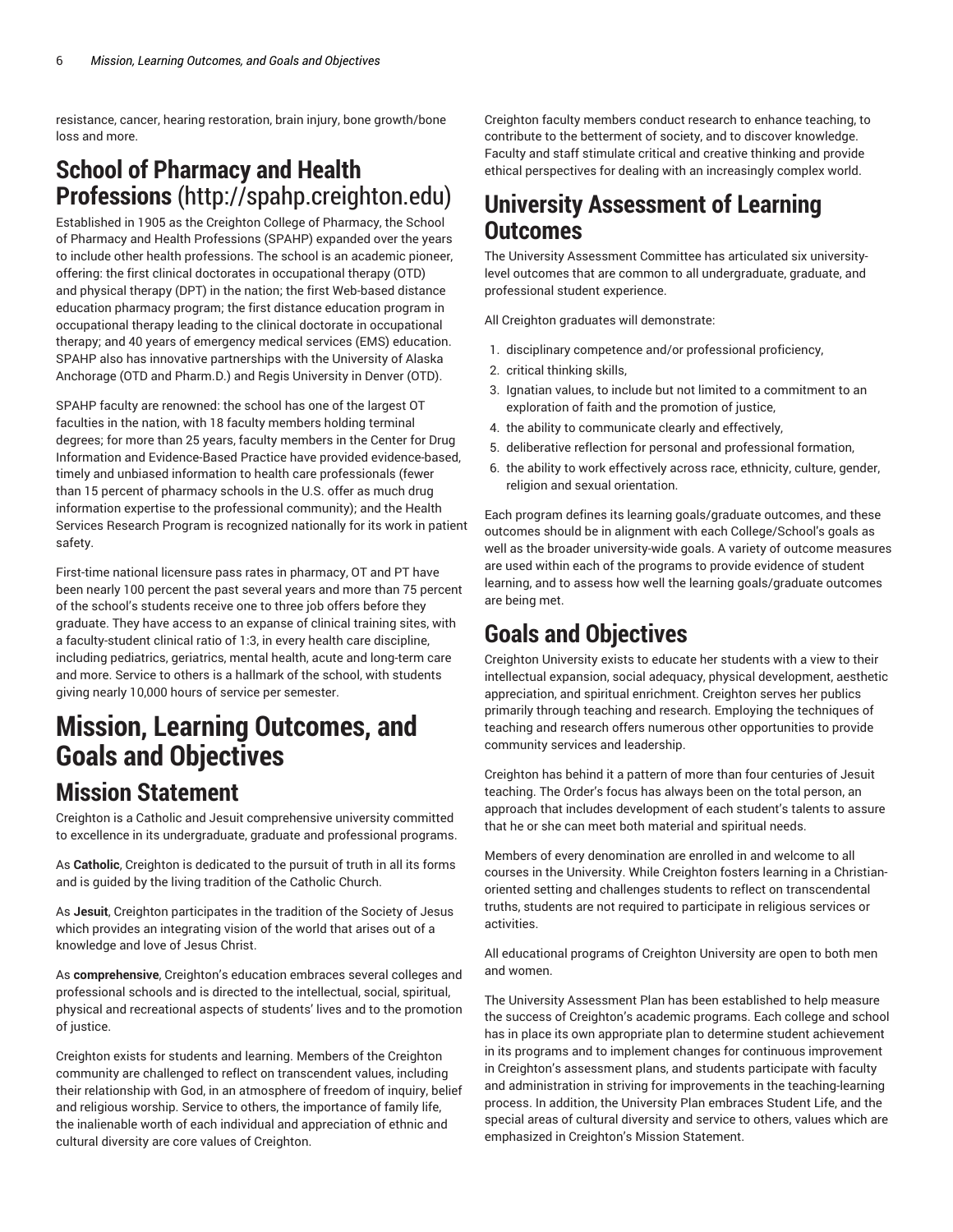## **Accreditations and Approvals**

Creighton University is fully accredited by The Higher Learning Commission of the North Central Association of Colleges and Schools, the accrediting agency for the region in which the University is situated.

Higher Learning Commission

230 South LaSalle Street, Suite 7-500, Chicago, Illinois 60604-1411 Phone: 800.621.7440 / 312.263.0456 | Fax: 312.263.7462 | info@hlcommission.org

The Heider College of Business is an accredited member of the Association to Advance Collegiate Schools of Business-AACSB (http://www.aacsb.edu/accreditation) International (graduate and undergraduate programs). The accounting program has been accredited (Type A - baccalaureate) by the Accounting Accreditation Committee of the Association.

The Creighton University EMS Education Program is accredited by the Commission on Accreditation of Allied Health Education Programs (CAAHEP (http://www.caahep.org)) upon the recommendation of the Committee on Accreditation of Education Programs for the Emergency Medical Services Professions. The program also is approved by the State of Nebraska.

The College of Nursing baccalaureate, master's and doctoral programs are accredited by the Commission on Collegiate Nursing Education (CCNE (http://www.aacn.nche.edu/ccne-accreditation)). The baccalaureate program is approved by the State of Nebraska.

The Department of Social Work is an accredited Council on Social Work Education (CSWE (http://www.cswe.org/Accreditation.aspx)) program preparing professional undergraduate social workers.

The teacher education programs of Creighton University are fully accredited by the National Council for Accreditation of Teacher Education (NCATE (http://www.ncate.org/Accreditation/tabid/100/ Default.aspx)) for the preparation of elementary, secondary, and special education teachers at the undergraduate level, and for the graduate-level preparation of teachers, school principals and school counselors.

The dental education program of the School of Dentistry is accredited by the Commission on Dental Accreditation (CODA (http:// www.ada.org/117.aspx)). The Commission is a specialized accrediting body recognized by the U.S. Department of Education.

The Creighton University School of Law is fully accredited by the American Bar Association Section (ABA (http://www.americanbar.org/ groups/legal\_education/resources/accreditation.html)) of Legal Education and Admissions to the Bar. The School of Law is also a member of the Association of American Law Schools.

The School of Medicine is fully accredited by the Liaison Committee on Medical Education (LCME (http://www.lcme.org)), representing the Association of American Medical Colleges and the Council on Medical Education of the American Medical Association. The Department of Education recognizes the LCME for the accreditation of programs of medical education leading to the M.D. degree in institutions that are themselves accredited by regional accrediting associations. Institutional accreditation assures that medical education takes place in a sufficiently rich environment to foster broad academic purposes. The School of Medicine is also an institutional member of the Association of American Medical Colleges.

The School of Medicine is also accredited by The Accreditation Council for Graduate Medical Education (ACGME (http://www.acgme.org)) for the training of medical residents.

The School of Pharmacy and Health Professions programs are accredited as follows:

The Pharmacy program, accredited by the Accreditation Council for Pharmacy Education (ACPE (https://www.acpe-accredit.org)), is a member of the American Association of Colleges of Pharmacy.

The program in Occupational Therapy is accredited by the Accreditation Council for Occupational Therapy Education (ACOTE (http://www.aota.org/en/Education-Careers/Accreditation.aspx)) of the American Occupational Therapy Association Inc.

The program in Physical Therapy is accredited by the Commission on Accreditation in Physical Therapy Education (CAPTE (http:// www.capteonline.org/home.aspx)).

The University is also approved by and/or a member of the following: American Council on Education, Association of American Colleges and Universities, Association of Catholic Colleges and Universities, Association of Independent Colleges and Universities of Nebraska, Association of Jesuit Colleges and Universities, Council for the Advancement and Support of Education, Council for Higher Education Accreditation, National Association of Independent Colleges and Universities, Commission on Accreditation of Allied Health Education Programs, Council for Opportunity in Education, American Association of Colleges for Teacher Education, American Association of University Professors, American Association of University Women, Association of Schools of Journalism and Mass Communication, Association of Independent Liberal Arts Colleges for Teacher Education, Council of Graduate Schools in the United States, Council on Social Work Education, International Association of Catholic Universities, Midwest Association of Graduate Schools, National Association of Educational Broadcasters, National Association for Foreign Student Affairs, National Council for Accreditation of Teacher Education, Nebraska Council on Teacher Education, and Nebraska State Board of Educational Examiners.

Creighton University is authorized to provide online education (http:// www.creighton.edu/center-for-academic-innovation). See creighton.edu/ state\_authorization for current listing.

# **University Libraries**

### **Library**

The Creighton University Libraries, (Health Sciences, Law, and Reinert-Alumni) share a commitment to providing outstanding resources, expertise, and facilities to all our undergraduate, graduate and professional programs whether online or on campus. All three libraries have developed unique collections, services, and resources that are designed to maximize students' personal and educational experiences while at Creighton and beyond. Each library has an array of expert informational professionals who provide research, database, and library related technology support to students, including distance learners. Learning spaces in the University Libraries offer a variety of furnishings and technology for individual and collaborative study. Go to www.creighton.edu/libraries to explore any of the Creighton University Libraries.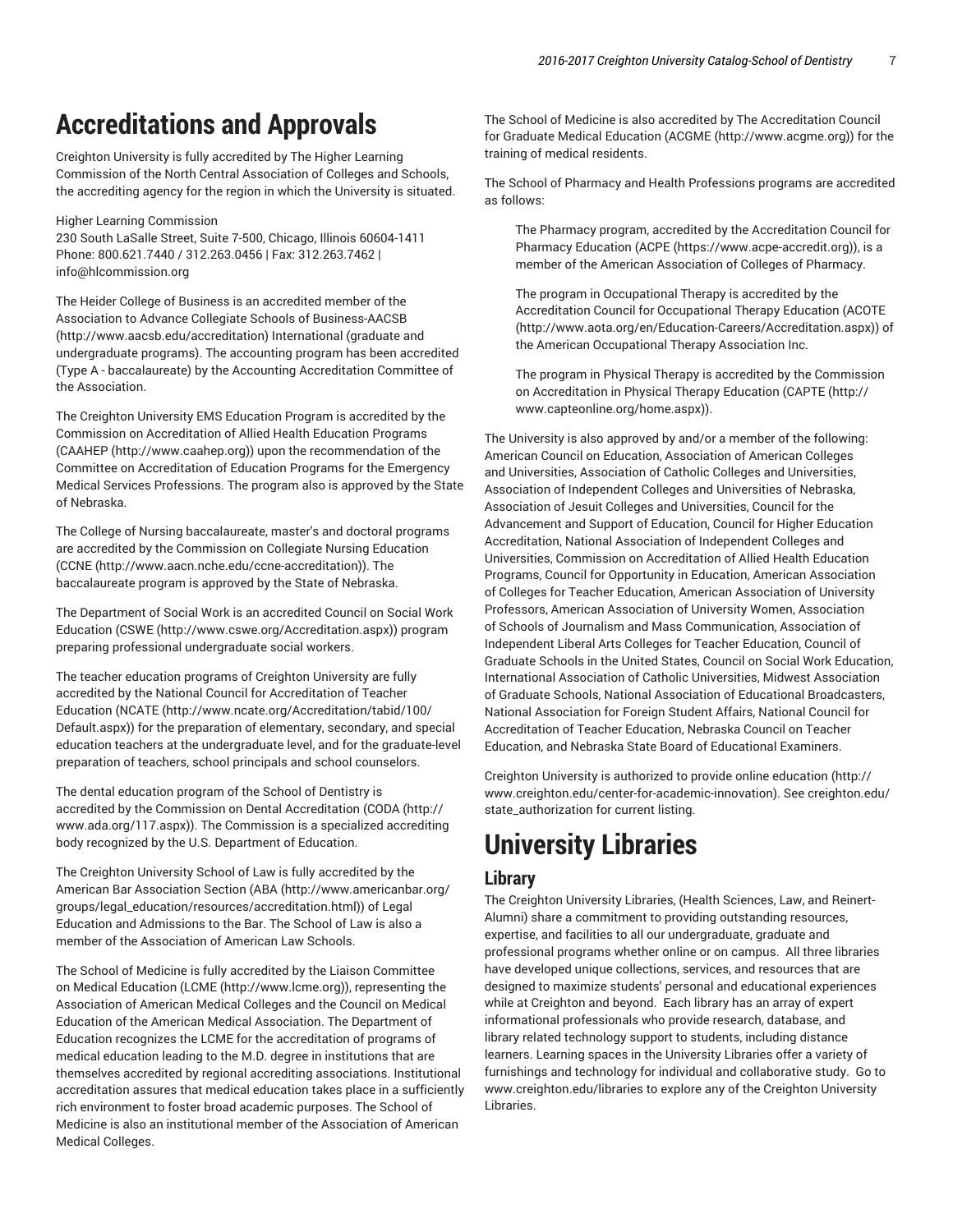## **Campus Facilities**

Creighton's 139-acre urban campus encompasses more than 50 buildings, providing excellent facilities for the University's academic, residential, spiritual, athletic and recreational activities. The beautifully landscaped, pedestrian-friendly campus has been recognized by the Arbor Lodge Foundation as a Tree Campus USA University for eight consecutive years, and is listed in the 2015 Princeton Review Guide to 353 Green Colleges for its strong commitment to the environment and sustainability.

The University recently made extensive campus improvements, including renovation of buildings affecting more than 100,000 square feet of academic space and completion of the east campus athletic/fitness/ recreation corridor.

## **Recognition of Scholarship and Leadership**

Creighton University applauds the scholastic effort and achievement of its students. In addition to the numerous scholarships, awards, and honor societies from each School and College that recognize student accomplishments, Creighton is proud to honor students with the following:

**Alpha Sigma Nu** is a national Jesuit honor society for men and women, awarded on the basis of scholarship, loyalty and service.

**Phi Beta Kappa**, Beta of Nebraska (Creighton Chapter). Founded in 1776, Phi Beta Kappa is the nation's oldest honor society. It celebrates and advocates excellence in the liberal arts and sciences, and only 10 percent of American colleges and universities have earned the privilege of hosting a chapter. Once a year, the chapter invites select juniors and seniors with an outstanding academic record in the liberal arts and sciences to become members.

The **Spirit of Creighton Award** is a citation conferred on a male and a female student by the President of the University annually at Commencement for demonstrating remarkable initiative and able enterprise, wisdom in action, modesty in achievement, and great personal sacrifice for the good of others.

# **The Alumni Association**

Creighton University seeks to maintain lifelong relationships with former students of the University. The Creighton University Alumni Association, formed in 1892, assists the University in keeping alumni engaged with the institution. Its mission is to "advance the interests of the Creighton family through a commitment to academic excellence, Judeo/Christian ethics and a lifelong relationship between Creighton alumni and their University that enriches both."

The Alumni Association is governed by the National Alumni Board. This board represents the alumni community in matters affecting the University; supports and assists the University in fulfilling its strategic goals; and provides services, programs and support consistent with the Alumni Association's mission.

Alumni programs vary widely and include all-University events, Homecoming, class reunion activities, community service projects, college/school specific activities, recent alumni activities, regional events, career networking and social networking.

Information on the Alumni Association can be found on the web at www.alumni.creighton.edu.

# **Non-discrimination Statement**

Creighton University is committed to providing a safe and nondiscriminatory educational and employment environment. The University admits qualified students, hires qualified employees and accepts patients for treatment without regard to race, color, religion, sex, marital status, national origin, age, disability, citizenship, sexual orientation, gender identity, gender expression, veteran status, or other status protected by law. Its education and employment policies, scholarship and loan programs, and other programs and activities, are administered without unlawful discrimination.

Sexual harassment, including sexual violence, is a form of sex discrimination prohibited by Title IX of the Education Amendments of 1972. The University does not discriminate on the basis of sex in its educational, extracurricular, athletic, or other programs or in the context of employment.

It is the policy of the University to make all programs and services available to individuals with disabilities. Inquiries concerning rights and responsibilities under Section 504 of the Rehabilitation Act of 1973, as amended, and the Americans with Disabilities Act of 1990 should be directed to the Executive Director for the Office of Equity and Inclusion (see below). To obtain information on accessibility of buildings and programs or to report problems of accessibility, please contact Human Resources (for employees), Schneider Hall or by telephone 402.280.2709, or Office of Disability Accommodations (for students), Old Gym 437 or by telephone 402.280.2166.

The following person has been designated to monitor compliance and to answer any questions regarding the University's non-discrimination policies:

Ms. Allison Taylor Executive Director Title IX Coordinator/Section 504 Coordinator Creighton University Office of Equity and Inclusion Creighton Hall Suite 340 Omaha, NE 68178 Phone: 402.280.3189 Email: allisontaylor@creighton.edu Web: www.creighton.edu/oei

The United States Department of Education's Office for Civil Rights (OCR) enforces Title IX. Information regarding OCR may be found at www.ed.gov/about/office/list/ocr/index.html. (http://www2.ed.gov/ about/offices/list/ocr)

## **Services for Students with Disabilities**

Services for students with disabilities are provided to qualified students to ensure equal access to educational opportunities, programs, and activities in the most integrated setting possible. Students must make timely and appropriate disclosures and requests, at least five weeks in advance of a course, workshop, program, or activity for which accommodation is requested or such other reasonable time as the particular circumstance of a request for accommodation warrants.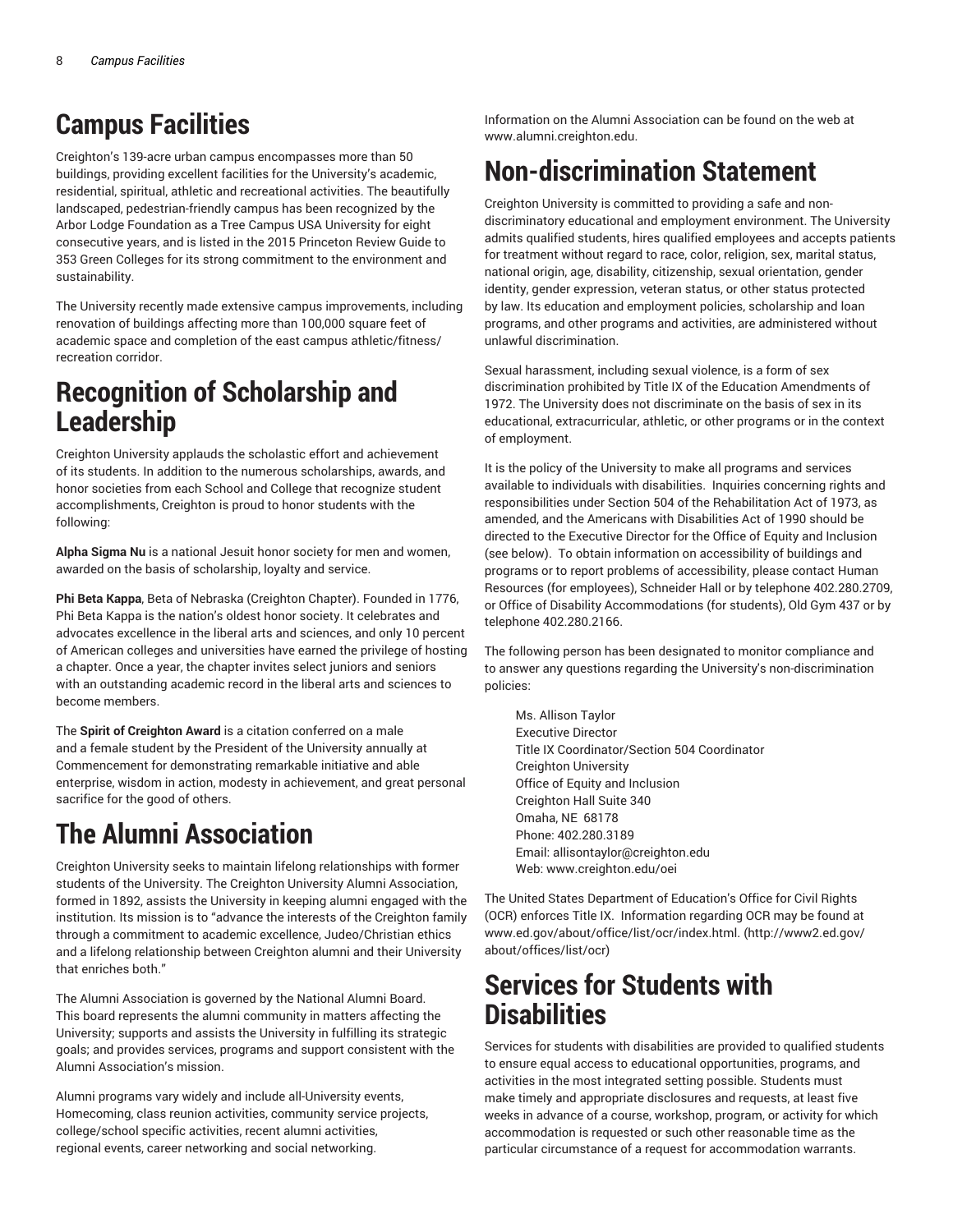Students are encouraged to make requests for appropriate academic adjustments soon as possible after acceptance. Each student may be required to submit medical or other diagnostic documentation of disability and limitations. Students may be required to complete additional evaluation of limitations by Creighton University's Center for Health or Counseling or other appropriate agencies prior to receiving requested accommodations. The University reserves the right to provide services only to students who complete and provide written results of evaluations and recommendations for accommodations to appropriate University personnel. For more information, contact the Dean's Office of the student's college of enrollment or the Office of Disability Accommodations (http://www.creighton.edu/disabilitysupportservices) at 402.280.2166.

# **Military Leave Policy**

Creighton University supports a student who is a member, or who parents a dependent child with a spouse who is a member, of a military reserve unit or the National Guard and is called into active military service by the United States. To assist him/her to maintain his/her status as Creighton student, the University has adopted the following guidelines:

Withdrawal from the University:

- 1. A student in good standing should immediately file a request for a leave of absence/withdrawal with the dean of the appropriate school or college in which the student is enrolled, along with a copy of the military orders.
- 2. The leave of absence generally will be granted for one year. However, the deans of the appropriate college are encouraged to grant any request to extend the leave of absence should military service require more than one year.
- 3. The student will receive a full refund of tuition and fees paid to Creighton University if the request for a leave of absence/withdrawal for military service is filed prior to the last day to drop classes.
- 4. The student will have a choice of three options if the request for a leave of absence/withdrawal is received after the last day to drop classes:
	- a. A full refund of tuition and fees with no credit awarded for work completed during the semester.
	- b. An Incomplete grade in all courses, upon approval of all instructors, with the right to complete all coursework within one year without further payment of tuition or fees.
	- c. A grade in all courses, upon approval of all instructors, based on work completed to the date of the leave of absence request.
	- d. Options b) & c) may be combined should circumstances warrant.
- 5. The student will receive prorated refunds for his/her housing and meal-plan, if applicable, based on taking the percentage of days registered at the University over the total number of days in the semester (i.e., beginning with the first day of class and ending on the last day of finals).
- 6. All applicable financial aid awards will be refunded to the appropriate agencies, and repayments of federal student loans will be calculated in accordance with federal guidelines.
- 7. While the University will make every effort to accommodate a student returning from active duty, placement in certain honors programs at the University cannot be guaranteed.

8. The student will be required to return university property, such as keys to residence halls, university computer equipment, library books, etc. in order to receive a refund or re enroll.

## **Email as Official Means of Communication**

The Creighton University assigned e-mail account shall be the official means of communication with all students, faculty and staff. All community members are responsible for all information sent to them via their University assigned e-mail account. Members who choose to manually forward mail from their University e-mail accounts are responsible for ensuring that all information, including attachments, is transmitted in its entirety to the preferred account.

All faculty, staff and students are required to maintain an @creighton.edu computer account. This account provides both an online identification key and a University Official E-mail address. The University sends much of its correspondence solely through e-mail. This includes, but is not limited to, policy announcements, emergency notices, meeting and event notifications, course syllabi and requirements, and correspondence between faculty, staff and students. Such correspondence is mailed only to the University Official E-mail address.

Faculty, staff and students are expected to check their e-mail on a frequent and consistent basis in order to stay current with Universityrelated communications. Faculty, staff and students have the responsibility to recognize that certain communications may be timecritical.

## **Graduation Rates**

Creighton University is pleased to provide information regarding our institution's graduation/completion rates, in compliance with the Higher Education Act of 1965, as amended. To request graduation rate information, please contact the University Registrar at 402.280.2702 or registrar@creighton.edu.

# **The Jesuit Order**

The Society of Jesus is a Roman Catholic religious order of men known as the Jesuits. It was founded in Paris by St. Ignatius of Loyola over 460 years ago. In addition to their work in parishes, primary and secondary education, the Jesuits sponsor twenty-eight colleges and universities in the United States.

The Jesuits are the founding order of Creighton University and turned the governance of Creighton over to the Board of Trustees in 1968. While the main focus of the Jesuits in the United States is on education, the order is primarily a missionary order which is also involved in spiritual direction, retreat centers and social justice work. There are presently 40 Jesuits at Creighton, including faculty, staff, administrators, chaplains and students.

The Jesuit tradition strives to form women and men to be of service for and with others. The hallmarks of a Jesuit education are excellence, service, leadership and faith. St Ignatius of Loyola saw the world as manifesting God's goodness, and graduates of Jesuit universities and colleges are called upon to "set the world on fire" by studying it, engaging with it, and changing it so that all people recognize their true identity as beloved sons and daughters of God.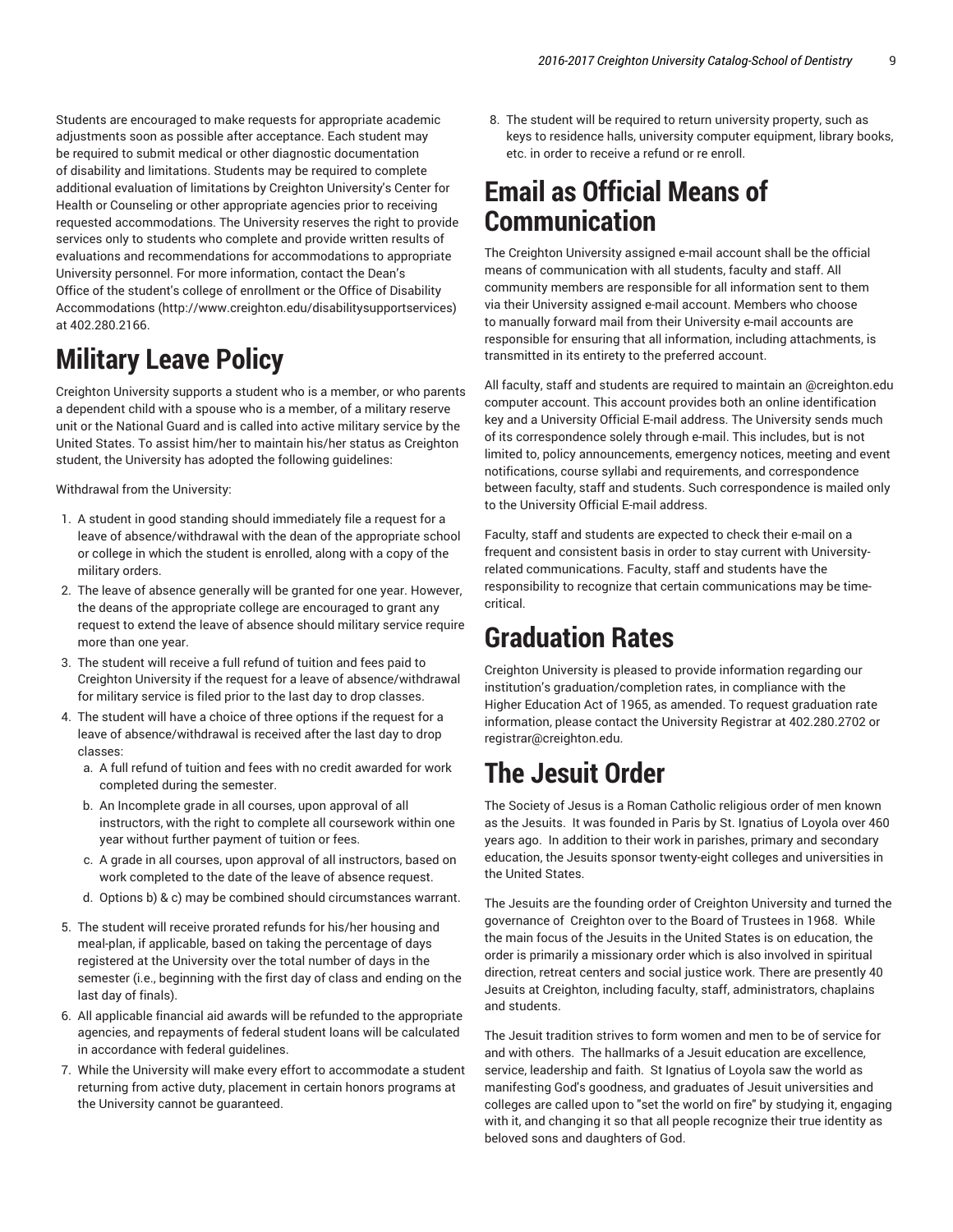## **American Jesuit Colleges and Universities**

| Alahama              | Spring Hill College, Mobile                   |
|----------------------|-----------------------------------------------|
| California           | Loyola Marymount University, Los<br>Angeles   |
|                      | University of San Francisco, San<br>Francisco |
|                      | Santa Clara University, Santa Clara           |
| Colorado             | Regis University, Denver                      |
| Connecticut          | Fairfield University, Fairfield               |
| District of Columbia | Georgetown University, Washington             |
| <b>Illinois</b>      | Loyola University Chicago                     |
| Louisiana            | Loyola University New Orleans                 |
| Maryland             | Loyola University Maryland                    |
| Massachusetts        | Boston College, Chestnut Hill                 |
|                      | College of the Holy Cross,<br>Worcester       |
| Michigan             | University of Detroit Mercy, Detroit          |
| Missouri             | Rockhurst University, Kansas City             |
|                      | Saint Louis University, Saint Louis           |
| Nebraska             | Creighton University, Omaha                   |
| New Jersey           | Saint Peter's University, Jersey City         |
| New York             | Canisius College, Buffalo                     |
|                      | Fordham University, New York                  |
|                      | Le Moyne College, Syracuse                    |
| Ohio                 | John Carroll University, Cleveland            |
|                      | Xavier University, Cincinnati                 |
| Pennsylvania         | Saint Joseph's University,<br>Philadelphia    |
|                      | The University of Scranton,<br>Scranton       |
| Washington           | Gonzaga University, Spokane                   |
|                      | Seattle University, Seattle                   |
| West Virginia        | Wheeling Jesuit University,<br>Wheeling       |
| Wisconsin            | Marquette University, Milwaukee               |

(Seminaries and high schools are not included in this list.)

ASSOCIATION OF JESUIT COLLEGES AND UNIVERSITIES One Dupont Circle, Suite 405 Washington, D.C. 20036 phone: 202.862.9893 fax: 202.862.8523 www.ajcunet.edu (http://www.ajcunet.edu)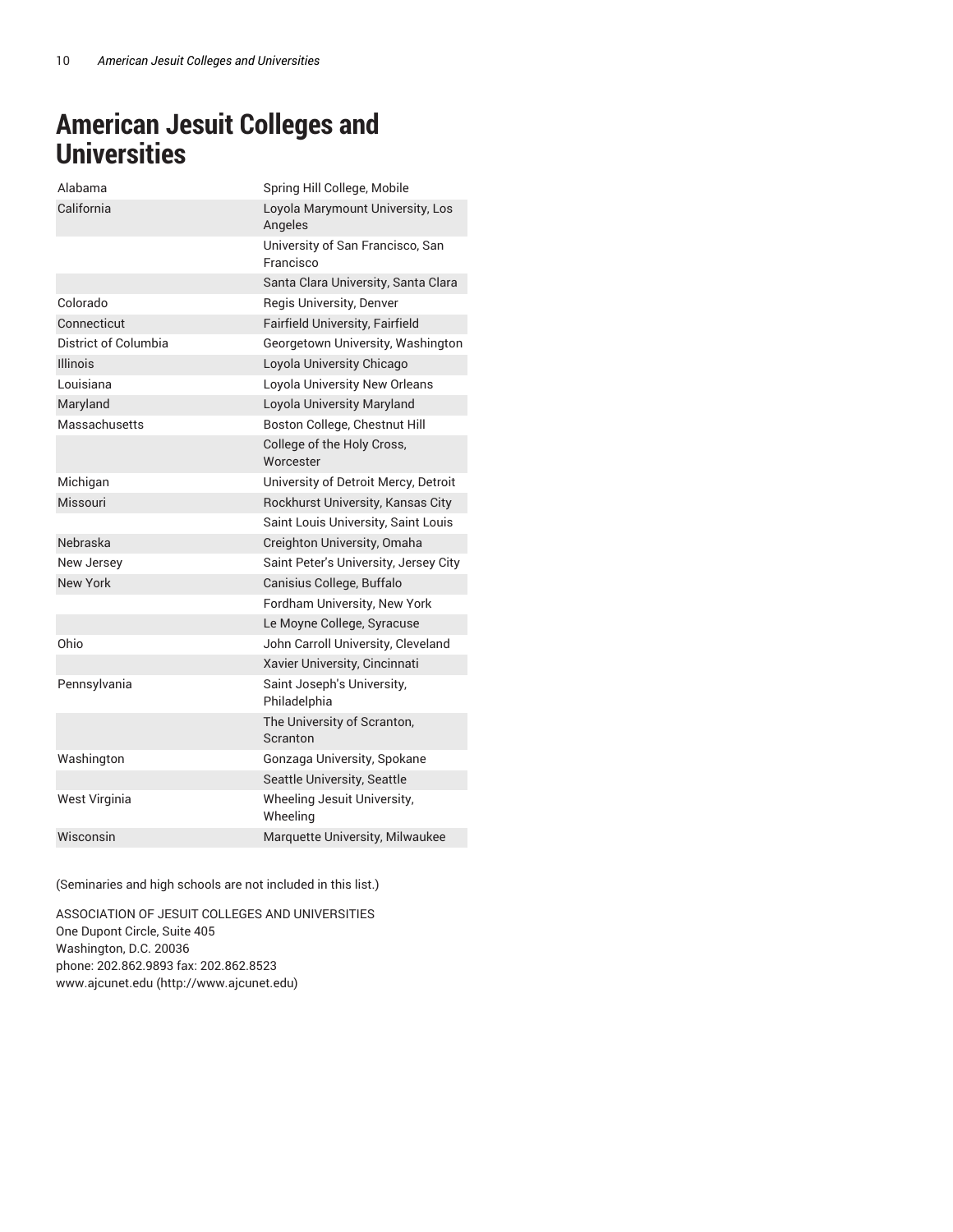# **UNIVERSITY ADMINISTRATION**

## **University Board of Trustees**

*as of July 1, 2016*

| Name                                           | <b>Title</b>                                                                                                                   |
|------------------------------------------------|--------------------------------------------------------------------------------------------------------------------------------|
| Mr. Michael R. McCarthy                        | Chairman, Creighton University<br>Board of Trustees; Chairman,<br>McCarthy Group, Inc.                                         |
| Mr. Bruce E. Grewcock                          | Vice Chairman, Creighton University<br>Board of Trustees; Chairman and<br>Chief Executive Officer, Peter Kiewit<br>Sons', Inc. |
| Mr. Thomas Barry                               | Senior Vice President, Controller,<br>Sirius XM Holdings, Inc.                                                                 |
| Rev. Casey Beaumier, S.J.                      | Director, Institute for Advanced<br>Jesuit Studies, Boston College                                                             |
| Mary E. Walton Conti, M.D.                     | Mary W. Conti MD, LLC                                                                                                          |
| Mr. Jerry Crouse                               | Vice Chairman and CEO, Tenaska<br>Energy, Inc.                                                                                 |
| Rev. Joseph "Joe" Daoust, S.J.                 | Superior of the Jesuit Community,<br>Pine Ridge Indian Reservation                                                             |
| Chris Elias, M.D., M.P.H.                      | President, Global Development, Bill<br>and Melinda Gates Foundation                                                            |
| Ms. Mimi A. Feller                             | Senior Vice President (Retired),<br><b>Public Affairs and Government</b><br>Relations, Gannett Co., Inc.                       |
| Mr. Bonald B. Gartlan                          | <b>President and Chief Executive</b><br>Officer, Godfather's Pizza, Inc.                                                       |
| Mr. W. Gary Gates                              | Kathy and Gary Gates Foundation                                                                                                |
| Mr. Nizar (Nick) Ghoussaini                    | Senior Operating Partner, Triton                                                                                               |
| Mr. Frank L. Hayes                             | President, Hayes and Associates,<br><b>LLC</b>                                                                                 |
| Ms. Julie Hefflinger                           | Executive Director (Retired),<br>Partnership for Kids                                                                          |
| Mr. Scott C. Heider                            | Managing Principal, Chartwell<br>Capital, LLC                                                                                  |
| Rev. Daniel S. Hendrickson, S.J.               | President, Creighton University                                                                                                |
| Mr. Mark Denniston Huber                       | <b>President and Chief Executive</b><br>Officer, Smeal Fire Aparatus Co.                                                       |
| Mr. Eric T. Immel, S.J. (Associate<br>Trustee) | Scholastic, Society of Jesus                                                                                                   |
| Mr. Richard T. Kizer                           | Chairman, Central States Health<br>and Life Company of Omaha                                                                   |
| Mr. Jack Koraleski (Honorary<br>Trustee)       | Executive Chairman (Retired), Union<br>Pacific Corporation                                                                     |
| Rev. G. Thomas Krettek, S.J., Ph.D.            | Dean of the First Studies Program,<br><b>Fordham University</b>                                                                |
| Mr. Terry J. Kroeger                           | <b>Publisher and Chief Executive</b><br>Officer, Omaha World-Herald<br>Company                                                 |
| Mr. Bruce R. Lauritzen                         | Chairman, First National Bank of<br>Omaha                                                                                      |
| Rev. William P. Leahy, S.J.                    | President, Boston College                                                                                                      |

| Ms. Deborah A. Macdonald                   | President (Retired), Kinder Morgan<br>Natural Gas Pipeline Group                      |
|--------------------------------------------|---------------------------------------------------------------------------------------|
| Floyd J. Malveaux, M.D., Ph.D.             | <b>Executive Director, Merck Childhood</b><br>Asthma Network                          |
| Mr. Jayme V. Martin                        | <b>Vice President and General</b><br>Manager, Global Categories, Nike,<br>Inc.        |
| Ms. Jane Miller                            | Chief Operating Officer, Gallup<br><b>Riverfront Campus</b>                           |
| Mr. Chris J. Murphy                        | <b>Chairman and Chief Executive</b><br>Officer. First Westroads Bank, Inc.            |
| Mr. Daniel P. Neary                        | <b>Chairman and Chief Executive</b><br>Officer. Mutual of Omaha                       |
| Ms. Susan Nemer Haddix                     | Member of the Board: Fonteneele<br>Forest, Jesuit Academy, Child<br>Saving Institute  |
| Mr. James B. O'Brien                       | President, O'Brien Management<br>Company                                              |
| Rev. Gregory J. O'Meara, S.J.              | Rector, Jesuit Community,<br><b>Creighton University</b>                              |
| Mr. Mark H. Rauenhorst                     | <b>President, Marren Properties</b>                                                   |
| Mr. Bruce C. Rohde                         | Chairman, Romar Capital Group;<br>Chairman and CEO Emeritus.<br>ConAgra Foods, Inc.   |
| Rev. Nicholas J. C. Santos, S.J.,<br>Ph.D. | Assistant Professor of Marketing,<br><b>Marquette University</b>                      |
| Nick W. Turkal, M.D.                       | <b>Chief Executive Officer, Aurora</b><br>Health Care                                 |
| Ms. Gail Werner-Robertson                  | President and Founder, GWR Wealth<br>Management, LLC                                  |
| Mr. Gary Witt                              | <b>Consulting Director, Lutz</b><br>Accounting                                        |
| Mr. Ryan M. Zabrowski                      | Associate Broker, Investors Realty,<br>Inc.                                           |
| Mr. Patrick J. Zenner                      | <b>President and Chief Executive</b><br>Officer (Retired), Hoffmann-La<br>Roche, Inc. |

## **Officers of Administration**

*as of July 1, 2016*

| <b>Name</b>                        | Title                                                                                    |
|------------------------------------|------------------------------------------------------------------------------------------|
| Daniel S. Hendrickson, S.J., Ph.D. | President                                                                                |
| President's Office                 |                                                                                          |
| Richard J. Hauser, S.J.            | Assistant to the President for<br>Mission                                                |
| Bruce D. Rasmussen, B.S.B.A.       | Director of Intercollegiate Athletics                                                    |
| Richard E. Rossi, M.Ed., Ph.D.     | Special Assistant to the President &<br><b>Board Liaison</b>                             |
| <b>General Counsel</b>             |                                                                                          |
| James S. Jansen, J.D.              | <b>General Counsel and Corporate</b><br>Secretary                                        |
| Andrea M. Jahn, J.D.               | University Privacy Officer and<br>Associate General Counsel to<br><b>Health Sciences</b> |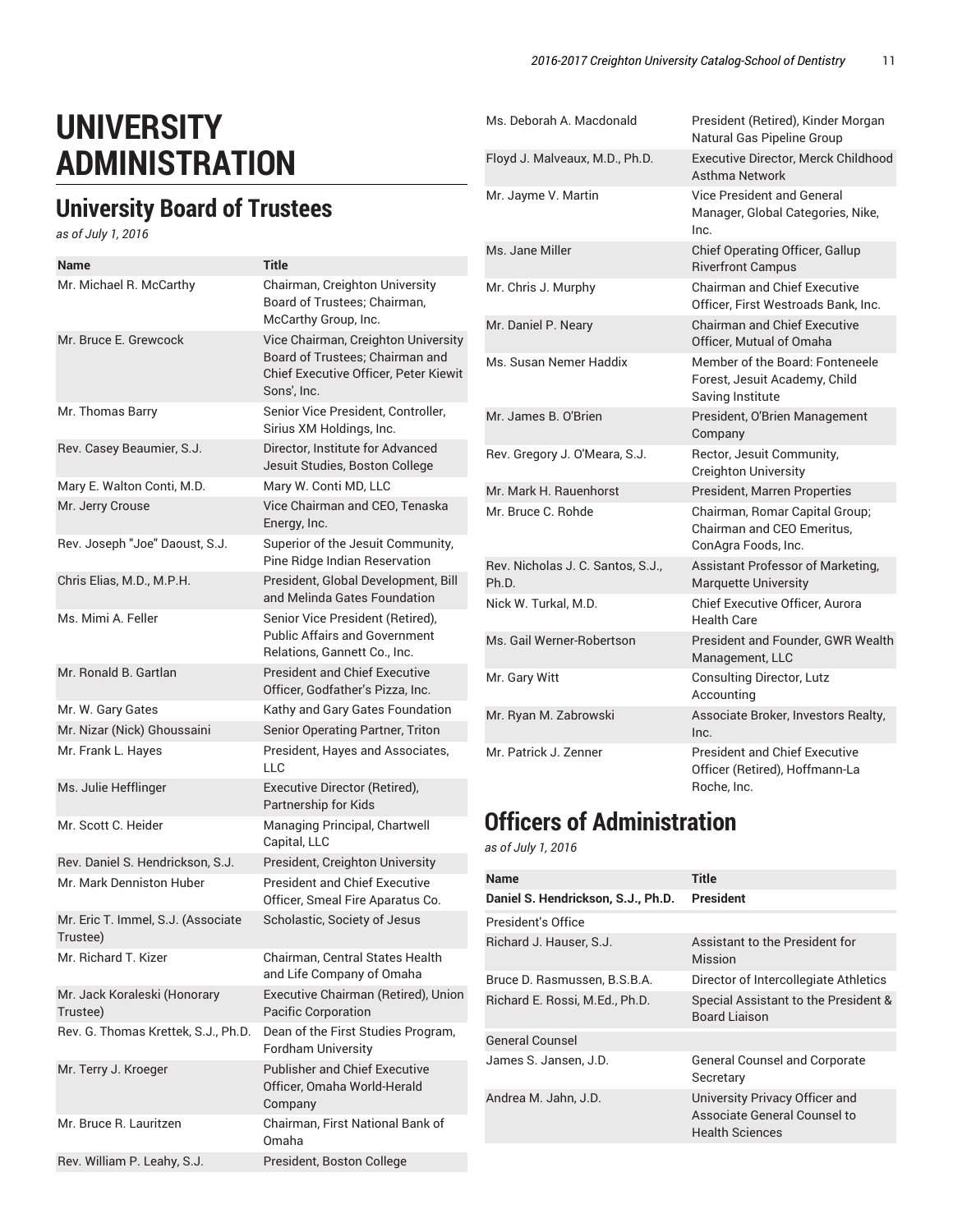| Allison Taylor, M.S.Ed.                                         | Executive Director for Equity and<br>Inclusion                                                        | Kenneth Reed-Bouley, M.S., M.Div.,<br>M.B.A.        | Director of Schlegel Center for<br>Service and Justice                                                   |  |
|-----------------------------------------------------------------|-------------------------------------------------------------------------------------------------------|-----------------------------------------------------|----------------------------------------------------------------------------------------------------------|--|
| Lauren Ward, M.A.                                               | Associate Director, Prevention,                                                                       | Learning and Assessment                             |                                                                                                          |  |
|                                                                 | <b>Education &amp; Inclusion</b>                                                                      | Gail M. Jensen, Ph.D.                               | Vice Provost for Learning and                                                                            |  |
| <b>University Relations</b>                                     |                                                                                                       |                                                     | Assessment and Dean of the<br>Graduate School/College of                                                 |  |
| Richard P. Virgin, M.A.                                         | Vice President for University<br><b>Relations</b>                                                     |                                                     | <b>Professional Studies</b>                                                                              |  |
| Jeremy L. Bouman                                                | Executive Director, Development                                                                       | A. James Bothmer, M.A.L.S.                          | University Librarian                                                                                     |  |
| Michael T. Findley, J.D.                                        | Assistant Vice President, Principal<br>Gifts                                                          | Tracy A. Chapman, Ph.D.                             | Executive Director, Center for<br>Academic Innovation                                                    |  |
| Anna S. Nubel, M.A.                                             | Assistant Vice President for Alumni<br><b>Relations</b>                                               | Mary Ann Danielson, Ph.D.                           | Associate Vice Provost for<br>Academic Excellence and<br>Assessment                                      |  |
| Kelly Ptacek                                                    | <b>Executive Director, Development</b><br>Programs                                                    | Somchan (Ying) Vuthipadadon,<br>Ph.D.               | Director, Institutional Research                                                                         |  |
| Steven A. Scholer, J.D.                                         | Senior Philanthropic Advisor                                                                          |                                                     |                                                                                                          |  |
| Amy S. Turbes                                                   | Senior Director, Strategy, Research,                                                                  | <b>Student Life</b>                                 |                                                                                                          |  |
|                                                                 | and Development                                                                                       | Tanya Winegard, Ph.D.                               | Vice Provost for Student Life and<br>Dean of Students                                                    |  |
| Thomas F. Murray, Ph.D.<br>Office of the Provost                | <b>Interim Provost</b>                                                                                | Michele K. Bogard, Ph.D.                            | Associate Vice Provost for                                                                               |  |
| Jessica M. Graner, B.S.B.A.                                     | Associate Provost for Academic                                                                        |                                                     | Engagement                                                                                               |  |
|                                                                 | Finance                                                                                               | <b>TBD</b>                                          | Director of Office of Multicultural<br><b>Affairs</b>                                                    |  |
| Tricia A. Brundo Sharrar, J.D.                                  | Associate Provost for Academic<br>Administration                                                      | <b>TBD</b>                                          | <b>Medical Director of Student Health</b><br>Services                                                    |  |
| Sade Kosoko-Lasaki, M.D., M.S.P.H. Associate Vice President for | Multicultural and Community<br>Affairs                                                                | Dawn Jensen, M.B.A.                                 | Associate Vice Provost of Housing<br>and Auxiliary Services                                              |  |
| Academic Administration                                         |                                                                                                       | <b>TBD</b>                                          | Director of Counseling Services                                                                          |  |
| Charles Austerberry, Ph.D.                                      | Director, Pre-Health Advising                                                                         | Katie Kelsey, M.Ed.                                 | Director of Student Leadership and<br><b>Involvement Center</b>                                          |  |
| Sandra V. Ciriaco, M.S.                                         | Director, Advising and Operations,<br>Creighton EDGE                                                  | Scott R. Maas, M.A.                                 | Director of Student Center and                                                                           |  |
| Joseph D. Ecklund, Ph.D.                                        | Director of Academic Success and<br><b>Educational Opportunity Programs,</b><br><b>Creighton EDGE</b> | Desiree Nownes, M.S.                                | <b>Dining Services</b><br>Senior Director of Center for<br>Student Integrity, Wellness and<br>Assistance |  |
| Jeremy Fisher, M.B.A.                                           | Director, Fahey Career Center                                                                         | Debra Saure, M.S.N., APRN-NP-C                      | Senior Director of Student Health                                                                        |  |
| Denise Y. LeClair, M.S.                                         | Director, Office of Disability<br>Accommodations                                                      |                                                     | Services<br>Director of Campus Recreation and                                                            |  |
| Rene' Padilla, Ph.D.                                            | Executive Director, Office of<br><b>International Programs</b>                                        | Steve Woita, M.S.Ed.                                | Wellness                                                                                                 |  |
| Melinda J. Stoner                                               | University Registrar                                                                                  | W. Wayne Young, Jr., Ph.D.                          | Associate Vice Provost for Student<br>Development                                                        |  |
| Mark P. Turner, M.S.Ed                                          | Director, Military and Veterans                                                                       | <b>Enrollment Management</b>                        |                                                                                                          |  |
|                                                                 | Affairs: Business Office                                                                              | Mary E. Chase, Ed.D.                                | <b>Vice Provost for Enrollment</b>                                                                       |  |
| <b>Mission and Ministry</b>                                     |                                                                                                       |                                                     | Management                                                                                               |  |
| Eileen Burke-Sullivan, S.T.D.                                   | Vice Provost for Mission and                                                                          | Audra Callanan, B.S.                                | Director of Operations                                                                                   |  |
|                                                                 | Ministry                                                                                              | Katie Christenson, M.S., PLMHP                      | Director of Retention                                                                                    |  |
| Andrew F. Alexander, S.J.                                       | Director of Collaborative Ministry                                                                    | Lindsay Johnson, M.S.H.E.                           | Director, Graduate and Adult                                                                             |  |
| Lawrence D. Gillick, S.J.                                       | Director of Deglman Center for<br>Ignatian Spirituality                                               |                                                     | Recruitment                                                                                              |  |
| Amy Hoover, M.A.                                                | Director of Creighton University                                                                      | Paula S. Kohles, B.S.B.A.<br>Sarah Richardson, M.S. | Director of Financial Aid                                                                                |  |
|                                                                 | <b>Retreat Center</b>                                                                                 |                                                     | Director, Admissions and<br>Scholarship                                                                  |  |
| Kyle Lierk, M.Div.                                              | Director of Campus Ministry<br>Director of Institute for Latin                                        | Research and Scholarship                            |                                                                                                          |  |
| Andrea Montoya, J.D.                                            | American Concern (Omaha)                                                                              | Thomas F. Murray, Ph.D.                             | Associate Vice Provost for<br>Research and Scholarship                                                   |  |
| Susan Naatz, M.A.                                               | <b>Associate Vice Provost for Mission</b><br>and Ministry                                             | Beth Herr, M.P.A., C.R.A.                           | Director, Sponsored Programs<br>Administration                                                           |  |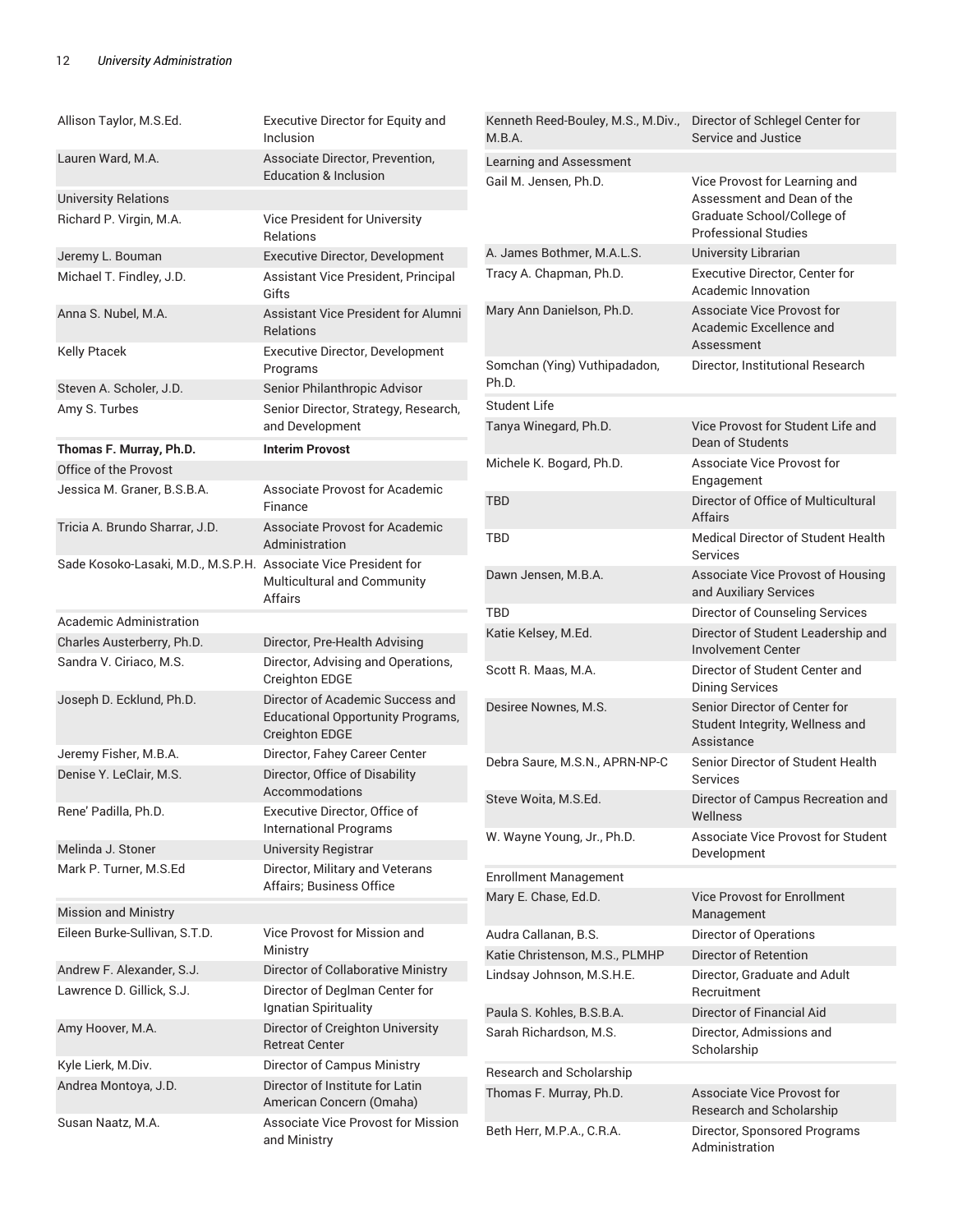| Joseph Knezetic, Ph.D.                                    | Director for Research and<br>Compliance                                    |
|-----------------------------------------------------------|----------------------------------------------------------------------------|
| Juliane K. Strauss-Soukup, Ph.D.                          | Director, CURAS                                                            |
| Daniel E. Burkey, B.S.B.A., C.P.A.                        | <b>Senior Vice President for</b><br><b>Operations, Treasurer</b>           |
| Finance                                                   |                                                                            |
| <b>TBD</b>                                                | <b>Vice President for Finance</b>                                          |
| Kristi L. Freese, M.B.A.                                  | Senior Finance Director, School of<br>Dentistry                            |
| John J. Jesse, III, M.B.A.                                | <b>Associate Vice President for</b><br>Finance                             |
| Tara B. McGuire, B.S.B.A.                                 | <b>Budget Director</b>                                                     |
| Tracy L. Monahan, M.B.A                                   | Senior Administrator, School of<br>Pharmacy and Health Professions         |
| Michael A. Pille, B.A., C.P.A.                            | Director, External Finance GAAP,<br><b>Tax Policy and Compliance</b>       |
| Raymond L. Stoupa, B.S.B.A.                               | Finance Director of the School of<br>Medicine                              |
| Joseph J. Zaborowski, M.A., M.B.A. Director of Purchasing |                                                                            |
| Administration                                            |                                                                            |
| John L. Wilhelm, B.S.B.A.                                 | Vice President for Administration                                          |
| Brenda L. Hovden, M.B.A.                                  | Director of Card Services and Mail<br>Center                               |
| Richard J. McAuliffe, M.S.                                | Director of Public Safety                                                  |
| Timothy Norton, M.S., Ed.Dc, CFM                          | Assistant Vice President for<br><b>Facilities Management</b>               |
| Mark E. Simanek                                           | Director, Shuttle/Transportation<br><b>Services</b>                        |
| <b>Information Technology</b>                             |                                                                            |
| Tim Brooks, M.B.A., M.I.M.                                | Vice President for Information<br>Technology                               |
| Ryan M. Cameron                                           | Executive Director, Technology,<br>Exploration, Innovation and<br>Research |
| Bryan S. McLaughlin, B.S.                                 | Chief Security Officer, IT                                                 |
| Mark J. Mongar                                            | <b>Assistant Vice President for</b><br><b>Information Technology</b>       |
| Chris C. Vaverek                                          | Senior Director, Network Systems<br>and Operations                         |
| Human Resources                                           |                                                                            |
| Jeffrey C. Branstetter                                    | Associate Vice President of Human<br>Resources                             |
| <b>Internal Audit</b>                                     |                                                                            |
| T. Paul. Tomoser, B.S.                                    | Director of Internal Audit                                                 |
| University Communications and<br>Marketing                |                                                                            |
| Jim P. Berscheidt, M.S.                                   | <b>Chief Communications and</b>                                            |

Marketing Officer

## **Creighton College and School Officers of Administration**

*as of July 1, 2016*

### **College of Arts and Sciences**

Bridget M. Keegan, Ph.D., *Dean* HollyAnn Harris, Ph.D., *Associate Dean* Rebecca Murray, Ph.D., *Associate Dean* Tracy N. Leavelle, Ph.D., *Associate Dean* Lisa Brockhoff, M.S., *Assistant Dean for Advising* Gerald Kuhlman, M.A., *Assistant Dean for Advising* Wilfred Solomon, M.A., *Assistant Dean for Operations*

### **Heider College of Business**

Anthony R. Hendrickson, Ph.D., *Dean* Deborah L. Wells, Ph.D., *Associate Dean* Chris Karasek, *Assistant Dean for Graduate Business Programs* Charisse Williams, *Assistant Dean for Undergraduate Business Programs*

### **College of Nursing**

Catherine M. Todero, Ph.D., *Dean* Cindy Costanzo, Ph.D., *Senior Associate Dean* Mary Kunes-Connell, Ph.D., *Associate Dean for Academics, Assessment, and Accreditation* Amy Cosimano, Ed.D., *Assistant Dean for Student Affairs* Cynthia Adams, B.S.B.A., *Assistant Dean for Administration and Finance*

### **College of Professional Studies and Summer Sessions**

Gail M. Jensen, Ph.D., *Dean* Tracy Chapman, Ph.D., *Associate Dean for Adult and eLearning* Christine Billings, M.S.,*Assistant Dean, Director of College of Professional Studies*

### **The Graduate School**

Gail M. Jensen, Ph.D., *Dean* LuAnn M. Schwery, M.S., *Assistant Dean*

### **School of Dentistry**

Mark A. Latta, D.M.D., M.S., *Dean* James H. Howard, D.D.S., M.S., *Senior Associate Dean for Clinical and External Affairs* William P. Kelsey III, D.D.S., Senior Associate Dean for Academic Affairs and Administration Neil S. Norton, Ph.D., *Associate Dean for Admissions and Student Affairs* Carol M. Murdock, D.D.S., *Assistant Dean of Clinical Operations* Sonia Maria Rocha-Sanchez, M.S., Ph.D., M.B.A., *Assistant Dean for Research*

### **School of Law**

Paul E. McGreal, J.D., *Dean* Nicholas A. Mirkay III, J.D., LL.M., *Associate Dean for Administration and Planning* David P. Weber, J.D., *Associate Dean for Academic Affairs* Michael J. Kelly, J.D., LL.M., *Associate Dean for International Programs and Faculty Research* Nancy Lawler Dickhute, J.D., *Associate Dean for Professional Development* Andrea D. Bashara, M.S., *Assistant Dean for Student Services* Kristin M. Chenoweth, J.D., *Assistant Dean of Admissions* Mandy Whiddon, *Assistant Dean for Career Development*

### **School of Medicine**

Robert W. Dunlay, M.D., *Dean* Devendra K. Agrawal, Ph.D., M.B.A., *Associate Dean for Translational Research*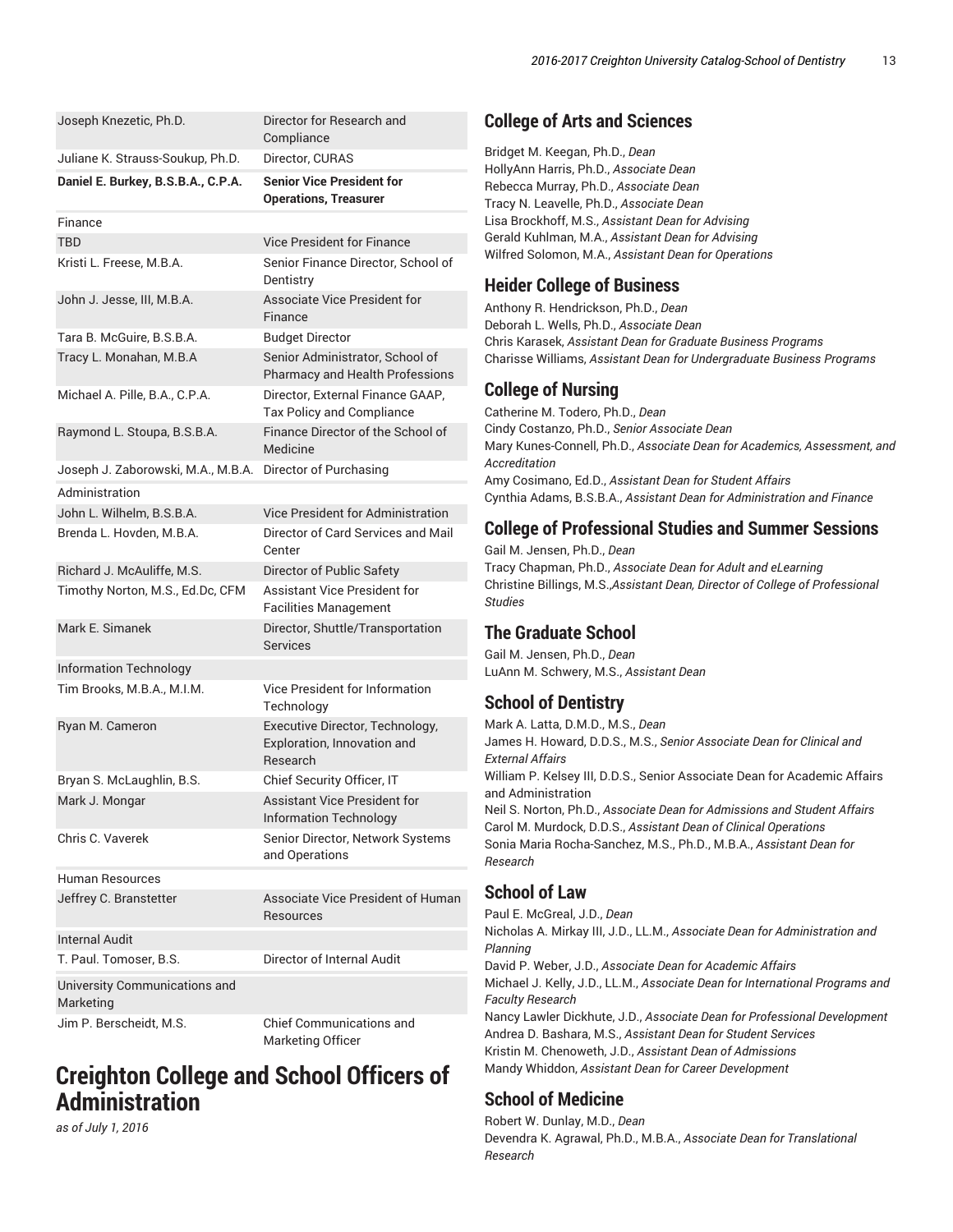Jason C. Bartz, Ph.D., *Associate Dean for Faculty Affairs* Fr. James Clifton, S.J., *Associate Dean for Mission, Identity and Diversity* Dave Davenport, *Senior Associate Dean for Administration* Devin J. Fox, M.D., *Assistant Dean, Quality and Patient Safety* Michael G. Kavan, Ph.D., *Associate Dean for Student Affairs* Stephen J. Lanspa, M.D., *Associate Dean for Clinical Affairs* Thomas F. Murray, Ph.D., *Associate Dean for Research* Kevin J. Nokels, FACHE, *Associate Dean for Hospital Affairs* Joann L. Porter, M.D., *Associate Dean for Graduate Medical Education* Thomas H. Quinn, Ph.D., *Assistant Dean for Medical School Admissions* James Rodenbiker, M.S.W., *Associate Dean for Planning and Business Affairs*

Garrett Soukup, Ph.D., *Associate Dean for Medical Education* Michael D. White, M.D., *Associate Dean for Educational Innovation* Ray L. Stoupa, *Chief Financial Officer*

### **School of Pharmacy and Health Professions**

J. Chris Bradberry, PharmD., *Dean*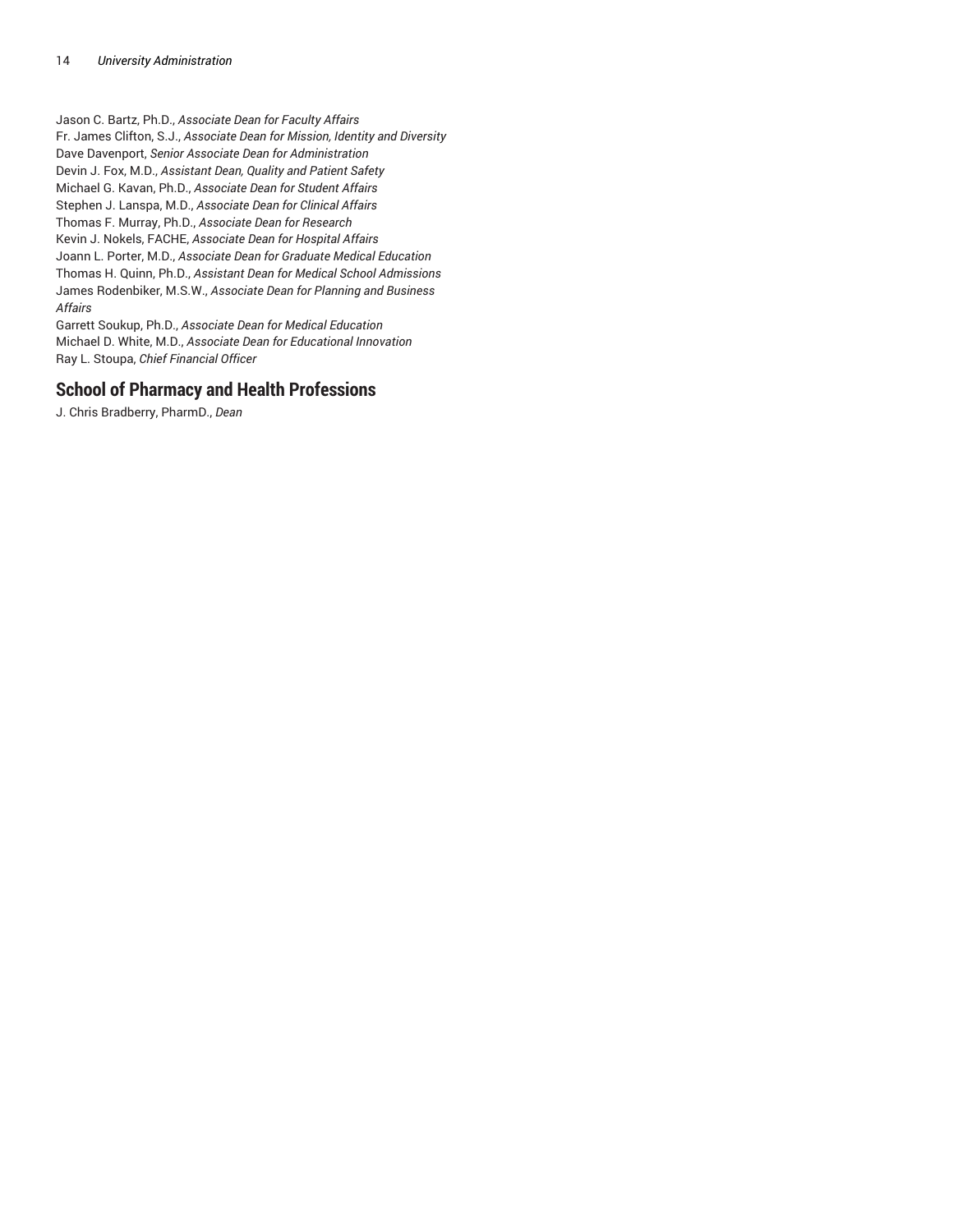May 5 Friday End of Fourth Quarter

# **DENTISTRY**

## **2016-2017 Issue**

This publication contains the most current information available on the subjects covered as of the date of publication, and is not an offer to enter into a contract. Final selection of applicants to be admitted shall be made by the University, which reserves the right to deny admission to any applicant for any lawful reason. The University also reserves the right to modify or eliminate University rules and policies, including without limitation: admission requirements and criteria; course offerings, or location or frequency thereof; course content; grading requirements and procedures; degree requirements; tuition, fee, and board and room rates; financial assistance programs; substantive or procedural student disciplinary rules; and support services, and to apply any such modifications to any student without regard to date of admission, application or enrollment. Students are strongly encouraged to check the University's website for catalog changes at www.creighton.edu/Registrar.

## **Academic Calendar First Semester, 2016-17**

| August 16       | Tuesday           | Begin regular classes/<br>clinic hours (So/Jr/Sr)                    |
|-----------------|-------------------|----------------------------------------------------------------------|
| August 16-17    | Tuesday-Wednesday | <b>Freshman orientation</b>                                          |
| August 18       | Thursday          | Freshman classes/labs<br>begin                                       |
| September 5     | Monday            | Labor Day; no classes                                                |
| September 14    | Wednesday         | Mass of the Holy Spirit,<br>St. John's Church<br>(subject to change) |
| September 15-17 | Thursday-Saturday | <b>Dental Assembly</b>                                               |
| October 7       | Friday            | End of First Quarter                                                 |
| October 12-16   | Wednesday-Sunday  | <b>Fall Recess</b>                                                   |
| November 23-27  | Wednesday-Sunday  | <b>Thanksgiving Recess</b>                                           |
| December 7-16   |                   | <b>Final examinations</b><br>begin (Jr/Sr)                           |
| December 8-16   |                   | <b>Final examinations</b><br>begin (Fr/So)                           |
| December 16     | Friday            | <b>End of Second Quarter</b>                                         |
| December 17-31  |                   | Christmas Recess                                                     |

## **Second Semester, 2016-17**

| January 1   |         | New Year's Recess                            |
|-------------|---------|----------------------------------------------|
| January 3   | Tuesday | Classes, laboratories,<br>and clinics resume |
| February 24 | Friday  | End of Third Quarter                         |
| March 4-12  |         | <b>Spring Recess</b>                         |
| April 14    | Friday  | Good Friday; no classes                      |
| April 19-28 |         | <b>Final examinations</b><br>begin (So/Jr)   |
| May 1-5     |         | Final examinations (Fr)                      |
| May 2       | Tuesday | End of Fourth Quarter<br>at noon (So/Jr/Sr)  |

|               |                             | (Fr)                                  |
|---------------|-----------------------------|---------------------------------------|
|               | <b>Summer Session, 2017</b> |                                       |
| May 6         | Saturday                    | White Coat Ceremony<br>(new Jrs)      |
| May 8         | Monday                      | Summer clinic hours<br>begin          |
| May 8-9       | Monday-Tuesday              | <b>Clinic Orientation (New</b><br>Jr) |
| May 9         | Tuesday                     | Summer classes begin<br>(new Sr)      |
| May 10        | Wednesday                   | Summer classes begin<br>(New Jr)      |
| May 12        | Friday                      | <b>Hooding Ceremony</b>               |
| May 13        | Saturday                    | Commencement                          |
| <b>May 29</b> | Monday                      | Memorial Day; no<br>classes           |
| May 30        | Tuesday                     | Summer classes begin<br>(new So)      |
| July 4        | Tuesday                     | Independence Day; no<br>classes       |
| July 14       | Friday                      | Summer Session ends                   |

# **School of Dentistry History**

In 1905, the School of Dentistry was opened in the Edward Creighton Institute, a building which had been erected by the University on 18th Street opposite the City Hall. In 1906, the University acquired by purchase the Omaha Dental College, which had been in existence as a private school since 1896. Through this acquisition, some of its faculty were added to that of Creighton University.

The School outgrew its quarters in the Edward Creighton Institute and moved, in the Summer of 1921, into a facility it occupied from 1921 until 1973. The School of Dentistry is now housed in the Boyne School of Dental Science Building, named in grateful acknowledgment of the action by which Dr. Harry N. and Maude Boyne named Creighton University as the sole beneficiary of their estate. The School of Dentistry moved into this modern facility, located at 28th and Burt Streets, in July 1973. The first clinical patient was admitted to the new clinic July 16, 1973.

# **Mission Statement**

The Mission of the dental education program at Creighton relates to the Mission of the University.

The purpose of the School of Dentistry is to educate students who can demonstrate the attainment of competence and the progression toward proficiency in providing for the oral health needs of society. This education will be conducted in a culture and learning environment that reflects Ignatian humanism and a Catholic, Jesuit heritage. It is designed to be comprehensive in nature and to challenge students to reflect on transcendent values as well as instill caring, ethical, and moral components in their professional lives. This educational experience will enable students to manage with confidence all phases of comprehensive dental care and to communicate professionally in both oral and written forms. It will also prepare students to evaluate and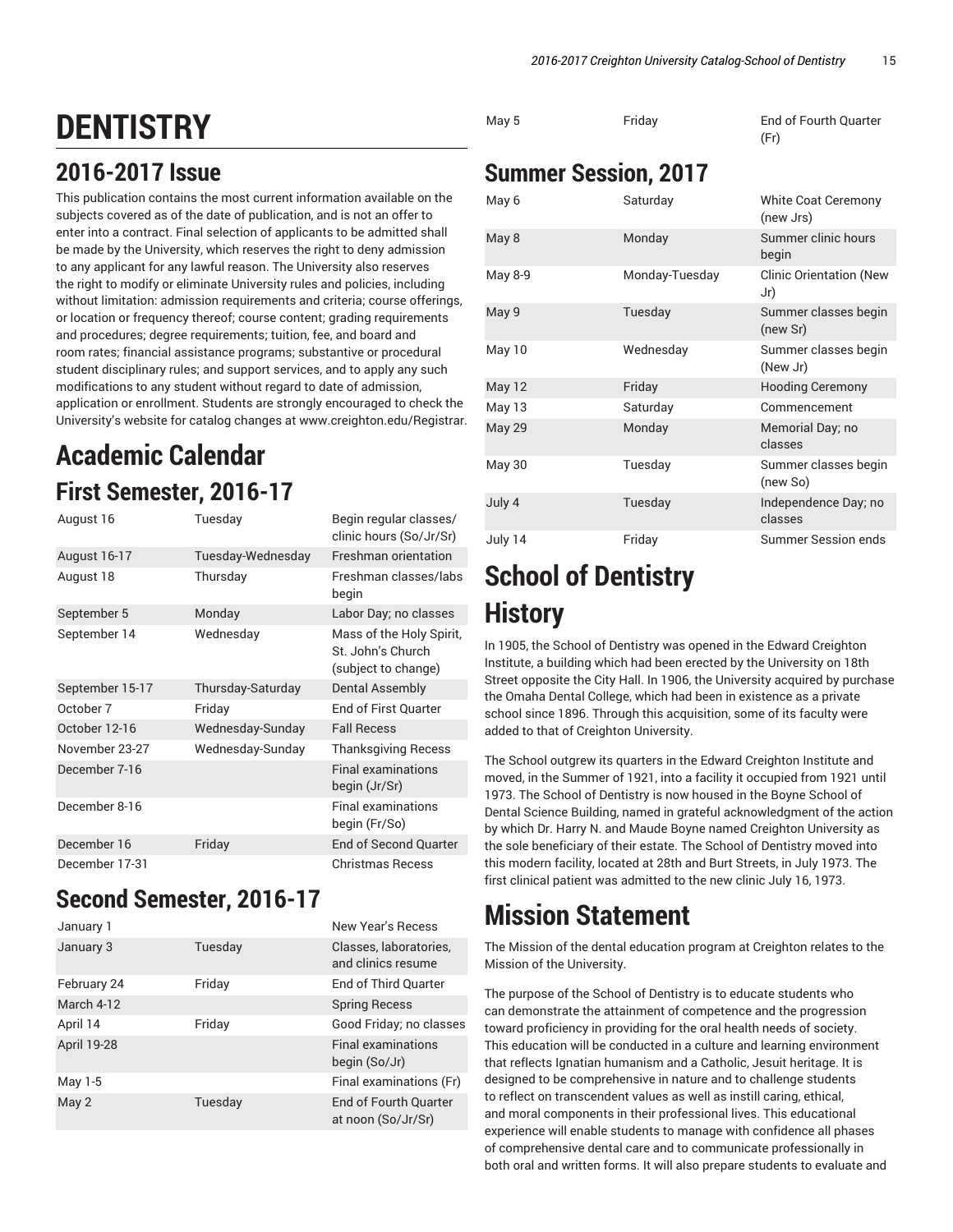implement new knowledge and to accept their responsibility of service to one's community and profession.

The School of Dentistry has the responsibility of providing quality dental care in a comprehensive manner for those people who choose to become patients in the School's clinics. The School also has the responsibility and obligation to foster and cultivate dental research.

## **Vision Statement**

Creighton University School of Dentistry is committed to excellence in education, patient care, service and research. It exists to develop dental professionals who will use the knowledge and technology of the 21st century in the Jesuit educational tradition characterized by compassion, leadership, professionalism, creativity, service, and social justice.

# **Strategic Plan Goals**

The Operational Plan contains five domains that mirror Mission Statement goals. They are written in a manner that can be measured and are used to determine whether the School is attaining its mission. These domains are:

- 1. deepen the commitment to the Jesuit, Catholic identity and tradition
- 2. support and maintain academic excellence
- 3. provide quality dental care
- 4. promote research to enhance knowledge
- 5. promote the development of faculty, staff and institutional operations.

# **School of Dentistry Administration**

| Mark Latta, A.B., D.M.D., M.S. | Dean                                                                |
|--------------------------------|---------------------------------------------------------------------|
| W. Patrick Kelsey III, D.D.S.  | Senior Associate Dean<br>for Academic Affairs and<br>Administration |
| James H. Howard, D.D.S., M.S.  | Senior Associate Dean for Clinical<br>and External Affairs          |
| Neil S. Norton, B.A., Ph.D.    | Associate Dean for Admissions and<br><b>Student Affairs</b>         |
| Carol M. Murdock, B.A., D.D.S. | <b>Assistant Dean for Clinical</b><br>Operations                    |

# **Student Life**

When admitting a student, Creighton does so with a sincere concern for the student's well-being. With this in mind, the following services, in addition to those described elsewhere in this Catalog, are designed to assist each student to attain fulfillment in the university environment.

## **Living Accommodations On Campus Housing**

Creighton University offers on-campus housing for all full-time matriculated students. All unmarried undergraduate students from outside the immediate Omaha area (as defined by the University) are required to live in University residence halls during their first two years at the University. Students from the Omaha area may live in the residence halls. Otherwise, during their first two years at the University, students from the Omaha area must live with a parent or guardian. A request to

be exempt from the residency requirement must be made in writing to the Office of the Associate Vice Provost for Student Life-Residence Life by July 15th for requests for the upcoming Fall Semester (April 1 for Opus Hall and Davis Square students) and December 1 for the Spring Semester. Only the Associate Vice Provost for Student Life will be able to permit these exemptions. A resident must be a full-time, matriculated student at the University. If space allows, the University may permit housing of part-time students in University residence halls.

The University operates nine residence halls. Deglman, Kiewit, and Gallagher Halls are traditional-style freshman residence halls with common bathroom facilities. Rooms are double occupancy. Space in Swanson Hall is available to freshman students as well. Swanson is a suite-style hall with four freshman or four sophomore students per suite. McGloin Hall is also a suite-style hall with four sophomore students per suite. Kenefick Hall is an apartment-style hall for sophomores with double-occupancy efficiency and one-bedroom apartments. Heider Hall is an apartment-style residence with double and quadoccupancy efficiency, one-bedroom, and two-bedroom apartments open to sophomore undergraduates. Davis Square and Opus Hall, apartment complexes for junior and senior-level students, house students in two, three, or four-bedroom apartments. Residents of Davis Square and Opus Hall sign a 12-month lease. All other students contract for the full academic year, beginning in August and continuing until the end of exams the following May.

The residence hall agreement is for room and board. All freshman and sophomore residents are required to have a meal plan. Students living in Deglman, Gallagher, Kiewit, Swanson, and McGloin Halls must choose from 12, 15, or 19 meals per week. Kenefick Hall residents and sophomores living in Heider must select from these three plans or the SuperFlex meal plan. Residents of Davis Square, Opus Hall, and Heider Hall (except sophomores) may purchase 12, 15, or 19 meals per week, the Super Flex meal plan or the Flex meal plan. A student requesting to be waived from the board plan for medical or other reasons must furnish documentation to the Associate Vice Provost for Student Life-Residence Life for review. Generally, the University Dining Services is able to meet most dietary needs. Board plans are also available to off campus and commuting students.

Meals are served in the Becker and Brandeis dining areas located adjacent to the campus residence halls. Students on the board plans may also have dinner in other campus retail locations as part of the meal exchange program. More information about dining opportunities is available from Sodexho food service located on the lower level of Brandeis Hall.

The annual room and board rates in University residence halls effective August 2016 are:

| <b>Building Type</b>                               | <b>Room</b>   | <b>Annual Rate</b> |
|----------------------------------------------------|---------------|--------------------|
| Deglman, Kiewit<br>& Gallagher Halls<br>(Freshmen) | Double        | \$6024             |
|                                                    | Private       | \$8856             |
| <b>Kiewit Triple Rate</b>                          |               | \$4000             |
| Swanson Hall<br>(Freshmen and<br>Sophomores)       | Suite Double  | \$6348             |
|                                                    | Suite Private | \$9328             |
| <b>McGloin Hall</b><br>(Sophomores)                | Suite Double  | \$6540             |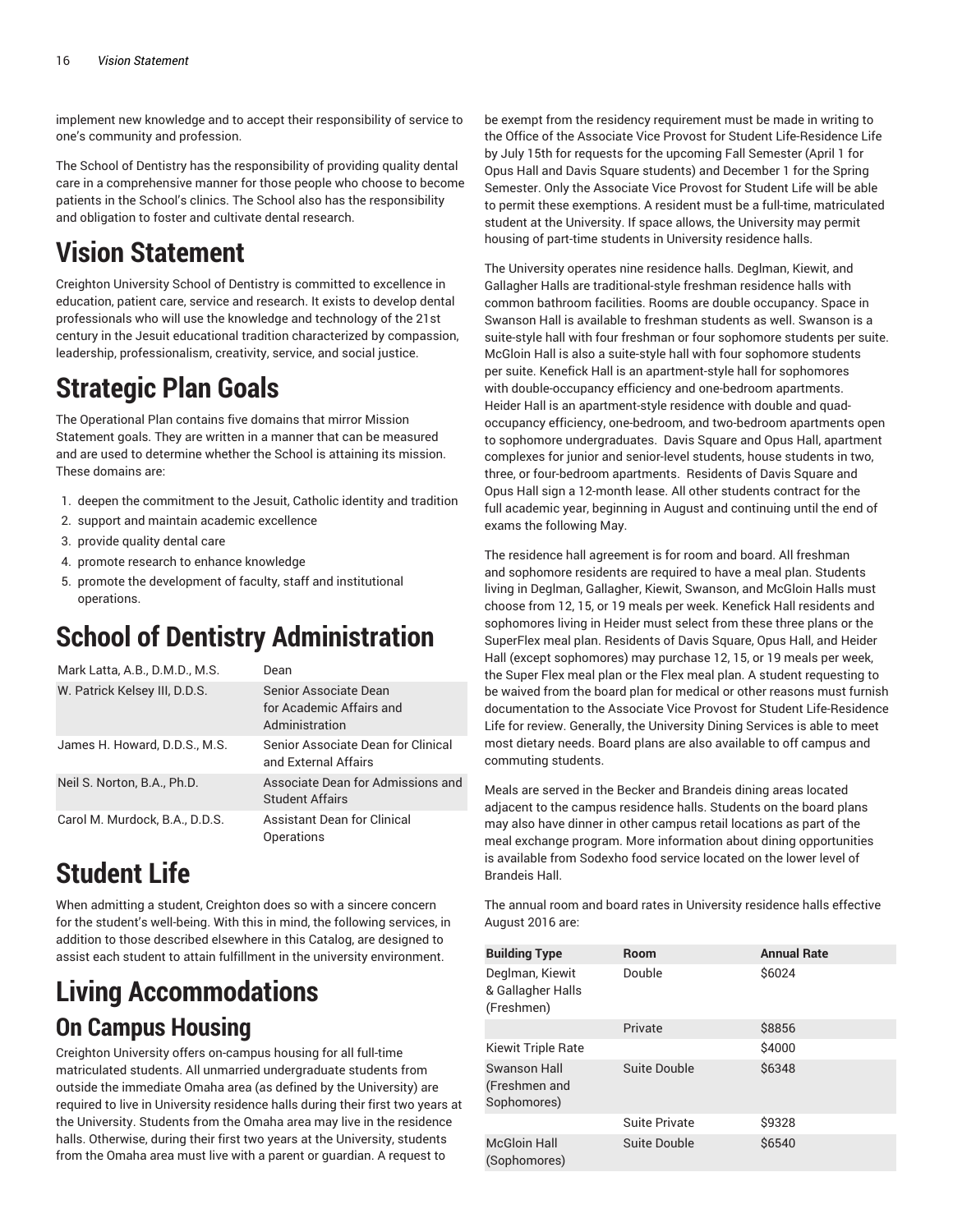|                                                                                                                                | <b>Suite Private</b>      | \$9720 |  |
|--------------------------------------------------------------------------------------------------------------------------------|---------------------------|--------|--|
| <b>Kenefick Hall</b><br>(Sophomores)                                                                                           | <b>Efficiency Double</b>  | \$6540 |  |
|                                                                                                                                | 1 Bedroom Double          | \$6636 |  |
|                                                                                                                                | Private                   | \$9720 |  |
| <b>Heider Hall</b><br>(Sophomores)                                                                                             | <b>Efficiency Double</b>  | \$6540 |  |
|                                                                                                                                | <b>Efficiency Private</b> | \$9720 |  |
|                                                                                                                                | Small 1 Bedroom<br>Double | \$6592 |  |
|                                                                                                                                | Suite Double              | \$6540 |  |
|                                                                                                                                | Large 1 Bedroom<br>Double | \$6636 |  |
|                                                                                                                                | 2 Bedroom                 | \$6696 |  |
| \$8712<br>Davis Square, Opus Hall 2/3/4 Bedroom<br>(12 month contract)<br><b>Apartments and Lofts</b><br>(Juniors and Seniors) |                           |        |  |
| Damage Deposit                                                                                                                 |                           | \$100  |  |
| <b>Recontracting Fee</b>                                                                                                       |                           | \$75   |  |
| <b>Board Plans Type</b>                                                                                                        | <b>Annual Rate</b>        |        |  |
| All Access Plan/\$150 dining dollars \$4576<br>+ 5 quest passes                                                                |                           |        |  |
| 15 Meal Plan + \$360 dining dollars + \$4576                                                                                   |                           |        |  |

| 5 quest passes                                                  |        |
|-----------------------------------------------------------------|--------|
| 12 Meal Plan + \$460 dining dollars + \$4576<br>5 quest passes  |        |
| 9 Meal Plan + \$550 dining dollars + \$4576<br>5 quest passes   |        |
| Flex 45 + \$325 dining dollars                                  | \$1432 |
| Flex 65 + \$400 dining dollars                                  | \$1908 |
| Flex 90 + \$450 dining dollars                                  | \$2396 |
| New students must annly to the Denartment of Residence Life for |        |

New students must apply to the Department of Residence Life for a residence hall reservation. All students pay a damage deposit of \$100. Each semester's tuition, fees, and room and board charges are payable at the time of registration. However, arrangements may be made to pay monthly installments by using the University's Monthly Electronic Transfer (MET) (http://catalog.creighton.edu/graduate/tuition-fees/ financial-arrangements) plan.

Room and board rates are subject to change without notice. Any special needs as to age or physical condition requiring special housing arrangements will be given full consideration by the Associate Vice Provost for Student Services-Residence Life. Questions regarding housing services and facilities may be directed to the Department of Residence Life, Swanson Hall; telephone (402)280-2717.

## **Family Housing**

Creighton University has limited space in the apartment-style Heider residence hall for families. A twelve-month lease is required on all apartments except for those graduating at the end of the current semester. Available for families are the large one-bedroom apartments (655 sq. ft.) and two-bedroom apartments (1215 sq. ft.). There are only four two-bedroom apartments in Heider Hall. Family housing is available on a first-come, first-served basis.

## **Off Campus Housing**

The Department of Residence Life lists information on rentals in the area of campus. The actual arrangements for housing are left to the individual students. The University is not responsible for the rental agreements between students and their landlords. It is suggested that students set aside several days before registering to search, inspect, and contract for suitable housing.

# **Child Development Center**

Students with children may wish to take advantage of the James R. Russell Child Development Center, which is conveniently located at 2222 Burt Street. The Center has reasonable rates, and can accommodate children ranging in age from six weeks through five years. All fulltime students may qualify for a tuition discount or state funded child care assistance; undergraduate student parents may qualify for priority enrollment. Call 402.280.2460 or access creighton.edu/ childdevelopmentcenter for information.

# **Center for Health Counseling**

The Center for Health and Counseling houses both Student Health and Student Counseling Services and is located in Suite 1034 of the Harper Center Together these services are dedicated to promoting healthy life choices and serving the health and counseling needs of Creighton students.

Academic Year Hours:

 Monday, Thursday, Friday 8:00am - 4:30pm Tuesday 10:00am - 6:30pm Wednesday 8:00am - 6:30pm

Summer and Academic Year Break Hours $^{\rm l}$ : Monday-Friday 8:00am - 4:30pm

1 From the Monday after May graduation through Tuesday following Labor Day

# **Student Counseling Services**

Counseling services are available to all full-time Creighton Students. The counseling services are intended to assist all students in their growth, their adjustment to academic and life challenges, and their development of healthy strategies for living. Our services encourage positive health and wellness practices. The staff is sensitive to the cultural and life-style uniqueness of all students. We offer a variety of services to assist with the choices in college life:

- Individual counseling
- Psychological assessment to address academic problems
- Group counseling with groups focusing on women's issues, depression, grief, and transition to college
- Workshops for test anxiety and stress reduction
- Couples counseling
- Psychiatric consultation

Counseling Services staff (full and part time) consists of four licensed psychologists, three licensed counselors, two pre-doctoral psychology interns, and a Board Certified Psychiatrist.

Call the Center at 402.280.2735 for an appointment, or drop in. All counseling services are confidential. The Center is accredited by the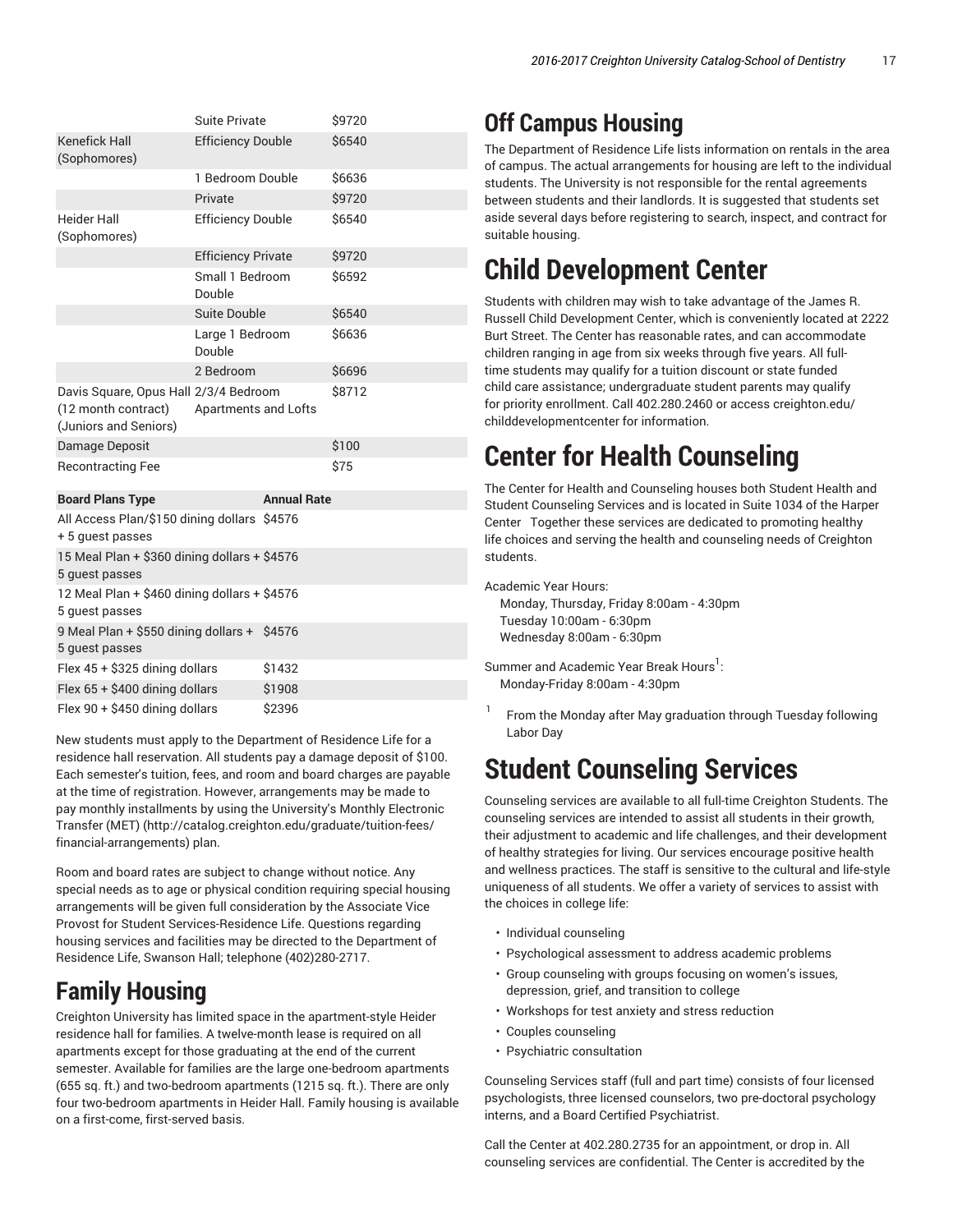International Association of Counseling Services. Counseling services are offered at no cost to Creighton students. There is a fee for some psychological assessment services.

## **Student Health Services Student Health Services Administrative Staff**

Debra C. Saure, MSN, APRN-NP-C, FACHA Senior Director Angela Maynard, BSN, CPN, Assistant Director, Clinical Services Susan Weston, RN, Assistant Director, Campus Outreach Marian Brown, Operations Manager, Insurance Specialist

## **Student Health Services Clinical Staff**

Theresa Abbott, PA-C, Physician Assistant Karin T. Priefert, D.O., Staff Physician Taylor Skwarek, LPN Kim Iossi, LPN Olivia Vargas, LPN Tina Penney, CMA; LRT Theresa Svoboda, RT, CPC Ann Pick, LPN

## **Student Health Services Operational Staff**

Terri Faga Michelle Overfelt Marjorie Lee

## **Mission Statement**

Student Health Services practices the Jesuit charisms of *being men and women for and with others* and *Cura Personalis* by offering comprehensive, holistic health care on campus. Our college health experts enhance the academic success of students and prepare them to make wellness-based decisions throughout their lives.

## **Student Health Services**

The variety of services available at Creighton University Student Health Services will meet the health care needs of most students. Every effort is made to help students obtain appropriate consultation or referral when additional or specialized services are required. A physician, physician's assistant, or nurse practitioner provides services. **Services are available to all currently enrolled Creighton University students.**

*Services Available:*

\*Allergy Injections \*Laboratory/Radiology \*Acute Illness and Injury Care \*Health and Wellness Promotion \*Travel Health \*Physical Exams (including Pap Smears) \*Immunizations/Flu Shots

Services are supported by student fees, personal insurance, and/or self pay. Services not covered by personal/family health insurance will be the financial responsibility of the student.

**It is essential that a current insurance card be presented at each visit.**

## **How to Obtain Student Health Services**

Call 402.280.2735, Monday through Friday. Appointments should be made for all health needs other than emergencies. It is important that you keep scheduled appointments and that you arrive on time. If you will be late or must cancel, please call as soon as possible. Your courtesy will result in the best use of our available appointment times.

Students will be seen in the Center for Health and Counseling, located in Suite 1034 of the Harper Center.

## **Who Provides the Services?**

Physicians, and nationally certified Physician's Assistants and Nurse Practitioners are the core provider staff. An auxiliary staff of Registered Nurses, Licensed Practical Nurses, Medical Assistants and clerical personnel supports them.

Medical specialty and dental care is provided by referral to physicians and dentists within the community.

## **Participating Provider**

Our providers participate with many insurance plans, including BCBS. We are not currently Medicaid or Medicare preferred providers.

All claims are automatically submitted to the insurance carrier indicated by the student at the time services are provided.

It is important to check with your insurance plan to verify the benefit level for services obtained away from home. Some plans require a referral for Out of Network services. The student will be responsible for initiating the referral process required by their insurance company.

## **After Hours Care**

Urgent care services are available at local urgent care centers. These centers have laboratory and x-ray services and can treat most acute illness or injury. Creighton University Medical Center's Emergency Department is conveniently located adjacent to campus. Any after-hours care received will be the financial responsibility of the student. Campus Health Aides are available to students living in Residence Halls and can be reached by calling 402.280.2104.

## **Services Available during the Summer**

Services provided during the summer are the same as those offered during the academic year. These services are provided through personal health insurance and/or self-pay.

We offer two online resources for all students:

Student Health 101 Newsletter: This is an interactive informative monthly newsletter. Learn more about specific issues facing college students and watch from other students regarding campus life, healthy eating on a limited budget, roommate issues, exercise, and so much more at www.creighton.edu/chc

Secure Patient Portal.

**Student Health Services is responsible for maintaining the records that relate to the following University requirements. Please contact us if you have any questions.**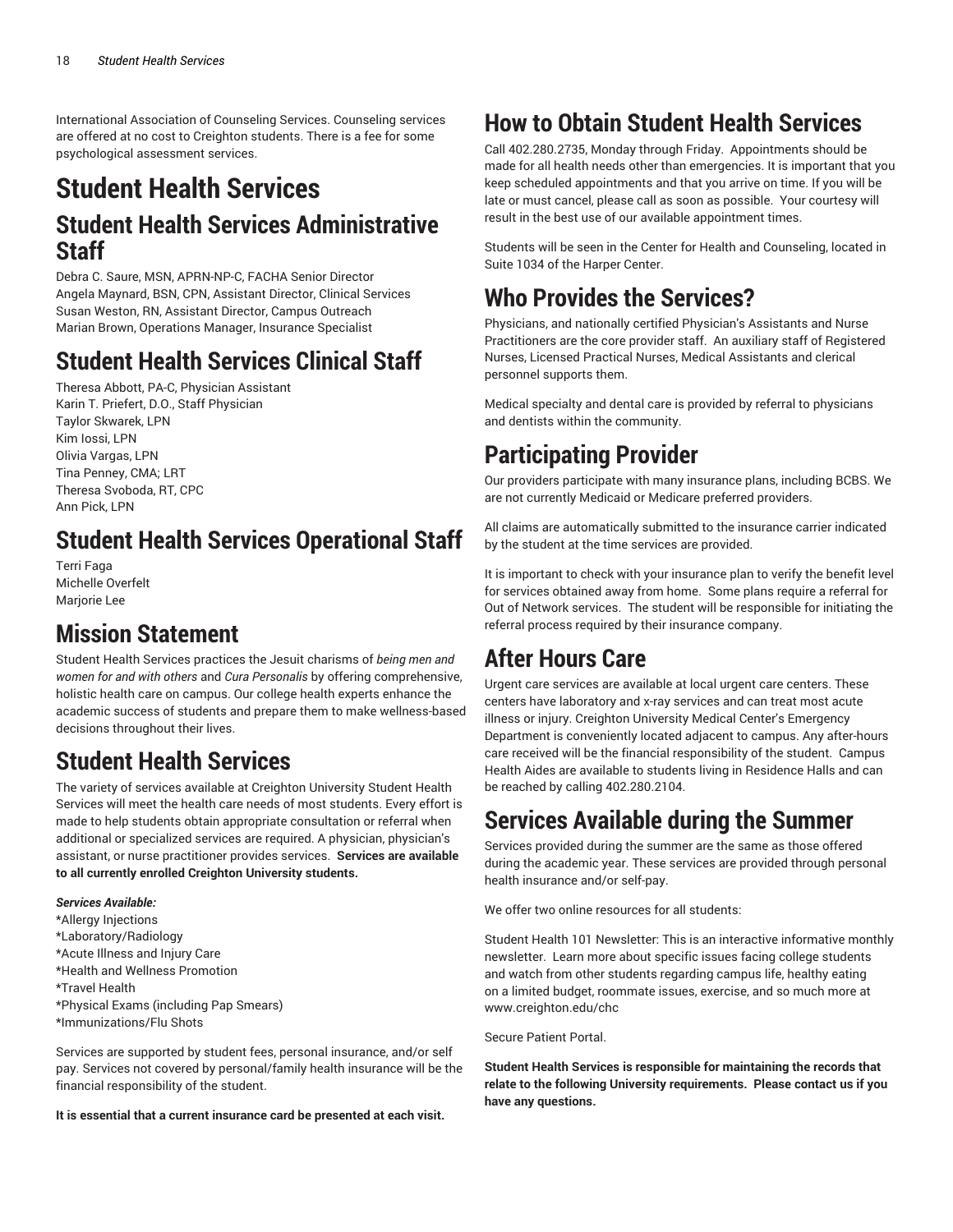## **University Immunization Requirement**

All Creighton University students are required to comply with the University's Immunization requirements. Failure to meet these requirements will result in denial of registration privileges and exclusion from clinical activities. Immunization requirements follow CDC guidelines and are reviewed annually.

### **ALL STUDENTS attending classes on Campus for 2 weeks or more:**

#### **Measles, Mumps, & Rubella (MMR)**

2 doses MMR vaccine given after the  $1<sup>st</sup>$  birthday and at least 30 days apart are required of all students born after 1957 OR

Positive blood tests showing immunity for Measles, Mumps and Rubella. (History of illness does NOT meet the **requirement)**

#### **ALL STUDENTS LIVING ON CAMPUS for 2 weeks or more:**

**Measles, Mumps, & Rubella (MMR)** (See Above under ALL STUDENTS)

#### **Meningitis Vaccine**

1 dose Meningitis vaccine given after 16 years of age. Applies to ages 21 and under.

#### **Tdap Vaccine**

1 dose Tdap vaccine (Tetanus, Diphtheria, Pertussis)

**Varicella (Chicken Pox)** Verification of chickenpox disease OR

2 doses Varicella vaccine

#### **International Students:**

**Must meet requirements for ALL STUDENTS (see above). If living on campus, must also meet requirements for ALL STUDENTS LIVING ON CAMPUS.**

#### **Tuberculosis Screening**

Tuberculosis Screening will be done upon arrival to campus unless documentation is provided of a negative PPD skin test done within the past 12 months. \*PPD skin test required regardless of prior BCG vaccine. Student with a history of a positive PPD: Chest X-ray done within the past 12 months in the United States OR QuantiFERON Gold testing

### **Health Science Students enrolled in Dental, EMS, Medical, Nursing, Pharmacy and Health Professions:**

#### **Measles, Mumps, & Rubella (MMR)**

2 doses MMR vaccine given after the  $1<sup>st</sup>$  birthday and at least 30 days apart are required of all students, regardless of age OR

Positive blood tests showing immunity for Measles, Mumps and Rubella. (History of illness does NOT meet the requirement)

#### **DPT/Td/Tdap Vaccine**

3 dose series. 1 dose must be a Tdap vaccine given after licensure in 2005.

3-dose series OR A positive blood test proving immunity.

#### **Hepatitis B**

3-dose series AND a positive blood test showing immunity (Hepatitis B surface antibody test). A positive blood test alone meets the requirement.

#### **Varicella (Chicken Pox)**

2 doses Varicella vaccine or positive blood test showing immunity for Varicella. (History of illness does NOT meet requirement for Health Science Students.)

#### **Tuberculosis Screening**

- Initial 2-step screening. 2 separate PPD skin tests given and read at least 1 week apart. 2 tests in a 12 month period also acceptable.
- Annual PPD screening
- Students with a history of a positive skin test: Chest x-ray done in U.S. in the past 12 months
- Annual Provider Review/QuantiFERON Gold

#### **Annual Influenza Vaccine**

1

This is due before December 1 each year.

#### **Meningitis Vaccine (IF LIVING ON CAMPUS)**

1 dose Meningitis vaccine given after 16 years of age. Applies to ages 21 and under.

Additional vaccine information can be found at www.cdc.gov/nip/ publications/vis (http://www.cdc.gov/vaccines/hcp/vis)

## **University Health Insurance Requirements**

### **University Health Insurance Requirement:**

Comprehensive Health Insurance (Emergency only coverage does not satisfy this requirement) is required for ALL Full-time students $^{\rm l}$  and must include the following:

- National Coverage for inpatient and outpatient **medical** care.
- National Coverage for inpatient and outpatient **mental** health care.
- Coverage is currently active and maintained for the entire school year, including summers.
- Offers an unlimited lifetime maximum or meets federal guidelines.

Automatic enrollment into the University sponsored Plan will occur and the tuition statement will reflect a charge for the entire premium when Student Health Services becomes aware of a lapse in the student's health coverage.

Undergraduate: 12 credits/semester; Graduate: 8 credits/semester

### **Creighton University Student Health Insurance Plan**

As a service to students, the University endorses a comprehensive health insurance plan. This plan is available at a reasonable group rate and provides year-round coverage, wherever the student may be, as long as the semi-annual premium is paid and eligibility requirements are met.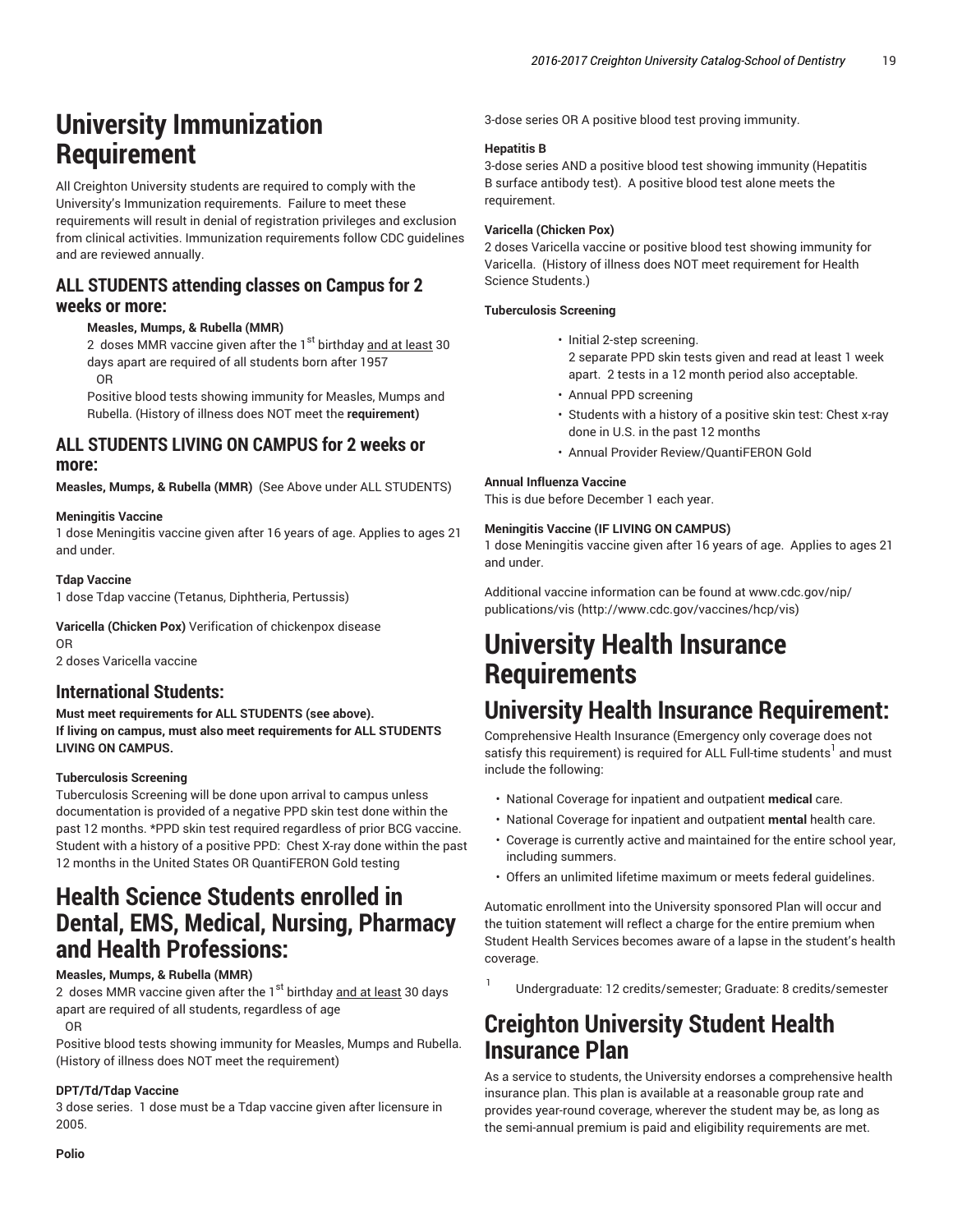For additional information please contact the Student Health Services Insurance Coordinator, Ms. Marian Brown:

> Phone: 402.280.1278 Fax: 402.280.1859 http://www.creighton.edu/chc

# **Military and Veterans Affairs**

As an approved institution for federal education benefits from the U.S. Department of Veterans Affairs (VA), Creighton University welcomes active duty servicemembers, veterans and their dependents. Creighton's Office of Military and Veterans Affairs provides services and support to our Veterans, Servicemembers, Dependents and Spouses (VSDS) while promoting a culture of success, well-being and trust. In addition to student support and advocacy, we serve the University community by providing expertise in military affairs relative to ongoing and future educational, research and outreach efforts. The office serves as the primary conduit to military institutional and community partners, as well as maintaining memberships in military professional organizations and associations. We also offer resources and support to faculty and staff to equip them with beneficial knowledge and valuable tools to better serve our VSDS students.

The Office of Military and Veterans Affairs assists students with the use of their veterans educational benefits by acting as their liaison with the VA and certifying their enrollment each term and/or semester to ensure proper receipt of their applicable benefits. Currently we have students in all nine of our schools and colleges using the following benefit chapters:

- Chapter 30 Montgomery GI Bill Active Duty (MGIB-AD)
- Chapter 31 Vocational Rehabilitation & Employment Program (VR&E)
- Chapter 32 Veterans Educational Assistance Program (VEAP)
- Chapter 33 Post-9/11 GI Bill (including the Yellow Ribbon Program)
- Chapter 35 Survivors & Dependents (DEA)
- Chapter 1606 Montgomery GI Bill Selected Reserve (MGIB-SR)

Creighton University is very proud of our commitment to our VSDS including our participation in the Yellow Ribbon Program. Chapter 33 students with 100% entitlement are eligible to participate in the Yellow Ribbon program with the exception of students currently on active duty or spouses of active duty servicemembers. Per VA guidelines, they are not eligible for the program. The Yellow Ribbon program is a financial supplement to Chapter 33 that helps students using the benefit bridge the financial gap between the Chapter 33 benefit and the actual cost of tuition and fees. For the 2016-2017 academic year, our Yellow Ribbon program provides eligible students with the following:

- Undergraduate students up to \$20,000 additional tuition dollars per academic year (\$10,000 from Creighton with a \$10,000 match from the VA)
- Graduate School up to \$10,000 per academic year (\$5,000 from Creighton with a \$5,000 match from the VA)
- School of Law up to \$10,000 per academic year (\$5,000 from Creighton with a \$5,000 match from the VA). Maximum of twelve awards each academic year.

The exact amount of Yellow Ribbon dollars received is based on the student's tuition and fees balance after Chapter 33 benefits and institutional aid are applied. Yellow Ribbon awards may reduce, or be

reduced by, other institutional aid awarded. The university reviews its Yellow Ribbon commitment annually.

The Office of Military and Veterans Affairs is located in the Hixson-Lied Science Building, Room G-06. Our contact information is (402) 280-4063 or veterans@creighton.edu.

# **General Information Facilities for Dentistry**

The School of Dentistry is located on the west campus of Creighton University. This is the site of the Bio-Information Center, Alegent Creighton Health Creighton University Medical Center (the university teaching hospital), the Omaha Health Professions Center, the Boys Town National Research Hospital, and the Ambulatory Care Facility. Within this complex, the Dental School building was the first of these structures to be completed (in 1973).

The School of Dentistry occupies a facility containing 150,000 square feet of space (excluding interstitial mechanical areas). It is a threelevel structure with grade entry to the first two. The first level contains classrooms; cafeteria; and administrative, teaching and patient treatment facilities for the Departments of Physical Therapy and Occupational Therapy of the School of Pharmacy and Health Professions. Adult dental clinical facilities and applicative faculty offices occupy the entire second level of the building. The third level is occupied by the School of Dentistry administrative offices, children's clinics, preclinical laboratories, basic science laboratories, research space, oral biology offices, seminar rooms and animal facilities.

## **Student Government**

All full-time students registering in the undergraduate colleges and in the professional schools become voting members of the Creighton University Students' Union. The affairs of this corporation are managed by a Board of Governors made up of members elected from the schools and colleges of the University. This group of student leaders controls the use of the Student Activity Fund, plans the major social events of the year, and operates through six standing committees to further the best interests of the University and her students.

# **Student Organizations**

The School of Dentistry has a chartered chapter of the American Student Dental Association. This was organized to promote active participation by undergraduate dental students in the affairs of their own dental organizations. As a result, students are better prepared to assume their place both in the profession and society after graduation. Membership in the chapter is voluntary for all undergraduate dental students and includes privileges of attending all dental meetings of the local, state, and national organizations. Each member receives the Journal of the American Dental Association.

Dental students are encouraged to take an active interest in the various social, dramatic, literary, and religious organizations. However, it should be stated that with regard to all forms of such activities the policy of the faculty has always been that the student's first duty in college is attention to study and that no other activity should be allowed to interfere with the student's main purpose.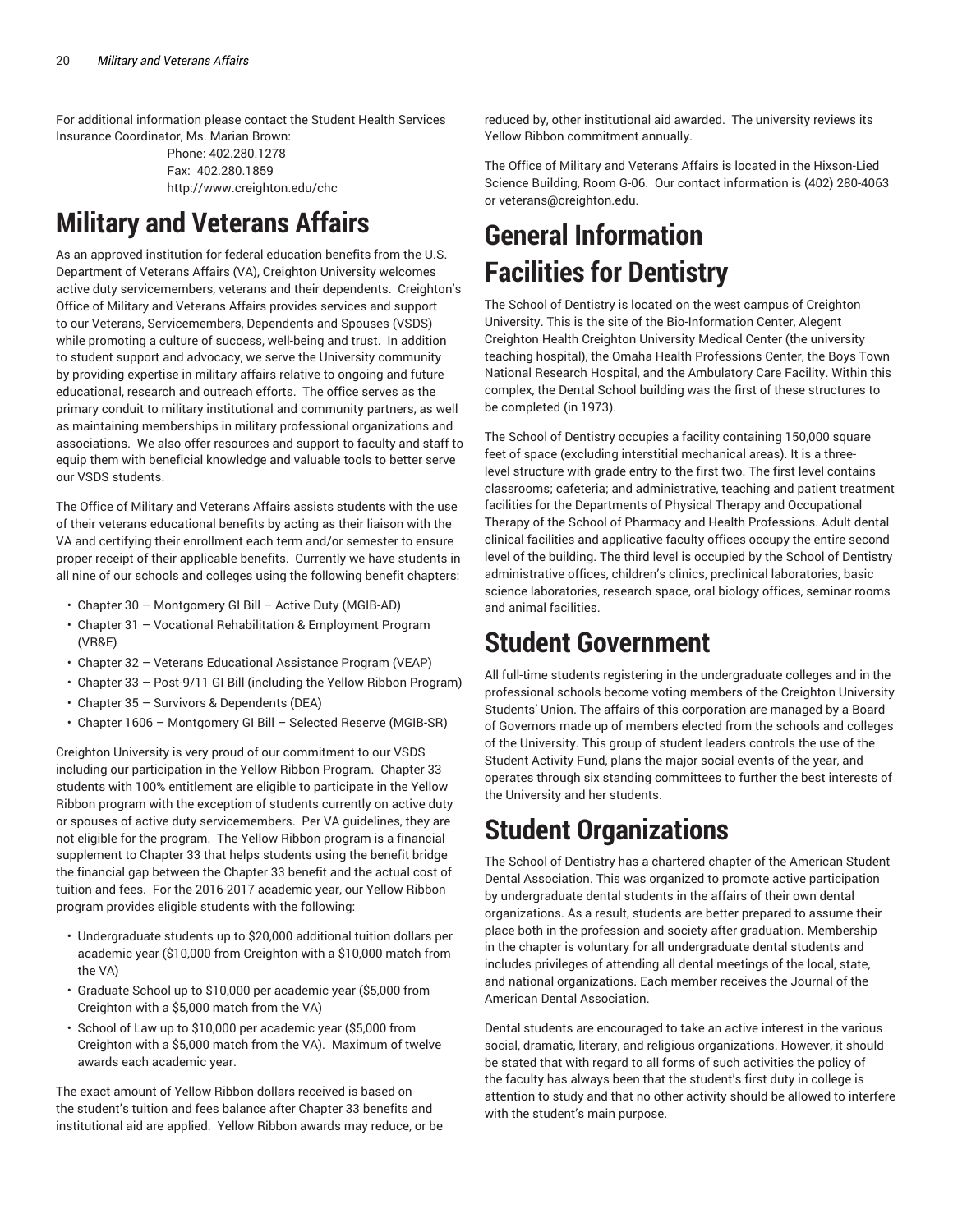## **Honor Societies and Fraternities**

Alpha Sigma Nu, National Jesuit Honor Society, was founded at Marquette University in 1915, and the Creighton Chapter was established in 1921. In 1973 Gamma Pi Epsilon, the women's honor society, merged with Alpha Sigma Nu. Currently there are chapters at all 28 Jesuit colleges and universities in the United States and at Sogang University in Seoul, Korea. Scholarship, loyalty, and service are the threefold requirements for membership in the society. Membership is highly selective and is awarded on the recommendations of the local chapter, the faculty, the deans, and with the approval of the University president. Outstanding undergraduates in their junior and senior years and professional and graduate students are eligible. Membership is prized as one of the most notable distinctions which can be won by a student in a Jesuit institution of higher learning. Each year the campus chapter inducts about 42 students from all divisions. The alumni chapter's living members number over 2,300 persons. At graduation, members of the student chapter automatically transfer into membership in the alumni chapter.

Omicron Delta Kappa, the National Leadership Honor Society, was founded in 1914 at Washington and Lee University in Lexington, Virginia. The Creighton Chapter was officially approved in 1988 and joins over 200 established chapters in colleges and universities across the country. ODK was founded to recognize and encourage superior leadership and scholarship. Creighton's chapter sponsors a variety of programs each year designed to meet those goals. Membership is a mark of highest distinction and honor and is open to qualifying undergraduate juniors and seniors, graduate and professional students.

Membership in Omicron Kappa Upsilon, national honorary dental fraternity, is presented to senior students who, in addition to scholarship, have demonstrated exemplary traits of character and potential qualities of future professional growth and attainments. Not more than 12 percent of each graduating class is eligible. One junior student is awarded the Omicron Kappa Upsilon William Kramer Award for Excellence. This award is presented to the junior student who has demonstrated scholarship and promise in the advancement of Dentistry.

## **Honors and Awards**

Numerous awards consisting of cash prizes, certificates, plaques, memberships, books and journal subscriptions are presented to students at the annual student awards ceremony, which is held at the close of each school year. Honors are bestowed in various disciplines for clinical proficiency and for academic achievement.

# **Dental Alumni Advisory Board**

The Creighton University Dental Alumni Advisory Board, the first of its kind to be established by individual schools and colleges of the University, was officially organized in 1968. Since that time it has assumed a role of importance in the determination of policy by contributing sound advice based upon practical experience. The Board meets twice a year with the administration, members of the faculty, and representatives of the student body to exchange ideas and make recommendations.

Members of the board keep the School apprised of the needs of the population segments they personally serve and the educational needs of graduates preparing to serve the same. They thereby contribute a very necessary element of practicality which is so important to the

maintenance of relevancy between educational objectives and needs. Within their own geographic areas of influence, members represent the School, addressing themselves to such diverse endeavors as promoting favorable health legislation, initiating negotiations for educational compacts, and counseling prospective applicants.

# **Admission**

It is the admission policy of Creighton University to accept qualified students within the limits of its resources and facilities. See also the University's Nondiscrimination Policy on page 12. All applicants are considered for admission on the basis of their potential to successfully complete the predoctoral program without compromise of the established standards of academic and clinical performance expected of all graduates of the School of Dentistry and their potential to best serve the needs of society. The School of Dentistry believes a diverse student body embraces the educational opportunities for all members of the Creighton community and furthers the dental profession's goals of educating culturally competent professionals who can work successfully with all segments of the population and improve access to care for underserved populations. For these reasons, the School seeks a diverse student body.

# **Application Procedure**

The School of Dentistry participates in the Associated American Dental Schools Application Service (AADSAS). All new applicants and reapplicants seeking admission to the School of Dentistry should apply through this national dental application service coordinating agency.

Applicants should apply online at www.adea.org (http://www.adea.org) starting on June 1 of the preceding academic year for entry the following fall (i.e., for matriculation in the fall of 2014, you may start applying on June 3, 2013). The application service (AADSAS - American Association of Dental Schools Application Service) must receive your application no later than February 1 to be processed and forwarded to designated dental schools.

Early application is strongly encouraged to give the Admissions Committee more time to evaluate the applicants. All required credentials necessary to complete the application must be received by March 1. An incomplete application after this deadline will not be reviewed by the Admissions Committee.

At the time an applicant submits an application through AADSAS, a \$55 nonrefundable application service fee should be sent directly to the Creighton University Dental Admissions Office. This fee should be made payable to Creighton University and mailed to the Dental Admissions Office.

All correspondence should be addressed to the Creighton University Dental Admissions Office with whom all credentials must be filed. Application credentials should be directed to:

Dental Admissions Office Creighton University 2500 California Plaza Omaha, Nebraska 68178

All credentials become the property of Creighton University upon submission and are not returnable.

The Creighton University Dental Admissions Office will inform the applicant when application has been received from AADSAS and will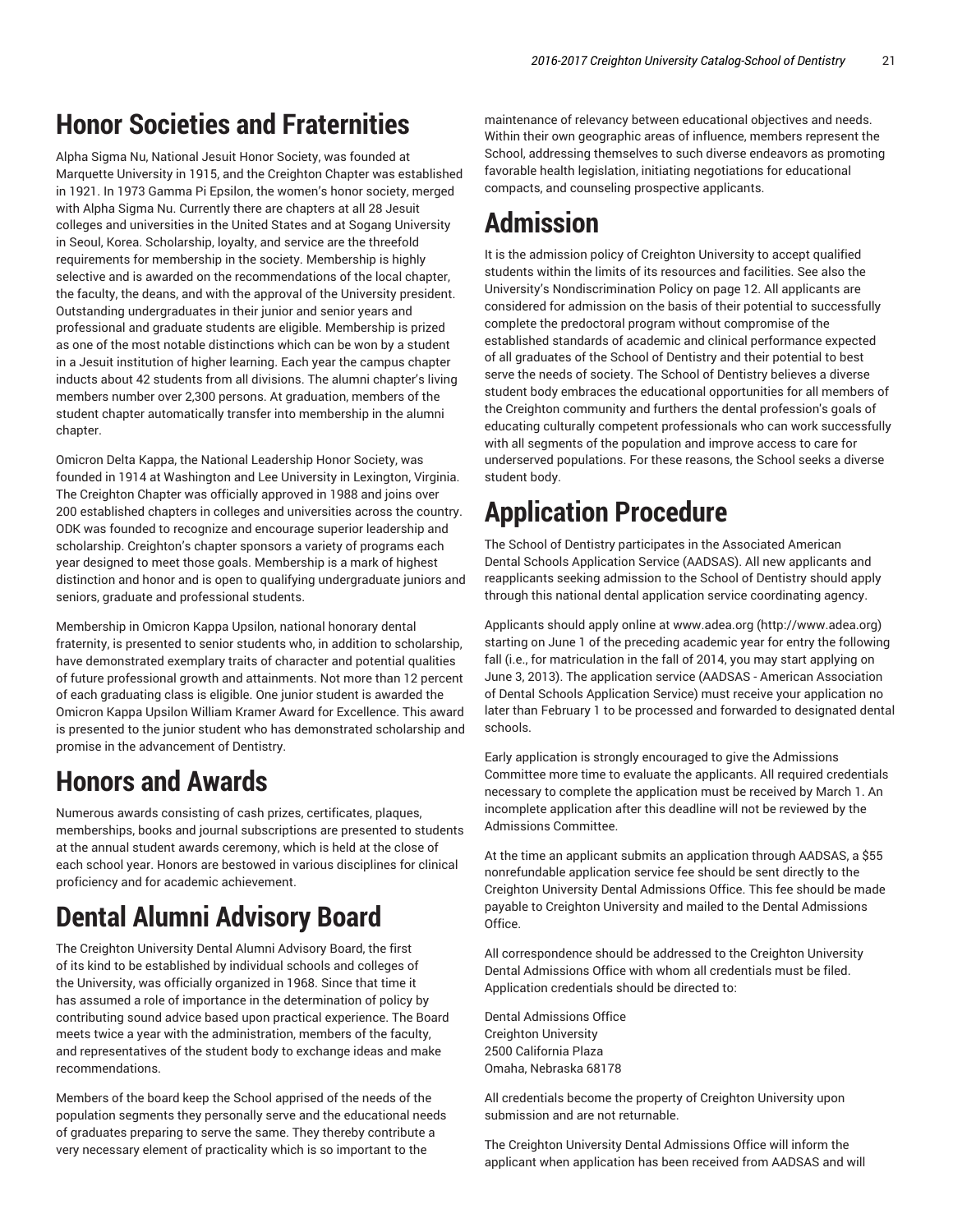request that the following information be submitted to complete the application:

- 1. Official Dental Admission Test (DAT) scores. (These may be submitted to Creighton anytime they are available).
- 2. Supplementary application form.

# **Requirements for Admission**

To meet the legal requirements of state licensing boards and to gain the necessary background for the study of dentistry, the following minimum educational requirements for admission to the School of Dentistry must be fulfilled:

- 1. Graduation from an accredited four-year high school.
- 2. College credits covering a minimum of two years of study in an accredited college of arts and sciences. While a minimum of 64 semester hours (96 quarter hours) from an accredited liberal arts college is required, most accepted candidates will have completed 120 semester hours (180 quarter hours). The minimum of 64 semester (96 quarter hours) must be obtained exclusive of credit in military science, physical education, and nonacademic courses. The 64 semester hours must include the following specific subjects and credit:

| <b>Biology</b>       | 6 |
|----------------------|---|
| Chemistry, inorganic | 8 |
| Chemistry, organic   | 6 |
| English              | 6 |
| Physics              | 6 |

The hours listed are suggested as most nearly conforming to a year's work in most colleges. The governing principle shall be that the credit presented in each subject shall represent a full academic year's course in an accredited college of arts and sciences.

The required hours and subjects must be completed by the end of the spring term preceding the fall in which the applicant wishes to enter the School of Dentistry. Advanced Placement (AP) credit will not be accepted as a replacement for any semester hour requirements in biology, inorganic chemistry, organic chemistry, English and physics

The following electives are suggested for the remainder of the required sixty-four semester hours: Modern languages, mathematics, history, social science, philosophy, speech, economics, comparative anatomy, psychology and computer utilization. The majority of applicants enrolling in the School of Dentistry have completed a Bachelor's degree program.

## **Dental Admission Test**

All applicants are required to take the Dental Admission Test (DAT) prepared and administered by the Council on Dental Education of the American Dental Association in cooperation with the American Dental Education Association. Applicants to Creighton University School of Dentistry should arrange to take the test preferably by September of their last pre-dental year. The Dental Admission Test is a computerized examination taken by appointment at Prometric Candidate Contact Centers which are located throughout the United States. An information booklet and test application form are available from the Dental Admissions Office, Creighton University.

## **Recommendations**

Each applicant must have three recommendation letters, two by instructors in science and one by an instructor in a nonscience department, testifying to character and apparent fitness for the profession of dentistry. If an applicant's college has a recommending committee, its recommendation is preferred to the three individual recommendations.

## **Physical Fitness**

Before matriculation, accepted applicants are required to submit to the Student Health Service a Confidential Health Record.

## **Technical Standards**

Accepted applicants to Creighton University School of Dentistry must be able to demonstrate the ability to perform the skills and abilities specified in the School's technical standards with or without reasonable accommodation consistent with the Americans with Disabilities Act. Applicants must be able to perform the physical and intellectual functions, and possess the communication skills necessary to the performance of dentistry.

Candidates for the D.D.S. degree will be assessed on a regular basis according to the academic standards and the technical standards of the School of Dentistry on their abilities to meet the requirements of the curriculum.

## **Selection**

Selection of all students is based upon both objective and subjective evaluation. Objective criteria include GPA, DAT scores, and science grades are given primary consideration. Other factors that will be considered will include, but not limited to:

- 1. evidence of predisposition to provide dental health care in underserved areas;
- 2. evidence of participation in worthwhile community activities;
- 3. recommendation from teachers, known alumni, and other members of the profession;
- 4. quality of preprofessional educational program;
- 5. residence in states having educational compact agreements with the School; and
- 6. evidence of good moral character, motivation, and emotional and intellectual maturity; and
- 7. any other personal background information the applicant chooses to submit to assist the admissions committee in giving each application holistic consideration. Such personal background factors might include, but are not limited to:
	- a. attributes one believes will enhance the campus community
	- b. public service
	- c. overcoming hardships or economic or educational disadvantages
	- d. first generation college student
	- e. having lived in a foreign country or spoken a language other than English at home or language fluency.

This list is not exhaustive and none of these factors will be considered in isolation. Furthermore, no factor will result in the admission of an academically unqualified applicant.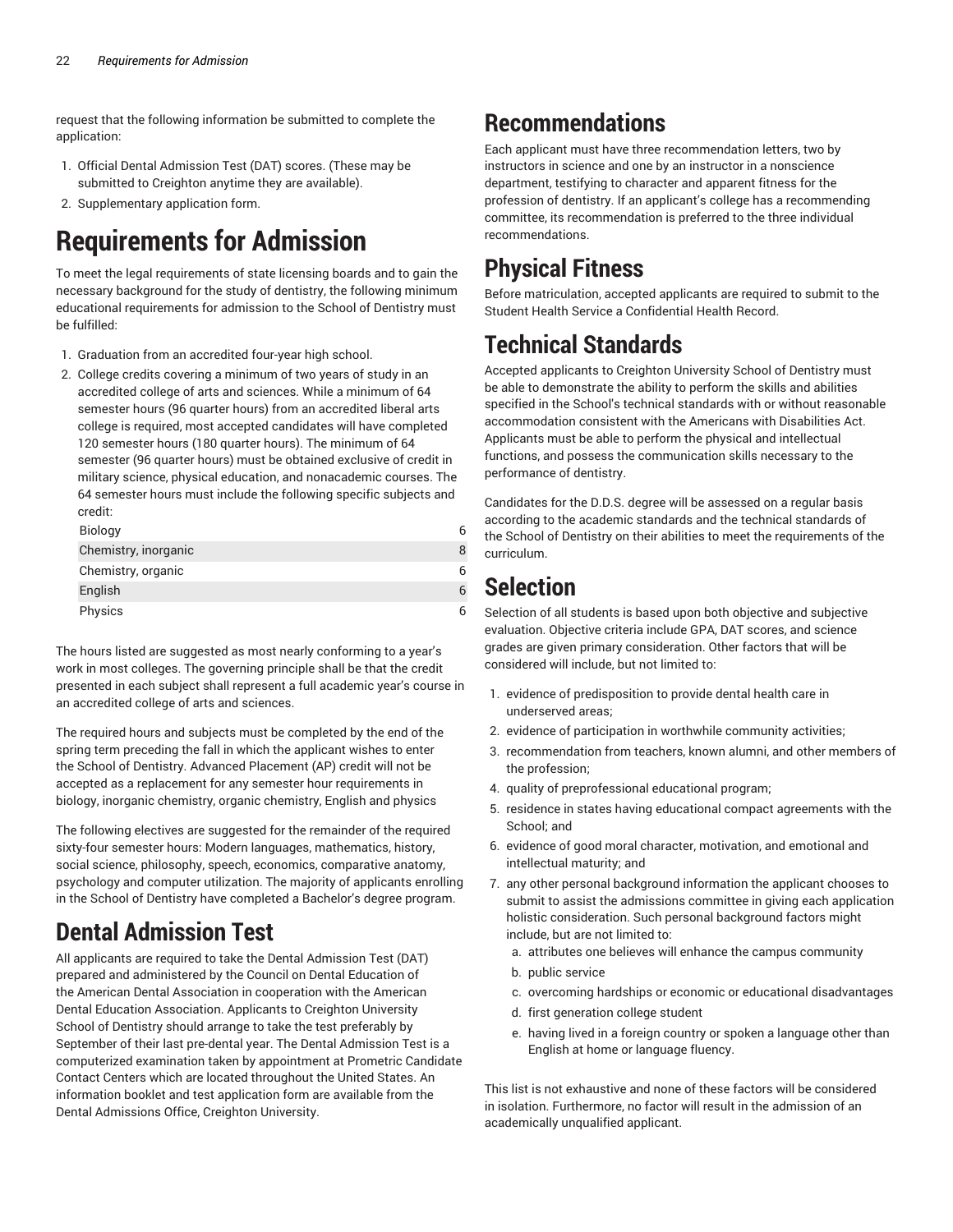### **Applicant Response To Acceptance**

An enrollment reservation deposit is required of an accepted applicant to reserve a place in the class to which admission has been offered. The total deposit is \$800. It is payable as follows:

- 1. An initial (first) deposit of \$500 made within the following period of time after the date of the letter of initial conditional acceptance:
	- a. Preferred time: 15 days.
	- b. Maximum time: 30 days for applicants accepted in December; 30 days for applicants accepted in January; 15 days for applicants accepted February 1 and thereafter.
- 2. A final (second) deposit of \$300 made within 15 days of the date of the letter from the Chairman of the Admissions Committee or the Director of Admissions granting the student final acceptance for admission.

The deposits are credited to the first semester's tuition. If the accepted student fails to register, or withdraws from the School after registering, the first and second deposits are forfeited to the University.

### **Background Investigation and Drug Screening**

To assure the safety and well-being of patients, students, faculty, and staff in the clinical and academic environments and to attest to clinical agencies the students' eligibility to participate in clinical activities, incoming students will be required to complete background investigations and drug screening analyses. Background checks will be conducted on accepted applicants prior to enrollment. Drug screenings will be conducted during the first academic quarter of the first year of dental school.

### **State Compacts**

Creighton University has dental education compacts with the states of New Mexico, North Dakota, Wyoming and Idaho. If accepted into their state's program, residents from these states receive partial tuition remission. Application procedures for applicants from these states are the same as for all other applicants.

Accepted residents of New Mexico, North Dakota, and Wyoming receive all their dental education at Creighton. Residents of Idaho may have the option of taking their first year at Idaho State University in Pocatello under the Idaho Dental Education Program (IDEP). The remaining three years are spent at Creighton. Additional information is available from the program directors in each state.

Confirmation deposits made to Creighton by IDEP (Idaho) students are applied to the first year's tuition at Idaho State University.

The first-year program at Idaho is equivalent to that at Creighton. Course outlines, objectives, laboratory projects, texts and teaching aids are nearly identical.

The contract for the dental educational compacts between Creighton University and Idaho State University was signed in March 1982 with the first class entering August 1982.

# **Advanced Standing**

Students who have studied dentistry in another recognized school may be admitted to advanced standing, provided there are positions available

and provided they have passed satisfactorily the courses which they have taken and have satisfied the Committee on Admissions that the work they have had is the equivalent of that given in this School.

An application for admission to advanced standing is considered within two distinct categories:

- 1. Applicants with one or more years of formal dental education must make formal application and provide Dental Admission Tests scores, transcripts and letters of recommendation. In addition to the information demanded of applicants for admission into the first year, applicants for advanced standing must provide scores of Part I of the National Board examination if it has been completed and a letter from the Dean of the Dental School previously attended attesting that the applicant is in good standing and that he or she is eligible to return to the institution and complete the course of instruction. Having ascertained that the applicant's qualifications for admission to advanced standing are acceptable, the Admissions Committee must then be assured that space is available and that schedules can be adjusted to accommodate the differences in scheduling that exist in various institutions.
- 2. Applicants presenting evidence of having completed a formal dental education in a foreign dental school must provide Part I scores of the National Board Examination. Evidence of proficiency in the English Language (TOEFL) should also be provided if previous education was in a non-English environment. Applicants must also show evidence of completing a specialty degree or certificate of dental specialty from a United States institution.

Having ascertained that the applicant's credentials are in order, the applicant is offered an acceptance on a trial basis for a period of one semester. At the end of that semester the Admissions Committee, in consultation with the Student Performance Committee of the School of Dentistry, recommends to the Dean whether the applicant is to be retained as a student and, if retained, at which level continuance of the program should proceed.

Creighton University School of Dentistry does not review by examination the competency of applicants in subjects which they have completed or grant them a status superior to that which they had in the dental school which they have attended.

Forms for making application for admission with advanced standing are obtainable from the Creighton University Dental Admissions Office. The advanced standing application form and the necessary supporting documentation must be reviewed in the Dental Admissions Office by April 30.

# **Tuition and Fees**

Tuition and fees are payable at the time of registration for a semester  $\frac{1}{1}$ , , and are subject to change without notice.

| Application for admission fee                                          | \$60  |
|------------------------------------------------------------------------|-------|
| Enrollment reservation deposits<br>(credited to tuition)               |       |
| a. First deposit - required when<br>initially accepted for admission   | \$500 |
| b. Second deposit - required<br>when finally accepted for<br>admission | \$300 |
| Tuition per semester for courses in \$28,756<br>Dental curriculum      |       |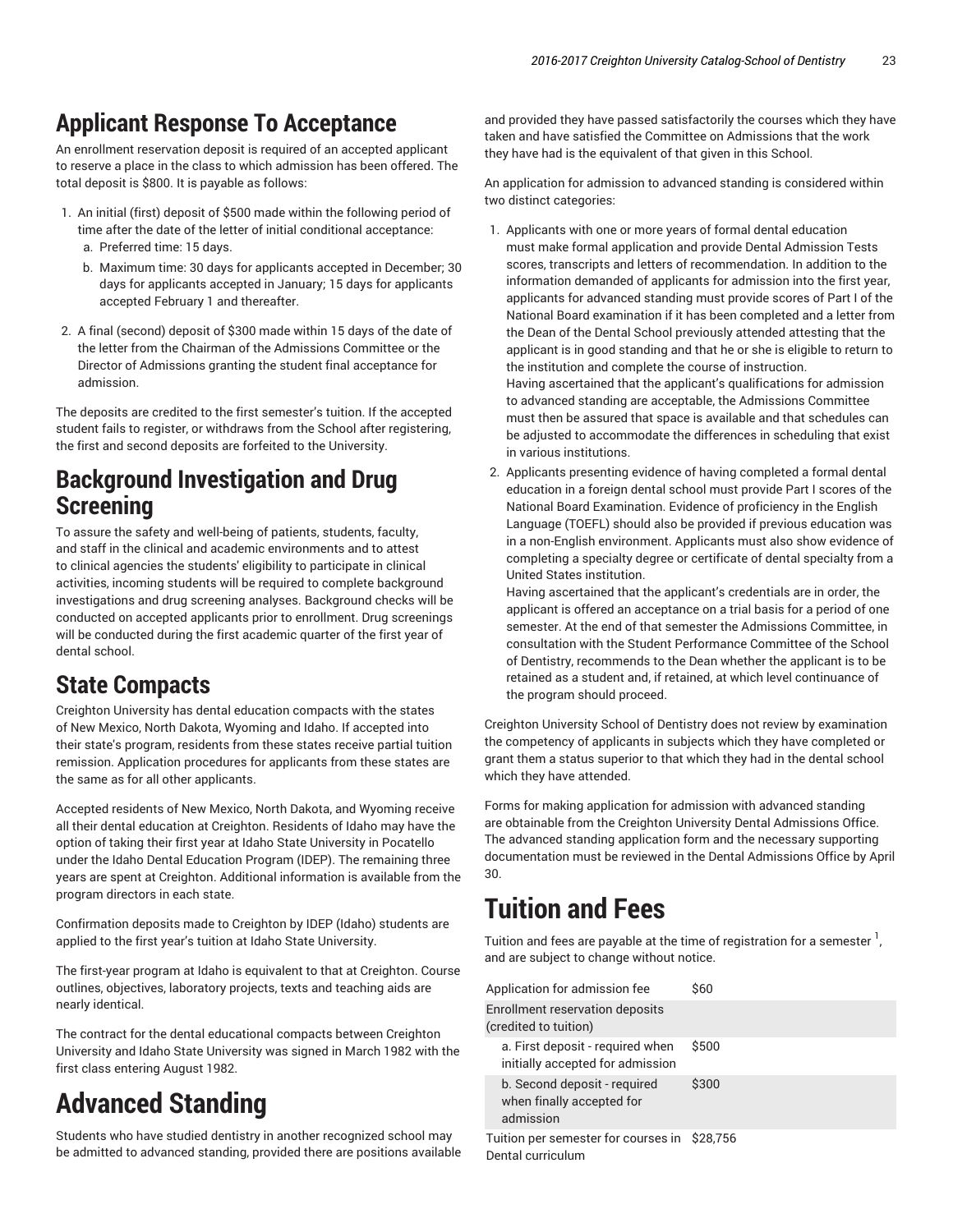| Student Health Insurance Plan<br>Premium, for six months <sup>2</sup> | \$1.215                 |
|-----------------------------------------------------------------------|-------------------------|
| <b>Hepatitis B Series Vaccination</b>                                 | TBA                     |
| University Fee per semester                                           | \$583                   |
| University Technology Fee per<br>semester                             | \$249                   |
| Late Payment Fee                                                      | see Late Payment Policy |

Loss or damage to University property and equipment is charged to the student or students responsible.

- 1 Registration is not complete until financial arrangements have been made.
- 2 This charge for each full-time student may be waived if the student presents evidence that he or she carries insurance that provides coverage at least comparable to the student insurance offered by the University.
- 3 Transcripts, diplomas, and grade reports are released only when all outstanding balances have been paid. Students with questions regarding their financial responsibilities are invited to contact the Business Office to set up an appointment for individual counseling.

## **Financial Arrangements**

Tuition and fees and board and room charges are payable at the time of registration for a semester. However, arrangements may be made to pay monthly installments by using the University's Monthly Electronic Tuition Payment (MET) plan. Participation in this plan will be limited to the unpaid balance after all financial aid credits have been applied. Information on enrolling in the MET plan will be sent via e-mail in early May to incoming students who have paid a deposit. Current students are sent an e-mail reminder in late April. For further information on payment plans you may view http://www.creighton.edu/businessoffice/billinginfo/ met/

Books and supplies may be purchased at the Campus Bookstore. These items must be paid for when they are obtained.

Students are encouraged to pay tuition and other expenses online via the NEST. The University will cash checks for students with a \$200 limit per day in the Business Office. Checks returned for insufficient funds will be assessed a \$25 fee. The University reserves the right to revoke or to deny this privilege to any individual at any time.

# **Late Payment Policy**

A late payment fee will be added to charges assessed at registration that remain unpaid after the period for registration. This fee is \$165 for the first month and an additional fee is charged for each subsequent month that the account remains unpaid. Accounts with unpaid balances less than \$500 will be subject to a \$70 monthly late payment fee. Accounts with unpaid balances greater than \$500 are subject to a \$85 monthly late payment fee. Students with questions regarding their financial responsibilities are invited to contact the Business Office to request an appointment for individual counseling.

# **Withdrawals and Refunds**

Students withdrawing will be charged tuition and recurring fees on the following basis $^{\rm l}$  :

| Period of attendance from start of<br>semester | Percent of the semester rate to be<br>charged |
|------------------------------------------------|-----------------------------------------------|
| During the first week                          | 10%                                           |
| During the second week                         | <b>20%</b>                                    |
| During the third week                          | 40%                                           |
| During the fourth week                         | 60%                                           |
| During the fifth week                          | 80%                                           |
| Over five weeks                                | 100%                                          |

Students withdrawing from a term shorter than the traditional semester will be charged tuition and recurring fees on a prorated basis.

Refunds of room rent due to withdrawal from the University will be prorated on a weekly basis.

1 Nonrecurring fees, the application fee, the University fee, the University technology fee, and penalty fees will be charged in full, regardless of the period of attendance.

Full time students who withdraw from a course after the last day for registration changes but remain full-time (12 or more credit hours) receive no refund. If a full-time student withdraws to part-time status, refund of the difference between the full-time tuition charge and the per-credit-hour charge for the courses being continued will be made in accordance with the schedule applicable in the event of total withdrawal. Students assessed tuition per credit hour, including part-time students, graduate students and students in a summer session, will be charged for courses dropped in accordance with the schedule applicable in the event of total withdrawal.

## **State Specific Refund Policy**

Some states where the University has authorization to operate require a separate tuition refund policy for their residents. These are described below.

#### **Wisconsin Residents \* (for Wisconsin residents enrolled in on-line programs/courses).**

Students have the right to cancel enrollment until midnight of the third business day after receipt of notice of acceptance and are entitled to a full refund of any tuition and other monies paid such as deposits or application fees. Refunds for **cancellation** will be paid within **10** days.

Students who withdraw before completing 60 percent of the term are entitled to partial refunds, prorated in accordance with Wisconsin state policies. The pro rata refund is calculated by the number of class days remaining in the term after the last day completed, divided by the total number of class-days, rounded down to the nearest 10 percent, less a one time application fee [\$50 for undergraduate, \$30 for SPAHP and \$30 for graduate]. The pro rata refund percentage will be applied to tuition and other required costs paid by the student for the term.

All efforts will be made to refund "prepaid" expenses, books, supplies and other charges billed in advance directly to a student's account; unless the student has consumed or used those items and they can no longer be used or returned.

The school will issue refunds within 40 days of the effective date of termination. A written notice of withdrawal is not required. A registered student will be considered as having withdrawn from the University after two consecutive weeks of unexplained absence.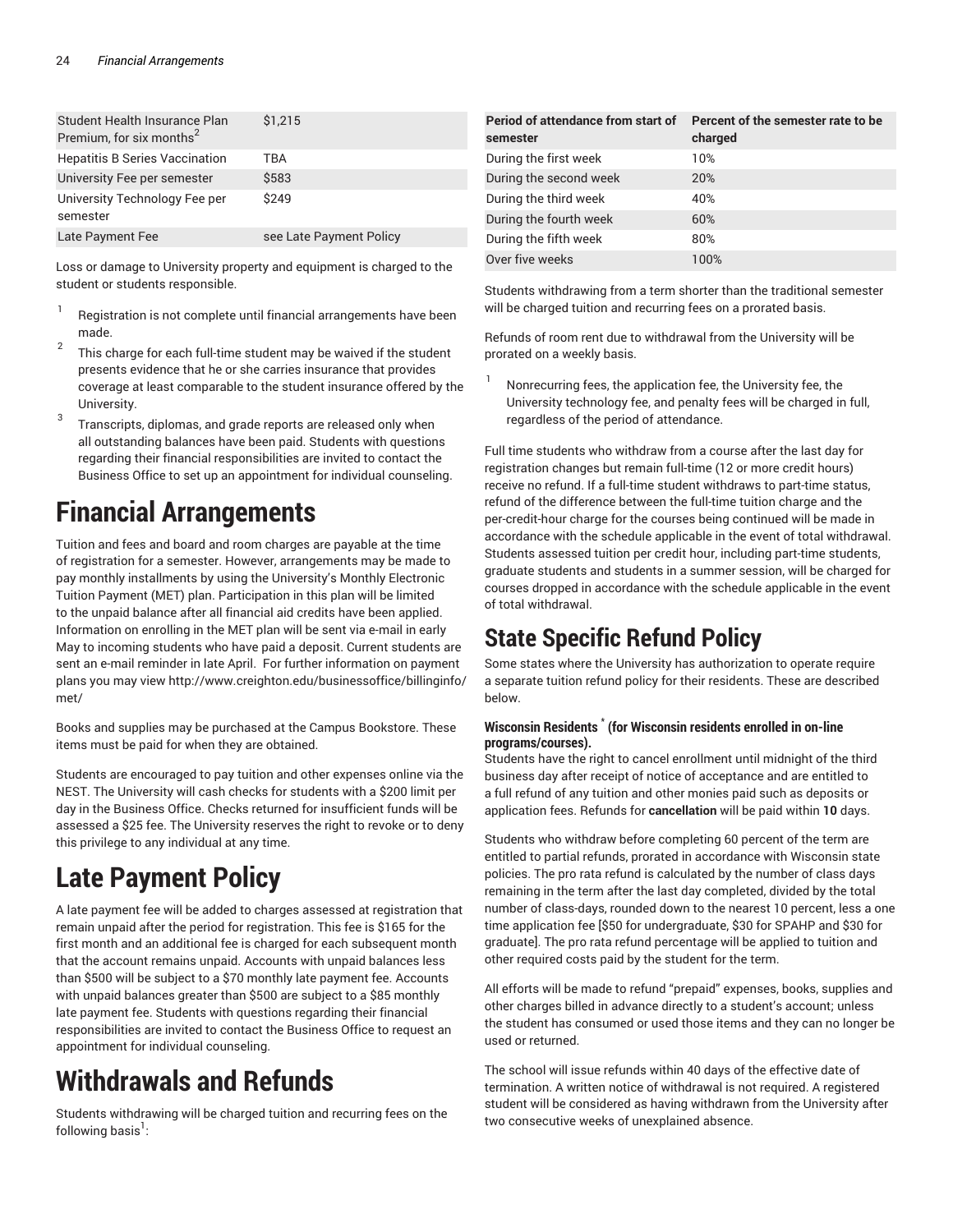No refund is required for any student who withdraws or is dismissed after completing 60 percent of the potential units of instruction in the current enrollment period unless a student withdraws due to mitigating circumstances, which are those that directly prohibit pursuit of a program and which are beyond the student's control.

*\*The federal guidelines for returning federal Title IV funds will remain intact with NO exceptions.*

- 1. *Class day is any day of the term when any class is in session, regardless of whether or not a specific course is scheduled to be held on that day.*
- 2. *The nonrecurring, penalty, and special service fees include deferred payment, University fee, University technology fee, late payment, special examination/evaluation, challenge examination, recording, tuition remission administrative fee, orientation fee, and locker.*

# **Textbooks and Instruments**

At the time of registration of each academic year the student will purchase the textbooks and laboratory and classroom manuals prescribed for that year. Textbooks will be purchased from the University's Campus Store. A list of currently prescribed textbooks is available in the administration offices and at the campus store. Instruments will be leased to the student by the School. Used instruments or books or substitutions of either are not recommended.

The textbooks and instruments specified are considered indispensable to the study and practice of dentistry. It is therefore required that the student purchase/lease them at the time indicated. The late fee for payment of instruments and manuals generally amounts to one percent per month on the unpaid balance.

In order that the prospective student may have a general idea of the expenses, the approximate costs of the prescribed books and instruments are indicated below. The amounts shown are approximate only and subject to change without notice in accordance with the market fluctuations.

|                    | <b>Textbooks</b> | <b>Instruments</b> |
|--------------------|------------------|--------------------|
| <b>First Year</b>  | \$1,500.00       | \$5,200.00         |
| <b>Second Year</b> | \$1,500.00       | \$5,200.00         |
| <b>Third Year</b>  | \$1,300.00       | \$5,200.00         |
| <b>Fourth Year</b> | \$800.00         | \$5,200.00         |

# **Financial Aid**

Students wishing to receive financial aid should review this material and familiarize themselves with the various programs. Student financial aid is not available for students who are not citizens or permanent residents of the United States or its possessions. Financial aid benefits previously granted to undergraduates do not necessarily extend into the School of Dentistry or other professional schools.

All forms and inquiries regarding financial aid for dental students should be directed to:

Student Financial Aid Office Creighton University 2500 California Plaza Omaha, NE 68178 Telephone: 402.280.32731

Financial aid information is available at www.creighton.edu/financialaid.

## **Application Procedures, Disbursements and Use of Awards Application Procedures**

- 1. Apply for admission to Creighton's School of Dentistry. No financial aid commitment can be made until a student is accepted for admission.
- 2. Complete the Free Application for Federal Student Aid (FAFSA). It should be completed online at www.fafsa.ed.gov after October 1. All parental information must be completed for consideration for the Health Professions Student Loan Program.
- 3. New students are notified of the aid awarded by an award email which contains instructions for acceptance of aid. Returning students will receive an email notification when their aid package is available in NEST.

It is recommended that application for financial aid be made between October 1 and March 1 preceding the fall semester in which one plans to enroll. Early application is desirable in order to insure the availability of funds. However, no student will be considered for or granted financial aid until that student is accepted by the University for admission and/or is in good standing with the University.

## **Disbursement and Use of Awards**

All financial aid advanced by Creighton University must be used to pay tuition, fees, and University board and room charges before any other direct or indirect educational costs. The specific amount awarded will be governed by the eligibility of the student and by the funds available at the time of application. One half of the total annual award will be available at registration each semester.

## **Satisfactory Academic Progress**

The Education Amendments of 1980 require Creighton University as an institution of higher learning to define and monitor standards of satisfactory academic progress for students receiving Federal financial aid. These standards are established for students who are receiving Federal Title IV financial aid. These programs for dental students are the Federal Grad PLUS Loan, the Federal Stafford Student Loan, and the Health Professions Student Loan (HPSL).

Dental students are eligible for aid up to 435 credits in the School of Dentistry or a degree of Doctor of Dental Surgery, whichever comes first. Dental students must pass 85 percent of the cumulative yearly hours attempted and maintain a minimum GPA of 2.0 to remain eligible for federal financial aid.

## **Loan Programs Long Term Loans Health Profession Student Loan**

To qualify for assistance under this program a student must demonstrate financial need as determined by the Free Application for Federal Student Aid Form. By Federal law, the maximum loan that may be awarded per academic year is \$2,500 plus tuition. The maximum annual award provided at Creighton may range from \$10,000 to \$25,000. Interested students must complete the FAFSA Form, and, in all cases, parents' financial aid information must be included regardless of status. No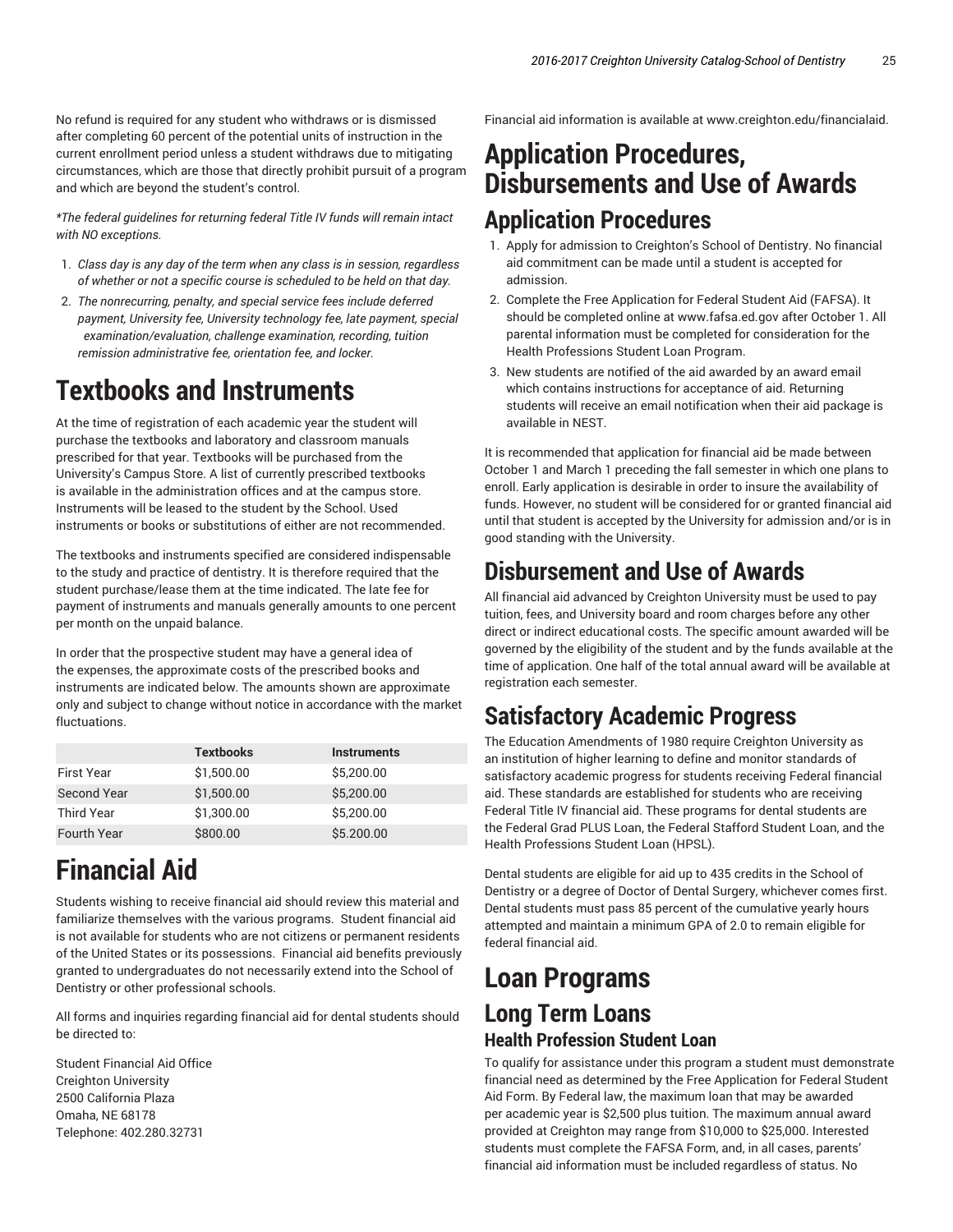awards may be made to a student under this program unless parents' information is provided. The loan is repayable over a ten-year period, which begins one year after the student ceases to pursue a full-time course of study. The loan carries an interest rate of five percent which does not start to accrue on the principal until repayment commences.

There are several deferment and forbearance options that are explained in detail on the promissory note.

### **Federal Direct Unsubsidized Student Loan**

The Federal Direct Unsubsidized Student Loan is a long-term loan students borrow through the U.S. Department of Education. All applicants must file a FAFSA before eligibility can be determined. A student's maximum eligibility will be indicated on their award notification. Dental students may borrow up to an aggregate maximum of \$224,000, minus any Federal Direct Subsidized and Unsubsidized Loan amounts (including undergraduate borrowing).

There will be an origination fee deducted from each disbursement, which will be indicated on the promissory note. Interest begins to accrue at the time of each disbursement. Repayment begins six months after a student graduates, leaves school or drops below half-time enrollment.

Instructions to complete the Master Promissory Note (MPN) and online entrance counseling will be included with the award notification email. Please review the information on the promissory note for deferment and forbearance options.

### **Federal Direct Grad Plus Loan**

This federal loan program allows graduate and professional students to borrow the cost of education less other financial aid. Students must complete the FAFSA in order to borrow these loan funds. A good credit history is required to borrow through the Federal Direct Grad PLUS program.

There will be an origination fee that is deducted from each disbursement. Interest accrues while the student is enrolled in school and repayment begins 6 months after a student graduates, leaves school, or drops below half-time enrollment. Application information will be provided with the student's award email.

## **University Based Financial Aid**

#### **Short-Term Emergency Loan Shaefer-Smith Emergency Loan Fund**

Provides short-term emergency loans to dental students. Loans are granted on the basis of financial need, character of the applicant and unavailability of other funds. They are mainly administered by the student members of the Financial Aid Committee in conjunction with the Associate Dean for Student Affairs and are not to exceed \$1000. They are a 6 month loan at 3% interest. Seniors must repay any emergency loans before they will be certified for graduation. If a student does not graduate the entire loan must be repaid at termination. There is a service charge of \$5.00 for loans of \$100 or less and \$7.50 for loans over \$100.

#### **Nebraska Dental Association Loan Fund**

Provides short-term emergency loans to dental students. Loans are granted on the basis of financial need, character of the applicant and unavailability of other funds. \They are administered by the Associate Dean for Student Affairs and are not to exceed \$500. There is a6% interest rate which must be repaid at the succeeding registration or within six months of graduation for seniors. If a student does not

graduate the entire loan must be repaid at termination. There is a service charge of \$5.00 for loans of \$100 or less and \$7.50 for loans over \$100.

### **Long Term Loans**

### **Frederick W. Schaefer Dental Scholar Loan Fund**

Exists only to collect past loans. Funds are transferred to the Frederick W. Schaefer Scholarship Fund.

#### **Posey Dental Student Loan Fund**

Exists only to collect past loans. Funds are transferred to the endowed continuing education fund.

#### **Robert Wood Johnson Loan Fund**

Exists only to collect past loans. Funds are transferred to the scholarship fund.

#### **Dental Alumni Loan Fund**

Used to supplement unmet need from federal loan programs. Maximum loan is \$2,000 per academic year. Awards are based on financial need only. No interest while the student is in school, 8% annual interest rate after graduation. 4 year repayment schedule.

# **Government Grants and Scholarships Indian Fellowship Program**

The Indian Fellowship Program is authorized by the Indian Education Act of 1972. It provides fellowships to Indian students pursuing graduate study in medicine or related fields and other designated fields of study. A fellowship may be awarded for up to four years and provides tuition, fees, books, supplies, a monthly stipend and dependency allowance.

Eligible applicants are qualified Indian students or prospective students. The purpose of the award is to enable Indian students to pursue a course of study of not more than four academic years leading toward a postbaccalaureate degree or an undergraduate degree in designated fields of study. The deadline for application is late January, prior to the following fall enrollment. For more information, contact: Indian Health Service at www.ihs.gov (http://www.ihs.gov).

## **National Health Service Corps Scholarship**

The commitment of a National Health Service Corps Scholarship is to provide health care in areas that are under-served or have a shortage of health-care professionals. This program gives generous financial support to eligible students of medicine, osteopathy, and dentistry and requires, in return, a commitment to serve people in shortage areas.

Recipients of this scholarship receive benefits to pay tuition, fees, books and supplies, and other educational expenses in addition to a monthly stipend for a twelve-month period. Students who were recipients of the exceptional need scholarship receive priority consideration under this program. Students who receive these scholarships may generally expect continual scholarship support through their senior year provided that funds continue to be available. For each year of scholarship support, a recipient is required to serve a year of full-time clinical practice in a manpower-shortage area. Two years is the minimum service.

Students wishing additional information on this program may contact the Division of Student Assistance at www.bhor.hrsa.gov/dsa/dsa.htm.

## **State Grants and Scholarships**

Students who are certified residents of New Mexico, North Dakota, Wyoming, or Idaho, can qualify for substantial tuition remissions or loan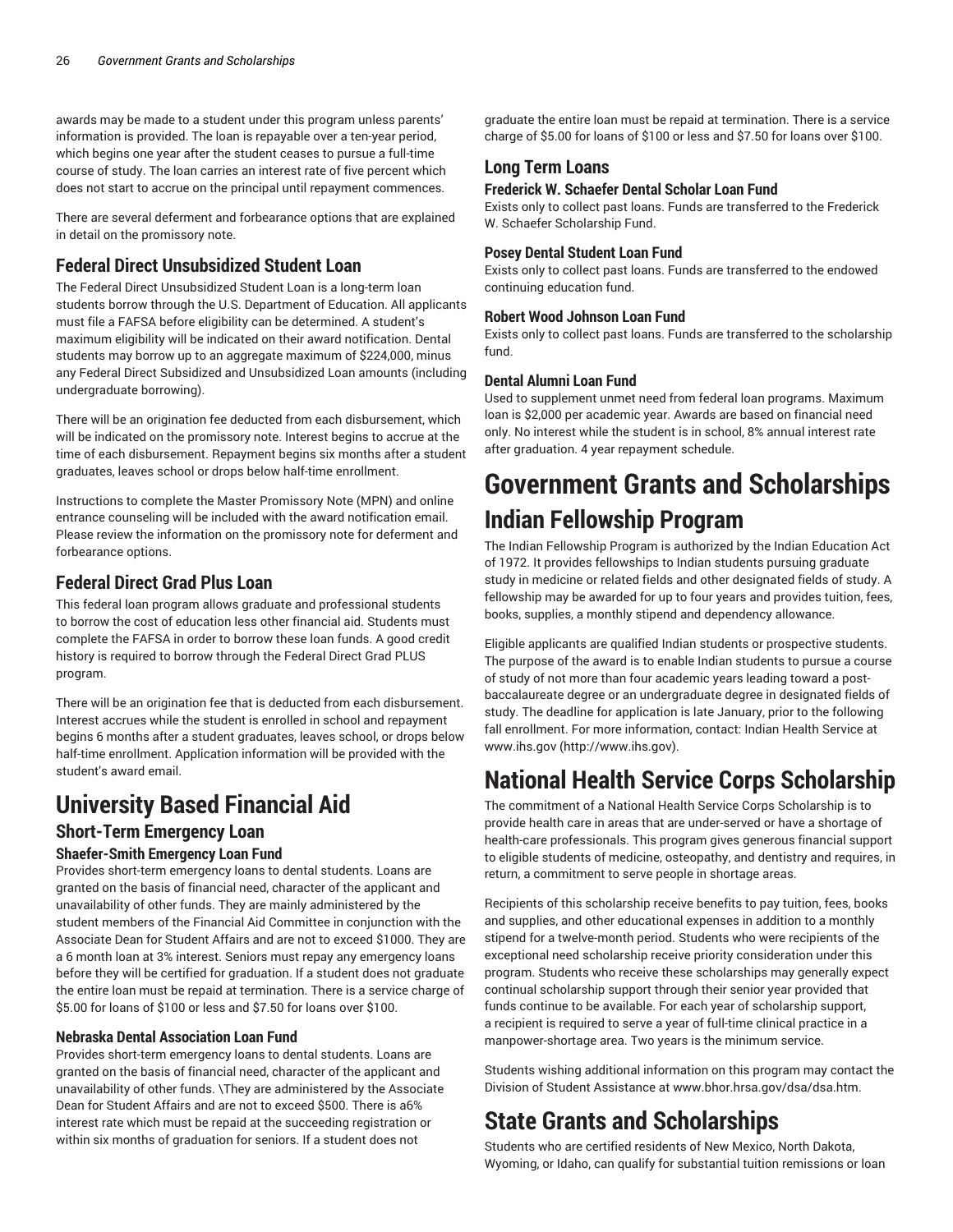repayment programs. The amounts of remissions are dependent upon state appropriations and a service commitment.

### **University Dental School Scholarships Ethel S. Abbott Charitable Foundation (to be given in January of each year)**

- Two \$500 annual scholarships
- First year dental students attending at Creighton
- Based on: Academic excellence during first semester (class rank)
- Student is not receiving any other grant or scholarship assistance

### **American Dental Partners Endowed Scholarship Fund**

- Awarded to a third or fourth Year student
- Professional capability, teamwork, leadership, clinical excellence
- Student must demonstrate financial need

### **Dr. Charles and Merlyn Anderson Scholarship (Awarded by the Admissions Committee)**

- \$1500 non renewable annual scholarship
- Incoming first year dental students
- Undergraduate GPA 3.0 or above
- Above average scores on the DAT

### **Drs. Benson H. And Elton M. Araki Memorial Endowed Scholarship Fund**

- High academic standing and financial need
- Preferred second year
- Resident of Hawaii
- Renewable

### **Frank J. Ayers, Jr. Endowed Scholarship Fund**

- High academic standing and financial need
- Extraordinary financial need preference
- Renewable
- Any year in school

#### **Paul & Jan Baino Annual Scholarship**

- First year student with need and high academics
- Prefer students from the following counties in Iowa Marshall, Tama, Jasper, Polk, Story, Hamilton or Poweshiek

### **Dr. Jerome J. Belzer Endowed Scholarship**

- Awarded to two (2) students in equal amounts
- Students can be sophomores, juniors or seniors
- Yearly selection, but past recipients may be re-awarded
- Awarded to students who assist the Oscar S. Belzar, D.D.S. Endowed Professor in conducting research, teaching or other duties associated with the position of endowed professor

### **Bettinger Scholarship Fund**

- GPA minimum 2.0
- Senior student
- Student who shows extra concern for patients
- Selected by Associate Dean for Clinics with departmental consultation

### **Bohacek Scholarship Fund**

- Based on financial need and academic excellence.
- Renewable
- Any year in school

### **Dr. Leo V. Bongers Endowed Scholarship**

- Third year student in the top 25%of the class
- Student leader with high ethics and community service

#### **Boyne Scholarship Fund**

- Based on financial need and academic excellence
- Non-renewable
- Senior student.
- \$1,000 scholarships

#### **Dr. William P. Brust Endowed Scholarship Fund**

- Based on financial need and academic excellence
- Renewable
- Sophomore year
- \$1,000 scholarships

#### **Dr. John J. Butkus Endowed Scholarship**

- \$1,000 non-renewable annual scholarship
- Awarded to a senior student (special consideration to be given to Native Americans)
- Student should not be recipient of other scholarships or state grants totaling more than 1/3 of the tuition
- Based on clinical excellence in fixed prosthetics
- Determined by the Department of Prosthetics

### **Coats Scholarship Fund**

- Incoming first year student
- Graduate of a Nebraska high school
- Need for financial aid
- Student's initiative, integrity and grades should be consideration

#### **Cordoba Family Endowed Scholarship Fund**

- \$1,000 non-renewable annual scholarship Awarded to a senior student
- Based on service to the class, the school of dentistry and/or the university
- Decided upon by an election in April of each year and run by the financial aid representative. The ballot will consist of the entire class roster. Simple majority. (In the event of a tie vote the scholarship will be split)

#### **Victor & Diane Cuccia Endowed Scholarship**

• Needy student

#### **Cutuli Dental Endowed Scholarship**

• High academics and financial need

#### **Dean's Scholarship Fund**

- Based on financial need and academic excellence
- Creighton University undergraduate
- Renewable
- Freshman student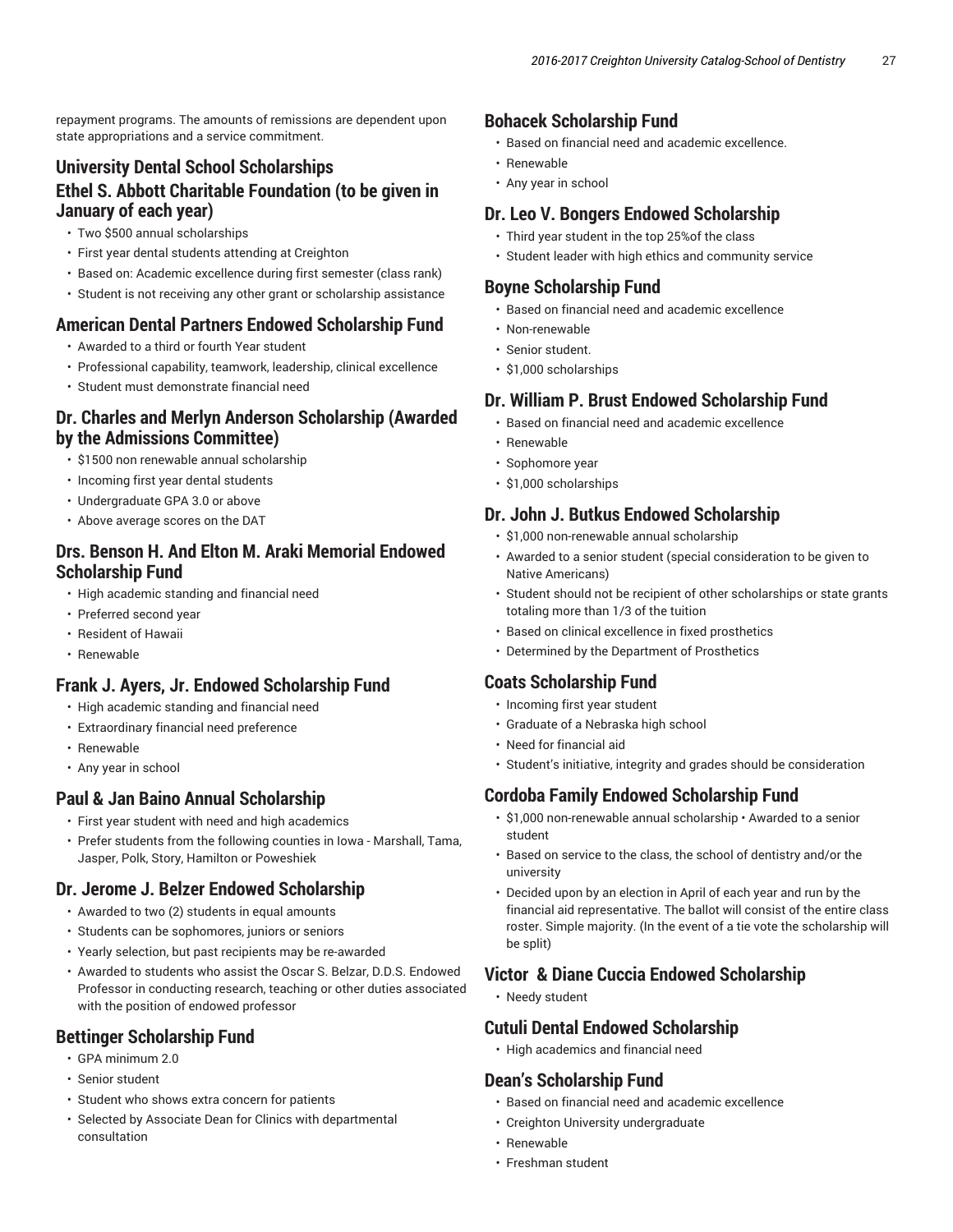• 50% off tuition

### **Delta Dental And Endowed Scholarship Fund**

- The scholarship will be \$1,000.
- The scholarship will be awarded to a junior dental student not currently receiving any form of financial aid
- The awarded student will be chosen on the basis of academic excellence
- The scholarship will be awarded annually

### **Dental Alumni Scholarship Fund**

- Awarded by the Admissions Committee
- Awarded to an incoming first year student based on academic excellence
- Renewable scholarship each year if recipient maintains rank in the 1/3 of the class
- May be recipient of other scholarships but not state grant
- Amount awarded will be such that after four years there will be a recipient in each class

### **The Dr. Edward J. And Neta B. Derose Family Endowed Scholarship**

- The scholarship will begin when awardable funds reach \$1,000
- The scholarship will be awarded to any year dental student who is a Colorado resident
- The awarded student will be chosen on the basis of academic excellence and financial need
- The scholarship may be renewed.

### **Dold Family Scholarship Fund**

- Based on financial need and academic excellence
- Students from Kansas first preference from Wichita
- Renewable
- Any year in school

### **Lyle B. And Hazel Egerman Dental Endowment Scholarship Fund**

- High academic standing
- Financial need
- Any class
- Renewable

#### **Pierre Fauchard Scholarship Fund**

- Senior student who has demonstrated potential for leadership in the dental professions
- Financial need should be a factor
- Does not have to have the highest GPA but is a solid student
- Elected by the Dean

### **Steven Franco, D.D.S. Endowed Scholarship**

- Fourth year student with excellent clinical skills and a compassionate chair side manner
- Prefer a student with high academics and financial need

#### **Dr. And Mrs. Frank Freimuth Scholarship Fund Awarded by the Admissions Committee**

• Annual renewable scholarship

- Incoming freshman with a high financial need
- Good academic standing
- Prefer residents of rural communities in Nebraska, Iowa, North Dakota, or South Dakota

### **Shawn & Trisha Goldsby Annual Scholarship**

- Entering Dental students with a 3.5 GPA
- Awarded by the Dental School Scholarship Committee

#### **Dr. Arthur P. Herbst Memorial Endowed Scholarship Fund**

- Based on financial need and academic excellence
- Renewable
- Junior or senior student
- \$1,000 scholarships

### **Max Hirscham Endowed Scholarship Fund**

- Any year dental student
- Must have at least two recpients
- The awarded student must have a minimum GPA of 3.0
- Preference for student who is an orphan
- Preference for student who lived in a foster home
- Preference for student who was raised in a single family household
- Preference for student who comes from a middle income family

### **Christine And Dr. Frank Holbrook Endowed Scholarship**

- The scholarship will be for \$1,000 at initiation
- The scholarship may be awarded to a dental student entering the sophomore, junior or senior class
- The awarded student will be chosen on the basis of financial need
- Academic rank will not be a factor in selection (student may even repeat a year)
- Associate Dean for Student Affairs and the Dental Financial Aid Director will present a list of candidates to the Scholarship and Financial Aid Committee (list must include at least one candidate from the sophomore, junior and senior class)
- The recipient of the scholarship will be determined by a majority vote of the Scholarship and Financial Aid Committee
- Scholarship may be renewed as long as the recipient is again chosen following the above process

### **James & Therese Huerter Scholarship**

- \$1000 annual scholarship
- Student with demonstrated need and community service
- Preference to Creighton undergraduate alumni

#### **Dr. Stephen Herman Jelinek, D.D.S, Endowed Scholarship Fund**

- \$1,000 non-renewable annual scholarship
- Awarded to a senior student
- Based on clinical and laboratory excellence
- Determined by technique GPA and consultation between Assistant Dean for Clinics and Assistant Dean for Student Affairs.

#### **Low Scholarship Fund**

• \$1,000 scholarships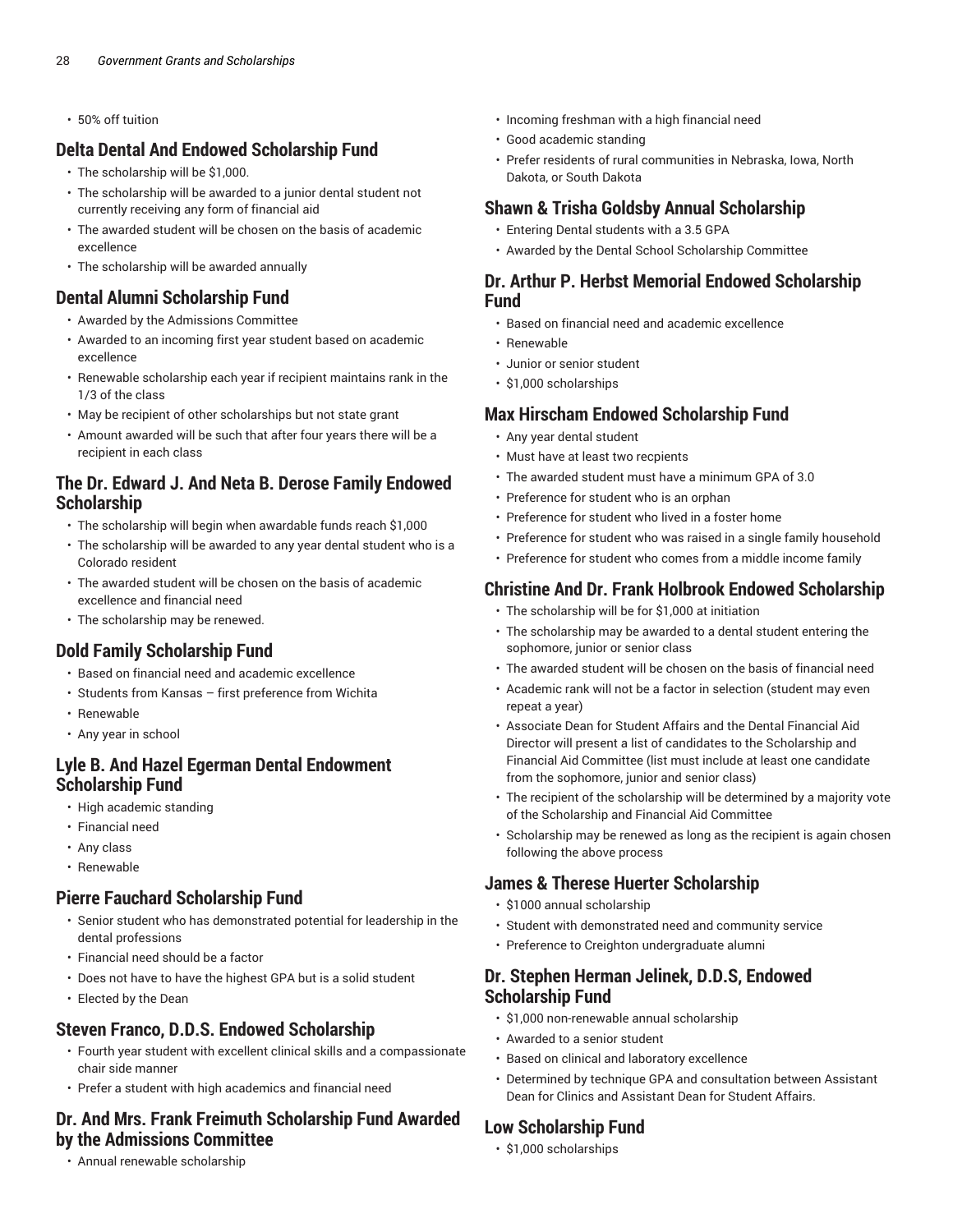- Any year
- Renewable
- U.S. citizens of Native American or Asian descent
- Based on financial need and academic excellence

### **George Ludes Endowed Scholarship Fund**

- \$3,000 non-renewable annual scholarship
- Sophomore student
- Demonstrated academic excellence during the first year of Creighton Dental School (class rank)

### **Dr. Benjamin L. Lynch Memorial Endowed Scholarship Fund**

- \$2,000 non-renewable annual scholarship
- Senior student
- Interest in pursuing an advanced degree in oral surgery or has shown the most interest and promise in the Department of Oral Surgery.
- High academic standing
- Prefer Creighton undergraduate
- Demonstrated service to others
- Need for financial aid in order to continue their education

### **William Mckee Endowed Scholarship Fund**

- Any year dental student
- Honorable discharged member of the US Marine Corps
- Honorable discharged member of the US Marine Corps Reserve
- Son or daughter of an honorably discharged US Marine Corps or US Marine Corps Reserve

### **L. Charles "Charlie Meyer" D.D.S. Scholarship Fund**

- Based on financial need and academic excellence
- Junior student
- Demonstrates Dr. Meyer's passion for service to community and compassion for others
- Non-renewable

### **Sean Moran, D.D.S Scholarship**

- For first year student with need and high academics
- Preference given to graduates of the following counties in California - Alameda, Contra Costa, Marin, Napa, San Francisco, San Mateo, Santa Clara and Sonoma and Creighton undergraduate alumni

### **Chari Norton Dental Scholarship**

• Fourth year student in good academic standing, outstanding servicebased activities and financial need

### **Perion Scholarship Fund Awarded by the Admissions Committee**

- \$1,000-\$2,000 annual renewable scholarships
- Must maintain a "B" average
- Presently have four recipients

### **Pierre Fauchard Academy Foundation (Awarded in January of Each Year)**

- \$1,000 annual non-renewable scholarship
- Must maintain a "B" average

### **Raker Scholarship Fund**

- \$3,000 non-renewable annual scholarship junior and senior students
- Demonstrated academic excellence during the previous academic year
- Student is not receiving any other scholarship or grant assistance

### **Dr. David A. Reinsch Humanitarian Award (through 2015)**

- \$1,000 non-renewable annual award
- To be awarded to a senior student at the beginning of their senior year.
- Check to be presented in August before senior year & certificate to be presented at Senior Awards Ceremony in May.
- To be selected by the Dean with nominations from the Honsa Award Committee and the Maschka Award Committee
- Embodies a spirit of humanitarianism, believing in the equality and welfare of others demonstrated through community service, advocacy and leadership. Additional consideration should be given to those activities above and beyond the recipient's regular activities and responsibilities.

### **Raymond Rucker Endowed Scholarship Fund**

- Minority and women (includes under-represented and other minorities)
- \$1,000 increments
- Citizen or permanent resident of the United States
- Any year
- Based on previous year's rank or for entering freshman their DAT scores
- May be renewed on the above criteria

### **Frederick Schaefer Scholarship Fund**

- \$1,500 scholarships awarded to one sophomore, junior and senior each year
- Awards are based on academic excellence and financial need
- Student is not receiving any other scholarship or grant assistance

### **John M. Schaefer And Earl H. Smith, Jr. Endowed Scholarship**

- \$1,000 increments
- Awarded to a junior student
- Awarded on the basis of the previous year's rank
- Students should not be recipient of other scholarships or state grant

### **Foster Sims Endowed Scholarship Fund**

- \$1,000 increments
- Non-renewable
- Sophomore dental students only based on academic rank from the first year
- Student not receiving any other grants or scholarships

### **Maria Cecilia Smith-Lanatta, D.D.S., Endowed Scholarship Fund**

- Based on financial need and academic excellence Renewable Sophomore year
- \$1,000 scholarships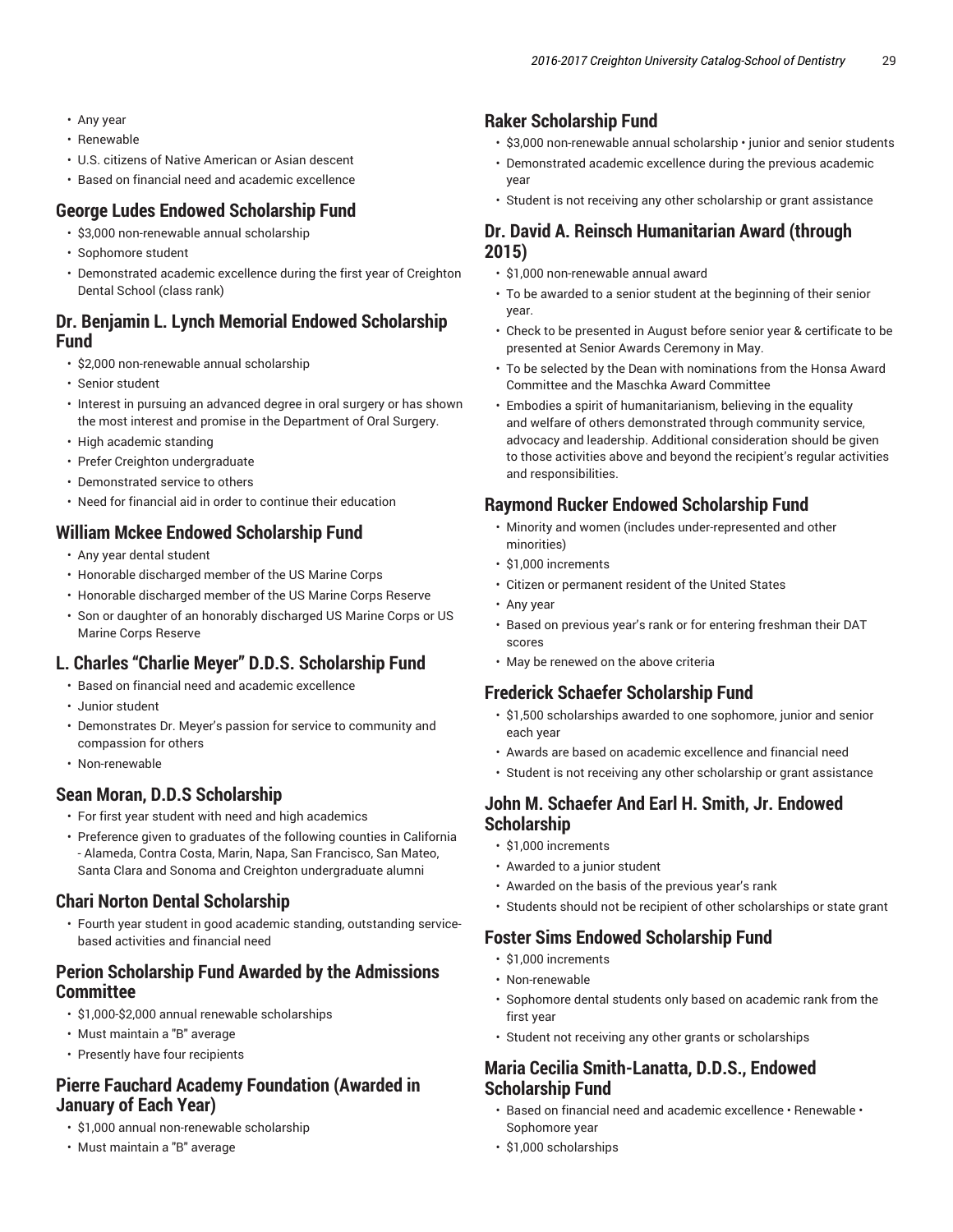- The St. Joseph's Hospital Service League Scholarship
- The scholarship will be awarded to a junior or senior dental student Renewable
- The awarded student will be chosen on the basis of class rank and financial need
- Students should not be recipient of other scholarships or state grants

### **The Dr. Sebastian Frank "Subby" Stella Memorial Endowed Scholarship**

- The scholarship will be \$1,000.
- The scholarship will be awarded to a senior dental student.
- The awarded student will be chosen on the basis of clinical excellence in prosthodontics as recommended by the Chair of the Department of Prosthodontics
- The scholarship will be awarded annually.

### **Daniel J. Welsh, D.d.s., Endowed Scholarship Fund**

- Based on financial need and academic excellence
- Renewable
- Freshman year
- \$1,000 scholarships

## **Robert Wood Johnson Scholarship Fund**

- \$1,000 \$2,000 non-renewable annual scholarship
- Female students
- Students from rural background
- Students from under-represented minority populations in the health professions: Afro-American, Native American, Hispanic (Mexican-American or Mainland Puerto Rican)

### **Post-Baccalaureate Scholarships**

- Successful completion of Post-Bac Program
- \$10,000 Renewable annual scholarship
- Incoming Freshman

# **Policy on Diversity Scholarships Purpose**

This policy is designed to inform Creighton University School of Dentistry's Scholarship and Financial Aid Committee on the School's diversity in education goals and standards for purposes of awarding diversity-based aid to current and prospective students.

## **Policy**

Creighton University's Mission Statement states that "ethnic and cultural diversity are core values of Creighton." The School of Dentistry echoes that value in its long history of striving towards diversity in its student body and the service programs sponsored by the School. The School's Bulletin states that it admits qualified students without regard to race, color, age, national or ethnic origin, disability, sex, marital status or religion.

Historically, the School has awarded scholarships to prospective and current students who have AAMC-defined and COE-defined underrepresented minority status. In order to award aid to promote Creighton's and the School's mission goal of ethnic and cultural diversity while

complying with non-discrimination laws, the School's policy is to award aid based on a holistic approach to achieving diversity.

## **Scope**

This policy applies to Creighton University School of Dentistry Scholarship and Financial Aid Committee awards made on and after July 1, 2006.

## **Procedures**

### **A. Factors in Award Decisions**

The School's Scholarship and Financial Aid Committee will award aid to accepted applicants and current students to achieve diversity based on the following factors:

- 1. Socio-educational Status. The Committee shall consider any socio-educational factors about an individual applicant or student, including but not limited to:
	- a. First generation to attend college;
	- b. Race, color, national origin or ethnic origin, to the extent found permissible by law;
	- c. Family history;
	- d. Non-traditional student status;
	- e. Other life experiences that resulted in hardship for the student and could be deemed to interfere with or adversely impact learning and achievement of professional goals.
	- f. Academic performance indicating the applicant's or student's potential for success in the School; and
	- g. Other information an applicant or student chooses to share with the Committee which might fall outside the factors listed above, but which might nonetheless broaden the socio-educational diversity of the School.
- 2. Socio-economic Status. The Committee shall consider an applicant or student's socio-economic status, including but not limited to:
	- a. Financial need, based on Health Resources Services Administration (HRSA) standards currently in effect;
	- b. need, based on student's current debt load (if available);
	- c. Such other financial data as may be available to the Committee; and
	- d. Other information an applicant or student chooses to share with the Committee which might fall outside the factors listed above, but which might nonetheless broaden the socio-educational diversity of the School.
- 3. Service History. The Committee shall consider how an applicant or student helps the School meet its goal of achieving ethnic and cultural diversity through service to the underserved. Types of service that may be considered include, but are not limited to:
	- a. The individual's efforts at recruiting to the School a diverse student body;
	- b. Tutoring or mentoring students (within the School or other educational settings) from diverse and disadvantaged backgrounds:
	- c. Community dental service directed toward disadvantaged populations;
	- d. Community social service directed toward disadvantaged populations; and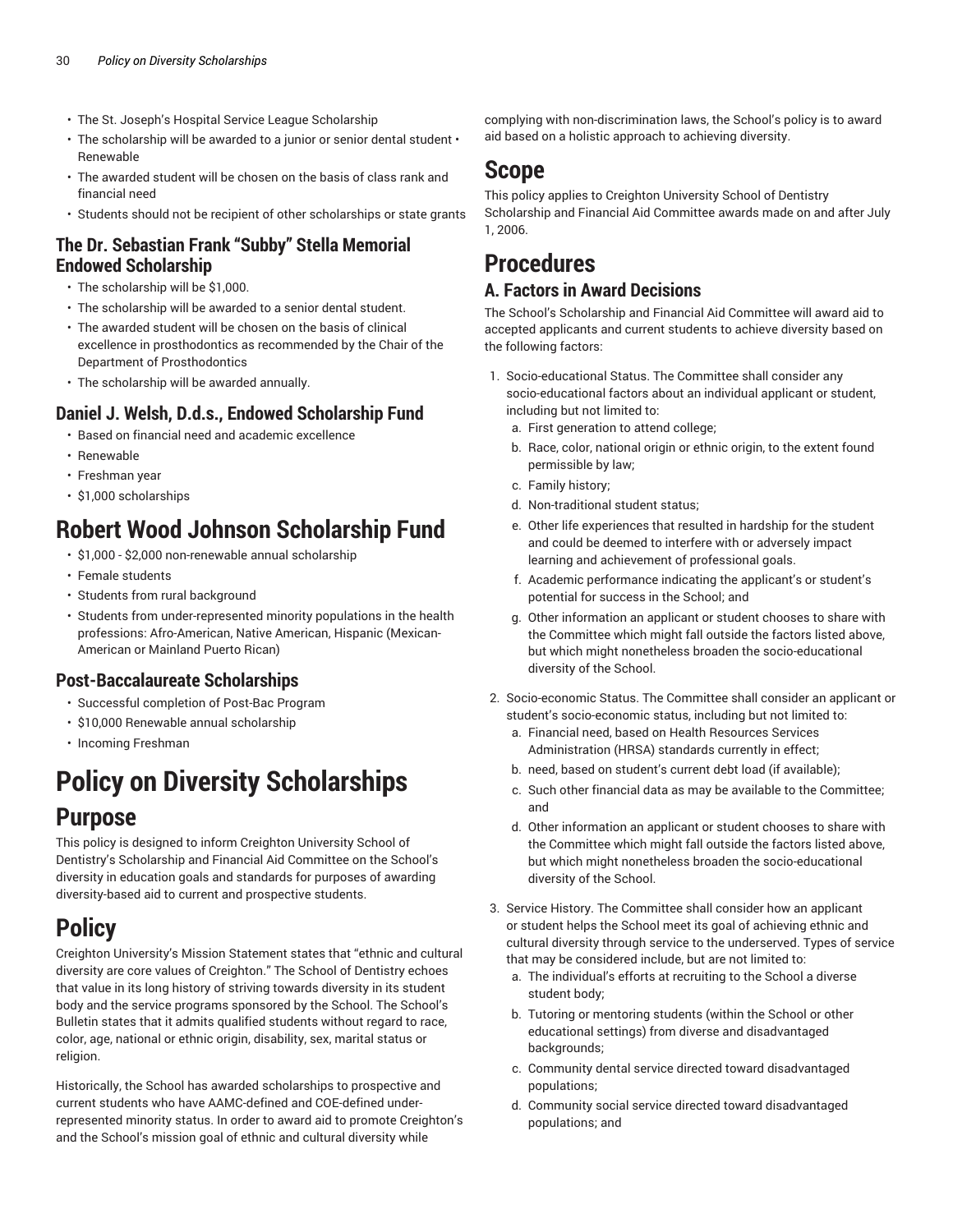e. Such other service as may be deemed to contribute to ethnic and cultural diversity.

#### **B. Weighing of Factors**

The Committee shall consider, in a holistic manner, all factors listed above when awarding aid. A Committee member may ask his or her fellow Committee members to reconsider an applicant for aid who may not meet all the criteria listed above, but whom the Committee member believes could nonetheless further the diversity efforts of the School.

## **Administration and Interpretations**

Questions regarding this policy may be addressed to the School's Dean or the Assistant/Associate Dean for Student Affairs.

### **Amendments or Termination of this Policy**

This policy may be amended or terminated by the School at any time.

## **Administration, Supervision, and Academic Policies**

School of Dentistry students adhere to the policies listed below on the left navigation bar.

## **Appeal of Academic Process and Grades**

The instructor has jurisdiction in determining academic process and in issuing grades; however, the student has the right to appeal an academic process that he/she believes to be improper or a final grade that he/she believes to have been assigned in an arbitrary or capricious manner. This appeal process will involve the following sequential steps and may be resolved at any level:

- 1. the student confers with the instructor involved.
- 2. the student and involved instructor (preferably together) confer with the Chair of the department. The Department Chair documents the outcome of this joint meeting in a memorandum directed to the Assistant/Associate Dean for Academic Affairs.
- 3. the student appeals in writing to the Student Performance Committee through the Assistant/Associate Dean for Academic Affairs. This letter should state precisely which academic process(es) or grade(s) are being appealed, and must contain any allegations which are the basis for the complaint. The burden of proof rests with the student. The student may be advised by the Assistant / Associate Dean for Student Affairs or may select an advisor from among the full-time faculty of the School of Dentistry. The student shall have the right to have this advisor accompany him/her to any interviews with the Student Performance Committee. The student will be advised in writing of the outcome.

The student has five (5) school days from the time of receipt of the results of the meeting with the Department Chair to file an appeal with the Student Performance Committee. The decision of the Student Performance Committee, if the process progresses to that point, will be final within the School of Dentistry.

## **Attendance Policies**

Creighton University School of Dentistry's primary obligation is the total education of its students. Implicit in the achievement of this goal will be the student's conscientious attendance of classes, laboratories, and clinic sessions.

At the start of the semester, the directors of didactic and laboratory courses will publish the specific procedures concerning class attendance. It is the student's responsibility to note these procedures and to follow them carefully. Junior and Senior students are required to have a minimum of 90 percent attendance at all scheduled clinic sessions, including those of each semester as well as those of the Summer Clinic. Failure to maintain this attendance figure may require the student to attend additional clinic sessions during the following summer and may result in a delayed graduation.

The Assistant/Associate Dean for Student Affairs determines authorized absences from didactic, laboratory and clinical courses and these are only granted in response to extenuating circumstances. Repeated, unexplained absenteeism may be considered by the Student Performance Committee and if it occurs for two consecutive weeks, the student will be considered as having withdrawn from the University. This is not to be considered, however, as revoking the regulation that requires the student to notify the Dean in person or in writing of his or her withdrawal. Refunds are made to the student on the basis of the date the student has formally notified the Dean in person or in writing of withdrawal.

Officially excused absences for University-sponsored affairs must be cleared with the Assistant / Associate Dean for Academic Affairs and the Assistant / Associate Dean for Student Affairs by the responsible faculty moderator.

A student who has been unavoidably absent and who can not make up the work of a course will be permitted to withdraw without penalty. The student will receive a grade of W and no credit. A student who is dropped from a course for unexcused absences will receive a grade of AF (absence failure). Once a grade of AF has been assigned, the student is not eligible to receive a W.

#### **Policy on Excused Absences**

- 1. To receive an excused absence for an illness students MUST call or email Patti Churchill 402.280.2881 or pchurch@creighton.edu) the day they are ill unless they are medically compromised. Excused absences WILL NOT be granted if requests are made after the date of the illness.
- 2. Students who are involved in patient care are also required to notify their team clerk.
- 3. If the student will miss an exam, quiz, block assignment, etc. as a result of the absence, it is the responsibility of the student to call or email that instructor on the same day they are ill.
- 4. It is the responsibility of the student to contact the involved faculty to make up any missed item in compliance with the instructor's makeup policy as described in the faculty member's syllabus.

#### *Protocol to Obtain a Scheduled Excused Absence*

1. Participation in weddings, interviews, immediate family graduations and internships/externships are examples of acceptable reasons for excused absences. Family vacations or reunions ARE NOT and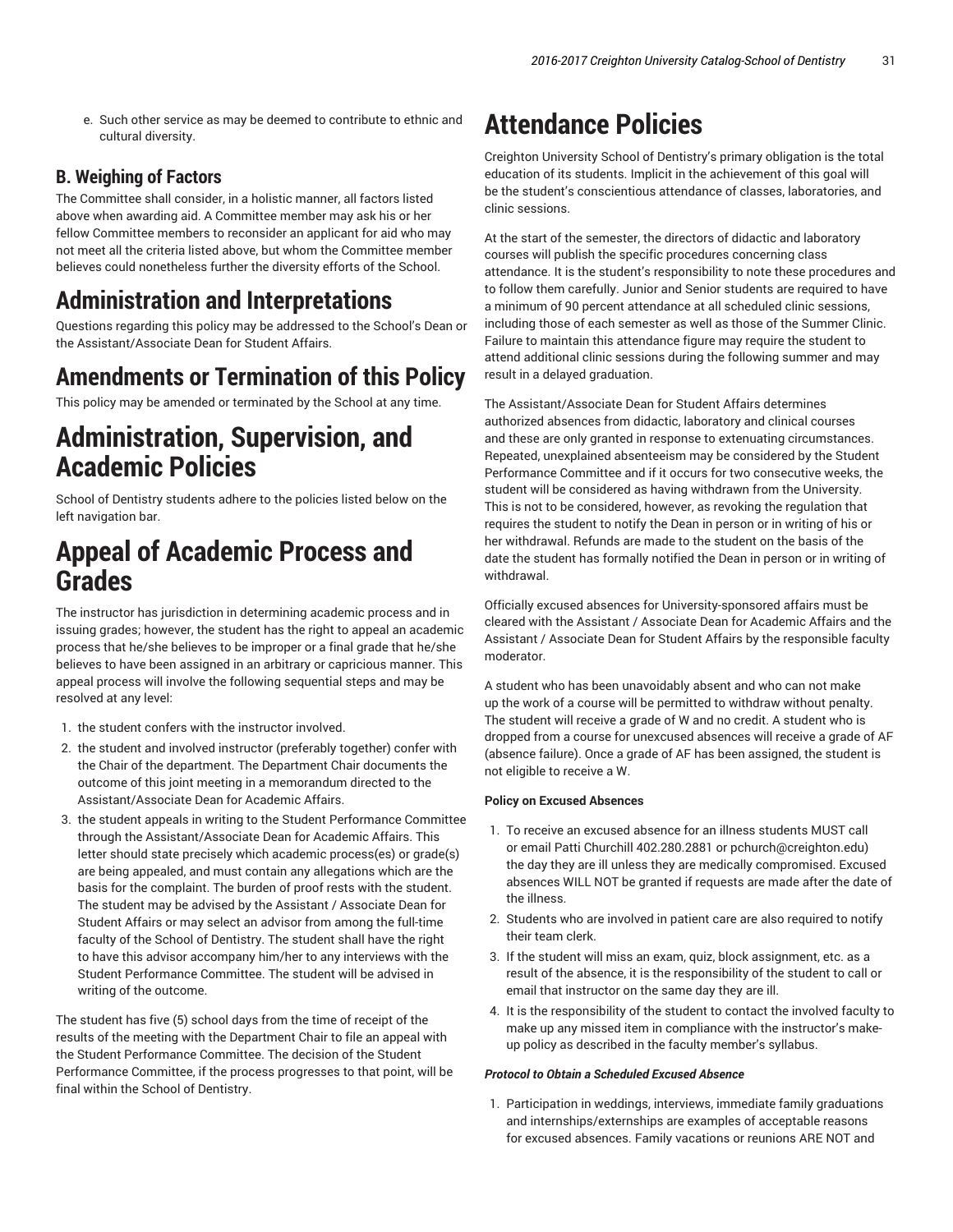should be planned during designated break periods on the school calendar.

- 2. A scheduled excused absence for these events MUST BE requested at least 2 WEEKS ahead of time.
- 3. Applications for internships/externships are through the Director of Extramural Programs. Once approved for an internship/externship, the student will receive an excused absence for the designated time, but remains responsible for items 5-7.
- 4. Students involved in patient care MUST contact the Assistant/ Associate Dean for Clinical Affairs requesting to be excused. The Assistant/Associate Dean for Clinical Affairs will contact the Office of Student Affairs with his/her decision.
- 5. If the student is assigned to a block rotation during the requested absence, it is the student's responsibility to arrange a substitute and to make-up that assignment. Students must contact the department for approval of another student substitute covering their block assignment.
- 6. Student MUST contact their instructor to inform them about the absence.
- 7. If the student will miss an exam, quiz, block assignment, etc. as a result of the absence, it is the responsibility of the student to contact the involved faculty to make up any missed item in compliance with the instructor's make-up policy as described in the faculty member's syllabus.
- 8. Excused absences WILL NOT be granted on dates immediately preceding or following long weekends or designated break periods on the school calendar. Exceptions to this provision will be granted only in extraordinary circumstances and must be cleared in advance by the Assistant/Associate Dean for Student Affairs.

The objective of the clinic experience is to provide students with the patient treatment experiences needed to become competent general dentists. This experience comes from treating patients, or assisting other students who are treating patients, and learning from the attending faculty. Missed clinic sessions represent lost opportunities to learn.

Your goal should be to have as many patient care experiences as possible. If you do not have an appointed patient, you should be available at all times to provide care to other patients, assist another student, or do laboratory work. You must be available to treat emergency patients or Oral Diagnosis patients whose treatment has priority over assisting or lab work. You should be present for the entire session, and not leave the area until 30 minutes before clinic ends. If you complete patient care before the end of the session, clean your operatory, return all instruments, and assist another student or do lab work. Daily attendance is monitored, and only excused absences (from the Associate Dean for Student Affairs) are allowed.

#### **Daily Attendance**

Students who do not have an appointed patient or are not on a block assignment, should report at the beginning of each clinic session to the staff member who coordinates daily clinic assignments (Lead PCC). Students whose patients cancel or fail to keep their appointments should report as soon as they are informed of the opening (not later than 15 minutes after the beginning of clinic). Failures to report in the designated time frame, i.e. at the start of clinic or as soon as the appointment failure is known, will result in a reported unexcused absence.

#### **Clinical Assignments**

The Lead PCC may assign students to areas in the clinic based upon patient needs. The first priority will be Acute Care, then Oral Diagnosis, or to treat a patient whose student is unavailable. If there is not an

immediate need in these areas, students may elect to assist their classmates, for which they will receive RVU credits (1 RVU for each hour). If the student elects to perform Laboratory work, they will not receive credit for the clinic session, and they still will be expected to treat patients if the need arises.

#### **Unexcused Absences**

For each unexcused absence, **15 RVUs** will be subtracted from the total earned, **and** a **make-up clinic session will be required after 2 such absences.** Make-up sessions may be applied at the end of the semester, or during the semester to provide emergency coverage when school is not in session. The make-up sessions will be a two for one arrangement; **for each missed session, two make-up sessions will be required.** The assignment to these sessions will be determined by the Assistant/Associate Dean for Clinical Operations. Failure to maintain the attendance requirements may dictate the student to attend the following summer session, and graduation or advancement may be delayed.

**After four (4) unexcused absences**, the student will be referred to the Student Performance Committee for failure to follow Clinic policy. The Associate Dean for Clinical Services may impose other measures as deemed appropriate.

#### **Excused Absences**

**Attendance at Clinic is MANDATORY.** As previously noted, the clinic experience provides the students with the patient treatment experiences needed to become competent general dentists. The School of Dentistry is aware that there are occasions where students will not be able to attend (e.g. – illness, death in the family, externships, etc.). Excused absences can be obtained through the Assistant/Associate Dean for Student Services, and are limited to **no more than 10% of all sessions**, thus students are required to have a minimum 90 percent attendance for each semester. Unexcused absences are not allowed. Lacking an excused absence, **attendance at, and during, all clinic sessions is mandatory**.

#### **Scheduled Absences** *Policy to Obtain a Scheduled Excused Absence*

- 1. Participation in weddings, interviews, immediate family graduations and internships/externships are examples of acceptable reasons for excused absences. Family vacations or reunions **ARE NOT** and should be planned during designated break periods on the school calendar.
- 2. A scheduled excused absence for these events **MUST BE** requested at least **2 WEEKS** ahead of time.
- 3. Applications for internships/externships are through the Director of Extramural Programs. Once approved for an internship/externship, the student will receive an excused absence for the designated time, but remains responsible for items 5-7. Two weeks of internships/ externships time will not be included in the 10% limit of excused absences.
- 4. Students involved in patient care **MUST** contact the Assistant/ Associate Dean for Clinical Operations requesting to be excused. The Assistant/Associate Dean for Clinical Operations will contact the Office of Student Affairs with his/her decision.
- 5. **Student Dental Care**: Students will be excused from clinic for personal dental care. These excused absences will count toward the total number allowed for the year; 10% of all clinic sessions.
- 6. If the student is assigned to a block rotation during the requested absence, it is the student's responsibility to arrange a substitute and to make-up that assignment. Students must contact the department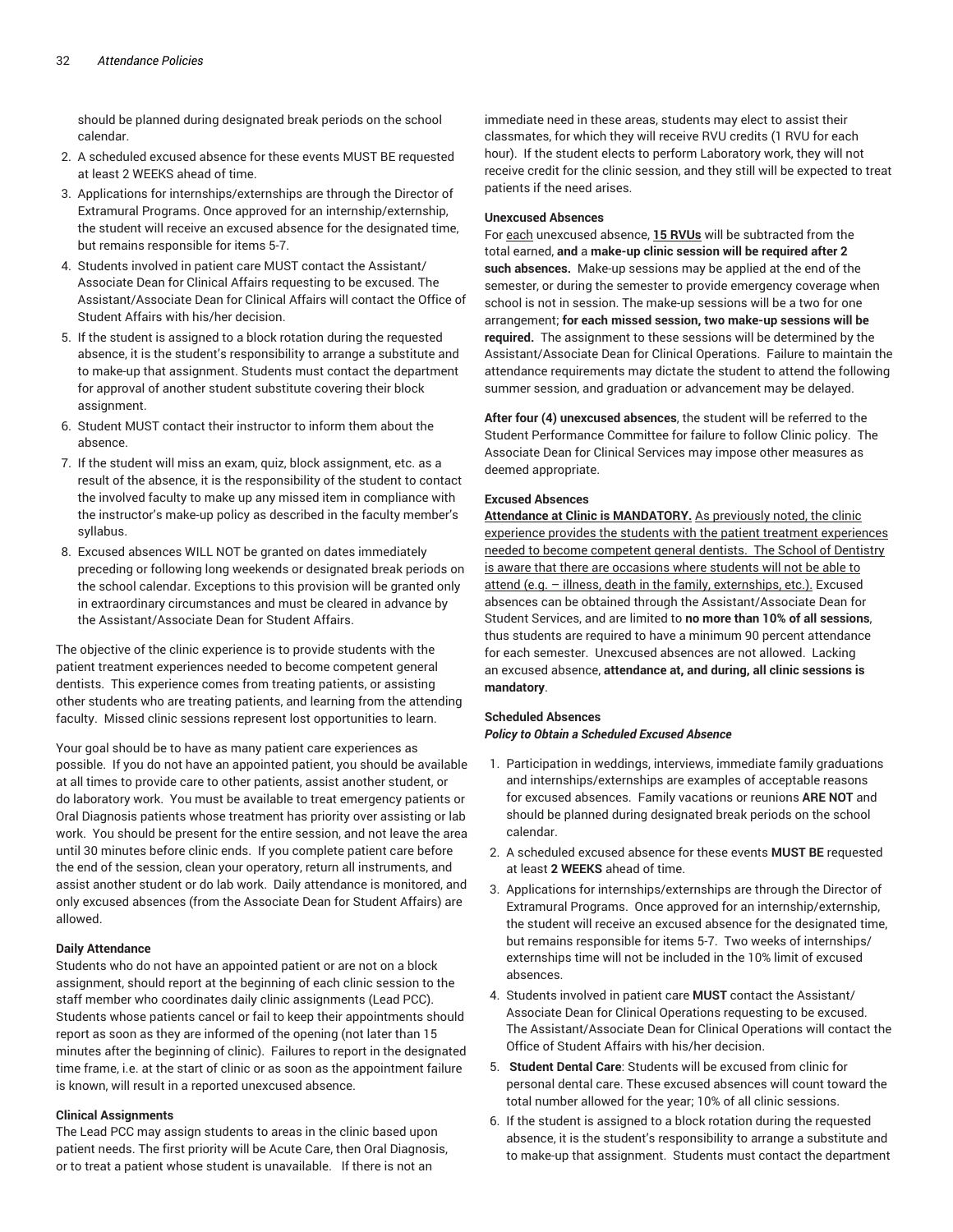for approval of another student substitute covering their block assignment.

- 7. Student **MUST** contact their instructor to inform them about the absence.
- 8. If the student will miss an exam, quiz, block assignment, etc. as a result of the absence, it is the responsibility of the student to contact the involved faculty to make up any missed item in compliance with the instructor's make-up policy as described in the faculty member's syllabus.
- 9. Excused absences **WILL NOT** be granted on dates immediately preceding or following long weekends or designated break periods on the school calendar. Exceptions to this provision will be granted only in extraordinary circumstances and must be cleared in advance by the Assistant/Associate Dean for Student Affairs.

#### **Unscheduled Absence (Illness or Death in the Family)**

If a student is ill, the student should inform the office of the Associate Dean for Student Services (402 280- 2881) as soon as possible. This office will contact the Director of Clinics to cancel and reschedule appointments. When appropriate, the student should visit Student Health Services or other health care provider for treatment of illness or health problem. Documentation form the student's health care provider is not required for brief illnesses (2 days or less), However, documentation may be required if a pattern of illness is reported. For illnesses or absences exceeding two consecutive days, written documentation is required.

#### *Policy to Obtain an Excused Absence Due to Illness or Death in the Family*

- 1. To receive an excused absence for an illness students **MUST** call or email Patti Churchill (280-2881 or pchurch@creighton.edu (280-2881 or pchurch@creighton.edu)) the day they are ill unless they are medically compromised. Excused absences **WILL NOT** be granted if requests are made after the date of the illness.
- 2. Students who are involved in patient care are also required to notify their Team PCC (Patient Care Coordinator).
- 3. If the student will miss an exam, quiz, block assignment, etc. as a result of the absence, it is the responsibility of the student to call or email that instructor on the same day they are ill.
- 4. It is the responsibility of the student to contact the involved faculty to make up any missed item in compliance with the instructor's makeup policy as described in the faculty member's syllabus.

#### **Block Rotation Changes**

Students are assigned to different block assignments throughout the year. The Director of Clinics makes these assignments approximately one month prior to the start of a new clinic session. Block assignments are entered on the student's computer schedule so the student's schedule is not over booked. If a student wishes to change a block assignment, it is his/her responsibility to find another student who will switch assignments. Forms to document requested block changes can be obtained from the Lead PCC. Any changes must be approved by the chairperson of the department involved, and the approval form brought to the Lead PCC, who will make the appropriate changes in the computer system. Punctual attendance at all blocks is required.

#### **PROFESSIONAL DRESS/APPEARANCE STANDARDS**

Integral to any health care facility's standards of excellence are the professional appearance and demeanor of every person contributing directly or indirectly to the care and management of patients. The image that is presented with patients, colleagues, and visitors has a major

influence on how one is perceived as a professional. A professional appearance inspires confidence in one's patients and associates.

## **Background Investigation Policy and Procedures**

**PURPOSE:** To assure the safety and well-being of patients, students, faculty and staff in the clinical and academic environments and to attest to clinical agencies the students' eligibility to participate in clinical activities.

**SCOPE:** This policy applies to all students in the School of Dentistry.

**POLICY:** Background investigations will be conducted, via a contractual arrangement with an outside vendor, as a condition of enrollment to the School of Dentistry. These checks will be conducted following conditional acceptance and prior to matriculation. Once a student matriculates within the School of Dentistry, the student is responsible for notifying the Background Evaluation Committee, through the Assistant / Associate Dean for Admissions and Student Affairs, of any misdemeanor or felony arrests / indictments. Failure to do so will result in action by the Background Evaluation Committee. The Assistant / Associate Dean for Admissions and Student Affairs may request a background check on any student at any time based on reasonable suspicion.

**Confidentiality:** The handling of all records and subject information will be strictly confidential and revealed only to those required to have access. Any breach of confidentiality will be considered serious and appropriate disciplinary action will be taken. Background investigation records will be stored for three (3) years after the student leaves Creighton University and will then be shredded.

The investigation will include but may not be limited to, a combination of the following screenings for every state and county of residence:

- Social Security Number Search (name/address search)
- County Criminal Record Search
- Nebraska Child Abuse/Neglect Central Register
- Nebraska Adult Protective Services Central Registry
- FACIS® Level 1 includes, but not limited to:
	- (OIG) Office of Inspector General List of Excluded Individuals - (GSA) General Services Administration Excluded Parties Listing
- Sex Offender Registry

**PROCEDURES:** Permission to conduct this required background investigation will be obtained following conditional acceptance to the School of Dentistry. The investigation MUST be completed prior to initial course enrollment from individuals admitted to the School of Dentistry. A copy of "Your Rights under the Fair Credit Reporting Act" will be given to each person with the appropriate permission or assent form from the outside vendor.

Outcome of the Background Investigation (Note: The outside vendor conducting the background investigation is not responsible for eligibility decisions)

If the background investigation results indicate adverse information:

1. The Assistant /Associate Dean for Admissions and Student Affairs (or representative) will notify the admitted student within seven (7) business days via an "Adverse Letter of Notification".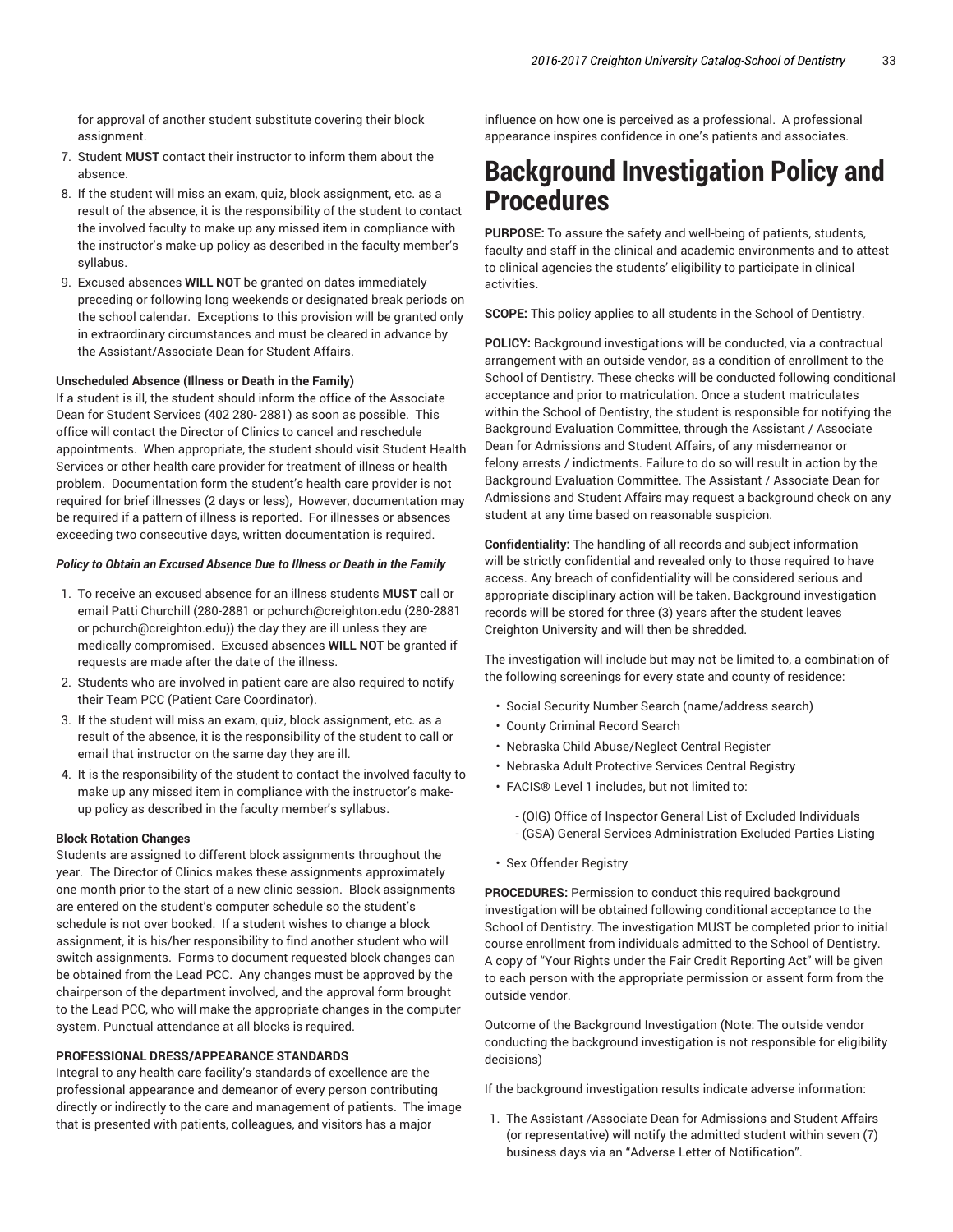- 2. Within seven (7) days of the date of this written notice:
	- a. The student may contact the Assistant /Associate Dean for Admissions and Student Affairs to discuss the adverse information
	- b. The student will provide a written explanation of the adverse information for the Background Evaluation Committee.
	- c. The student may contest the results of the investigation. The student must directly notify the vendor to contest the results of the adverse information. Detailed contact information will be provided in the "Adverse Letter of Notification".
	- d. *Failure to complete any part of this process in the described time frame may result in termination of acceptance to the School of Dentistry.*
- 3. If the student contests the results of the investigation, the vendor is required to re-investigate the disputed information within ten (10) business days from the date of the student's dispute of the report. The re-investigation report will be sent to the Assistant / Associate Dean for Admissions and Student Affairs.
- 4. A determination will be made regarding the student's eligibility for clinical course participation by the School of Dentistry's Background Evaluation Committee at the next regularly scheduled meeting or within thirty (30) days from the receipt of the student's written explanation of the investigation and the results of the re-investigation report if the student contests the results.
	- a. The Assistant / Associate Dean for Admissions and Student Affairs, in preparation for the Background Evaluation Committee meeting, will consult with designated individuals who have expertise in their respective areas to review the adverse results. The panel of consultants will consist of, but not be limited to, the following individuals:
		- i Representative of the General Counsel's Office
		- ii Representative of the Human Resources Department
		- iii University Privacy Officer
		- iv Faculty Member Appointed to the Nebraska Board of Dental Examiners
	- b. Consideration will be given to
		- i. Number of convictions;
		- ii. Nature, seriousness and date(s) of occurrence of the violation(s);
		- iii. Rehabilitation;

iv. Relevance of the crime committed to dental profession standards;

v. State or federal requirements relative to the dental profession; vi. All known information regarding the student, including the written explanation;

vii. Any other evidence demonstrating an ability to perform clinical and academic expectations competently and free from posing a threat to the health and safety of others.

c. The Background Evaluation Committee will review the written explanation of the adverse information and advice of the consultants. The student will not be allowed to be present at the proceedings.

5. Following deliberation of the Background Evaluation Committee, the Assistant / Associate Dean for Admissions and Student Affairs will notify the student of the outcome in writing within three (3) business days.

**NOTE:** Any identified misrepresentation, falsification, or material omission of information from the application discovered during the acceptance process and deliberation of clinical course eligibility may result in termination of acceptance to the School of Dentistry.

**ADMINISTRATION AND INTERPRETATIONS:** Questions about this policy and procedure may be directed to the Assistant / Associate Dean for Admissions and Student Affairs. In addition, the General Counsel's Office or Compliance Officer for the Health Sciences may be consulted.

**AMENDMENTS OR TERMINATION OF THIS POLICY:** Creighton University School of Dentistry reserves the right to modify, amend, or terminate this policy at any time.

*Reviewed: 3-16-15*

## **Basic Life Support Recognition**

It is the policy of the School of Dentistry that all students, faculty, and staff who are involved in the direct provision of patient care be continuously recognized in basic life support, including cardiopulmonary resuscitation. The Department of Community and Preventive Dentistry will manage the certification of students and the Office of the Assistant / Associate Dean for Academic Affairs will direct the certification of appropriate faculty and staff.

## **Communication Policy**

The Creighton University assigned email account shall be the official means of communication with all students, faculty, and staff within the School of Dentistry. All community members are responsible for all information sent to them via their University assigned email account. Members who choose to manually forward mail from their University email accounts are responsible for ensuring that all information, including attachments, is transmitted in its entirety to the preferred account.

All faculty, staff, and students are required to maintain an @creighton.edu computer account. This account provides both an online identification key and a University Official Email address. Both the University and School of Dentistry send much of their correspondence solely through email. This includes, but is not limited to, policy announcements, emergency notices, meeting and event notifications, course syllabi and requirements, and correspondence between faculty, staff, and students. Such correspondence is mailed only to the University Official Email address.

Faculty, staff and students are expected to check their email on accounts on a daily basis in order to stay current with University-related communications as well as School of Dentistry messages and notices. Everyone has the responsibility to recognize that certain communications may be time-critical. Maintenance of this account requires regular emptying of the electronic mailbox as well as adhering to all computer use policies related to the use of email and the Internet.

For cases where a record of communication must be kept in the student's file, registered mail, regular mail, or hand delivered letters will most frequently be used. The email system may be used to advise a student that such a letter awaits him/her in the Administrative Office.

Policies governing various activities within the School of Dentistry are distributed to students annually via BlueLine where they are available on a 24/7 basis.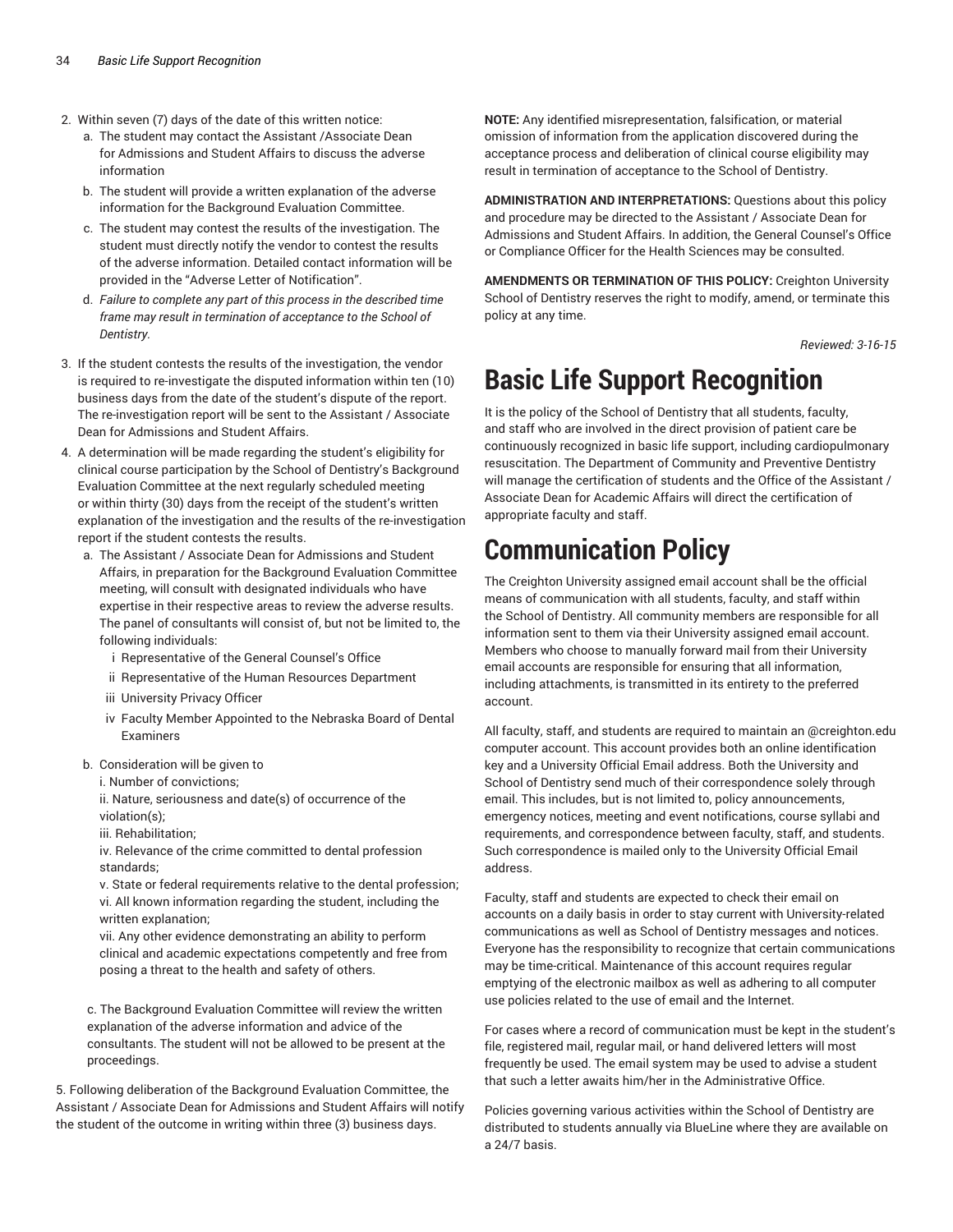## **Competency Statements**

The following 30 competency statements represent areas of performance in which students must demonstrate an attainment of the requisite knowledge, skills and values to enter into an unsupervised private practice situation. The primary purpose of the School of Dentistry, as stated in its Mission Statement, is to educate students toward becoming proficient in providing for the oral health needs of society. Professional development is a continuous process that begins in the freshman year and concludes upon the termination of practice. It has been described as an educational continuum occurring in following five stages: beginner, novice, competent, proficient, and expert. The achievement of competence is but a step in the journey toward becoming expert and represents only a minimal level of expected performance in an unsupervised environment. Proficiency requires higher levels of mastery that can only be realized as a result of additional study and experience. To assist the student in this regard and to satisfy its primary Mission Statement objective, the School, through its academic departments, has established expectations of student performance which, if successfully accomplished, will provide an opportunity for professional development that exceeds the mere attainment of competence.Measurement of the attainment of competence is accomplished through two principal methods. One involves the use of faculty ratings designed to capture judgments about students' clinical abilities apart from the results they produce. The other is through the use of specific competency examinations. The true measure of competence occurs when the student works independently of any instructor assistance during a specific competency evaluation or examination. Accordingly, these examinations administered during the course of study at Creighton University School of Dentistry will be the primary method by which the achievement of competence is determined. The other methods, including faculty ratings, will be used to provide supplemental or corroborating information. All competencies must be attained in order to be eligible for graduation.

A GRADUATE OF THE SCHOOL OF DENTISTRY AT CREIGHTON UNIVERSITY WILL BE COMPETENT IN:

#### A. BIOMEDICAL SCIENCES

A1. understanding the biomedical sciences and their relationship to oral health, oral diseases, and oral-related disorders.

#### B. BEHAVIORAL SCIENCES

B1. understanding and applying the principles of behavioral science as they pertain to patient-centered approaches for promoting, improving, and maintaining oral health.

B2. managing a diverse patient population and having the interpersonal and communication skills to function successfully in a multicultural work environment.

#### C. PRACTICE MANAGEMENT

C1. evaluating different models of oral health care management and delivery.

C2. applying the basic principles and philosophies of practice management and having the skills necessary to function as the leader of the oral health care team

C3. communicating and collaborating with other members of the health care team to facilitate the provision of health care.

#### D. ETHICS AND PROFESSIONALISM

D1. understanding and applying ethical, legal, and regulatory concepts as they pertain to patient care and practice management.

D2. demonstrating the ability to self-assess relative to professional development and to self-directed, life-long learning.

E. CRITICAL THINKING AND INFORMATION TECHNOLOGY

E1. using critical thinking and problem solving skills to guide clinical decision making during the comprehensive care of patients as well as in scientific inquiry and research methodology.

E2. using information technology resources in contemporary dental practice.

F. CLINICAL SCIENCES

F1. performing patient examination, assessment, and diagnosis procedures.

F2. developing a comprehensive plan of treatment.

F3. understanding the principles of health promotion and disease prevention.

F4. understanding and obtaining informed consent.

F5. selecting, administrating, and prescribing appropriate pharmacologic agents to manage conditions that influence dental treatment including pain and anxiety, and using non-pharmacologic methods when appropriate.

F6. restoring single defective teeth with appropriate materials and techniques to establish proper form, function, and esthetics.

F7. restoring partial or complete edentulism with fixed or removable prosthodontics in the uncomplicated patient and in managing the care of the complicated edentulous patient.

F8. managing the restoration of partial or complete edentulism using contemporary implant procedures.

F9. performing uncomplicated periodontal therapies and in managing the care of patients with complicated or advanced periodontal problems.

F10. performing uncomplicated endodontic procedures and in managing the care of patients with complicated pulpal and periradicular disorders.

F11. recognizing and managing oral mucosal and osseous disorders.

F12. performing uncomplicated hard and soft tissue oral surgical procedures and in managing the care of patients with complicated oral surgical problems.

F13. preventing, recognizing, and managing dental emergencies including pain, hemorrhage, trauma, and infection of the orofacial complex.

F14. managing patients with acute and chronic occlusal and temporomandibular disorders.

F15. managing minor tooth movements and space maintenance as well as the care of patients with complicated or advanced orthodontic problems.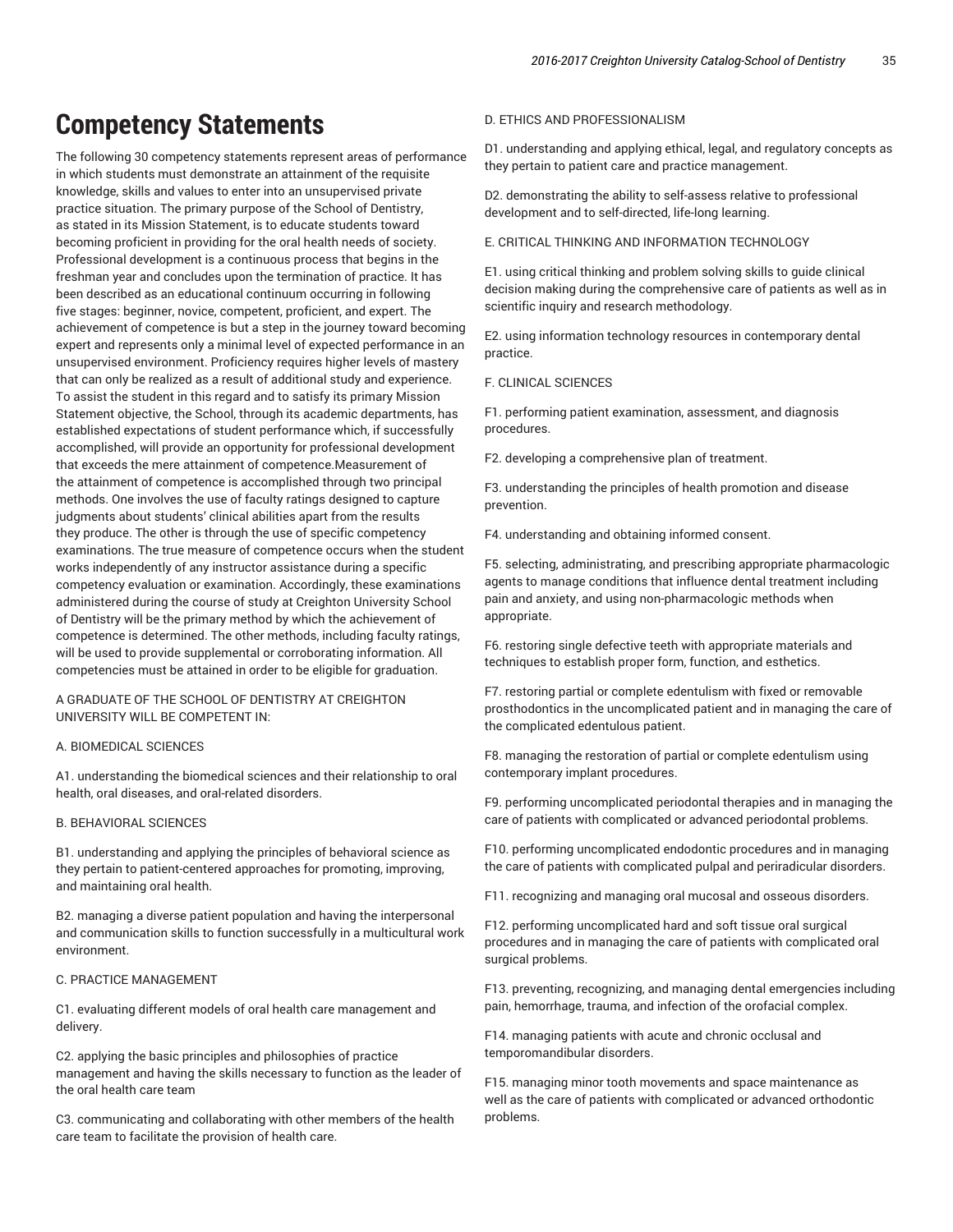F16. appraising completed and existing treatments and in using these outcomes of patient care to guide professional development, recall strategies, and prognoses.

F17. preventing, recognizing, managing, and treating, for the short-term, acutemedical emergencies in the dental environment including the provision of life suport measures.

F18: assessing the treatment needs of patients with special needs.

F19. performing, managing, and/or communicating requisite technical and laboratory procedures attendant to the provision of dental restorations.

F20. assessing, critically appraising, applying, and communicating scientific and lay literature as it relates to providing evidence-based patient care.

# **Confidentiality of Student Records**

Creighton University's policy relating to the confidentiality and privacy of student records is in keeping with the Family Educational Rights and Privacy Act (FERPA). Information about students or former students will not be released without the consent of the student other than in the exceptions stated in the Federal Act. FERPA affords students certain rights with respect to their educational records. They are:

- 1. **The right to inspect and review the student's education records within 45 days of the day the University receives a request for access.** Students should submit to the Registrar, Dean, Department Chair, or other appropriate official, a written request that identifies the record(s) they wish to inspect. The University official will make arrangements for, and notify the student of the time and place where the records may be inspected. If the records are not maintained by the University official to whom the request was submitted, that official shall advise the student of the correct official to whom the request should be addressed.
- 2. **The right to request the amendment of the student's education records that the student believes is inaccurate or misleading.** Students may ask the University to amend a record that they believe is inaccurate or misleading. They should write the University official responsible for the record, clearly identifying the part of the record they want changed and specify why it is inaccurate or misleading. If the University decides not to amend the record as requested by the student, the University will notify the student of the decision and advise the student of his or her right to a hearing regarding the request for amendment. Additional information regarding the hearing procedures will be provided to the student when notified of the right to a hearing.
- 3. **The right to consent to disclosures of personally identifiable information contained in the student's education records, except to the extent that FERPA authorizes disclosures without consent.** One exception that permits disclosure without consent, is disclosure to school officials with legitimate educational interests. A school official is a person employed by the University in an administrative, supervisory, academic or research, or support staff position (including Public Safety personnel and Student Health staff); a person or company with whom the University has contracted (such as an attorney, auditor, collection agency, and the National Student Clearinghouse); a person serving on the Board of Trustees; or a student serving on an official committee, such as a disciplinary or grievance committee, or assisting another school official in performing his or her tasks.

Generally, schools must have written permission from the student in order to release any information from a student's education record. However, FERPA allows schools to disclose those records, without consent, to the following parties or under the following conditions:

- School officials with legitimate educational interest
- Other schools to which a student is requesting transfer or enrollment
- Specified officials for audit or evaluation purposes
- Appropriate parties in connection with financial aid to a student
- Organizations conducting certain studies for or on behalf of the school
- Accrediting organizations
- To comply with a judicial order or lawfully issued subpoena To a parent of a student under the age of 21 concerning the student's violation of any law or policy regarding the use or possession of alcohol or a controlled substance.
- Appropriate officials in cases of health and safety emergencies Disclosures to the student
- 4. FERPA permits disclosure of educational record information to a student's parent or guardian if the student is their dependent for federal tax purposes. To rely on the exception, the University must verify a student's dependent status by asking the student for confirmation or by asking the parent/guardian to provide a copy of the portion of their tax return showing they claimed the student as a dependent. Students may grant their parents or another third party access to their academic records by following the procedure on their N.E.S.T. account.

FERPA also allows the University to disclose directory information without the written consent of the student. Directory information is information contained in an education record of a student which generally would not be considered harmful or an invasion of privacy if disclosed. Directory information includes the student's full name, the fact that the student is or has been enrolled full-time/part-time status, local and permanent address(es), e-mail address(es), telephone number(s), date and place of birth, dates of attendance, division (school or college), class, major field(s) of study and/or curriculum, degrees and awards received, participation in officially recognized activities and sports, weight and height of members of athletic teams, photographs, and previous educational agency or institution attended by the student.

A currently enrolled student may request any or all directory information not be released by indicating this on their N.E.S.T. account. The restriction shall not apply to directory information already published or in the process of being published. Once the student has designated a confidential classification, it will not be removed until the student indicates this through their N.E.S.T. account or submits a signed request to the Registrar's Office.

5. **The right to file a complaint with the U.S. Department of Education concerning alleged failures by Creighton University to comply with requirements of FERPA.**

The name and address of the office that administers FERPA are:

Family Policy Compliance Office U.S. Department of Education 400 Maryland Avenue, SW Washington, DC 20202

#### **Location, Types, and Custody of Educational Records**

Following is a listing of the location and types of education records and the title of the respective official responsible: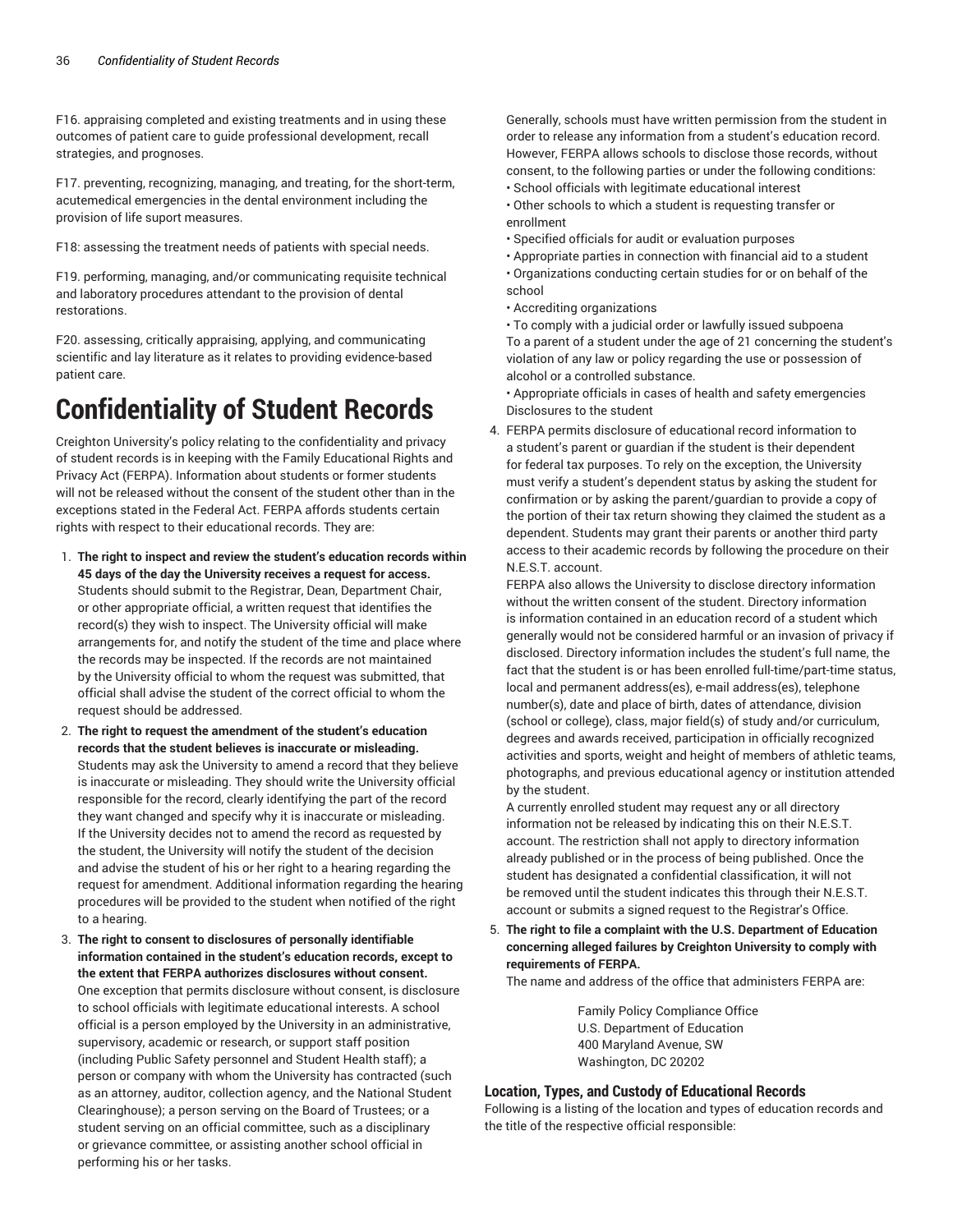#### **Registrar's Office (Brandeis Hall 202)**

- Application for admission and supporting documents, including standardized test scores, transcripts of academic work completed elsewhere
- Cumulative academic records
- Academic action reports
- Correspondence, etc

#### **School or College Dean's Office**

- Records will vary with Dean's office, but may include records and reports in original or copy form generally comparable to those maintained by Registrar
- Academic progress reports, evaluations and related actions
- Attendance data
- Correspondence, etc

#### **Academic Advisor's Office**

• Cumulative files containing academic information are maintained by some academic departments and by some faculty advisors concerning their advisees

#### **Athletic Department (Ryan Athletic Center)**

- Directory information
- Recruiting and eligibility records
- Performance statistics

#### **Center for Health and Counseling (Harper Center, Room 1034)**

- Medical records
- Counseling records

#### **Office of International Programs (Creighton Hall, Third Floor)**

- Records of international students
- Records of students who studied abroad

#### **Residence Life Office (Swanson Hall 136)**

• Housing information

#### **Student Financial Aid Office (Harper Center 2040)**

• Financial aid records

### **University Business Office (Creighton Hall 113)**

• Financial records, including those pertaining to tuition, fees, and student loans

#### **University Relations (Wareham Building, 3rd Floor)**

• Directory information and other personal data about former students and graduates, and their subsequent activities and achievements

#### **Vice Provost for Student Life (Creighton Hall 224)**

• Disciplinary records

#### **University Ministries (Creighton Hall, Room 110 )**

• Directory information

• Religious affiliation

Questions concerning the Student Records Policy may be referred to the University Registrar, who is designated as the University Custodian of Student Records.

# **Dean's List**

Full-time students who have completed a semester with a grade point average of 3.5 or higher and with no grades of F, AF, WF, I, X, UN, or W are placed on the Dean's List for that semester. This applies only to those students who are not on probation or to those whose terms of probation were met by the academic performance during the semester under consideration.

# **Discipline and Professional Conduct**

The primary purpose of discipline is educational in nature and is aimed at the development of responsible student conduct.

The University has the right and the duty to protect its educational purpose through setting and maintaining standards and regulations considered essential to its purpose. Guidelines for proper professional conduct include honesty and personal integrity; respect for human rights, dignity, and well being; proper language; neatness in personal appearance; courtesy; and cooperation. Students are expected to comply with policies dealing with academic and nonacademic misconduct. Matters related to academic misconduct are managed in accordance with the policy that follows the presentation of the Honor Code, copies of which are also available in the Office of the Dean.

# **Dress Standard**

The dress and appearance for all students enrolled at the School of Dentistry is expected to project a professional image that enhances the faculty, patients, staff and visitors' confidence that students are highly competent members of a health care team committed to education, service and compliant with OSHA regulations and CDC guidelines.

- 1. Between the hours of 8:00 a.m. and 5:00 p.m. (except holidays/ break periods) or whenever engaging in any type of patient or public contact representing the school, students and faculty must abide by the dress and appearance standards.
- 2. The dress and appearance standards established will be universal standards that apply to all classrooms, lecture halls, clinics and laboratories. Exceptions can only be authorized at the discretion of the Director of Clinics.
- 3. All clothing must be clean, pressed and appropriately fitting. Exposure of undergarments or see-through garments is not acceptable.
- 4. Clinic/Laboratory: A clean clinic/laboratory gown with the appropriate name tag must be worn for all laboratory and clinic sessions. Clinic/ laboratory gowns are not to be worn outside the building.
- 5. Hair: Hair must be clean and neatly groomed. Hair must not obstruct the field of vision or come into contact with equipment or supplies used in patient care. Hair must not intrude into the face of the patient or the field of operation. In the laboratory hair must be pulled back for safety reasons. Means of securing the hair (such as pony-tail holders, hair clips, bobby pins or surgical caps) must be worn when necessary.
- 6. Hosiery/Socks are to be worn at all times.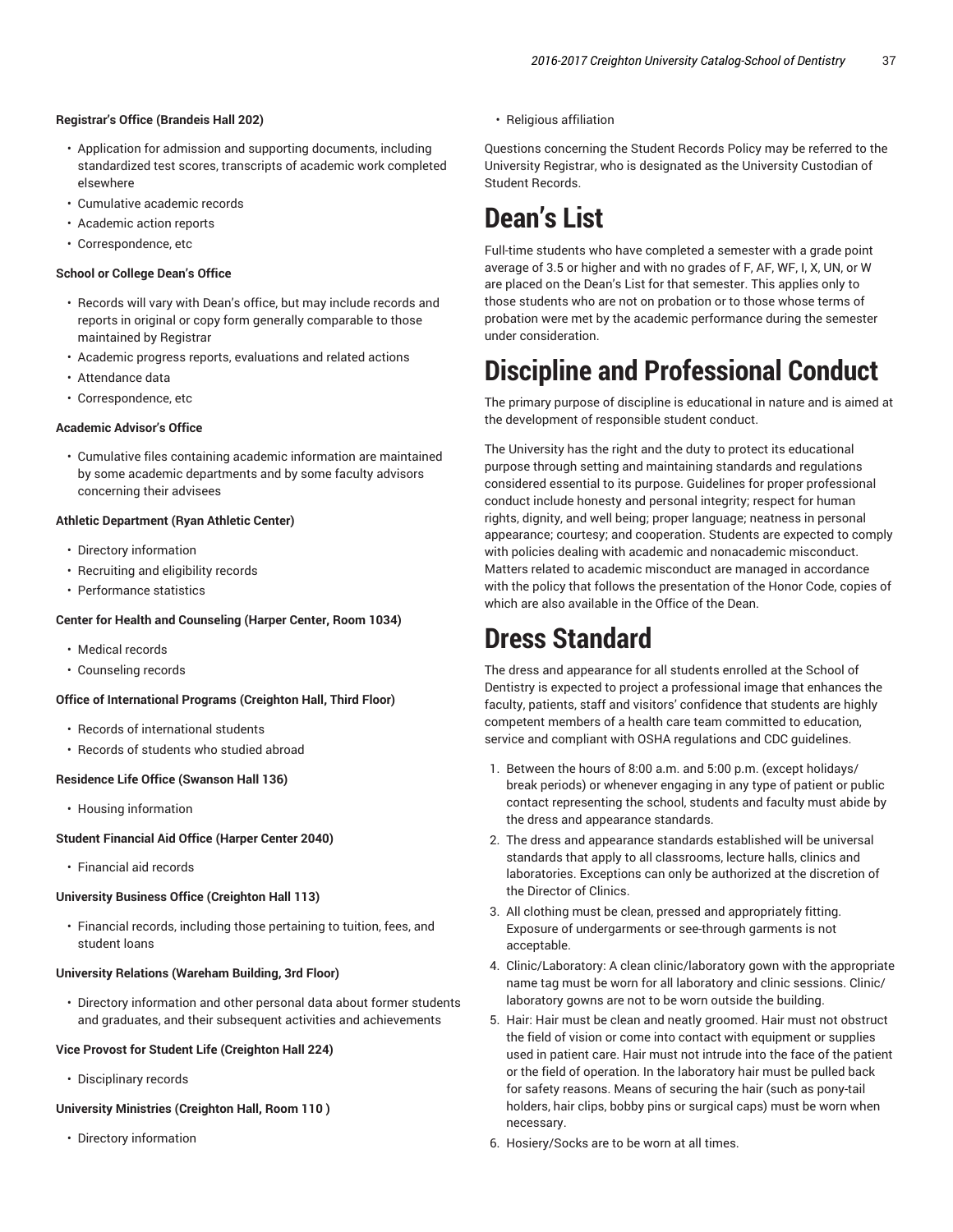- 7. Shoes: Ergonomic foot wear is recommended. Work boots, open-toe, athletic and/or canvas shoes are not acceptable. Open heel shoes that cover the entire instep are acceptable.
- 8. Jewelry: Jewelry must not be distracting or interfere with gloves or the field of operation.
- 9. Head Coverings: Only head coverings relate to specific religious beliefs are permitted. Surgical caps are permitted during patient treatment.
- 10. Hands/Nails: Fingernails are to be kept short with smooth, filed edges to allow thorough cleaning and prevent glove tears.
- 11. Unsightly, excessive or demeaning tattoos and body piercing that are exposed or excessive perfume/colognes are unacceptable.
- 12. Facial Hair: All facial hair must be neatly trimmed. Closely cropped beards must exhibit clearly trimmed neck border.
- 13. Men dress slacks with collared dress shirts and neckties. Jeans are not acceptable.
- 14. Women dress in professional attire. Dress slacks are acceptable; jeans and shorts are not. Open mid-riffs, plunging necklines, tank tops, spaghetti straps, and skirt/dress lengths which do not maintain modesty in the seated position are not appropriate.

Compliance – compliance with the dress and appearance standards will be monitored by the faculty. Students who do not exhibit proper professional appearance will be privately informed by the faculty member why their appearance is inappropriate. Students who have been informed repeatedly of inappropriate dress or appearance will be referred to the appropriate administrator (Dean for Clinics or Student Affairs).

If there is a difference in opinion between a faculty member and a student whether the student is in compliance with the dress and appearance standards, the matter will be referred to a panel consisting of the Assistant/Associate Dean for Clinics, the President of the Faculty Council and a designated faculty person chosen by the Faculty Council President (at least one of the above should be a female). A majority vote of the panel will decide the matter.

## **Dress Code: Formal Events**

The School of Dentistry's semi-formal dress code will be enforced at formal events such as the White Coat Ceremony and the Hooding Ceremony. Semi-formal lies somewhere between business professional and business casual.

For men, the shirt should be a simple button down accompanied by a tie, either bow or straight. Khaki or dress pants with dress shoes make up the semi-formal dress outfit. Men may also elect to wear a full suit, with vest optional. The requirement for shirt and tie remain the same.

For women, a wide variety of clothing may be considered as semi-formal attire, including dresses and pant suits. As with men's clothing, women's outfits should be relatively conservative. Pant suits are acceptable semiformal attire if they are made of silk, polyester, cashmere, or a similar fabric and accessorized appropriately. Appropriate dress shoes or boots should accompany the selected dress or pant suit.

Exceptions may be granted on a case-by-case basis provided the attire is culturally authentic and does not create a distraction to the central theme of the event.

# **Drug Screening**

All current regulations concerning confidentiality, rights, procedures in obtaining and handling of samples will be followed. Results of the testing

will be reported to the Assistant / Associate Dean for Student Affairs. Adverse findings will be referred to the School of Dentistry Background Evaluation Committee for evaluation and determination of the student's eligibility for clinical course participation. Procedures and considerations as outlined in the Background Investigation Policy will apply.

# **Elective Externships**

Creighton University School of Dentistry offers its students externships that are a required component of the senior dental education curriculum (CPD 414). Students may also seek other non-required (elective) externship during their four-year education provided they are not on academic probation. These elective externships are to be limited to programs that issue a degree or certificate (i.e. post-doctoral specialties, GPR and AEGD) or that provide dental services to disadvantaged populations (i.e. Indian Health Service of Community Health Centers).

 This policy specifically excludes service trips, continuing education courses, and private practices. All elective externships must be approved in writing with a formal agreement between Creighton University and the externship site. Students who participate in elective externships without a formal agreement may be subject to disciplinary action and will not be covered by the university's professional liability insurance. Students who participate in non-approved externships do so at their own risk and should not represent themselves as dental students of Creighton University School of Dentistry. Additionally, if this activity occurs while the dental school is in session, time spent away from school will be considered as an unexcused absence. Only those elective externships that are approved will receive an excused absence designation.

The Director of Extramural Programs facilitates student requests for elective externships and is the liaison between the university, dental school and externship site. The Director will ensure appropriate documentation is complete prior to any externship and will keep this on file at Creighton University School of Dentistry.

Elective externships do not replace any part of the Creighton dental school discipline-based, clinical curriculum. No academic credit will be issued for participation, including RVU's. Only students who are in good academic standing will be approved for elective externships. Absences due to these externships will not be considered in promotions or appeals decisions. In requesting approval for elective externships, the following guidelines apply:

- 1. All student requests for elective externships must be made by submitting a signed *Policy for Elective Externships* form and a completed *Request for Approval for Elective Externships* form (Part A and B) to the Director of Extramural Programs*.*  Students should allow sufficient time for processing requests for externships. Requests for externships that require an affiliation agreement need to be submitted 60 days prior to the absence. Requests for residency program externships need to be submitted 30 days prior to the absence.
- 2. Prior to the end of the first semester of the third year, students may only provide direct patient care while on an externship if it as affiliated with an educational institution, such as a medical center or school of dentistry.
- 3. Third and fourth year students may be absent from regularly scheduled curriculum time for no more than 2 consecutive weeks with a maximum of 4 weeks total each academic year. Any student approved for absence to attend an elective externship is fully responsible for all missed didactic, laboratory and/or clinical assignments. Students in the first and second year may only be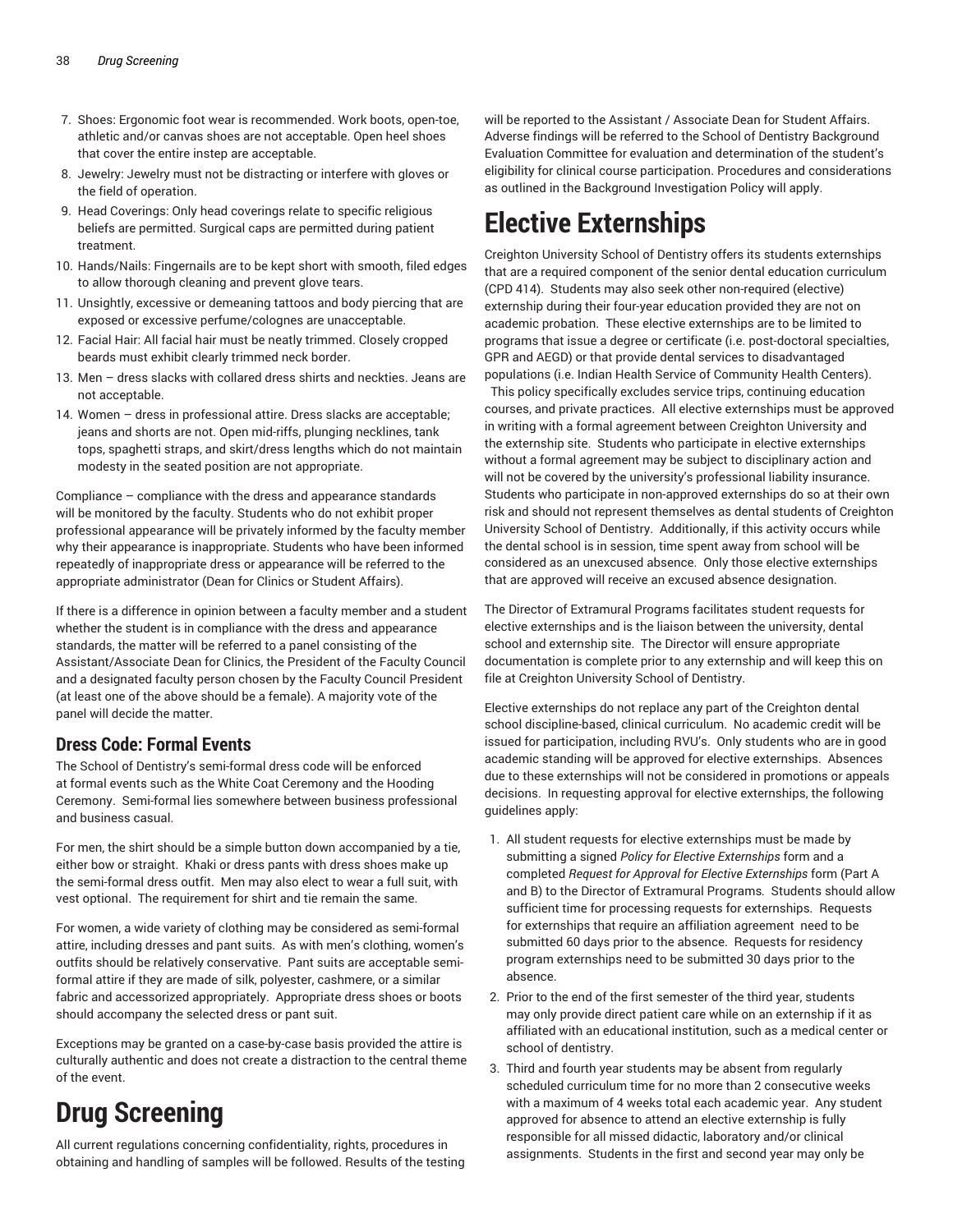absent during times when school is not in session. Except under certain special circumstances, no student at any level may participate in an elective externship during a time when final exams are being administered, including those exams offered "outside" the scheduled final exam period (see Final Exam Attendance Policy).

4. Students will be notified by the Director of Extramural Programs if their request has been approved or denied. The Director will also notify the Dean for Academic Affairs, Dean for Student Affairs and the Dean for Clinical Operations of any approved absence.

# **Eligibility for Taking Board Examinations Part I National Board**

To be eligible to take Part I National Board, the student must have: successfully completed all first and second year curriculum requirements (courses) whose subject matters are tested on the Board Examination; successfully completed all competency examinations offered during the first and second years of the curriculum whose subject matters are tested on the Board Examination; and participated in all test sections of the Mock Part I National Board Exercise. Certification of eligibility is determined by the Student Performance Committee and is recommended to the Dean. Under current curriculum schedules, students have until the end of the last day of class of the Summer Session to achieve eligibility to take this Examination.

Creighton University School of Dentistry students may make application to take this examination anytime after the beginning of the fourth quarter of study of the sophomore year. They will not, however, be allowed to take the examination until after eligibility has been granted and the Mock Board Preparatory Exercises have concluded (i.e. usually at or near the end of the Summer Session). The initial attempt at this examination must be completed by August 1st.

## **Part II National Board**

To be eligible to take Part II National Board, the student must: be registered as a senior student in the School of Dentistry; have successfully completed all first, second, and third year curriculum requirements; and have successfully completed all competency examinations offered during the first, second, and third years of study. Certification of eligibility is determined by the Student Performance Committee and is recommended to the Dean. This is generally done in the fall semester near the end of the first quarter or the beginning of the second quarter.

Students may make application to take this examination anytime during the fall semester. If eligibility requirements are met, the Assistant/ Associate Dean for Academic Affairs will verify such with the American Dental Association and approval to take the examination will be granted. Creighton University School of Dentistry students will not, however, be allowed to take this examination prior to the conclusion of the first semester didactic curriculum, including all associated final examinations.

# **Senior Clinical Examination (Mock Board)**

In order to be eligible to take either the patient-based or nonpatientbased sections of the Senior Clinical Examination (Mock Board), the student must have successfully completed all first, second, and third year curriculum requirements and successfully completed all competency examinations offered during the first, second, and third years of study. Certification of eligibility is determined by the Student Performance

Committee and is recommended to the Dean. This is generally done during the fall semester near the end of the first quarter or the beginning of the second quarter.

Students will be required to take and successfully complete the Senior Clinical Examination (Mock Board) to be eligible for graduation. Failure to take and successfully complete this Examination and any necessary remediation will result in a review by the Student Performance Committee.

Any segment of the Senior Clinical Examination (Mock Board) that is not passed will require mandatory remediation in the area(s) not successfully completed (laboratory, clinical or didactic sections). The remediation program will be arranged by the department with academic responsibility for teaching the involved discipline(s), when possible. This program can involve the use of models, typodont teeth or extracted teeth or it may use a lecture/examination format. Its purpose is to assist the student in overcoming identified areas of weakness.

After successful completion of the remediation program, the student will be eligible to take a second examination covering the section(s) previously failed.

## **Licensure Examination Prior to Graduation**

To be eligible to take a licensing examination prior to graduation, the student must successfully complete the applicable section(s) of the Senior Clinical Examination (Mock Board) that correspond(s) to the portions of the licensure examination being attempted. For those who fail to do this on their initial attempt, successful completion of any necessary remediation as well as successful completion of appropriate re-examination(s) will be required.

Certification of eligibility, based upon these criteria, will be determined by the Student Performance Committee and will be recommended to the Dean.

# **Final Examination Policies Final Examination Scheduling**

The initial schedule of final examinations that are conducted during the time period designated for such will be developed by the Office of the Assistant / Associate Dean for Academic Affairs in consultation with the appropriate didactic and laboratory course directors. Final examinations offered prior to the dedicated examination period do not fall under the purview of the practices outlined in this policy since they occur in a learning space already dedicated for that course. It should be noted, however, if a change from the syllabus is made and the course has students requiring special examination accommodations, such change should be reported to the Director of Student Services.

Once the initial final examination schedule has been developed, it will be sent to the senior class president for dissemination to the officers of the other classes with instructions to review their portion of the proposed examination schedule. If changes are desired, appropriate student representatives must contact the affected course director(s) and negotiate a suitable alternative. As a part of this process, the student representative(s) must contact the Administrative Assistant of the Assistant / Associate Dean for Academic Affairs to verify that classroom space is available to make the change. Once the students and course director are in agreement and it is determined that space is available to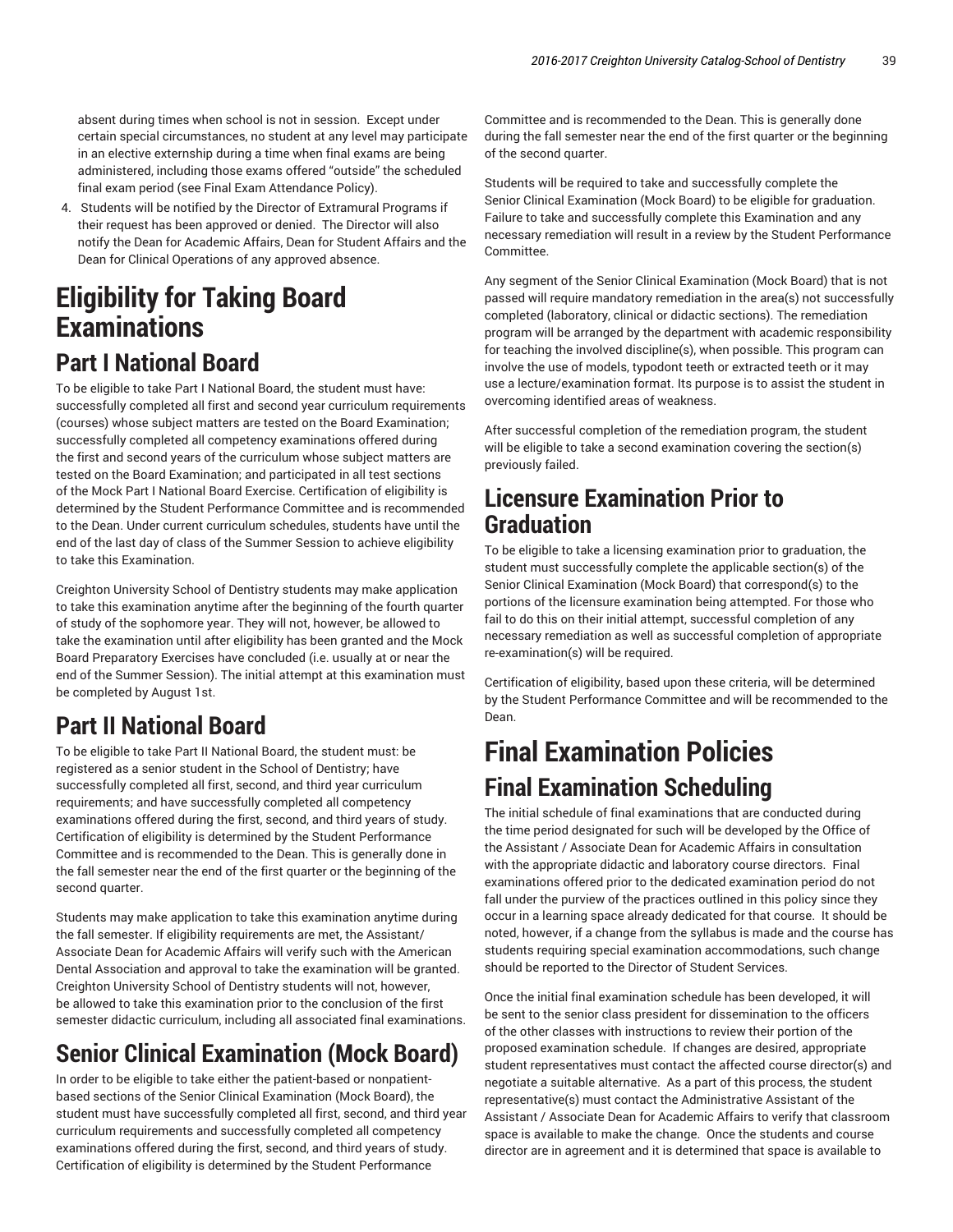effect the change, the initial final examination schedule will be amended and presented to the Executive Committee of the School of Dentistry for approval.

Once the final examination schedule has been approved by the Executive Committee, it can not be changed without the approval of the Assistant / Associate Dean for Academic Affairs. This will require the demonstration of extenuating circumstances such as instructor illness, inclement weather, etc.

# **Final Examination Attendance**

Attendance for final examinations is required except for cases involving illness, certain family matters or interviewing for a post-doctoral, discipline-based specialty program. For purposes of final examinations, these are considered excused absences. In the case of the latter example cited above, evidence from the hosting institution must be provided indicating that a student's presence is required on a particular time and date. A listing of activities not judged to be valid exceptions for taking a scheduled final examination would include (but not be limited to): interviews for GPR programs; interviews for AEGD programs; job interviews; shadowing exercises; and externships. With respect to final examinations, these are considered non-excused absences. Please note, the designation of "excused" and "non-excused" absence for final examinations differs from that applied regular, daily activities and defined by the Policy on Excused Absences. If a question exists as to whether participation in a proposed activity constitutes an excused or nonexcused absence, clarification should be sought from the Associate Dean for Student Affairs and Admissions.

Some courses offer final examinations prior to a period designated for such and some administer their final exams during the scheduled examination period. This policy covers both situations. Before agreeing to participate in one of the non-excused activities, check the school's final examination schedule. It will have the dates of all final examinations offered, including those not occurring during the final examination period.

If a final examination is not taken on its scheduled date because of an unexcused absence, as defined above, a grade of "F" will be issued and it will be a part of the student's permanent academic record. Arrangements must then be made between the student and the course director for remediation and testing. The grade earned on this examination will be used to calculate the student's grade in the course and his/her GPA. The original "F" will remain on the transcript.

# **Graduation and Commencement**

Each student must file a formal application for degree (completed online through the N.E.S.T.) with the Registrar by the following deadlines:

Degree completion at end of Spring semester: February 15

Degree completion at end of Summer: March 15 (or June 15 if not participating in Commencement ceremony)

Degree completion at end of Fall semester: October 15 (or previous March 15 if participating in Commencement ceremony prior to degree completion)

Late applicants may be charged a late fee.

Annual University Commencement ceremonies are held in May. Students who complete their degrees in the Spring Semester are expected to be present at Commencement to receive their degrees. Students

who complete their degree programs in the Fall Semester may attend Commencement in May following completion. Students who complete their degree requirements during the Summer are encouraged to attend Commencement the preceding May (if approved by their Dean) or may attend the May Commencement following completion. Diplomas of August and December graduates will be mailed upon confirmation of the completion of all degree requirements by the respective Dean.

#### **NOTE: A student may participate in only one Commencement ceremony for each degree granted.**

The respective Deans of the Schools and Colleges of the University have the responsibility for approving candidates for graduation.

Those applicants who do not complete all degree requirements or who are not approved must complete another application by the published deadline in order for a degree to be conferred at the end of the next semester.

# **Graduation Honors**

To be eligible for honors, the student must have completed at least half of the prescribed hours for degree at Creighton University School of Dentistry. The diploma of a student who qualifies for honors is inscribed as follows:

- Summa Cum Laude: for GPA of 3.850 to 4.000
- Magna Cum Laude: for GPA of 3.700 to 3.849
- Cum Laude: for GPA of 3.500 to 3.699

# **Grading System and Policy**

Grades for all courses are issued at midsemester and at the close of each semester.

Some courses are completed at midsemester, and final grades are issued for these courses at that time. For other courses, midsemester grades are issued as an indication of student progress and are not a matter of permanent record. For clinical courses, final grades are not issued until the end of the academic year; hence, clinical course grades issued at the end of the first semester as well as each midsemester are interim progress grades.

**All grades, whether interim or final, may be used in the evaluation and determination of the academic status of students.**

## **Final Grades for All Courses and Interim Grades for Academic and Technical Courses**

| Grade | <b>Quality of Work</b>                                                            | <b>Grade Points</b> |
|-------|-----------------------------------------------------------------------------------|---------------------|
| A     | outstanding<br>achievement and an<br>unusual degree of<br>intellectual initiative | 4                   |
| $B+$  | high level of intellectual 3.5<br>achievement                                     |                     |
| B     | noteworthy level of<br>performance                                                | 3                   |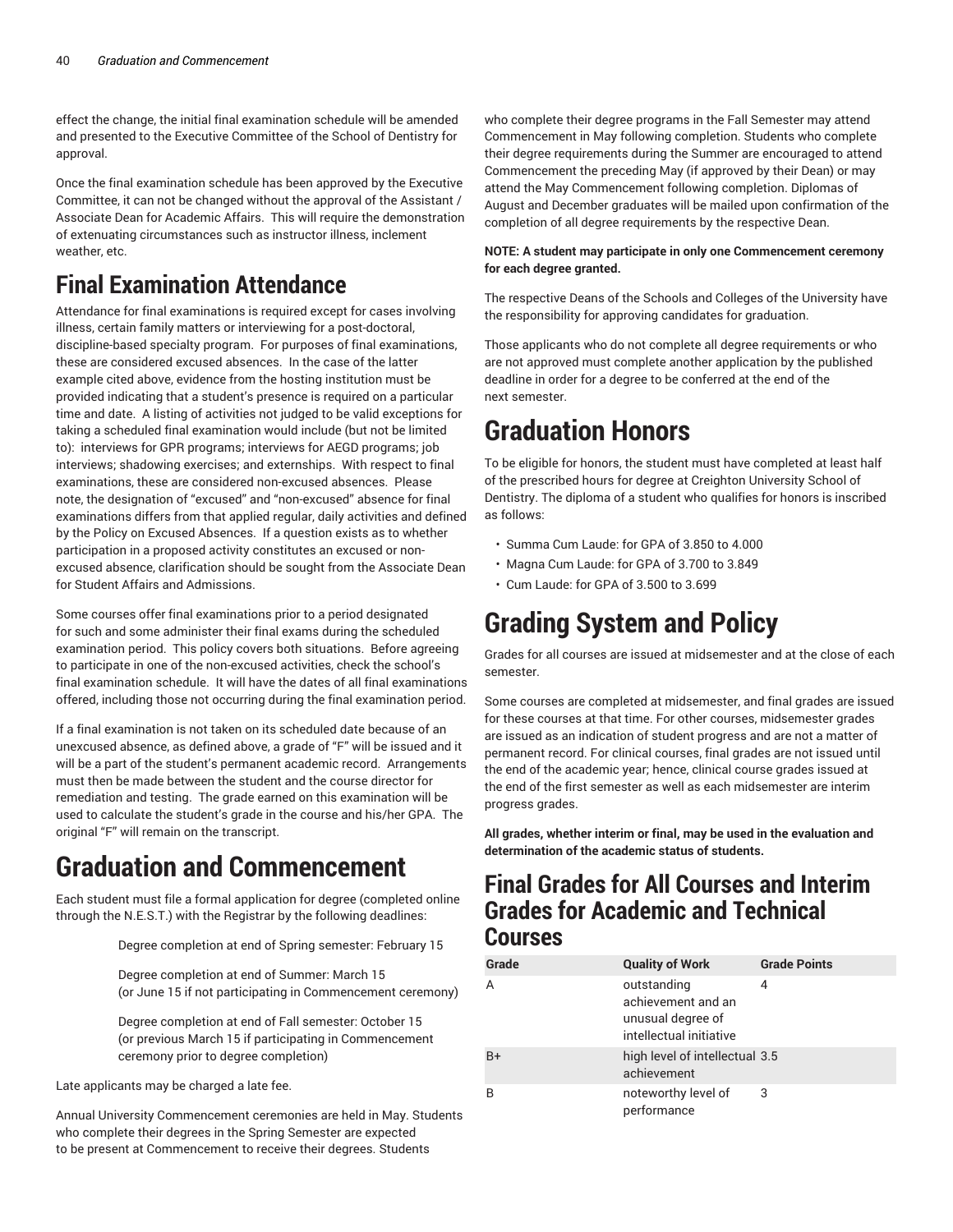| $C+$           | performance beyond<br>basic expectations of<br>the course                | 2.5          |
|----------------|--------------------------------------------------------------------------|--------------|
| C              | satisfactory work                                                        | 2            |
| D              | work of inferior quality,<br>but passing                                 | $\mathbf{1}$ |
| F              | failure                                                                  | $\Omega$     |
| AF             | failure for excessive<br>absences                                        | $\mathbf{0}$ |
| WF             | failure because<br>of unauthorized<br>withdrawal                         | 0            |
| $\overline{1}$ | work incomplete<br>(issued only under<br>extraordinary<br>circumstances) |              |
| X              | absence from final<br>examination                                        |              |
| AU             | audited course only - no<br>credit                                       |              |
| <b>SA</b>      | satisfactory work                                                        |              |
| <b>UN</b>      | unsatisfactory work -<br>failure                                         |              |
| W              | official withdrawal from<br>a course                                     |              |

## **Course Withdrawal**

A student will not be permitted to withdraw from any course(s), except for serious non-academic reasons (e.g., illness, injury, family crisis). Such a request for or notice of withdrawal must be:

- 1. made in writing to the Assistant/Associate Dean for Academic Affairs,
- 2. accompanied by supporting reasons,
- 3. specific as to the desired date of effect,
- 4. specific as to re-registration for the course(s),
- 5. approved by the Student Performance Committee, and
- 6. approved in writing by the Dean.

The Assistant/Associate Dean for Academic Affairs shall inform the Registrar that withdrawal has been approved. The student's record shall show "W" for an authorized withdrawal.

# **Grades for Clinical Courses**

When performance standards have been met, the quality of the clinical work performed to date is graded according to the regular grading system: A, B+, B, C+, C, D, and F. Failure to achieve performance standards will result in the issurance of a grade of "incomplete " (I).

## **Incomplete and Absence from Examination**

I marks are used to reflect the student's irregular status at the date when end-of-term grades are due, and they must, within time limits as outlined under "Requirements for Promotion and Graduation," or as established by the school's Student Performance Committee, be changed to permanent grades, either passing or failing.

X marks are also used to reflect the student's irregular status at the date when end-of-term grades are due. An X must be converted to a permanent grade within 10 calendar days after the last day of the term or it will become an F.

When an I or X is cleared and a final grade, either passing or failing, is assigned, the final grade is entered on the student's permanent academic record in place of the I or X.

## **Grade Points and Grade Point Average (GPA)**

Grade points are assigned to each grade as noted previously. To determine the total number of points earned, the grade point value is multiplied by the semester hours assigned to the course. For example, if a student receives a grade of B in a three hour course, nine grade points are earned. The grade point average is then calculated by summing all of the grade points earned and dividing this by the total number of grade point related semester hours. Under current practice, if a course is failed and subsequently completed successfully, the GPA computed for the semester in which the course was failed will reflect this failing effort. Upon successful completion of the course, the failing grade will be replaced with the passing grade in future GPA computations, however, the failing grade remains on the transcript as a matter of permanent record. The successful retake grade also becomes a grade of permanent record on the transcript.

# **Graduation Time Limit**

The time limit for graduation from the School of Dentistry will be 6 years from the time of initial matriculation. The School administration will entertain petitions for exceptions on a case-by-case basis.

# **Health Science Student Drug and Alcohol Testing**

Students in the Health Sciences Schools (Medicine, Dentistry, Nursing, and Pharmacy and Health Professions) may be required to take a drug test if mandated by the clinical training site. Any student who is required to take a drug test in this instance will sign a release authorizing that the results of the drug test be shared with the Health Science School in which he or she is enrolled.

In addition to being required to take a drug test prior to participating in clinical training, students in the Health Sciences Schools may be asked to take a drug or alcohol test under school specific guidelines set forth in the school's handbook or policies, or if there is a reasonable suspicion that the student is impaired. The school may designate specific testing for certain drugs or alcohol. Any student who is required to take a drug or alcohol test in this instance will sign a release authorizing that the results of the test be shared with the Health Science School in which he or she is enrolled.

In any case where a drug or alcohol test is performed, if the test has positive results:

- 1. The student will be immediately removed from all patient care, subject to section b below.
- 2. If the student is able to present satisfactory evidence of the reason for the positive result to the course instructor, the clinical education coordinator, or other designated member of the School's administration, the course instructor or other designated School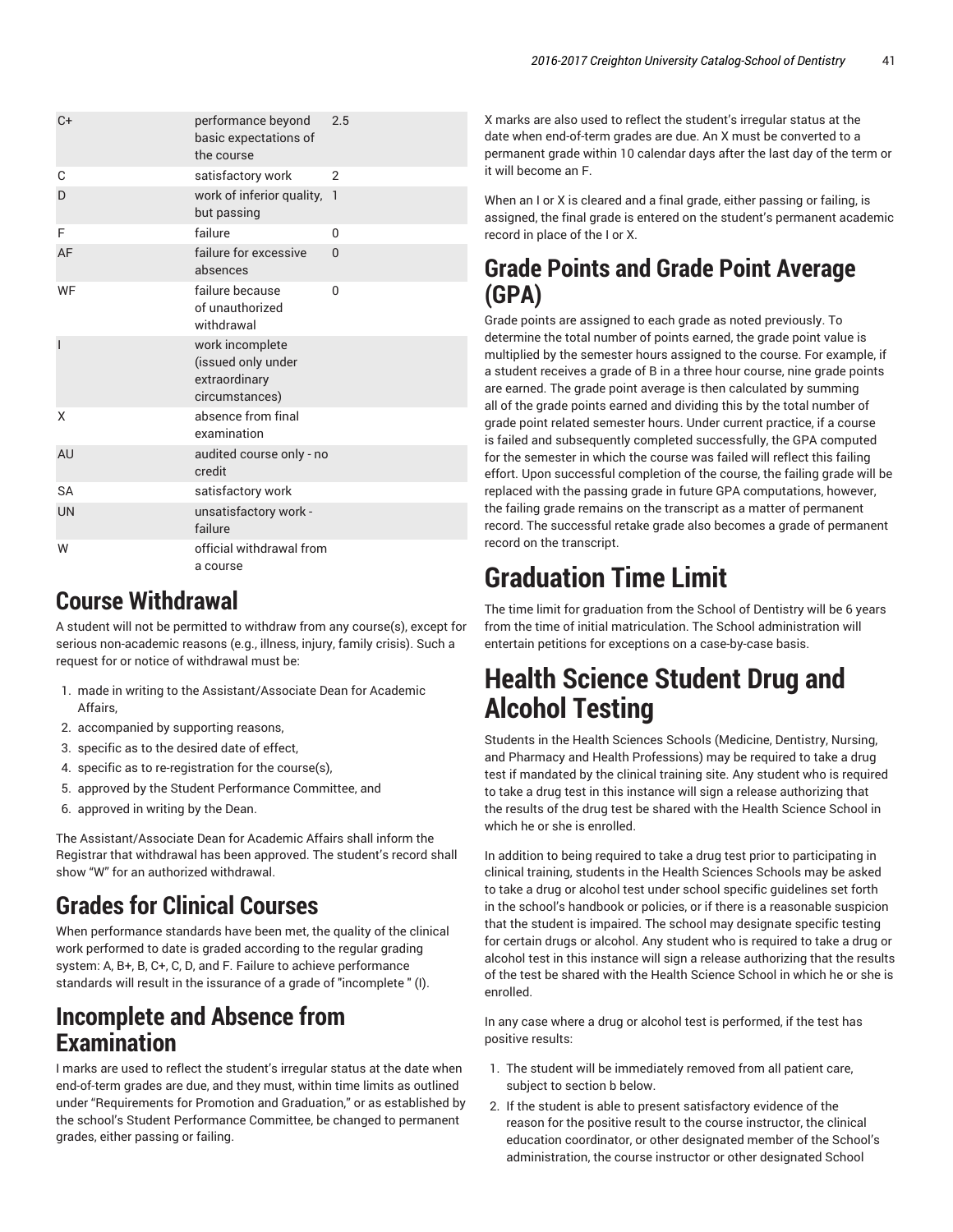official may permit the student to continue to have patient care responsibilities while the matter is being considered by the committee described in section d below. (In cases where the test is performed before a student is permitted to begin an off-site clinical training activity, the clinical site, not the School, will make the decision as to whether the student may participate in the clinical training).

- 3. If the test was performed prior to the student's participation in clinical training, as described in section 1 above, then the student may request that the same sample be retested at a certified lab of their choice. If the student chooses to seek retesting, he or she must authorize the certified lab to send the results of the retesting directly to the school. The costs for any retesting will be the student's responsibility. The student must make any request for retesting within three (3) business days of being notified of the positive test result.
- 4. If the test was performed pursuant to paragraph 2 above, or if the student does not request that the results be re-tested, or if the results remain positive after the specimen is retested, the issue will be referred to an internal committee within the Health Sciences School in which the student is enrolled. The internal committee will be charged with the responsibility to assess and recommend action in cases involving students and drug or alcohol usage. The recommendations may include a variety and level of assistance and/ or sanctions, up to and including dismissal from the school.
- 5. The committee will present its recommendation and findings to the Dean of the School for final approval and action. The Dean's decision is final.

It is the intent of the Health Sciences Schools that this policy, which applies to all of the Health Sciences Schools, and any policy adopted by the school in which the student is enrolled, should both apply to any situation involving a student and a drug or alcohol test. However, if in any case, the application of the two policies gives rise to a conflict, the policy adopted by the school in which the student is enrolled will take precedence.

A student may be dismissed from the School for failure to submit to testing if he/she is requested to submit to a test for any of the reasons listed in section 1 or 2 above. In the event a student refuses to submit to testing, the matter will be referred to the internal committee within the Health Sciences School in which the student is enrolled, which will assess the situation and recommend action to the Dean of the School. The Dean's decision is final.

The Health Sciences Schools reserve the right to modify, amend or terminate this policy at any time.

# **Honor Code Presumptions**

- The Honor Code is predicated upon the premise that students, as developing professionals, will develop professional maturity and integrity through a system of shared responsibility involving the School of Dentistry, its faculty, students, administrative officers, and staff.
- Cooperation exists between students and faculty to share responsibility for modeling and maintaining academic honesty, integrity, and professional behavior.
- The Honor Code embodies the concept of personal honor in the framework of a covenantal pledge and is aligned with Creighton

University's Code of Conduct and the School of Dentistry's Policies and Procedures for the Promotion of Academic Integrity and the Management of Academic Misconduct.

- The School of Dentistry is committed to the students' professionalism as evidenced by having students abide by the Honor Code and the codes of ethics promulgated by the American Dental Association and the American Student Dental Association.
- The Honor Code contributes to the development and expression of moral standards that are the cornerstone of the academic community, the greater society, and the profession of dentistry.
- The Honor Code creates an environment where academic dishonesty is socially and professionally unacceptable, where institutional expectations are clearly understood, and where students assist their peers in abiding by its contents.
- Students are obligated to take action in the event they learn that a fellow student has violated this Code. The student can take action by asking the violator to refrain from the behavior and/or to report himself/herself to the appropriate authority. The student can also report the behavior to appropriate student, faculty, or administrative representatives as well as to the Committee on Academic Misconduct via its Chair, the Assistant / Associate Dean for Academic Affairs.

## **Principles and Duties**

- 1. Fidelity / Honesty / Truthfulness: the student maintains high standards of academic and professional honesty and integrity.
	- a. The student exhibits honesty during didactic, preclinical, and clinical communications and evaluations.
	- b. The student refuses to provide unfair advantage by assisting another student during a didactic, preclinical, or clinical evaluation in a manner not prescribed by the instructor.
	- c. The student refuses to alter, forge, falsify, or fabricate information, documentation, or service.
	- d. The student maintains confidentiality of patient information.
	- e. The student strives to attain high levels of competence, admits errors, and not knowingly misleads others or promotes oneself at the expense of others.
- 2. Responsibility and Sense of Duty: the student fulfills duties and obligations of the profession of dentistry which are expected by the public.
	- a. The student becomes familiar with and adheres to the codes of ethics promoted by the American Dental Association and the American Student Dental Association.
	- b. The student's responsibility parallels the responsibility of professional practitioners who maintain high professional standards by monitoring the conduct of their peers.
	- c. The student is dedicated to helping patients, colleagues, the profession, and society to reach their maximal potential.
	- d. The student maintains quality of care while addressing conflicts of interest.
	- e. The student engages in conduct that reflects positively on the School of Dentistry and the profession.
- 3. Justice and Respect for the Rights of Others: the student respects the rights, privileges, and property of other members of the academic community as well as those of the University.
	- a. The student deals with faculty, staff, peers, and patients in a dignified, considerate manner and with a spirit of cooperation.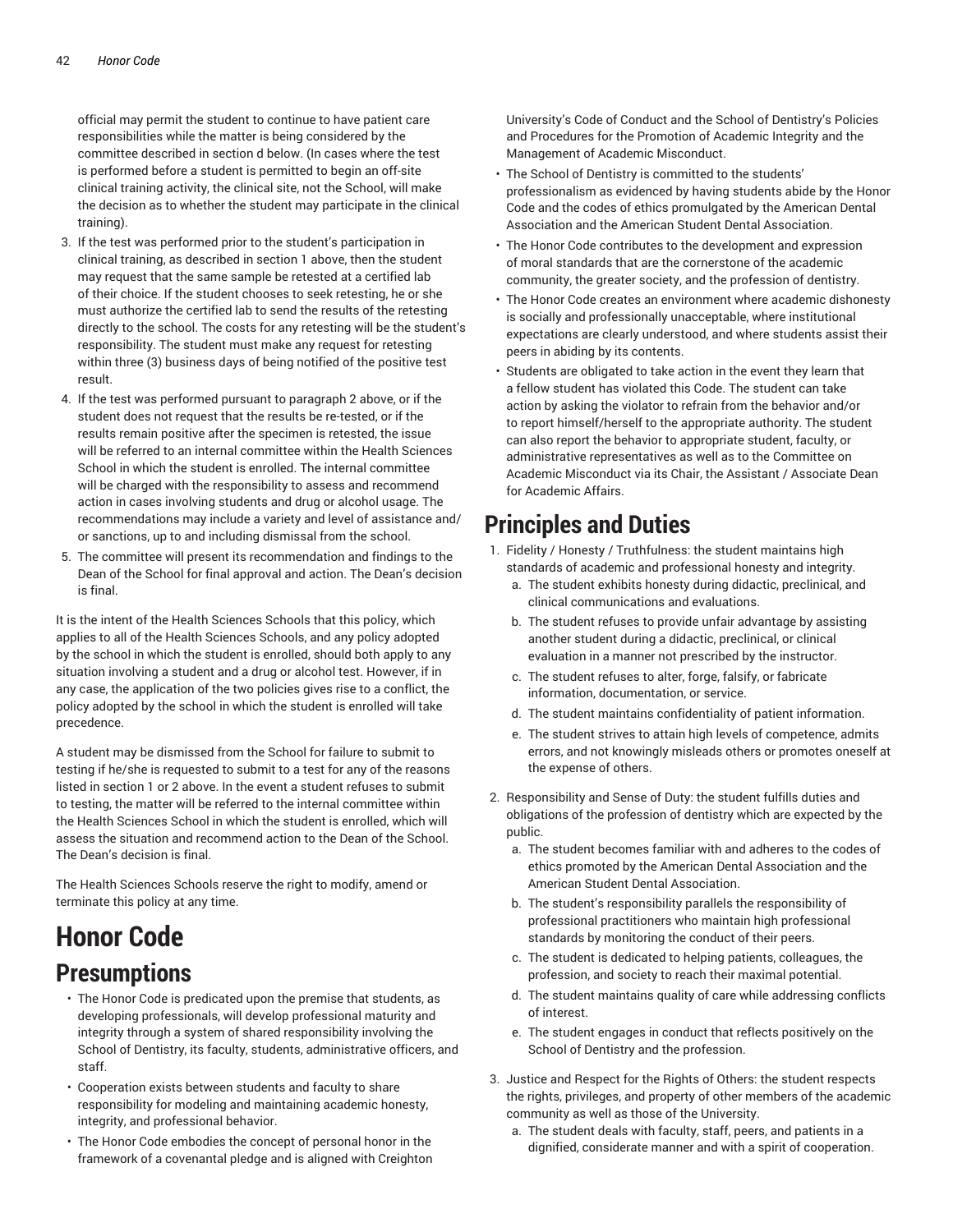- b. The student views and treats all people encountered in an academic or clinical capacity equally in regards to liberties, rights, respect, acceptance, and opportunities.
- c. The student submits his or her own original work in a manner prescribed by the instructor and with the expectation that the grade reflects only that student's achievement.
- d. The student is respectful toward the learning process and to those involved with it.
- e. The student respects the ideas and words of others by attributing the quoted or paraphrased portions to their original sources.
- f. The student strives to uphold the dignity and respect of the profession of dentistry by his or her dress, personal appearance, conduct, and conversation.

Students will be asked to sign a pledge at the beginning of each academic year acknowledging that they have read the Honor Code, understand its principles, and agree to abide by and support them.

# **Immunizations and Academic Eligibility**

Creighton University policy requires that all students born on or after January 1, 1957 provide documentation of two doses of the measles, mumps and rubella vaccine prior to enrollment. The first dose should be administered after the first birthday and the second at least one month after the first dose. Positive blood tests showing immunity for measles, mumps, and rubella are acceptable.

Dental students and other health science students are required to be in compliance with the following list of additional requirements. Current CDC standards are used to determine this compliance.

- Hepatitis B: documentation of vaccine series (three dates) and/or a positive antibody titer is required
- Tuberculosis: an initial screening with two separate PPD tests followed by annual screening
- Varicella: immunity as determined by a positive antibody titer or a series of two doses of the vaccine
- Diphtheria/Pertussis/Tetanus: documentation of three dose vaccine series and one dose of Tdap
- Polio: documentation of three dose vaccine series or a positive blood test demonstrating immunity to polio
- Influenza: annual influenza vaccine

Data maintained by the Department of Student Health Services will be forwarded to the Assistant / Associate Dean for Student Affairs who will make a determination of compliance with this policy. Students found to be non-compliant with this policy will be advised of such by the Assistant / Associate Dean for Student Affairs and will be given a specified amount of time to correct the problem. Failure to do so within this time frame will result in a suspension from all courses (didactic, laboratory and clinical) until documentation is produced either indicating compliance or a valid medical reason for an exception. The Assistant / Associate Dean for Clinical Services and the appropriate didactic and laboratory course directors will be responsible for the enforcement of this policy following advisement from the Assistant / Associate Dean for Student Affairs.

# **Liability Insurance**

Professional liability insurance is provided for dental students while they are acting within the scope of their duties as students. It is required for all who practice in the School of Dentistry's clinics. This insurance does not cover activities such as licensure examinations. Separate policies must be obtained by the students for those occasions.

# **Management of Failing Grades**

A student who is allowed to continue in the curriculum without repeating the entire year following the receipt of any failing grades during the freshman, sophomore, or junior years must convert those grades to passing marks prior to becoming eligible for registration for the Fall Semester of the next academic year. Participation in clinical activity prior to the removal of any failing grades will be subject to the recommendation of Student Performance Committee, when applicable.

A senior student having any failing or incomplete grades at the conclusion of the academic year will be considered by the Student Performance Committee. Continuation in the curriculum may involve, but not be limited to:

- 1. repetition of the entire senior year,
- 2. receiving an additional two week extension from the date of Commencement as provided by the Office of the Registrar to satisfactorily complete all academic responsibilities in time for a May diploma, or
- 3. enrollment in the summer session to convert any failing or incomplete grades to marks that are passing.

Students who receive the two week extension but who fail to complete their academic responsibility in that time frame will receive a failing grade in all courses not satisfactorily completed. Consequences of this may include, but are not limited to:

- 1. dismissal,
- 2. repetition of the entire senior year, or
- 3. enrollment in the summer session to convert any failing grades to marks that are passing.

Conversion of a failing grade to one that is acceptable will involve registration for a retake course and payment of any applicable fees and/ or tuition. This retake course may either be one that is currently offered on a regular basis or be one that is arranged specifically to address the noted academic shortcomings. Registration is accomplished through the Office of the Assistant / Associate Dean for Academic Affairs. Tuition and applicable fees are determined by the Assistant / Associate Dean for Student Affairs and are due at the time of registration.

The content, format, and method of examination for didactic and laboratory retake courses are determined by the course director. The content, format, and method of examination for clinical retake courses are determined by the Student Performance Committee in consultation with the Department Chair of the applicable discipline.

Grades earned on the initial failed attempt as well as those of subsequent retake efforts are to be submitted to the Office of the Assistant / Associate Dean for Academic Affairs and to the Registrar's Office for inclusion in the student's transcript as a grade of permanent record.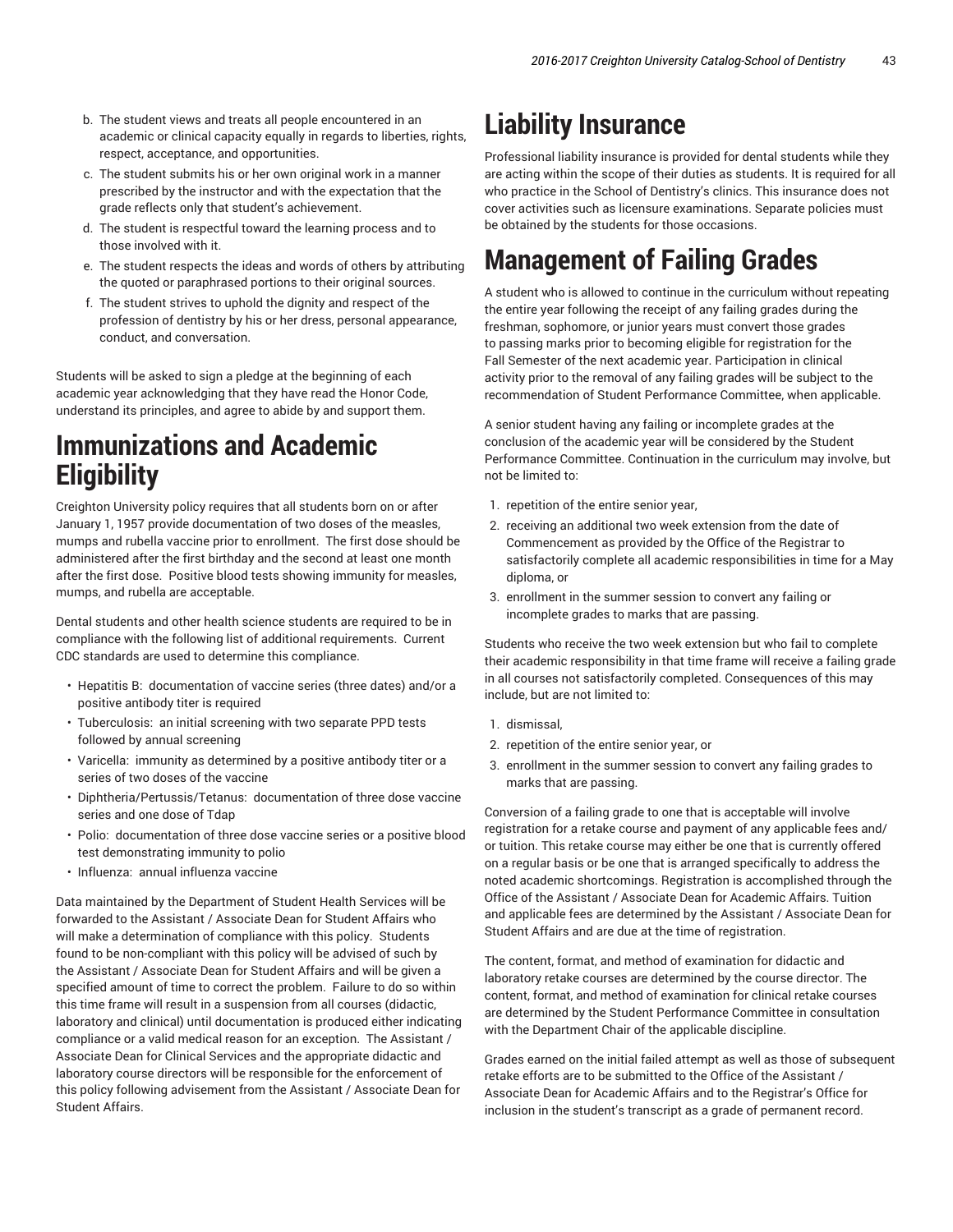# **Management of Non-Academic Complaints**

Student concerns or complaints regarding non-academic matters can be aired to the administration of the School of Dentistry through the following mechanisms:

- 1. class representatives on the Student-Faculty Advisory Group
- 2. class representatives on the Dean's Student Advisory Group
- 3. directly to the Assistant/Associate Dean for Student Affairs as the designated student advocate

Depending on the nature of the issue, its resolution may be obtained through one of the above committees, by the direct action of the Assistant/Associate Dean for Student Affairs, by the formation of an ad hoc committee to investigate the scope of the problem and make recommendation(s) for a new policy, or direct action of the Dean. In each of the above mechanisms, the confidentiality of the student or students filing the complaint will be maintained.

# **NONDISCRIMINATION/DIVERSITY STATEMENT**

Creighton University is committed to providing a safe and nondiscriminatory educational and employment environment. The University admits qualified students, hires qualified employees and accepts patients for treatment without regard to race, color, religion, sex, marital status, national origin, age, disability, citizenship, sexual orientation, veteran status, or other status protected by law. Its education and employment policies, scholarship and loan programs, and other programs and activities, are administered without unlawful discrimination.

Sexual harassment, including sexual violence, is a form of sex discrimination prohibited by Title IX of the Education Amendments of 1972. The University does not discriminate on the basis of sex in its educational, extracurricular, athletic, or other programs or in the context of employment.

It is the policy of the University to make all programs and services available to individuals with disabilities. Inquiries concerning rights and responsibilities under Section 504 of the Rehabilitation Act of 1973, as amended, and the Americans with Disabilities Act of 1990 should be directed to the Section 504 Coordinator. To obtain information on accessibility of buildings and programs or to report problems of accessibility, please contact Human Resources (for employees), Schneider Hall or by telephone 402.280.2709 or Office of Disability Accommodations (for students), Old Gym 437 or by telephone 402.280.2166.

The following person has been designated to monitor compliance and to answer any questions regarding the University's non-discrimination policies:

Ms. Allison Taylor Executive Director Title IX Coordinator/Section 504 Coordinator Creighton University Office of Equity and Inclusion Creighton Hall Suite 340 Omaha, NE 68178

Phone: (402) 280-3189 E-mail: allisontaylor@creighton.edu Web: www.creighton.edu/oei

The United States Department of Education's Office for Civil Rights (OCR) enforces Title IX. Information regarding OCR may be found at www.ed.gov/about/offices/list/ocr/index.html (http://www.ed.gov/ about/offices/list/ocr).

# **DIVERSITY AND INCLUSION POLICY**

Creighton University, inspired out of a Catholic and Jesuit tradition, treasures the innate dignity of each member of our community and upholds the sanctity of each human being as a profound gift of God. Finding the resplendence of the divine reflected in the uniqueness of every person, we seek, acknowledge and celebrate diversity at Creighton because our Catholic and Ignatian heritage inspires and impels us to do so.

Diversity in principle is the "service of faith in the promotion of justice." Diversity enhances our social selves and intellectual lives by exposing all of us to methods, styles and frames of reference that challenge our unexamined assumptions helping us unmask personal, cultural, institutionalized, and organizational discrimination and stigmatization, recognizing that ignorance and stereotypes create and sustain privileges and preference for some, while creating and sustaining marginalization and oppression for others.

In a truly Catholic context, diversity at Creighton commends inclusion as a prudential, virtuous, and practical principle. Celebrating diversity at Creighton is an invitation to incarnate our mission to educate lifelong learners who will be agents for change in our local communities and in the world. Diversity at Creighton animates our varied intellectual pursuits and enriches our mission to "seek Truth in all its forms."

To this end, Creighton faculty, staff, students and administrators seek to foster an environment of awareness, inclusion, and compassion for everyone in our community and our guests, regardless of age, culture, faith, ethnicity, immigrant status, race, gender, sexual orientation, language, physical appearance, physical ability, or social class. Our caring, hospitable community, our attention to those who are underserved, our academic and co-curricular offerings, and our admissions, hiring, and promotion policies all give testimony to our desire to make Creighton a welcoming, inclusive community. We do this by constant vigilance and reassessment of our campus climate, reaching out to those who are marginalized

# **Notice of Opportunity and Procedure to File Complaints with the Commission on Dental Accreditation**

The Commission on Dental Accreditation will review complaints that relate to a program's compliance with the accreditation standards. The Commission is interested in the sustained quality and continued improvement of dental and dental-related education programs but does not intervene on behalf of individuals or act as a court of appeal for treatment received by patients or individuals in matters of admission, appointment, promotion or dismissal of faculty, staff or students.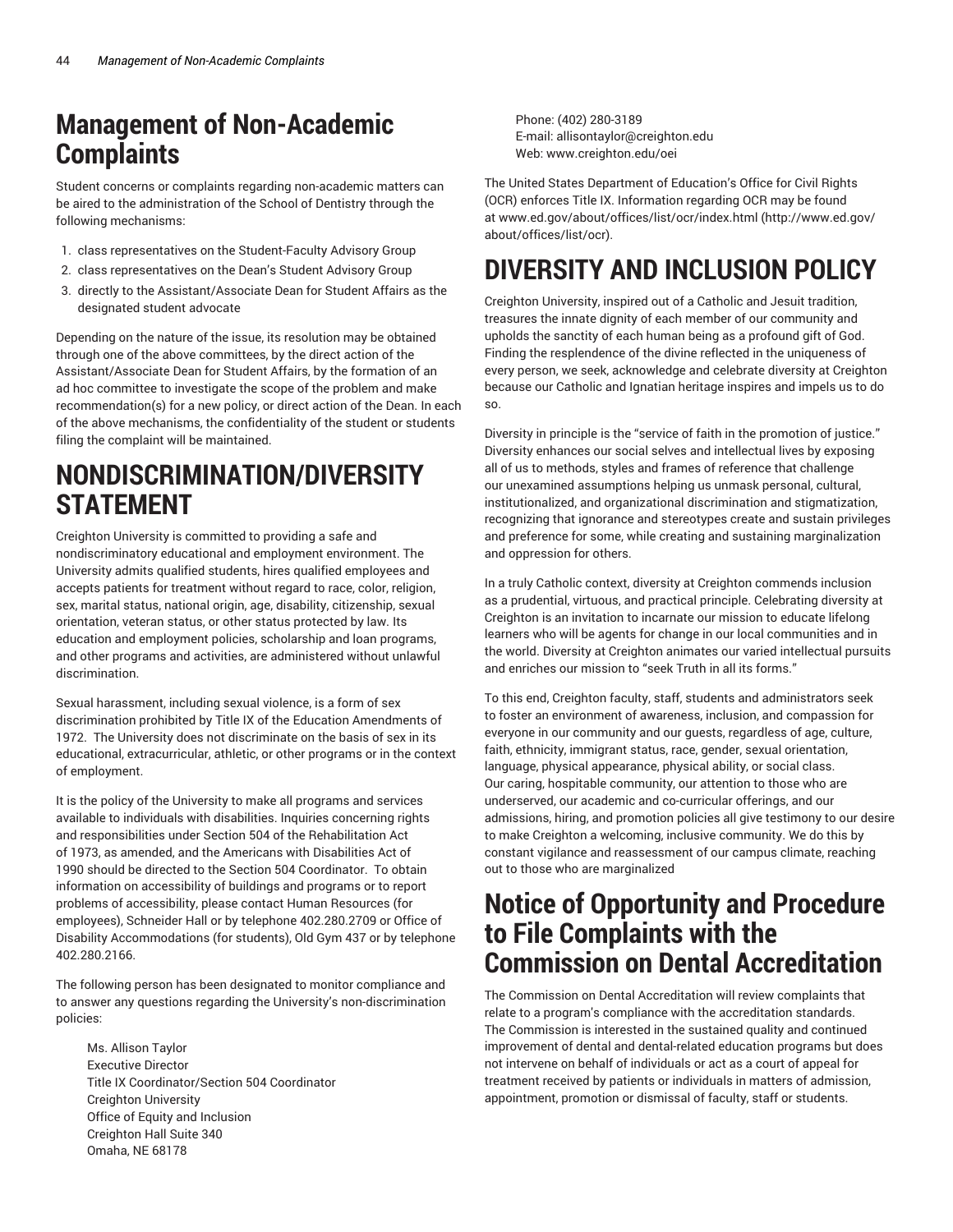A copy of the appropriate accreditation standards and/or the Commission's policy and procedure for submission of complaints may be obtained by contacting the Commission at

211 East Chicago Avenue Chicago, IL 60611-2678

or by calling 1-800-621-8099 extension 4653.

# **Student Eligibility to Hold Office**

Both student organizational officers and individual class officers shall not be on academic probation at the time of their election and throughout their terms in office. Additionally, they must be compliant with University policy as stated in the Student Handbook with respect to disciplinary probation, namely, they must not be on disciplinary probation to run for or hold an officer position in either a student organization or a class office. Failure to meet these standards will necessitate removal from the affected office.

# **Patient Resource Policy**

The clinics at the School of Dentistry are settings where students are provided opportunities for patient care experiences. The School has an established reputation for providing excellent oral health care by student clinicians in its clinics. Almost 46,000 patient visits per year attest to this reputation, with many patients traveling great distances to seek dental care at Creighton University School of Dentistry. The clinics are operated by the School to fulfill its Mission statement objectives of educating students and providing dental care to the community. The School has established clinical performance standards that are designed to ensure that its graduates can demonstrate both competence and the progression toward proficiency in providing for the oral health care needs of society. While the School of Dentistry will assist students in procuring the necessary patient resources from its patient population to meet these performance standards, it is ultimately the responsibility of each student to make sure that he/she has a sufficient patient population pool to perform the patient care experiences necessary to meet the applicable performance standards.

# **Promotion of Academic Integrity and the Management of Academic Misconduct**

The educational process at Creighton University is founded on Christian ideals and is committed not only to intellectual growth and to the search for truth, but to the development of such attributes as integrity, human dignity, justice, and concern for others. Although no code of conduct can specifically cover all situations, the basic expectations of the University community must be addressed and the University's dedication to truth must be promulgated.

## **Purpose**

The regulation of student conduct is essential to the University's basic educational purpose. The primary emphasis in the promotion of academic integrity is directed toward the development of the student for responsible citizenship, the protection of the society to be served by that student, the protection of the rights of other students to participate fully in the educational process, and the assurance of the welfare of the total University community to include the patients it serves. It is important to the implementation of the clinical and educational process that disciplinary procedures be established, well defined, thoroughly promulgated and properly enforced, and that procedural safeguards be such so as to protect the rights of all involved and assure probative validity.

The purpose of this document is to inform students, faculty and staff of the policies of academic integrity that pertain to this School. Students are reminded of their role in the maintenance of academic integrity and of the consequences of academic indiscretion.

## **Responsibility**

The promotion of academic integrity is the responsibility of the School of Dentistry, its faculty, students, administrative officers, and staff. The faculty and administration must actively encourage academic integrity by example, guidance, and prevention of violations. Students must be aware of the importance of academic integrity per se, as well as in the context of this particular profession. By voluntary entrance into the academic community, the student assumes obligations of performance and behavior reasonably imposed and these obligations are generally higher than those imposed on all citizens by civil and criminal law.

All incidents of academic misconduct should be reported to the Chair of the Academic Misconduct Committee (Assistant/Associate Dean for Academic Affairs) as soon as is reasonably possible so as to identify the development of any patterns of misconduct. Witnesses are to be identified, testimony recorded, and papers, notes or other evidence are to be confiscated and maintained either in the office of the Chair of the Academic Misconduct Committee or in the Department office involved.

## **Definition Of Academic Misconduct**

Academic misconduct includes, but is not limited to: collaborating during examinations; copying examination answers; using unauthorized material during examinations; improperly or falsely obtaining, distributing or receiving examination materials; arranging to have others complete examinations, academic laboratory or clinical assignments and/or experiments; possessing, distributing or selling unreleased National Board Examinations; selling dental school test archives for profit; plagiarism in any form; furnishing false information to the University concerning academic matters; falsifying clinical reports or otherwise endangering the well being of patients who present themselves for treatment and/or teaching purposes; misusing academic resources; defacing, tampering with or wrongfully acquiring library materials or school equipment; forgery of academic or academic-related documents; unauthorized entry into areas where academic materials are located; engaging in bribery to obtain unauthorized academic information or material; altering academic records; failing to follow policies/procedures/ practices as presented in the Clinic Manual; failing to follow instructions or directives of faculty members as related to academic matters; using social media to denigrate or defame Creighton University, the School of Dentistry, and/or any of its employees, students or patients; as well as any other conduct intended or likely to give a student unfair advantage or unfair benefit regarding an academic matter. This policy pertains to events or occurrences that happen internally within Creighton University as well as to academic exercises administered by outside agencies (i.e. National Boards, licensure examinations, etc.)

## **Penalties**

Penalties for academic misconduct include, but are not limited to one or more of the following:

1. Reprimand;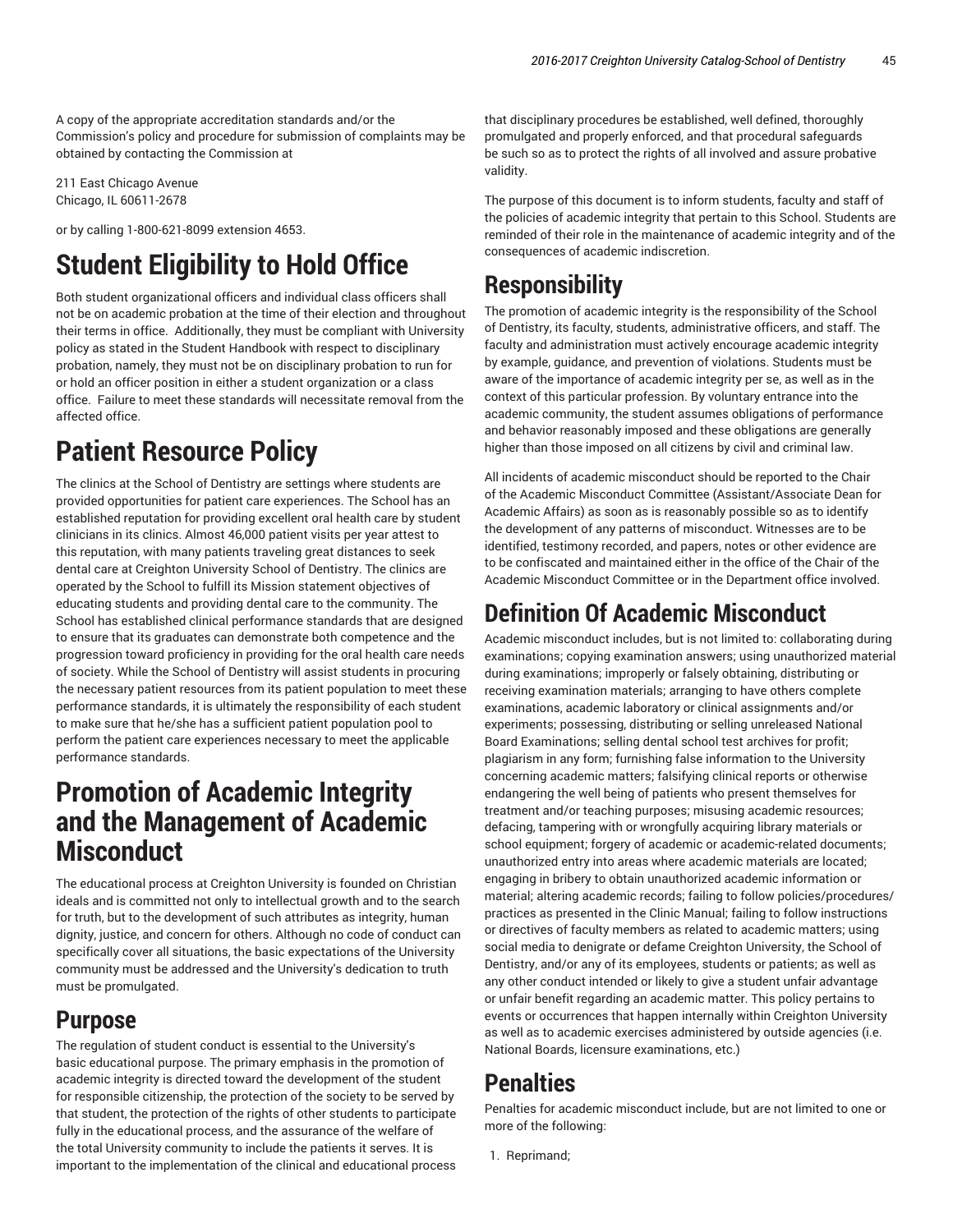- 2. Repetition of an examination or an assignment under a different format;
- 3. Reduction in grade for an examination or an assignment;
- 4. Failing grade for an examination or an assignment;
- 5. Probation;
- 6. Suspension or expulsion from a course, (in the case of expulsion from a course a grade of "F" is recorded on the transcript)
- 7. Incomplete grade for a course and the requirement that the course be repeated;
- 8. Removal from or denial of office in student organizations;
- 9. Request for withdrawal from the School or suspension or expulsion from the School; and
- 10. Suspension of clinical privileges.

The penalties listed above in numbers one (1) through four (4) may be imposed by a course director. The Academic Misconduct Committee or the Dean may impose any of the above listed penalties. The Assistant/ Associate Dean for Clinical Services / Director of Clinics may impose penalties 1 and 10.

## **Initial Procedures**

A student accused of academic misconduct will be initially notified of the allegation verbally by the faculty member who discovers the incident or by the course director with reasonable promptness after the detection of the alleged indiscretion. If the incident involves or pertains to the clinical curriculum, the Assistant/Associate Dean for Clinical Services / Director of Clinics may perform the functions and duties described in this document of either a faculty member who discovers an alleged indiscretion or of a course director. The Chair of the Academic Misconduct Committee (Assistant/Associate Dean for Academic Affairs) will be informed of the accusation by the discovering faculty member or by the course director. The Chair of the Academic Misconduct Committee will then provide a copy of the Policy and Procedure for the Promotion of Academic Integrity and the Management of Academic Misconduct to the accused student; will make the student aware that the Assistant/ Associate Dean for Student Affairs is available to assist the student as an advisor and student advocate in resolving the matter; and will notify the student of the appeals process. If the incident involves or pertains to the clinical curriculum, the Assistant/Associate Dean for Clinical Services / Director of Clinics can perform these three functions.

A student who has been so notified shall be allowed to continue in his/ her didactic and laboratory programs of study with the same rights, privileges and responsibilities as other students pending the resolution of the matter of alleged misconduct. The same consideration will be given to participation in clinical programs, however, the Assistant/Associate Dean for Clinical Services / Director of Clinics may suspend clinical privileges pending the resolution of the accusation if patient safety is in question. If the course director decides that an alleged misconduct involves a matter that is beyond the scope of penalties available to be imposed by the course director, the course director may refer the matter to the Academic Misconduct Committee for Formal Procedures. This decision and referral should be filed within two (2) school days of informing the student of an alleged indiscretion.

If a student has been disciplined by a course director for academic misconduct, and if the student does not accept the penalty proposed or imposed by the course director, the student shall file with the Chair of the Academic Misconduct Committee and with the involved course director a written statement of the student's desire that the Academic Misconduct Committee review the matter. This statement should be filed within two

(2) school days after the student has been advised of the penalty by the course director. This formal student rejection of the penalty proposed by the course director will also necessitate the implementation of the Formal Procedures as set forth below.

## **Formal Procedures**

Whenever a case of academic misconduct is referred to the Academic Misconduct Committee, the Chair of the Committee shall give written notice to the student of the charge and notice of the evidence which supports the charge as well as extend to the student an opportunity to appear before the Committee and answer such a charge. Additionally, the student will be instructed to prepare and submit to the Committee a written report of the incident. The involved course director will inform his/ her department chair and will also prepare a report of the incident to be delivered to the Chair of the Academic Misconduct Committee including all available evidence, names of witnesses, materials confiscated, etc. All reports must be received by the Chair of the Academic Misconduct Committee within three (3) school days after the Chair informs the accused student of the initiation of these Formal Procedures. Although failure by the student to submit his/her written report within this three (3) day time period will generally be deemed a waiver of the right to submit this report, an extension of time may be allowed by the Chair of the Academic Misconduct Committee when requested and good reason is shown therefor.

The Chair of the Academic Misconduct Committee will review all written reports and, at a suitable time, call a meeting of the Academic Misconduct Committee and invite the accused student to attend. The notice of this meeting shall be given at least three (3) school days in advance of the day set for the hearing. Additionally, the course director, the faculty member discovering the incident, the department chair and such other persons as the Chair deems appropriate will be invited to this meeting. The student may be advised by the Assistant/Associate Dean for Student Affairs or obtain another advisor from among the University Community to advise him/her regarding the allegation and shall have the right to have the advisor present at this meeting. The student and the other attendees may also bring witnesses and present relevant information at the hearing. The student is not required to appear before the Academic Misconduct Committee, and if he/she elects not to appear, the determination required of the Committee will be made on the basis of the information available to the Committee.

At the conclusion of the hearing, the Academic Misconduct Committee, by a secret ballot vote of a majority of the voting members present may find that

- 1. the charge of academic misconduct has not been substantiated, in which event the charge will be dismissed; or
- 2. that a charge of academic misconduct has been substantiated.

If the Academic Misconduct Committee finds that a charge of academic misconduct has been substantiated, then it shall recommend to the Dean an appropriate penalty by a majority vote of the members of the Committee.

If the Dean accepts the recommendation of the Academic Misconduct Committee, the Committee shall give written notice to the student of the recommendation which it has made as well as provide a written copy of this recommendation to the course director. These written copies will be distributed within two (2) school days of the hearing and shall also inform the student of his/her right to appeal.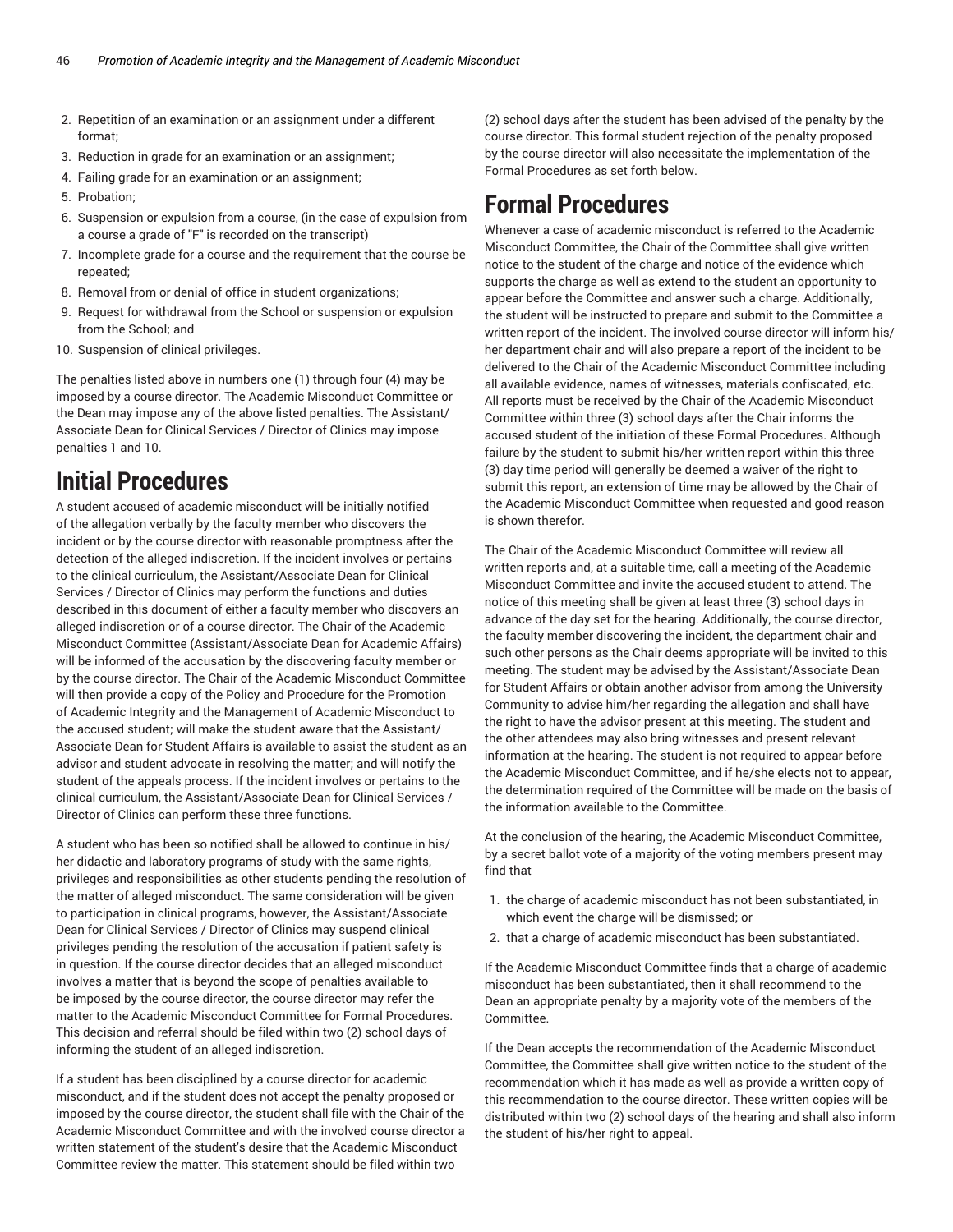The Chair of the Academic Misconduct Committee, with the approval of the Assistant/Associate Dean for Student Affairs, may modify the time frames of this policy when necessitated by absences, semester breaks, recess breaks, vacations, or other extenuating circumstances.

In any case in which the Academic Misconduct Committee finds that academic misconduct has been substantiated, the student may appeal to the Dean by giving written notice to the Chair of the Academic Misconduct Committee of his/her intention to appeal. The student must give this notice of intention to appeal within two (2) school days after receipt of the Committee's recommendation. The student is then given an additional three (3) school days to prepare and file his/her written appeal. This written appeal is to be filed with the Office of the Dean of the Dental School and a copy given to the Chair of the Academic Misconduct Committee.

A student may appeal only on the grounds that

- 1. the decision of the Committee is not supported by the information available to it and/or that
- 2. the penalty imposed by the Committee was too severe. If the student elects to appeal, the issue or issues upon which the appeal is based shall be reviewed by the Dean or, if the Dean chooses, the Student Appeals Committee and he/she will give written notice to the student, to the Chair of the Academic Misconduct Committee, and to the course director of a decision.

The decision of the Dean may be appealed to the University President only if the Dean upholds or imposes a penalty of expulsion from the School, suspension, or a request for withdrawal. Such appeals will be governed by the procedures set out in the University's Student Handbook for appeals to the President. The decision of the University President shall be final.

This policy will be carried out in such a manner as to protect the privacy of the accused student in all aspects associated with the alleged violation including the confidentiality of the proceedings and their outcomes.

# **Registration**

First Semester registration occurs prior to the opening of classes in August as specified in the School Calendar. Students failing to register on that day are required to pay a late registration fee.

# **Rehearings and Appeals Process**

Under some conditions, rehearings and appeals are possible. Details of the conditions and of the process are presented here and are also available in the Dean's Office.

## **Policy on Rehearings by the Student Performance Committee and the Appeal Process**

### **Re-Hearings**

- 1. For actions of the Student Performance Committee (SPC) other than for dismissal:
	- a. When the Dean accepts the recommendations of the SPC, the Chair of the SPC informs the student as soon as possible of the action. A student may request that the SPC reconsider its action concerning the student by notifying the Chair of the SPC,

in writing, within three (3) school days of (the student) being informed of the SPC action.

- b. Such a re-hearing may be called by the Chair of the SPC within five (5) school days after the student informs the Chair of the SPC of his/her desire to have a re-hearing.
- c. At this re-hearing, the student makes a presentation either in person or in writing or both. After the student (if present) leaves the meeting, and after any further discussion, the SPC votes on an action. With the exception of dismissal, this action becomes final and the student is informed of the action by the Chair of the SPC.
- 2. For actions of the SPC recommending dismissal:
	- a. When the Dean receives a recommendation for dismissal, the Dean (or his/her designate) informs the student, as soon as possible, of the recommendation. The student may: i withdraw from school or
		- ii request that the Chair of the SPC call together the Committee to reconsider its action. If the student desires a re-hearing, he/she should notify the Chair of the SPC, in writing, within three (3) school days of (the student) being informed of the SPC action.
	- b. Such a re-hearing may be called within five (5) school days after the student has informed the Chair of the SPC of his/her desire to proceed in this manner.
	- c. At such a re-hearing, the student makes a presentation either in person or in writing or both. After the student (if present) leaves the meeting, and after any further discussion, the SPC votes on an action and makes a recommendation to the Dean. If the SPC again recommends dismissal, and the Dean accepts it, the Dean (or his/her designate), as soon as possible, informs the student of the action.

## **Appeal**

Within three (3) school days of (the student) being informed of a rehearing action for dismissal, the student may make a written appeal of that dismissal to the Dean. If the student files such an appeal, the Dean shall refer the matter for hearing to the Student Appeals Committee. In this instance, the student may continue enrollment in the School until a final decision is reached unless, in the Dean's opinion, the student's continued enrollment would compromise the goals of the School (for example: patient care).

The Student Appeals Committee shall consist of the Dean, who will ordinarily chair the proceedings of this group and who will have a vote. The remaining four voting members will be the Assistant/Associate Dean for Research and three (3) faculty members elected near the end of the Summer Session or near the beginning of the Fall Term of the academic year. There will also be three (3) alternates elected from the faculty near the end of the Summer Session or near the beginning of the Fall Term of the academic year. Elected faculty members and elected alternate faculty members may not be members of the SPC and/or may not have been in attendance at any SPC meeting during the semester in which dismissal action(s) were taken regarding the student. A quorum will be at least four (4) voting members. At least one administrator and two (2) elected faculty members must be a part of this quorum. The Chair of the SPC, the Assistant/Associate Dean for Student Affairs, and School Chaplain will be available to the Dean's Appeal Group to answer questions but they will not be permitted a vote.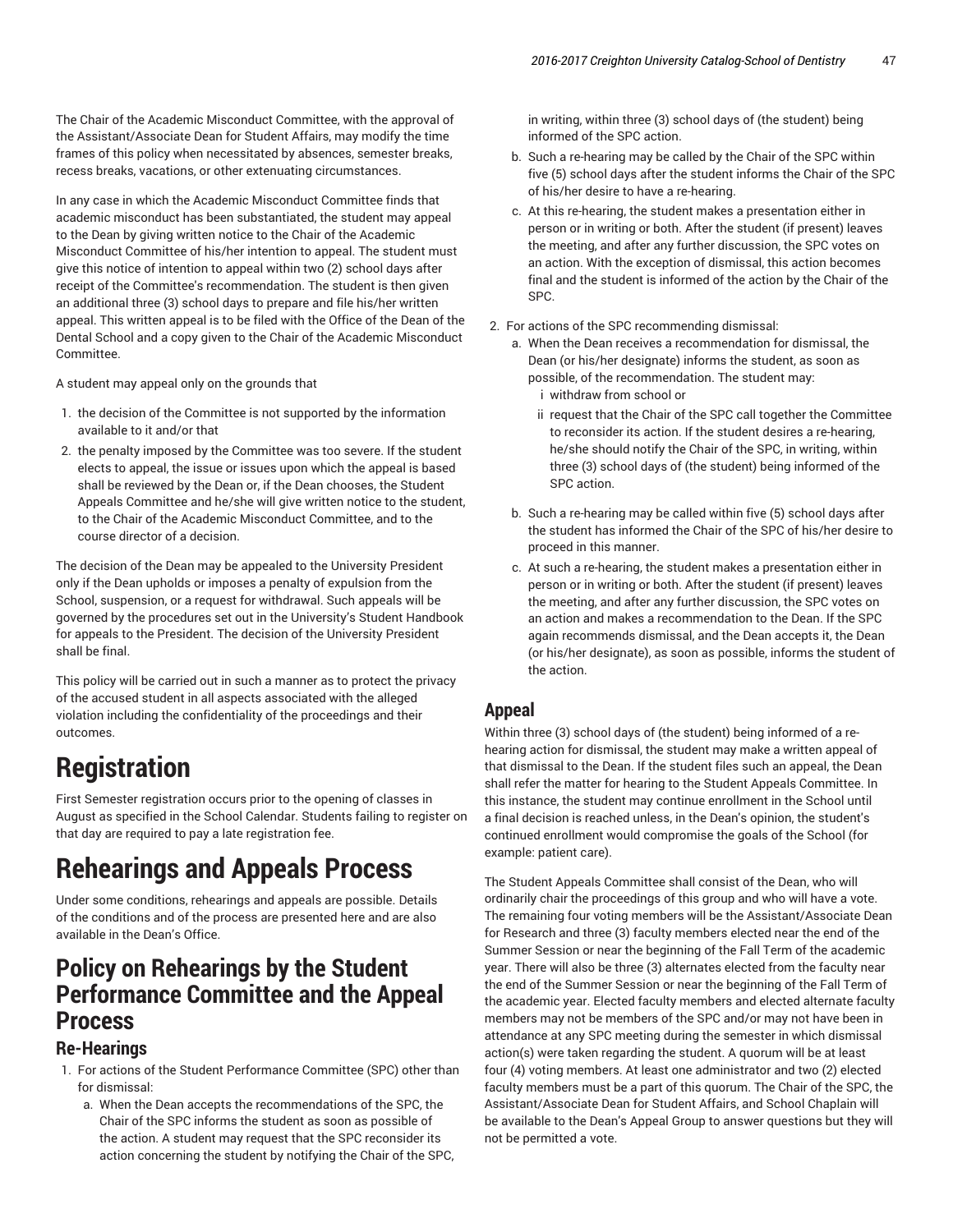The student may be permitted a personal appearance before the Committee to elaborate on the appeal for dismissal. The Committee may hear and review testimony pertinent to the appeal and any material relevant to the student's performance.

After the student leaves the meeting (if present), and after any further discussion, the Student Appeals Committee will make a decision. All motions will be voted on by secret ballot and will require only a plurality to be passed. All decisions of this Committee will be made by motions that pass. The Dean (or his/her designate), as soon as possible, will inform the student of the decision of the Committee, which is the final action of the School. The decision of the Committee may be appealed to the University President if the Committee upholds the recommendation for dismissal from the School. Such appeals will be governed by the procedures set out in the University's Student Handbook for appeals to the President. The decision of the University President shall be final.

Note: Elected faculty members and elected alternate faculty members are from the full-time faculty excluding officers of academic administration.

# **Requirements for Promotion and Graduation**

## **Competency Statements for Creighton University School of Dentistry**

### **Freshmen**

All students will be reviewed by the Student Performance Committee each quarter. Possible outcomes of this review may include, but not be limited to:

- 1. promotion,
- 2. continuation of current status,
- 3. probation,
- 4. repetition of an academic year,
- 5. dismissal, or
- 6. any other recommendation deemed appropriate according to the guidelines set out below:
	- a. Semester: a student is expected to earn a 2.00 GPA in didactic and a 2.00 GPA in technique courses for each semester.
	- b. Year: a student is expected to earn a 2.00 GPA in didactic and a 2.00 GPA in technique courses for the academic year.
	- c. Failure of one or more courses may result in recommendation(s) for, but not be limited to:
		- i dismissal from School,
		- ii repeating the failed course(s)
		- iii repeating the entire freshman curriculum
		- iv placement on probation.
	- d. Failure to obtain a 2.00 GPA in didactic and/or a 2.00 GPA in technique courses for each semester and/or for the year may result in recommendation(s) for, but not be limited to:
		- i dismissal from School
		- ii repeating the entire freshman curriculum
		- iii placement on probation.
	- e. A student who has failed one or more courses and who is allowed to continue must convert those grades to passing grades prior to registration for the Fall Semester of the next academic year.
- f. Incompletes: didactic and technique incomplete grades occurring during the first semester must be converted to passing grades within thirty calendar days after the first day of the second semester. Didactic and technique incomplete grades occurring during the second semester must be converted to a passing grade within thirty calendar days after completion of the second semester. Failure to remove an incomplete grade within the specified period of time will result in the assignment of a grade of "F."
- g. All competency examinations must be successfully completed prior to being allowed to register for the Fall Semester of the next academic year regardless of the outcomes of courses taken and GPAs attained.
- h. All non-academic obligations (i.e. surveys, etc.) must be completed prior to being allowed to register for the next academic semester regardless of the outcomes of courses taken and GPAs attained.

## **Sophomores**

All students will be reviewed by the Student Performance Committee each quarter. Possible outcomes of this review may include, but not be limited to:

- 1. promotion,
- 2. continuation of current status,
- 3. probation,
- 4. repetition of an academic year,
- 5. dismissal, or
- 6. any other recommendation deemed appropriate according to the guidelines set out below:
	- a. Semester: a student is expected to earn a 2.00 GPA in didactic and a 2.00 GPA in technique courses for each semester.
	- b. Year: a student is expected to earn a 2.00 G.P.A. in didactic and a 2.00 GPA in technique courses for the academic year as well as obtain a cumulative GPA of 2.00 in didactic courses and a cumulative GPA of 2.00 in technique courses.
	- c. Failure of one or more courses may result in recommendation(s) for, but not be limited to:
		- i dismissal from School,
		- ii repeating the failed course(s),
		- iii repeating the entire sophomore curriculum, or
		- iv placement on probation.
	- d. Failure to obtain a semester or cumulative 2.00 GPA in didactic courses and/or obtain a semester or cumulative 2.00 GPA in technique courses may result in recommendation(s) for, but not be limited to:
		- i dismissal from School,
		- ii repeating the entire sophomore curriculum,
		- iii placement on probation.
	- e. A student who has failed one or more courses and who is allowed to continue must convert those grades to passing grades prior to registration for the Fall Semester of the next academic year. Participation in summer clinic activity prior to the removal of the failure(s) will be subject to the recommendation of the Student Performance Committee.
	- f. Incompletes: didactic and technique incomplete grades occurring during the first semester must be converted to passing grades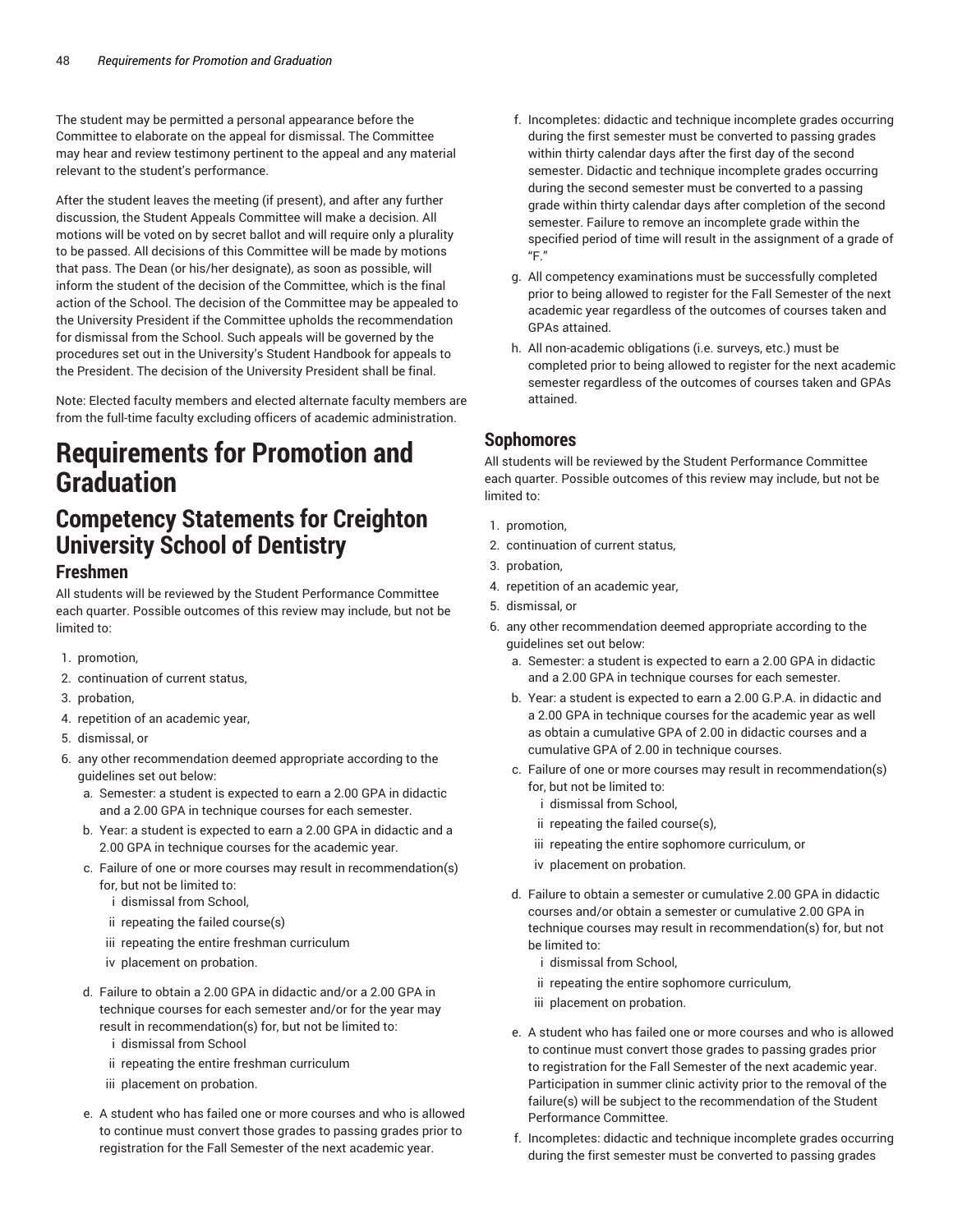within thirty calendar days after the first day of the second semester. Didactic and technique incompletes occurring during the second semester must be converted to passing grades within thirty calendar days after completion of the second semester. Failure to remove an incomplete grade within the specified period of time will result in the assignment of a grade of "F." Participation in summer clinic activity prior to the removal of the incomplete(s) will be subject to the recommendation of the Student Performance Committee.

- g. All competency examinations must be successfully completed prior to being allowed to participate in clinical activities and being allowed to register for the Fall Semester of the next academic year regardless of the outcomes of courses taken and GPA's attained.
- h. Part I National Board Examination

To be eligible to take Part I National Board, the student must have: successfully completed all first and second year curriculum requirements (courses) whose subject matters are tested on the Board Examination; successfully completed all competency examinations offered during the first and second years of the curriculum whose subject matters are tested on the Board Examination; and participated in all test sections of the Mock Part I National Board Exercise. Certification of eligibility is determined by the Student Performance Committee and is recommended to the Dean. Under current curriculum schedules, students have until the end of the last day of class of the Summer Session to achieve eligibility to take this Examination. Creighton University School of Dentistry students may make application to take this examination anytime after the beginning of the fourth quarter of study of the sophomore year. They will not, however, be allowed to take the examination until after eligibility has been granted and the Mock Board Preparatory Exercises have concluded (i.e. usually at or near the end of the Summer Session). The initial attempt at this examination must be completed by August 1st.

Successful completion of Part I of the National Board Examination is required for registration or continuation in the Junior-year curriculum. This is defined as the School of Dentistry being provided with evidence of having passed the test. Under present academic and testing schedules, students who fail to successfully complete Part I of the National Board on their initial attempt may be allowed to continue, with the rest of their class, in the classroom didactic program of the Junior curriculum, but not be allowed to continue in the clinical program until such time as evidence of successful completion of Part I of the National Board Examination is provided. This action may delay graduation. Students will not be able to re-test until at least 90 days have elapsed from the initial examination. In most cases, students may begin clinical work following the retest on a probationary basis pending the return of the National Board re-test scores. Students who fail to successfully complete the first re-test examination may be allowed to continue, with the rest of their class, in the classroom didactic program of the Junior curriculum, but not be allowed to continue in the clinical program until such time as evidence of successful completion of Part I of the National Board Examination is provided. This action may delay graduation. Students will not be able to re-test again until at least 90 days have elapsed from the first re-test examination. In most cases, students may begin clinical work following the re-test on a probationary basis pending the return of the National Board re-test scores. Each clinical chair may require

students who have had their clinical education interrupted as a result of failing to successfully complete Part I of the National Board to perform procedures aimed at maintaining and improving technical skills prior to re-entry into the clinic. This might include observing and/or assisting in the clinic as well as "bench top" type exercises. Failure to successfully complete the second re-test examination may require withdrawal as a student. The student will become eligible for readmission only upon being able to provide evidence of a passing performance on National Board Part I. Any deviation from this practice will be made only through specific recommendations of the Student Performance Committee or the Dean concerning individual cases. The Dean is the final authority in the administration of this policy.

i. All non-academic obligations (i.e. surveys, etc.) must be completed prior to being allowed to register for the next academic semester regardless of the outcomes of courses taken and GPAs attained.

### **Juniors**

All students will be reviewed by the Student Performance Committee each quarter. Possible outcomes of this review may include, but not be limited to:

- 1. promotion,
- 2. continuation of current status,
- 3. probation,
- 4. repetition of an academic year,
- 5. dismissal, or
- 6. any other recommendation deemed appropriate according to the guidelines set out below:
	- a. Semester: a student is expected to earn a 2.00 GPA in didactic and a 2.00 GPA in clinical courses for each semester.
	- b. Year: a student is expected to earn a 2.00 GPA in didactic and a 2.00 GPA in clinical courses for the academic year as well as obtain a cumulative GPA of 2.00 in didactic courses and a cumulative GPA of 2.00 in technique/clinical courses.
	- c. Failure to obtain a semester or cumulative 2.00 GPA in didactic courses and/or obtain a semester or cumulative 2.00 GPA in technique/clinical courses may result in recommendation(s) for, but not be limited to:
		- i dismissal from School,
		- ii repeating the entire junior curriculum,
		- iii placement on probation.
	- d. Failure of one or more didactic courses may result in recommendations(s) for, but not be limited to:
		- i dismissal from School,
		- ii repeating the failed course(s),
		- iii repeating the entire junior curriculum, or
		- iv placement on probation.
	- e. A student who has failed one or more didactic courses and who is allowed to continue must convert those grades to passing grades prior to registration for the Fall Semester of the next academic year. Continued participation in clinical activity prior to the removal of the failure(s) will be subject to the recommendation of the Student Performance Committee.
	- f. Failure of one or more clinical courses may result in recommendation(s) for but not be limited to: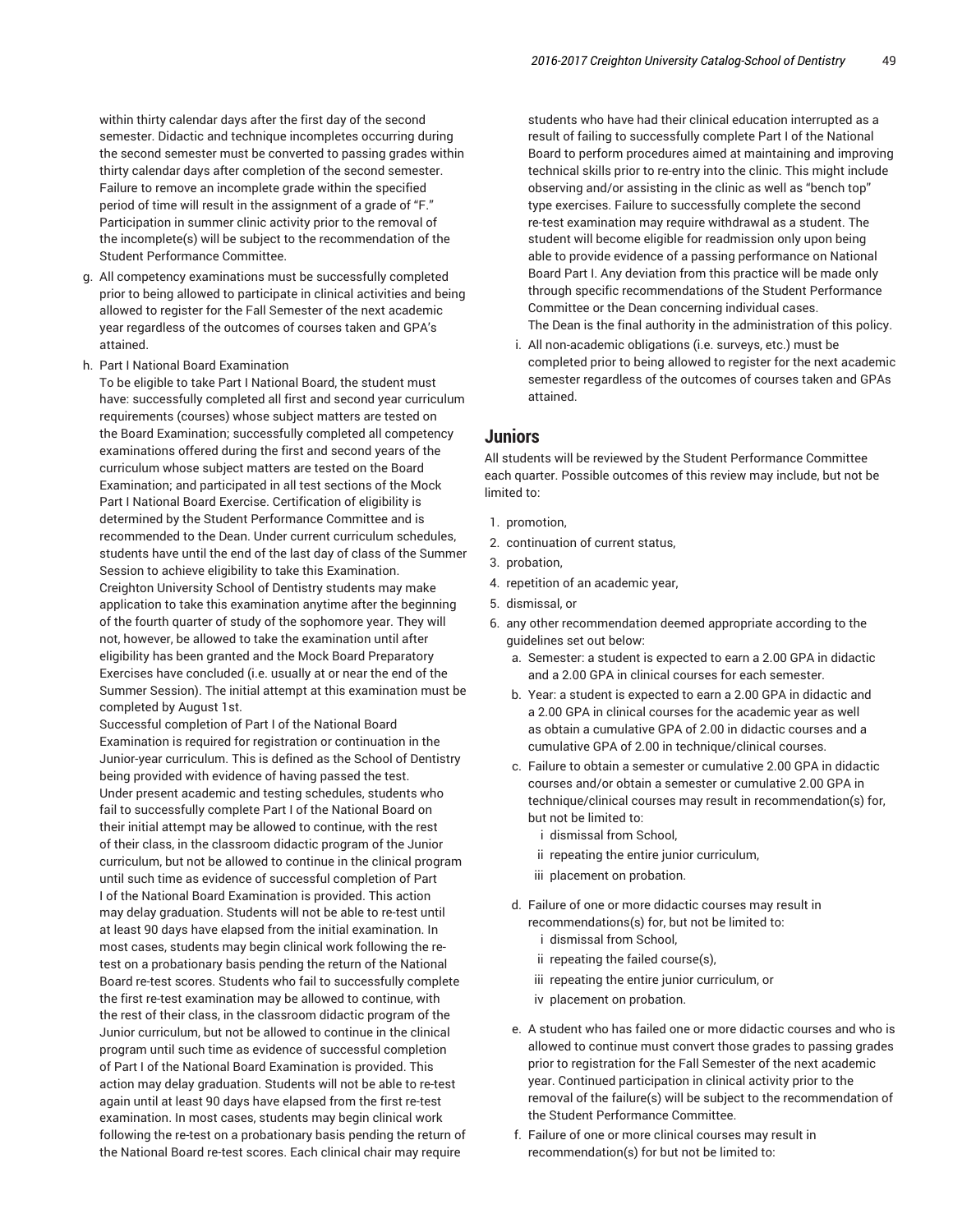- i dismissal from School,
- ii repeating the entire junior curriculum,
- iii continuation in the curriculum on a limited basis or as a "special student" or
- iv placement on probation.
- g. A student who has failed one or more clinical courses and who is allowed to continue without repeating the entire junior curriculum will have the degree of participation in the senior curriculum determined by the Student Performance Committee as defined in the Policy for Students who Fail to Meet Clinical Performance Standards.
- h. Didactic incompletes: didactic incomplete grades occurring during the first semester must be converted to passing grades within thirty calendar days after the first day of the second semester. Didactic incomplete grades occurring during the second semester must be converted to passing grades within thirty calendar days after completion of the second semester. Failure to remove an incomplete grade within the specified period of time will result in the assignment of a grade of "F." Continued participation in clinical activity prior to the removal of the didactic incomplete(s) will be subject to the recommendation of the Student Performance Committee.
- i. Clinical incompletes: clinical incomplete grades are managed in accordance with the Policy for Students Who Fail To Meet Clinical Performance Standards as presented below.
	- i Junior students who complete third year departmental clinic performance standards may begin to work for senior credit immediately or at the start of the Summer Term / Summer Clinic (departmental option).
		- 1. Junior students who have not met departmental clinic performance standards by the final clinic session of the Spring Term will receive a grade of "I" in all courses where obligations remain. They will be given until the conclusion of the Summer Term with no penalty to complete them. They may work for senior credit in all departments in which they are done while they are converting the "I" grade(s) to passing marks.
		- 2. Junior students who have not successfully completed all clinical competency examinations by the final session of the Spring Term will be given until the final session of the Summer Term to complete them. They may work for senior credit in all departments in which they are done while they are working on successfully completing their clinical competency examinations.
		- 3. Junior students who have not met all departmental clinic performance standards or successfully completed all clinical competency examinations by the final clinic session of the Summer Term will have all "I" grades automatically converted to an "F" as a permanent grade of record that remains on the transcript. The Student Performance Committee will then meet to make a recommendation to the Dean regarding these students. This recommendation may include, but is not limited to:
			- a. the student may be required to register for a new course(s) to remediate the failing grade(s) and/ or competency examination(s). This may delay graduation.
			- b. the Student Performance Committee will determine whether the student will be allowed to work for senior credit in any course except to serve scheduled

block rotations until all failing clinic grades have been converted to passing marks and all clinical competency examinations have been successfully completed

- c. the student may repeat the junior year
- d. the student may be dismissed from School
- e. Senior students must meet all departmental clinical performance standards and successfully complete all Dental School Competency Examinations prior to being eligible for certification for graduation.
- j. All competency examinations must be successfully completed prior to becoming eligible to register for the Fall Semester of the next academic year; prior to becoming eligible to take Part II of the National Board Examination; and prior to becoming eligible to taking the Senior Clinical Examination (Mock Board) regardless of the outcomes of courses taken and GPAs attained.
- k. All non-academic obligations (i.e. surveys, etc.) must be completed prior to being allowed to register for the next academic semester regardless of the outcomes of courses taken and GPAs attained.

### **Seniors**

All students will be reviewed by the Student Performance Committee each quarter. Possible outcomes of this review may include, but not be limited to:

- 1. promotion,
- 2. continuation of current status,
- 3. probation,
- 4. repetition of an academic year,
- 5. dismissal, or
- 6. any other recommendation deemed appropriate according to the guidelines set out below:
	- a. In order to be eligible for graduation, a senior dental student must have
		- i earned a four year cumulative GPA of not less than 2.00 for all courses,
		- ii earned no less than a 2.00 GPA in the didactic courses of the senior year,
		- iii earned no less than a 2.00 GPA in the clinical courses of the senior year,
		- iv converted all incomplete and/or failing grades to passing grades,
		- v successfully completed all competency examinations offered during the freshman, sophomore, junior and senior academic years, including the Senior Clinical Examination (Mock Board), and
		- vi successfully completed all non-academic obligations to the school and to the University. Failure to meet these requirements for graduation may be reviewed by the Student Performance Committee. Recommendations may include, but are not limited to:
			- 1. dismissal from School,
			- 2. repeating the entire senior curriculum, or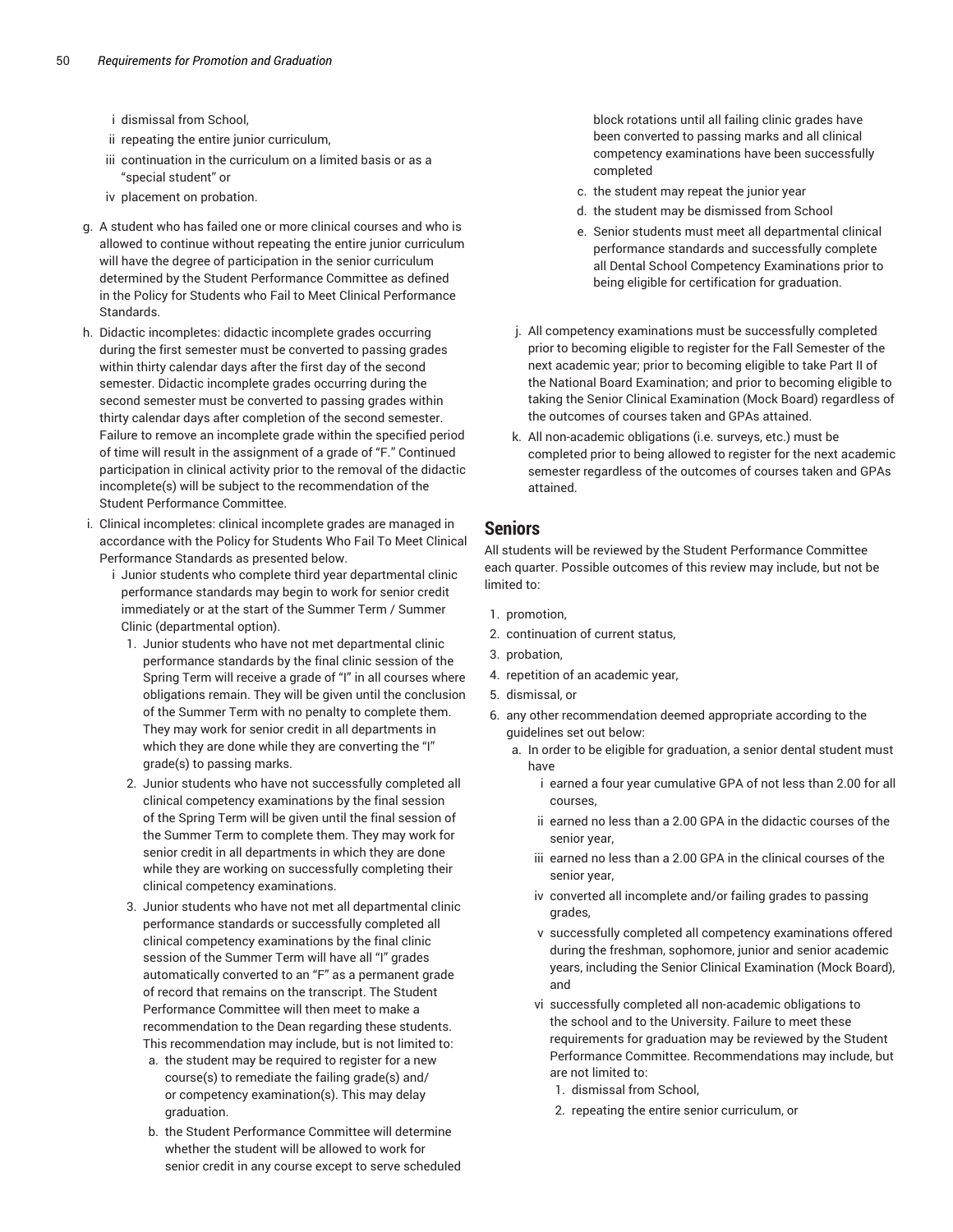- 3. continuation in a specified curriculum with requirements which, if met, are designed to establish eligibility for graduation.
- b. Incompletes: didactic incomplete grades occurring during the first semester must be converted to passing grades within thirty calendar days after the first day of the second semester. Failure to remove an incomplete grade within the specified period of time will result in the assignment of a grade of "F." Continued participation in clinical activity prior to the removal of the didactic incomplete(s) will be subject to the recommendation of the Student Performance Committee.
- c. A senior student having any incomplete or failing grades at the end of the academic year will be considered by the Student Performance Committee. Recommendations may include, but are not limited to, one of the following courses of action:
	- i dismissal from School,
	- ii repeating the entire senior curriculum,
	- iii continuation in the senior curriculum for an additional two week extension from the date of Commencement as provided by the Office of the Registrar to complete one's studies in time to receive a May diploma, or
	- iv enrollment in the summer session, after registration and payment of required tuition, in a specified program of study designed to establish eligibility for a later graduation. Students who receive recommendation (3) above but who fail to complete their academic obligations in the two week "window" provided may be reviewed by the Student Performance Committee for recommendations that may include, but not be limited to (1), (2), or (4) above. Once registration in the summer session occurs, at its conclusion, the student may again be considered by the Student Performance Committee. Recommendations may include, but are not limited to:
		- 1. graduation,
		- 2. dismissal from School, or
		- 3. continuation in an additional specified program of study.
- d. Senior Clinical Examination (Mock Board)
	- i In order to be eligible to take either the patient-based or nonpatient-based sections of the Senior Clinical Examination (Mock Board), the student must have successfully completed all first, second, and third year curriculum requirements and successfully completed all competency examinations offered during the first, second, and third years of study. Certification of eligibility is determined by the Student Performance Committee and is recommended to the Dean. This is generally done during the fall semester near the end of the first quarter or the beginning of the second quarter.
	- ii Students will be required to take and successfully complete the Senior Clinical Examination (Mock Board) to be eligible for graduation. Failure to take and successfully complete this Examination and any necessary remediation will result in a review by the Student Performance Committee.
	- iii Any segment of the Senior Clinical Examination (Mock Board) that is not passed will require mandatory remediation in the area(s) not successfully completed (laboratory, clinical or didactic sections). The remediation program will be arranged by the department with academic responsibility for teaching the involved discipline(s), when possible. This program can

involve the use of models, typodont teeth or extracted teeth or it may use a lecture/examination format. Its purpose is to assist the student in overcoming identified areas of weakness.

- iv After successful completion of the remediation program, the student will be eligible to take a second examination covering the section(s) previously failed.
- e. Part II National Board Examination
	- i To be eligible to take Part II National Board, the student must: be registered as a senior student in the School of Dentistry; have successfully completed all first, second, and third year curriculum requirements; and have successfully completed all competency examinations offered during the first, second, and third years of study. Certification of eligibility is determined by the Student Performance Committee and is recommended to the Dean. This is generally done in the fall semester near the end of the first quarter or the beginning of the second quarter.
	- ii Students may make application to take this examination anytime during the fall semester. If eligibility requirements are met, the Assistant/Associate Dean for Academic Affairs will verify such with the American Dental Association and approval to take the examination will be granted. Creighton University School of Dentistry students will not, however, be allowed to take this examination prior to the conclusion of the first semester didactic curriculum, including all associated final examinations.
- f. Licensure Examinations Prior to Graduation
	- i To be eligible to take a licensing examination prior to graduation, the student must successfully complete the applicable section(s) of the Senior Clinical Examination (Mock Board) that correspond(s) to the portions of the licensure examination being attempted. For those who fail to do this on their initial attempt, successful completion of any necessary remediation as well as successful completion of appropriate re-examination(s) will be required.
	- ii Certification of eligibility, based upon these criteria, will be determined by the Student Performance Committee and will be recommended to the Dean.

### **Advanced Standing Students**

All advanced standing students will be reviewed individually by the Student Performance Committee each quarter. Possible outcomes of this review may include, but not be limited to:

- 1. promotion,
- 2. continuation of current status,
- 3. probation,
- 4. repetition of an academic year,
- 5. dismissal, or
- 6. any other recommendation deemed appropriate according to the guidelines set out below:
	- a. In order to be eligible for promotion to the next academic year, an advanced standing dental student must meet the same standards as the traditionally enrolled students who are participating in the same academic year.
	- b. In order to be eligible for graduation, an advanced standing dental student must have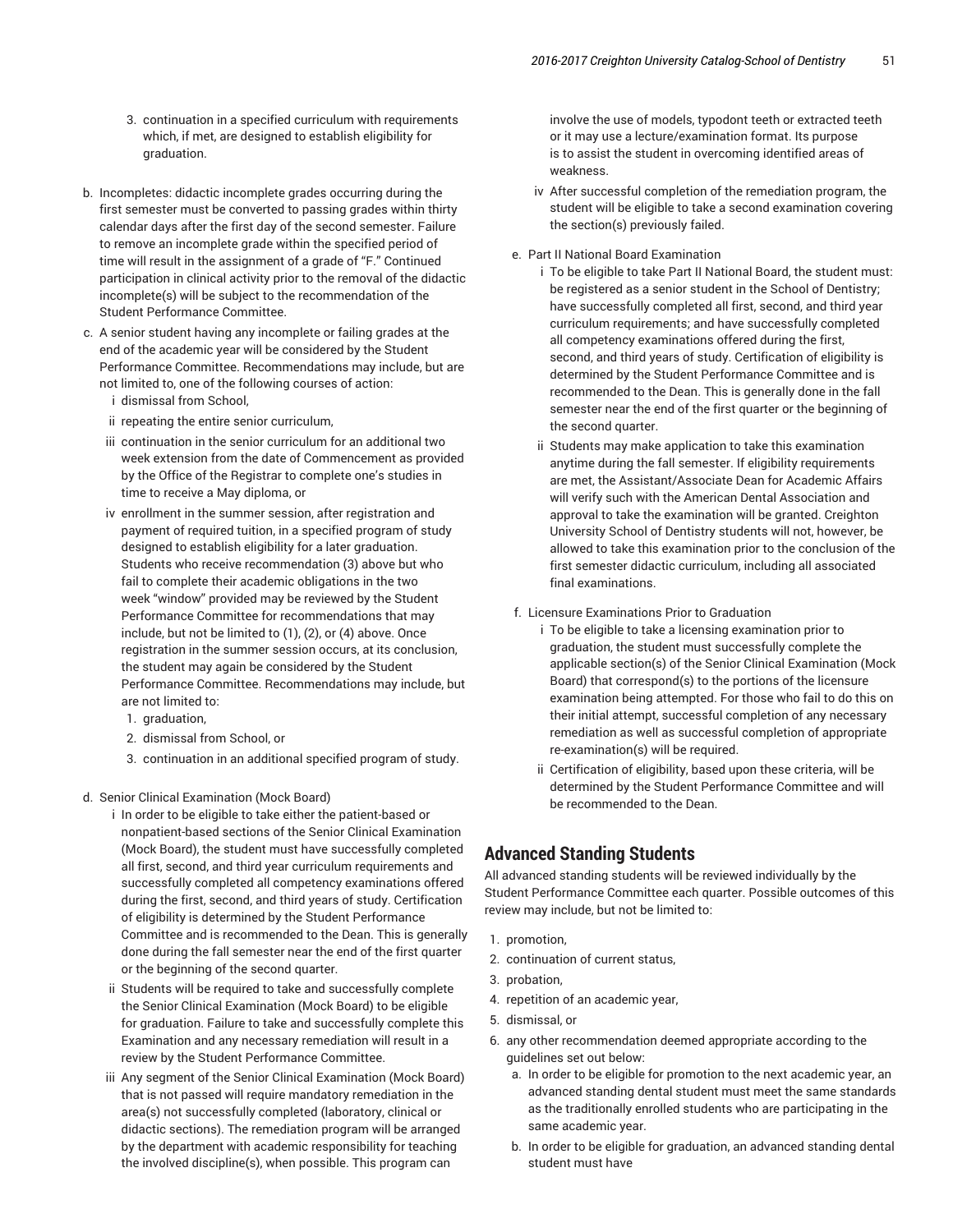- i earned cumulative G.P.A. of not less than 2.00 for all courses,
- ii earned no less than a 2.00 G.P.A. in the didactic courses of the final year,
- iii earned no less than a 2.00 G.P.A. in the clinical courses of the final year,
- iv converted all incomplete and/or failing grades to passing grades,
- v successfully completed all competency examinations offered during the academic years attended, including the Senior Clinical Examination (Mock Board),
- vi completed a OneWorld block rotation, and
- vii successfully completed all non-academic obligations to the School and to the University. Failure to meet these requirements for graduation may be reviewed by the Student Performance Committee. Recommendations may include, but are not limited to:
	- 1. dismissal from School,
	- 2. repeating the entire final year curriculum, or
	- 3. continuation in a specified curriculum with requirements which, if met, are designed to establish eligibility for graduation.
- c. Incompletes: didactic incomplete grades occurring during any first semester must be converted to passing grades within thirty calendar days after the first day of the second semester. Failure to remove an incomplete grade within the specified period of time will result in the assignment of a grade of "F." Continued participation in clinical activity prior to the removal of the didactic incomplete(s) will be subject to the recommendation of the Student Performance Committee.
- d. An advanced standing student having any incomplete or failing grades at the end of an academic year will be considered by the Student Performance Committee. Recommendations may include, but are not limited to, one of the following courses of action:
	- i dismissal from School,
	- ii repeating the entire affected year's curriculum,
	- iii continuation in the final year's curriculum for an additional two week extension from the date of Commencement as provided by the Office of the Registrar to complete one's studies in time to receive a May diploma, or
	- iv enrollment in the summer session, after registration and payment of required tuition, in a specified program of study designed to establish eligibility for a later graduation. Students who receive recommendation (3) above but who fail to complete their academic obligations in the two week "window" provided may be reviewed by the Student Performance Committee for recommendations that may include, but not be limited to (1), (2), or (4) above. Once registration in the summer session occurs, at its conclusion, the student may again be considered by the Student Performance Committee. Recommendations may include, but are not limited to:
		- 1. graduation,
		- 2. dismissal from School, or
		- 3. continuation in an additional specified program of study.
- e. Senior Clinical Examination (Mock Board)
- i In order to be eligible to take either the patient-based or nonpatient-based sections of the Senior Clinical Examination (Mock Board), the student must have successfully completed all curriculum requirements and successfully completed all competency examinations offered during the period of study prior to the final year. Certification of eligibility is determined by the Student Performance Committee and is recommended to the Dean. This is generally done during the fall semester near the end of the first quarter or the beginning of the second quarter.
- ii Advanced standing students will be required to take and successfully complete the Senior Clinical Examination (Mock Board) to be eligible for graduation. Failure to take and successfully complete this Examination and any necessary remediation will result in a review by the Student Performance Committee.
- iii Any segment of the Senior Clinical Examination (Mock Board) that is not passed will require mandatory remediation in the area(s) not successfully completed (laboratory, clinical or didactic sections). The remediation program will be arranged by the department with academic responsibility for teaching the involved discipline(s), when possible. This program can involve the use of models, typodont teeth or extracted teeth or it may use a lecture/examination format. Its purpose is to assist the student in overcoming identified areas of weakness.
- iv After successful completion of the remediation program, the student will be eligible to take a second examination covering the section(s) previously failed.

#### f. Part II National Board Examination

- i To be eligible to take Part II National Board, the advanced standing student must: be registered as an unclassified student in the School of Dentistry; have successfully completed all curriculum requirements for the year(s) prior to the final year; and have successfully completed all competency examinations offered during the year(s) of study prior to the final year. Certification of eligibility is determined by the Student Performance Committee and is recommended to the Dean. This is generally done in the fall semester near the end of the first quarter or the beginning of the second quarter.
- ii Students may make application to take this examination anytime during the fall semester. If eligibility requirements are met, the Assistant/Associate Dean for Academic Affairs will verify such with the American Dental Association and approval to take the examination will be granted. Creighton University School of Dentistry students will not, however, be allowed to take this examination prior to the conclusion of the first semester didactic curriculum, including all associated final examinations.

#### g. Licensure Examinations Prior to Graduation

i To be eligible to take a licensing examination prior to graduation, the advanced standing student must successfully complete the applicable section(s) of the Senior Clinical Examination (Mock Board) that correspond(s) to the portions of the licensure examination being attempted. For those who fail to do this on their initial attempt, successful completion of any necessary remediation as well as successful completion of appropriate re-examination(s) will be required.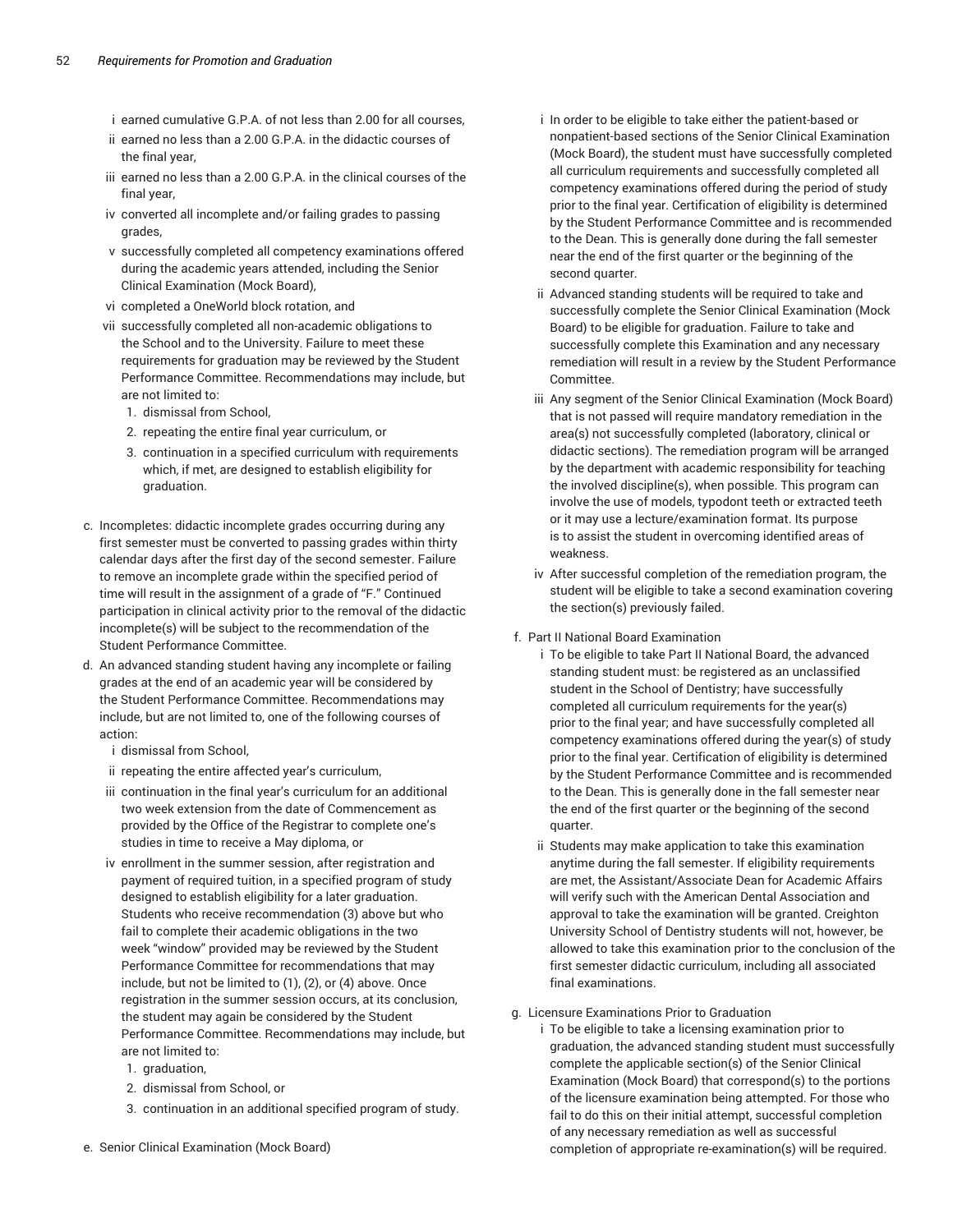ii Certification of eligibility, based upon these criteria, will be determined by the Student Performance Committee and will be recommended to the Dean.

## **Degree of Doctor of Dental Surgery**

The Student Performance Committee may refuse to recommend for the degree of Doctor of Dental Surgery any student who has not:

- 1. met all financial indebtedness to the University,
- 2. satisfactorily completed all the prescribed courses,
- 3. complied with laboratory or clinical performances standards,
- 4. successfully completed all competency examinations, and/or
- 5. exhibited moral qualities appropriate to the profession of dentistry.

## **Post Graduation Special/Unclassified Student Status**

Students whose efforts to complete requirements for graduation extend beyond the University established date to have such work done to be eligible for a degree must apply for special/unclassified student status in order to continue their studies at the School of Dentistry because they are now considered by the Registrar as having entered the next academic term, an occurrence for which registration as a student is required. No grace period will be offered to complete work in order to maintain eligibility for a degree/diploma.

Students who complete their academic and non-academic obligations in a timely manner and who receive a diploma on the scheduled date must register as special/unclassified students if they are to continue to provide patient care at the School of Dentistry following graduation. Their status as student ended when the degree was conferred and, unless they register as a special/unclassified student, they will not be covered by the School of Dentistry's liability insurance policy.

Registration as a special/unclassified student will be managed by the Office of the Assistant / Associate Dean for Academic Affairs. For those students who need more time to become eligible for graduation, this process is mandatory. For those students who apply to become special/ unclassified students after they have graduated, the request will only be honored in order to provide the student an opportunity to complete procedures that are in progress. The status of special/unclassified student will not be granted, nor should it be requested, in order to start new clinical procedures. In order to be enrolled as a special/unclassified student, a form requesting such action must be completed by both the student and a faculty member in the affected discipline(s). This form is available in the Office of the Assistant / Associate Dean for Academic Affairs and, once completed, should be returned to that office where it will be kept on file and a copy forwarded to the Assistant / Associate Dean for Clinical Services.

The Office of the Assistant / Associate Dean for Academic Affairs will provide all full-time clinical faculty with a list of the names of those students who have been granted special/unclassified student status on the first day the clinic is open following the University's issuance of diplomas and on the first day the clinic is open following any applicable grace period.

# **The School Year**

The academic year begins in May on the day specified in the School Calendar and continues into the following April or May. The year includes approximately thirty-two weeks of instruction, divided into two semesters. In addition, a summer session of approximately ten weeks

is mandatory for students progressing into the Sophomore, Junior and Senior years. Accordingly, those students promoted into the summer session are considered to be automatically registered for the summer.

During the academic year, the School of Dentistry Adult and Pediatric Clinics are open from 8 a.m. to noon on Mondays, Tuesdays and Thursdays. They are open from 1 to 5 p.m. on Mondays, Tuesdays, Wednesdays and Fridays. During the Summer Session the clinics are open from 8 a.m. to noon, Monday through Friday and from 1 to 5 p.m. on Mondays.

There is a fall recess, a short Thanksgiving vacation, a two-week Christmas-Midyear recess, a one-week vacation in the spring, a short recess between the second semester and the summer term, and a total of four weeks of vacation following the summer session.

# **Shadowing in the School of Dentistry Clinics**

Creighton University School of Dentistry will allow limited shadowing experiences in the School's clinics for individuals who meet the following criteria:

- this program will only be available to Creighton University undergraduate students, to persons specifically invited by a faculty member, or to relatives of current students.
- the student must be able to show proof of immunizations consistent with that expected of a School of Dentistry student.
- the student will be required to wear personal protective equipment when observing in the clinics. This includes mask, gloves, clinic gown and protective eyewear.
- for safety reasons, the student will not touch any dental instruments or equipment involved in the care of a patient.
- the student must be able to demonstrate proof of HIPAA privacy training.

If this training has not been received, the student must contact the Assistant/Associate Dean for Clinical Services/ Director of Clinics at least two weeks prior to the scheduled shadowing date to receive this training.

- the student will not receive any academic credit for the shadowing experience.
- the student must be dressed in accordance with the School of Dentistry dress code.
- if carrying a cell phone, it must be turned off.
- the student will not have access to electronic or paper patient records.
- the student must be accompanied at all times in the School clinics by a School faculty member/student/representative (sponsor).
- the student must obtain written approval from the Assistant/ Associate Dean for Clinical Services/Director of Clinics prior to the shadowing experience.

# **Student Employment**

The dental course of study makes exacting demands upon the time and energy of students. It is important that expenses should be provided for in advance and that no one should plan to earn any considerable part of his or her support during the school year. New students should have sufficient funds to meet fully the expenses of the first year.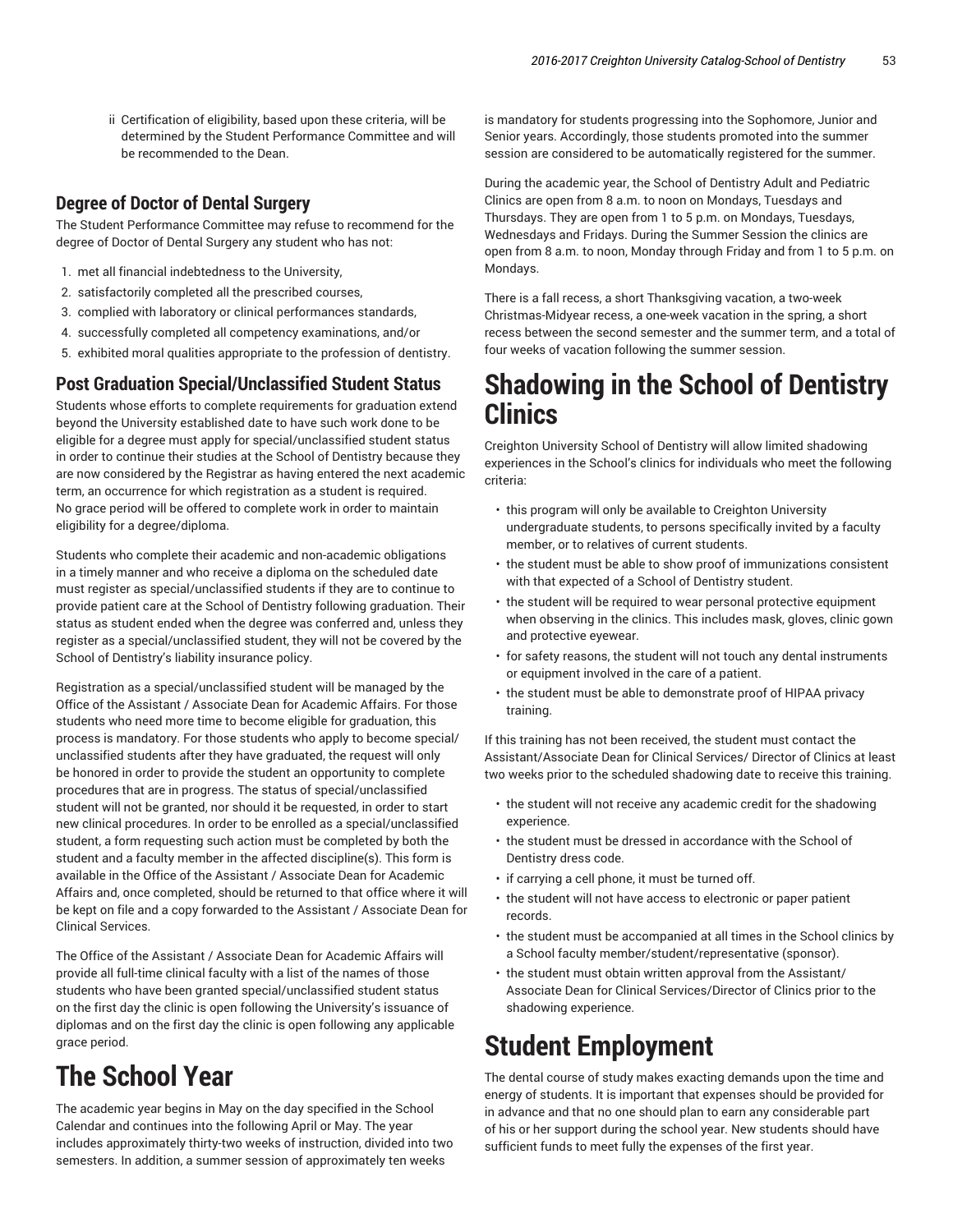The faculty reserves the right to order discontinuance of any work that interferes with the successful pursuit of the prescribed course. In no case can exigencies of employment serve to excuse unsatisfactory performance of school duties.

# **Student Performance Committee**

The Student Performance Committee (SPC) consists of all department chairs, the Dental School Chaplain, the President of the Faculty Council, the Assistant/Associate Dean for Student Affairs as a non-voting member, the Assistant/Associate Dean of Clinics, and the Assistant/ Associate Dean for Academic Affairs who ordinarily chairs the SPC. The charge of the Committee is to deliberate the performance of students and make recommendations to the Dean which may include, but are not limited to: probations, advancements, and dismissals.

# **Transcripts**

A copy of a student's academic record is called a transcript and is issued by the University Registrar upon signed request, or its equivalent, of the student. Transcript request information is available at the Registrar's Office or on the Registrar's website (http://creighton.edu/registrar/ transcripts). Copies are not made of transcripts on file from other institutions; any additional copy of these must be requested by the student direct from the original issuing institution.

# **Vendor Policy**

Creighton University School of Dentistry believes a high quality dental education can only be attained in an environment where students have access to information regarding dental devices and supplies. The School believes, however, this access must be regulated so that certain organizations do not appear to be given preferential treatment over others. Additionally, these meetings should not disrupt the normal activities of the School nor should they impose a burden on the staff, especially facilities management. In order to achieve this, the School has developed the following parameters to govern certain groups' access to students:

- 1. Arrangements for an organization to meet with a segment of the student body are made between the group and a representative from that student body segment. The School, once informed of an upcoming meeting, will make every effort to provide a location for the session to occur.
- 2. No drop-in visits are allowed in the School of Dentistry clinics or department. All organizations must have an appointment time with a member of the student body.
- 3. Groups are required to pick up their own advertising material after their appointment. If advertising materials or information brochures are to be left in the School, the Assistant / Associate Dean for Clinical Operations must approve the issue and placement of such brochures.
- 4. Any violation of this policy by a group may result in the suspension of organization visitation rights for a period of up to one year.
- 5. Occasional meals for faculty, staff and students may be provided by organizations in connection with informational or educational presentations. All meals must be valued no more than \$10 per attendee and shall be provided in a location conducive to informational exchange. Group representatives may not drop off meals to be eaten. No spouses or guests of faculty, staff or students may be present for meals.
- 6. A distinction is made between for profit and nonprofit organizations with respect to invoicing. For profit organizations (i. e. dental equipment manufacturers, dental product manufacturers or distributors, etc.) may be required to follow the meal policy as detailed above. Nonprofit organizations (i. e. educational institutions, residency programs, etc.) are under no obligation to provide meals.
- 7. A further distinction is made between those occasions when representative(s) of one organization meet with students, often termed "lunch and learn," and when several organizations make presentations, often termed a "vendor fair." Under this latter scenario, none of the organizations will be expected to provide food, however, they will be assessed a fee (\$650) to procure booth space.

# **The D.D.S. Curriculum**

## **Competencies for Creighton University School of Dentistry**

A Graduate of the School of Dentistry at Creighton University will be competent in:

### **BIOMEDICAL SCIENCES**

• Understanding the biomedical sciences and their relationship to oral health, oral diseases, and oral-related disorders.

### **BEHAVIORAL SCIENCES**

- Understanding and applying the principles of behavioral science as they pertain to patient centered approaches for promoting, improving, and maintaining oral health.
- Managing a diverse patient population and having the interpersonal and communication skills to function successfully in a multicultural work environment.

### **PRACTICE MANAGEMENT**

- Evaluating different models of oral health care management and delivery.
- Applying the basic principles and philosophies of practice management and having the skills necessary to function as the leader of the oral health care team.
- Communicating and collaborating with other members of the health care team to facilitate the provision of health care.

### **ETHICS AND PROFESSIONALISM**

- Understanding and applying ethical, legal, and regulatory concepts as they pertain to patient care and practice management.
- Demonstrating the ability to self-assess relative to professional development and to self-directed, life-long learning.

### **CRITICAL THINKING AND INFORMATION TECHNOLOGY**

- Using critical thinking and problem solving skills to guide clinical decision making during the comprehensive care of patients as well as in scientific inquiry and research methodology.
- Using information technology resources in contemporary dental practice.

### **CLINICAL SCIENCES**

- Performing patient examination, assessment, and diagnosis procedures.
- Developing a comprehensive plan of treatment.
- Understanding and demonstrating the principles of health promotion and disease prevention.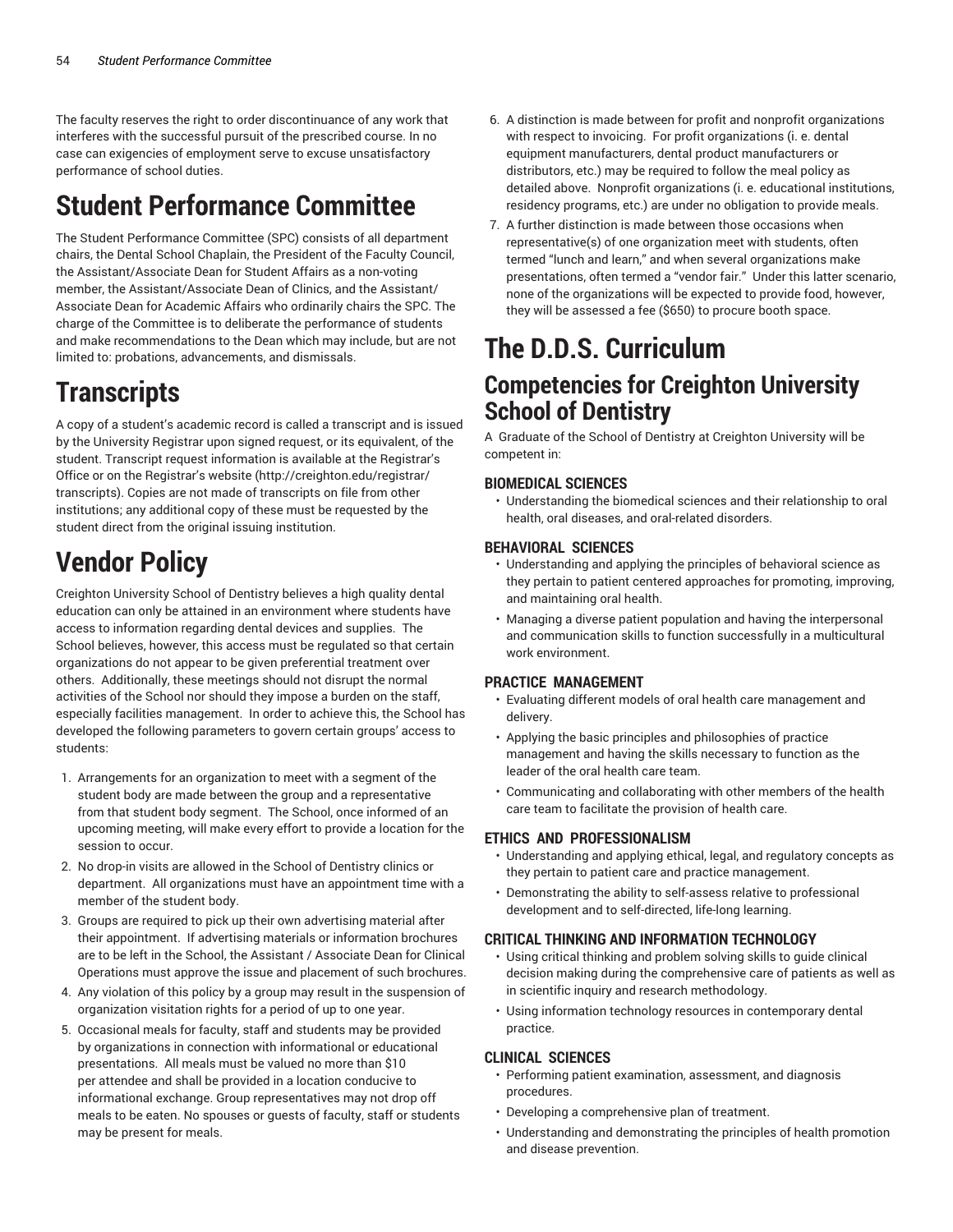- Understanding and obtaining informed consent.
- Selecting, administrating, and prescribing appropriate pharmacologic agents to manage conditions that influence dental treatment including pain and anxiety, and using non-pharmacologic methods when appropriate.
- Restoring single defective teeth with appropriate materials and techniques to establish proper form, function, and esthetics.
- Restoring partial or complete edentulism with fixed or removable prosthodontics in the uncomplicated patient and in managing the care of the complicated edentulous patient.
- Managing the restoration of partial or complete edentulism using contemporary implant procedures.
- Performing uncomplicated periodontal therapies and in managing the care of patients with complicated or advanced periodontal problems.
- Performing uncomplicated endodontic procedures and in managing the care of patients with complicated pulpal and periradicular disorders.
- Recognizing and managing oral mucosal and osseous disorders.
- Performing uncomplicated hard and soft tissue oral surgical procedures and in managing the care of patients with complicated oral surgical problems.
- Preventing, recognizing, treating, and managing dental emergencies including pain, hemorrhage, trauma, and infection of the orofacial complex.
- Managing patients with acute and chronic occlusal and temporomandibular disorders.
- Managing minor tooth movements and space maintenance as well as the care of patients with complicated or advanced orthodontic problems.
- Appraising completed and existing treatments and in using these outcomes of patient care to guide professional development, recall strategies, and prognoses.
- Preventing, recognizing, managing, and treating, for the short-term, acute medical emergencies in the dental environment including the provision of life support measures.
- Assessing the treatment needs of patients with special needs.
- Performing, managing, and/or communicating requisite technical and laboratory procedures attendant to the provision of dental restorations.
- Assessing, critically appraising, applying, and communicating scientific and lay literature as it relates to providing evidence-based patient care.

*Revised: 04-08-13*

The courses of instruction are listed here by department, and are subject to continual review and revision. The University reserves the right to modify or to cancel any of the courses listed without notice.

## **Key to Symbols**

The standard course description includes a variety of symbols or abbreviations indicating essential information. These symbols are used to identify the subject area of course offerings in schedules, grade reports, transcripts of records, etc. The following is a sample course description with the individual symbols explained in the order in which they appear in that description.

ORB 115 General Gross Anatomy Lecture (10) FA

Basic instruction in the gross anatomy of the upper extremity, thorax, and abdomen. This course is taught by lecture, laboratory dissection, models, radiographic images, and various multimedia resources. 2R, 6L, 16W (Split classes for laboratory).

| ORB | Department abbreviation. Standard<br>three-letter symbols are used<br>throughout the University to identify<br>the subject fields, in this case, Oral<br>Biology.                                                           |
|-----|-----------------------------------------------------------------------------------------------------------------------------------------------------------------------------------------------------------------------------|
| 115 | Course number. The numbering<br>system and its significance is as<br>follows:                                                                                                                                               |
|     | 1. The first digit indicates the dental<br>college year in which the course is<br>taken:                                                                                                                                    |
|     | All Freshman courses begin with<br>1.                                                                                                                                                                                       |
|     | All Sophomore courses begin<br>with 2                                                                                                                                                                                       |
|     | All Junior courses begin with 3.                                                                                                                                                                                            |
|     | All Senior courses begin with 4.                                                                                                                                                                                            |
|     | 2. The second digit indicates the<br>quarter (half of semester) within<br>which the course begins, except<br>that a zero indicates an elective<br>course.                                                                   |
|     | 0 indicates an elective course                                                                                                                                                                                              |
|     | 1 indicates First Quarter                                                                                                                                                                                                   |
|     | 2 indicates Second Quarter                                                                                                                                                                                                  |
|     | 3 indicates Third Quarter                                                                                                                                                                                                   |
|     | 4 indicates Fourth Quarter                                                                                                                                                                                                  |
|     | 3. The third digit indicates the<br>type of course involved. Didactic<br>courses are represented by odd-<br>numbered digits; technique courses<br>(laboratories, field experiences and<br>clinics) by even-numbered digits. |

## **GENERAL GROSS ANATOMY—Course title.**

| (10)        | Credit value of the course in terms<br>of semester hours of credit.                                                                                                        |
|-------------|----------------------------------------------------------------------------------------------------------------------------------------------------------------------------|
| <b>FA</b>   | Term offered. FA indicates fall<br>semester; SP indicates spring<br>semester.                                                                                              |
| 2R, 6L, 16W | Class Structure. R indicates<br>"recitation or lecture"; L refers to<br>"laboratory"; C denotes "clinic"; S<br>indicates "seminar"; and F refers to<br>"field experience." |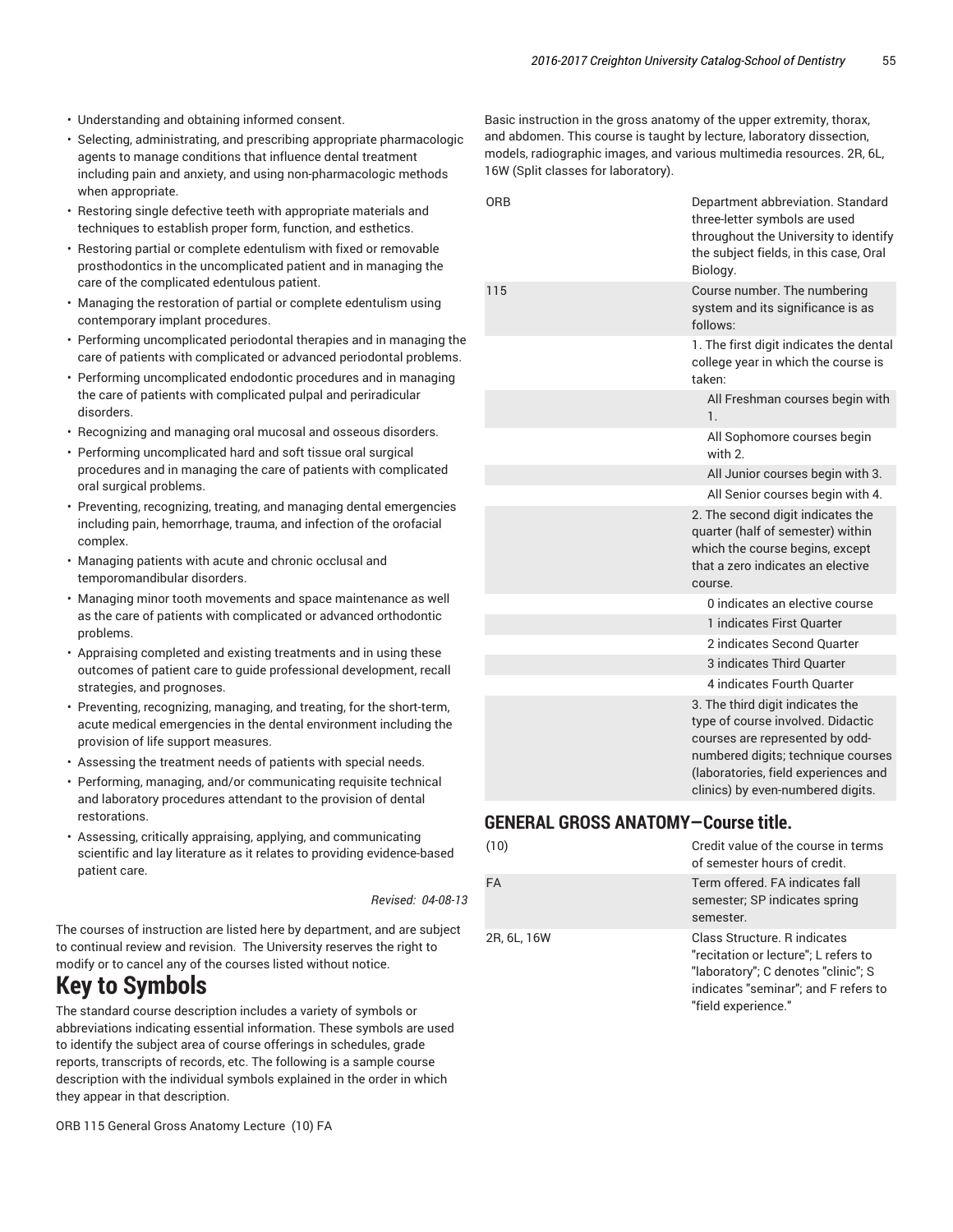W indicates "week" and is used with a number to indicate the approximate length of the course. 16W designates a semester-long course, 8W indicates the course is in session for one academic quarter (half-semester), and any other number reflects the actual number of weeks the course is offered. Hence, 2R, 6L, 16W indicates two hours of lecture and six hours of laboratory per week for sixteen weeks (or one semester). Weekly attendance hours are not assigned to clinical courses since students generally schedule themselves into the various departments as necessary.

**NOTE:** Not all the foregoing information may be noted in any individual course.

## **Community and Preventative Dentistry (CPD)**

## **Freshman Year**

**CPD 111. Interpersonal Relationships and Communication. 2 credits. FA** To assist in their orientation and adjustment to professional education, freshmen will participate in group introductions followed by discussions on interpersonal relationships. Communication styles, time management, problem solving, dealing with stress, and understanding various cultural differences will be addressed. 2S, 8W.

#### **CPD 113. Preventive Dentistry. 3 credits. FA**

Introduction to the philosophy and need for preventive dentistry by developing the student's concepts of self-motivation; knowledge of dental diseases and abnormalities; application of the principles of fluoridation; nutrition, patient motivation, and home care. In addition, the student will develop skills for effective oral hygiene with reference to disclosing agents, toothbrushing, flossing, oral physiotherapy aids, and topical fluorides. 1R, 16W; 2R, 3L, 6W.

#### **CPD 115. History of Dentistry. 1 credit. FA**

Designed to acquaint the student with the history of dentistry from ancient times to the present. Emphasis is placed upon contributions by individuals and groups of individuals leading to the current status of dentistry in the United States. 1R, 8W.

#### **CPD 132. Community Dentistry Field Experience. 1 credit. SP**

Designed to acquaint students in small groups with area health problems and with area health services and agencies. Field experience is gained during dental health and/or career presentations in public and parochial schools. Visitations are made to provide a variety of experiences; to neighborhood schools; to water purification and flouridation facilities; and to a commercial dental laboratory. 2F, 4W; 3F, 4W (Split classes).

#### **CPD 136. Cardio-Pulmonary Resuscitation. 1 credit. SP**

A formalized course in Cardio-Pulmonary Resuscitation leading to CPR certification in Basic Life Support for Health Care Providers. 1R, 3L, 1W (Split classes).

## **Junior Year**

#### **CPD 312. Community Dentistry Field Experience. 1 credit. FA, SP**

Provides the dental student with an opportunity to apply motivational and instructional techniques regarding patient dental education through community field experiences. F.

#### **CPD 313. Behavioral Science Aspects of Patient Care. 2 credits. FA**

The goal of this course is to enhance the students' ability to care for the patient by increasing the knowledge relevant to behavioral science topics. These include, but are not limited to topics such as empathy, rapport, communication, fear and anxiety, smoking cessation, domestic violence, and patients with disabilities, both physical and mental. Working with patients of different cultures will also be addressed. The student will work in managing various challenging situations through application of learned skills. 1R, 3W; 2R, 3W; 8R, 1W.

#### **CPD 314. Cardio-Pulmonary Resuscitation. 1 credit. FA**

A formalized course in Cardio-Pulmonary Resuscitation leading to CPR re-certification in Basic Life Support for Health Care Providers. 1R, 3L, 1W (Split classes).

#### **CPD 331. Practice Planning. 2 credits. SP**

Designed to introduce the student to practice management principles. Covers the process of staffing and running an office. Employment law as well as communication with staff is emphasized. Equipment needs for a dental office are explored as well as the design and function of a dental office. Also included in the course are the principles of filing an insurance claim, the terminology that accompanies patient billing practice and the different types of insurance networks and plans. Payroll management and tax regulations are introduced. 1R, 16W.

#### **CPD 333. Public Health Dentistry. 2 credits. SP**

Introduction of Dental Public Health, noting the dentist has a "primary duty of service to the public." Emphasis is placed on health promotion and education, epidemiology of oral diseases, sociology and cultural differences of the dental practice, dental public health research and prevention, clinician's responsibility to access and justice, delivery systems, and financing dental care. 1R, 16W.

#### **CPD 335. Evidence-Based Dental Care: Understanding and Evaluating Dental Research. 2 credits. SP**

This course is designed to provide the student with the foundational information necessary to understand the principles of evidence-based dental practice, to critically evaluate health sciences research literature, and to apply the findings of scientific inquiry to clinical practice. Key learning milestones include the understanding of scientific information sources, research study designs, hierarchies of evidence, basic statistics, and epidemiology. The ultimate purpose of the course is to reinforce the importance of life-long learning and critical thinking in the application of scientific discovery to patient care. 1R, 12W; 1F, 4W.

### **Senior Year**

#### **CPD 411. Business of Practice. 3 credits. FA**

Designed to provide background information to assist in making informed decisions when agreeing to work as a dental associate. Employment contract language is discussed at length. The principles of purchasing a practice are explored including methods used in valuing a practice and financing the purchase of a practice. Principles are discussed for disability insurance, dental malpractice insurance and general office insurance. 1R, 8W; 2R, 8W.

**CPD 412. Community Dentistry Field Experience. 0-1 credits. FA, SP** Provides the dental student with an opportunity to apply motivational and instructional techniques regarding patient dental education through community field experience. F.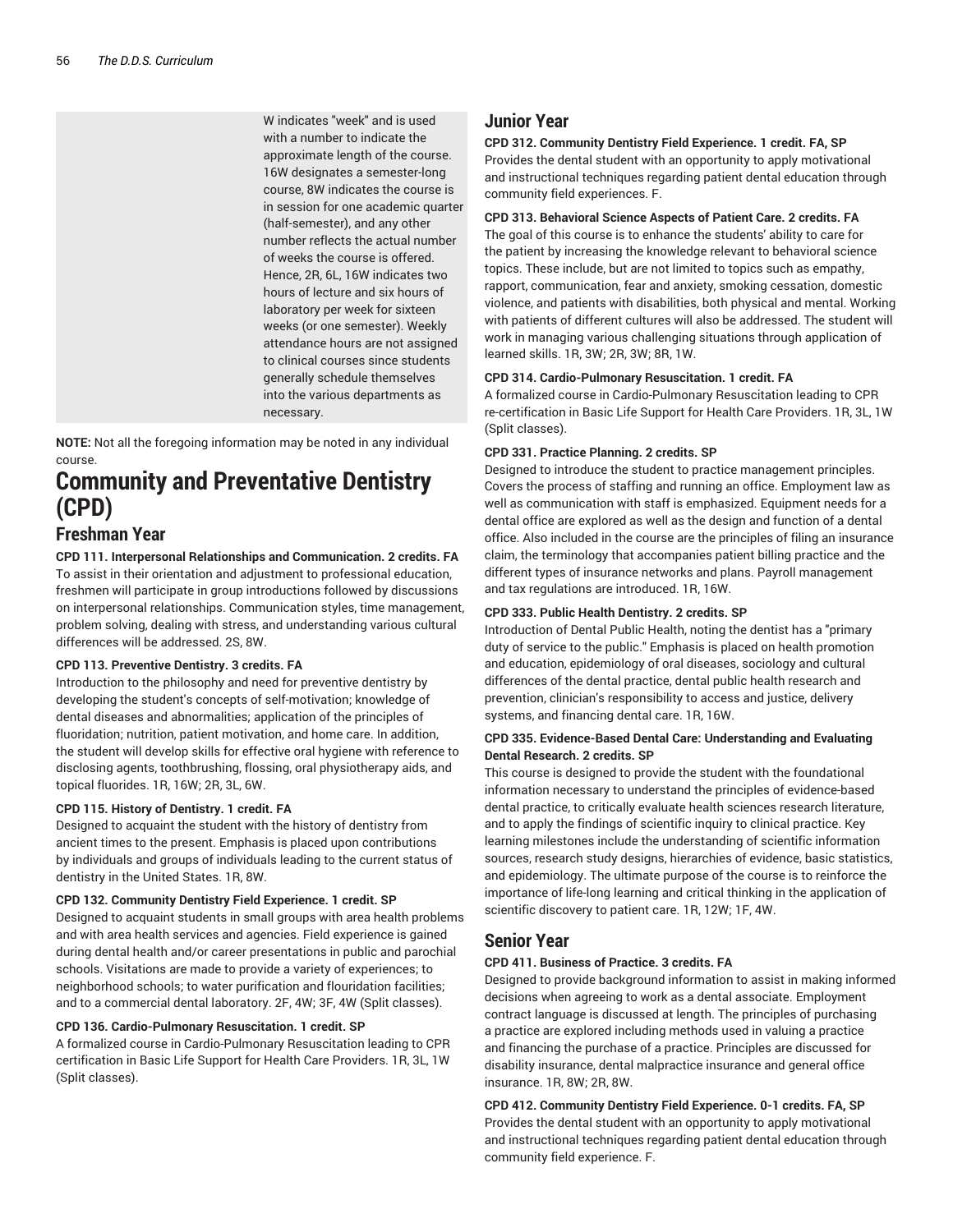#### **CPD 413. Ethics in the Practice of Dentistry I. 3 credits. FA**

Provides an understanding of classical health care ethical principles which have direct relevance to students' training and future dental practice experience. Focuses on common ethical dilemmas found in the relationships between student and dental school, between dentist and patient, between dentists themselves, and between dentist and the community. 2R, 8W; 1S, 6W.

#### **CPD 414. Senior Service-Learning Program. 4 credits. FA, SP**

This course consists of community-based, service-learning rotations. Each student provides patient-centered care for diverse populations in a public health care delivery system. Students gain clinical experience in adult restorative dentistry, pediatric dentistry, basic oral surgery, and management of the acute care patient while at the same time understanding and expanding access to care for underserved populations. F, 2W.

#### **CPD 431. Ethics in the Practice of Dentistry II. 1 credit. SP**

Students will discuss dental practice laws and licensing; impaired colleagues, peer review and whistle blowing; dental malpractice; prescription fraud and drug diversion; legal and social implications for treating mentally and physically challenged individual; and quality assurance in dentistry. 1S, 8W.

#### **CPD 433. Financial Planning and Jurisprudence. 2 credits. SP**

Emphasis on personal financial planning, OSHA and HIPAA regulations as affecting the dental practice and office computer management. Building upon principles of office management in preparation for entering the practice of dentistry. 2R, 8W.

## **Diagnostic Sciences (DAR)**

## **Freshman Year**

#### **DAR 121. Radiology Lecture. 1 credit. FA**

Basic principles of radiation physics, radiation biology, radiation protection, and dental radiography will be discussed in detail. 1R.

#### **DAR 131. Radiology Lecture. 2 credits. SP**

Radiographic recognition of anatomical landmarks visualized in intraoral as well as extra-oral radiography will be taught. Recognition of common pathology, including caries, periodontal disease, periapical lesions, and dental anomalies will be emphasized. Clinical guidelines for prescribing radiographs are explored. Basic discussion of advanced imaging procedures and principles of radiographic interpretation are covered in preparation for DAR 313. 1R, 16W.

#### **DAR 132. Radiology Technique. 1 credit. SP**

Students will gain hands on experience in simulated clinical conditions by exposing full mouth radiographic series on manikins. Students will also utilize computer exercises to gain practice in recognizing normal anatomical structures and common pathology, and learn how to incorporate this information into structured radiographic reports. 3L, 16W (Split class).

#### **DAR 136. Introduction to Electronic Health Record Management. 1 credit.**

This preclinical course introduces the student to axiUm, the patient management system used in the Dental School clinic. Primary focus is on utilization of the electronic health record (EHR). The student will learn electronic patient form entry (EPR Form), odontogram charting, CDT procedure codes, and treatment note entry with an emphasis on preparing the student for the spring and summer periodontics courses and fall clinic rotation in oral diagnosis. Clinic.

### **Sophomore Year**

#### **DAR 211. Infectious Disease Control in Dentistry. 2 credits. FA**

Provides a basic knowledge of the principles of infection control. Application of the students' fundamental knowledge of oral pathology, microbiology, public health, and oral diagnosis will be necessary for critical thinking as applied to actual and/or hypothetical clinical situations. 2R, 7W.

#### **DAR 214. Dental Assisting and Radiology. 3 credits. FA**

Sophomore students in this entry-level, clinically-oriented course will be assisting juniors and seniors with oral diagnosis and prophylaxis procedures. Sophomores will also utilize their digital and conventional radiographic technique skills to obtain the necessary patient images for diagnostic and treatment planning purposes. Juniors and seniors will gain supervisory experience while directing their colleagues in the Radiology Clinic. This course builds on radiographic technique and diagnostic skills learned in DAR 121, DAR 131 and DAR 132. 8C, 7W.

#### **DAR 215. Oral Diagnosis. 3 credits. FA**

Lectures designed to acquaint the preclinical student with the fundamentals of the interview, the principles and procedures of clinical examination, the methods of identifying oral diseases, and the rationale for oral therapy. Following the correlation of facts obtained, the formulation of a diagnosis, prognosis and treatment plan is made. This is accompanied by a clinical introduction of students to the treatment of patients in clinical setting, including the principles of clinical examination, dental hygiene procedures and infection control. 1R, 16W; 4C, 2W (Clinic sessions are split classes).

#### **DAR 216. axiUm Training Lab. 2 credits.**

This course introduces the student to axiUm, the patient management system used in the Dental School clinic. Primary focus is on utilization of the electronic health record (EHR). The student will learn electronic patient form entry (EPR Form), odontogram charting, periodontal charting, modification of CDT procedure codes, treatment planning and treatment note entry with an emphasis on preparing the student for the summer periodontics courses and fall clinic rotation in oral diagnosis. Clinic.

#### **DAR 219. General Pathology. 9 credits. FA**

This course teaches the basic principles of general and systemic pathology, concentrating on the etiology, pathogensis and applications to dentistry. Systemic diseases with oral considerations are stressed and actual clinical case histories are utilized whenever appropriate. 3R, 7W; 3R, 16W.

#### **DAR 224. Radiology Technique. 1 credit. FA**

Radiographic review exercises will be used to gain additional experience in recognition of common pathology, including caries, periodontal disease, periapical lesions, and dental anomalies. Block assignment will be scheduled in the Main Radiology Clinic to gain experience in intra-oral and extra-oral dental digital radiography. 3C, 2W (Split class).

#### **DAR 232. Oral Hygiene and Recall Clinic. 1 credit. SP**

An initial introduction of the students to the treatment of patients in a clinical setting. Principles of oral hygiene, infection control, record keeping and extraoral/intraoral examination are applied to patient care. 4C, 2W.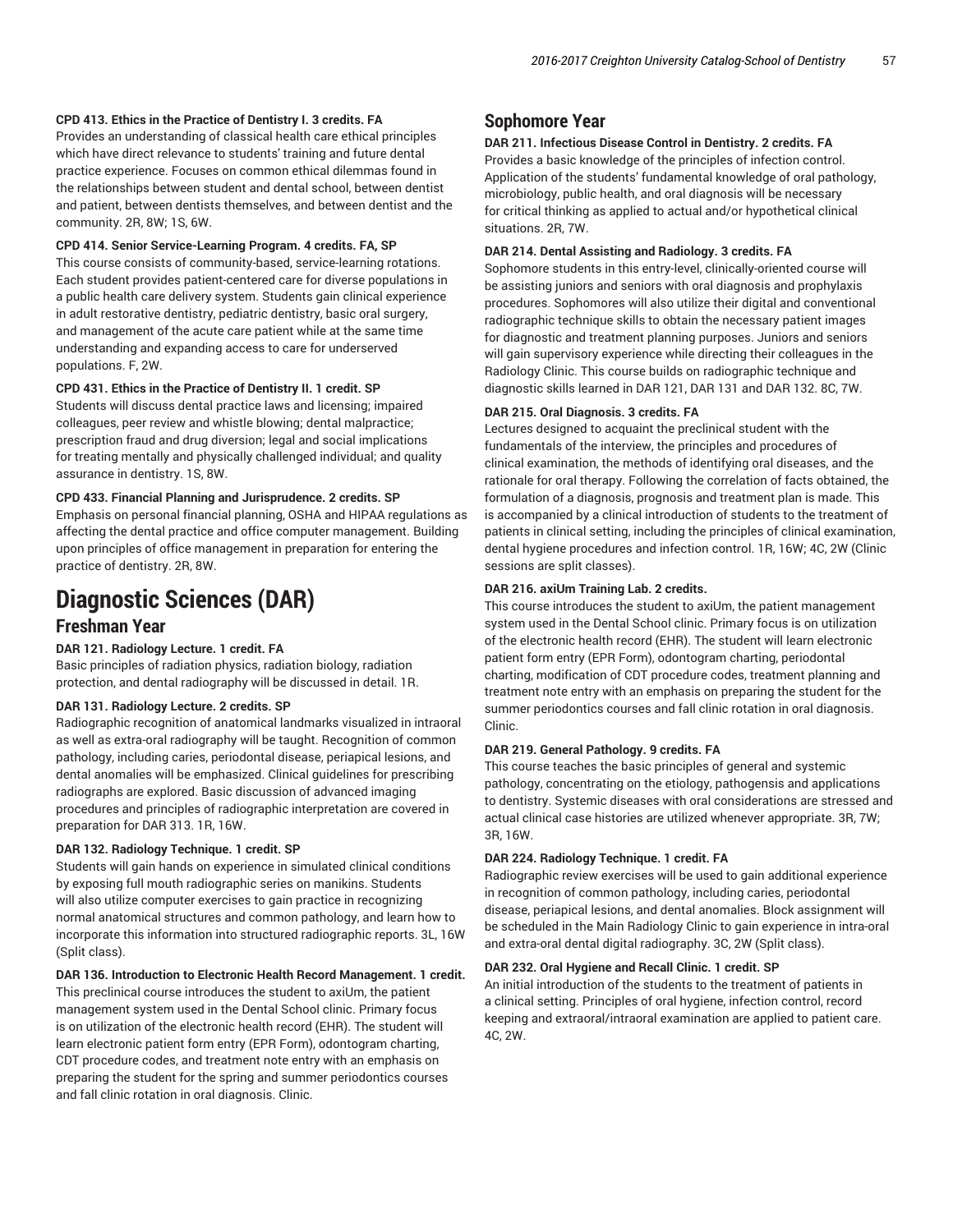#### **DAR 234. Radiology Lecture and Technique. 3 credits. SP**

This course will provide hands-on instruction regarding imaging principles and various techniques of conventional and digital intraoral radiography. Instruction will focus on the projection geometry of paralleling and bisecting angle techniques. Students will learn infection control, quality assurance, and recognition and prevention of radiographic pitfalls. 3L, 16W.

#### **DAR 235. Oral Pathology. 7 credits. SP**

This course is designed to present etiologic, basic histopathologic, and clinical information of diseases that commonly manifest in the oral cavity and the head and neck regions. Prognosis and treatment of these diseases will be stressed. Heavy emphasis will be placed on clinical recognition and differential diagnoses. 4R, 16W.

### **Junior Year**

#### **DAR 313. Radiographic Interpretation. 3 credits. FA**

Radiographic features pertaining to craniofacial structures as well as to developmental, neoplastic and systemic diseases will be discussed. 4R, 4W; 2R, 3W.

#### **DAR 314. Oral Diagnosis and Treatment Planning Clinic. 3 credits. FA, SP**

This course is designed to provide clinical experience in oral diagnosis, radiology, treatment planning, oral hygiene and assessment of treatment outcomes. An integral aspect of this course is the opportunity to apply and integrate the knowledge and principles learned in the classroom courses in oral diagnosis, oral medicine, oral pathology, and oral radiology to individual patients in clinical situations. The students is guided in the collection and analysis of acceptable treatment options for each patient. C.

#### **DAR 315. Dental Management of Medically Complex Patients. 2 credits. FA**

This course is designed to enhance the students' understanding of medical conditions, the recognition of compromised states, and the subsequent modifications to dental care to prevent adverse side effects from procedures and drugs used in dentistry. Emphasis is placed on analyzing findings from patient histories, signs and symptoms, writing appropriate medical consultations and formulating treatment plans that are compatible with a patient's medical status. 1R, 16W.

#### **DAR 316. Patient Assessment Clinic. 2 credits. FA, SP**

Junior dental students will participate in the Patient Assessment Clinic to assist senior dental students in the evaluation of patients applying as candidates for treatment at the dental school. This involves management of dental unit infection control, entry of electronic health record documentation, review of patients medical history, exposing and processing radiographs requested by the senior dental student, and escorting patients to financial and appointment services. C.

#### **DAR 318. Radiographic Interpretation Clinic. 1 credit. FA, SP**

This course will be composed of small group teaching of 4 students for 2 hours during which time the interpretation of intraoral and panoramic radiographs will occur. Each student will present one case. Students will learn to recognize radiographic anatomical structures, especially soft tissues of the palate, tongue, and pharynx. Common artifacts such as ghosts and air spaces will also be demonstrated. In addition, caries, periodontal, apical and bone pathology including TMJs, will be assessed. Students will provide structured written radiographic reports to include labeling of anatomy, image quality, irradiation geometry, and disease changes between seral radiographs. C.

#### **DAR 331. Temporomandibular Disorders/Orofacial Pain. 2 credits. SP**

A lecture course focused upon the classification, examination, diagnosis, and management of temporomandibular disorders and orofacial pain. Special attention will be given to the neurophysiology of the masticatory system and how it relates to acute and chronic pain conditions. Emphasis will be placed upon the use of standardized classification and diagnostic criteria for formulating and implementing conservative treatment/management plans. 1R, 16W.

### **Senior Year**

#### **DAR 413. Oral Pathology. 2 credits. FA**

This course is designed to review and refine critical thinking skills that are necessary in diagnosing common diseases that involve the oral cavity and the head and neck regions. Clinical recognition of orofacial lesions and the continued development of reasonable and sound differential diagnoses will be the central theme. 1R, 16W.

#### **DAR 414. Oral Diagnosis and Treatment Planning Clinic. 2 credits. FA, SP**

The student applies accepted concepts and procedures of examination, problem identification, outcomes assessment, diagnosis and treatment planning, stating concisely the therapeutic measures that will constitute satisfactory therapy. The student provides patient education and home care instructions and performs coronal and subgingival scaling, prophylaxis and fluoride treatment. C.

#### **DAR 416. Patient Assessment Clinic. 2 credits. FA, SP**

Senior dental students will participate under supervision of department faculty to evaluate patients applying as candidates for treatment at the dental school. This will require evaluation of the patient health history, chief complaint, and a screening of their oral health status to include requesting of appropriate minimal radiographs to identify and categorize dental treatment indications. The goal of this clinical block assignment is to train the dental student in making rapid accurate assessments of patient treatment needs and medical risk assessment classifications that are appropriate for the dental school's scope of care and the student's level of skills. C.

# **Endodontics (END)**

### **Sophomore Year**

#### **END 213. Pulp Biology / Endodontics. 2 credits. FA**

Histology, physiology and functions of the pulp as well as the disease processes that involve the pulp and periradicular tissues. 1R, 16W.

#### **END 233. Endodontic Techniques. 2 credits. SP**

Basic principles of endodontics including diseases of the pulp and periapical tissues, diagnosis and treatment procedures, prognosis, bleaching, and restoration of endodontically treated teeth. 1R, 16W.

#### **END 234. Endodontics Laboratory. 3 credits. SP**

Practical application of endodontic treatment procedures and principles performed on plastic and natural teeth mounted in stone to simulate clinical practice. 3L, 16W.

## **Junior Year**

#### **END 313. Endodontic Problem Solving. 2 credits. FA**

Problem solving techniques and procedures including the management of endodontic emergencies, endodontic-periodontic problems, vital pulp therapy, traumatic injuries, and other endodontic problems. 1R, 16W.

#### **END 314. Endodontic Clinic. 4 credits. FA, SP**

Clinical practice of non-surgical endodontics involving the adult dentition. A wide variety of experiences using current clinical methods, technology and materials. C.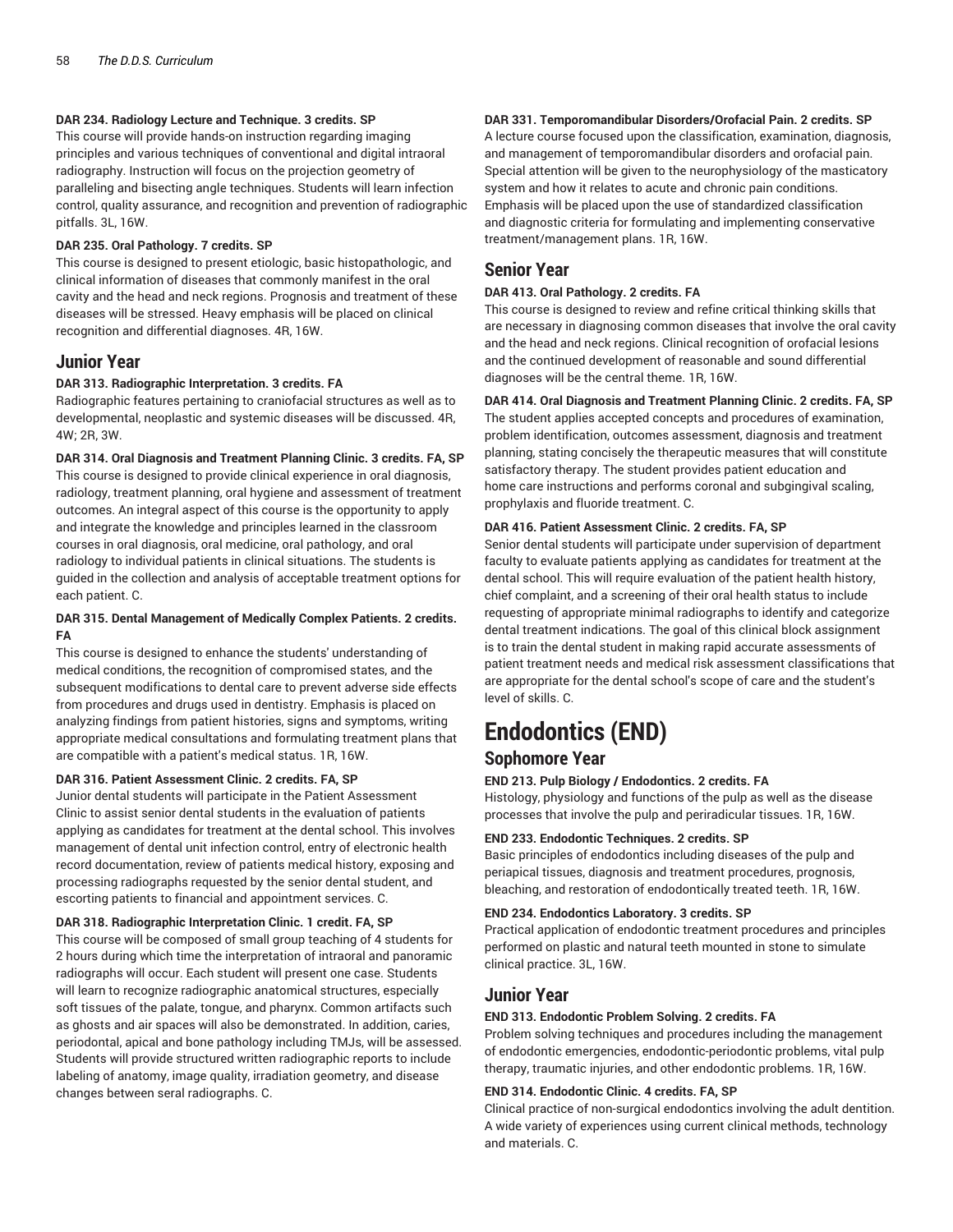## **Senior Year**

#### **END 413. Advanced Endodonics, Surgery And Review. 2 credits. FA**

General review of endodontics emphasizing advanced clinical techniques, pain management, surgical endodontics and new trends in the field of endodontic therapy. 2R, 8W.

#### **END 414. Endodontic Clinic. 4 credits. FA, SP**

Clinical practice of endodontics. Senior students, working with an increased degree of independence, are expected to complete a variety of cases. C.

## **General Dentistry (GD\_\_\_)**

The Department of General Dentistry evolved in response to specific needs of both dental students and dental clinical patients. This program permits students to participate in clinical activities that simulate a private practice. Patient control clerks assist dental students in patient management. Patients receive comprehensive treatment within a designated clinical area under the direct supervision of assigned faculty mentors. This department is responsible for subject material dealing with dental sciences (GDS) and operative dentistry (GDO). It is also responsible for monitoring overall student compliance with clinical comprehensive care guidelines (GDP).

#### **GDD 316. Acute Care Clinic. 3 credits. FA, SP**

Students will treat patients who present with some form of dental emergency during scheduled block rotations. The opportunity to apply the knowledge and principles learned in classroom courses in oral diagnosis, oral medicine, oral pathology, general dentistry, fixed and removable prosthodontics, endodontics, periodontics, and oral radiology to clinical situations is an integral aspect of this course. The student is guided in the collection and analysis of data on patients and, subsequent to this, receives guidance in the formation of an acceptable plan and the application of the corresponding emergent treatment for each patient. C.

#### **GDD 416. Acute Care Clinic. 3 credits. FA, SP**

Students will treat patients who present with some form of dental emergency during scheduled block rotations. The opportunity to apply the knowledge and principles learned in classroom courses in oral diagnosis, oral medicine, oral pathology, general dentistry, fixed and removable prosthodontics, endodontics, periodontics, and oral radiology to clinical situations is an integral aspect of this course. The student is guided in the collection and analysis of data on patients and, subsequent to this, receives guidance in the formation of an acceptable plan and the application of the corresponding emergent treatment for each patient. C.

#### **GDO 213. Operative Dentistry Lecture. 2 credits. FA**

Introduction to diagnosis, prevention and treatment of disease, developmental defects, or traumatic injuries of the hard tissues of individual teeth. Emphasis is placed on mechanical aspects of preparing and restoring individual teeth with specific restorative materials, the physical and biomechanical properties of these materials, and the development of problem solving skills to select appropriate treatments and materials. 1R, 16W.

#### **GDO 214. Operative Dentistry Laboratory. 7 credits. FA**

Application of surgical principles to the treatment of diseases and defects of the teeth. Preparations and restorations are performed on natural teeth mounted in stone, typodont models, and plaster teeth. Detailed surgical excisions are made in harmony with principles of tooth anatomy, pathology of the lesions, and masticatory function. Manipulative techniques of the materials commonly employed in operative dentistry are emphasized. Specifically, Class I, II and V amalgams as well as Class I, II, IV and V resin composition are covered. 7L, 16W.

#### **GDO 233. Operative Dentistry Lecture. 2 credits. SP**

Diagnosis, prevention and treatment of disease, developmental defects, or traumatic injuries of the hard tissues of individual teeth. Emphasis is placed on mechanical aspects of preparing and restoring individual teeth with specific restorative materials, the physical and biomechanical properties of these materials, and the development of problem solving skills to select appropriate treatments and materials. 1R, 16W.

#### **GDO 234. Operative Dentistry Laboratory. 7 credits. SP**

Application of surgical principles to the treatment of diseases and defects of the teeth. Preparations and restorations are performed on natural teeth mounted in stone, typodont models, and plaster teeth. Detailed surgical excisions are made in harmony with principles of tooth anatomy, pathology of the lesions, and masticatory function. Manipulative techniques of the materials commonly employed in operative dentistry are emphasized. Specifically, Class II indirect gold as well as Class II, III, IV and V resin composites are covered. 7L, 8W; 6L, 8W.

#### **GDO 313. Operative Dentistry Lecture. 2 credits. FA**

General review to reinforce the principles of operative dentistry procedures with consideration for the transition to clinical application. Special emphasis is placed on recognition and treatment of pathology pertinent to the teeth and the evaluation of acceptable dental materials and techniques. 1R, 16W.

#### **GDO 314. Operative Dentistry Clinic. 12 credits. FA, SP**

The student provides basic restorative services in a clinical practice setting. Emphasis is placed on correct preparation of teeth with placement of currently acceptable materials, prevention of disease and maintenance of oral health. C.

#### **GDO 333. Operative Dentistry Lecture. 2 credits. SP**

This course is an introduction to contemporary operative dental procedures, including the evaluation and review of newly developed restorative materials. Special emphasis is placed on non-carious conditions such as cracked tooth syndrome and elective esthetic dentistry. 1R, 16W.

#### **GDO 412. Esthetic Dentistry. 2 credits. FA**

This course will cover the discussion and application of the principles involved in the esthetic restoration of teeth. The physical and biomechanical properties of the restorative materials available, as well as problem solving skills to select tooth preparation criteria will be discussed and applied. 2R, 6L, 4W.

#### **GDO 414. Operative Dentistry Clinic. 12 credits. FA, SP**

The student provides participates in clincial procedures of single tooth restorations. These include a number of diversified operations, both intra - coronal and extra - coronal using current restorative materials and techniques. C.

#### **GDP 312. Relative Value Units. 8 credits. FA**

Designed to encourage comprehensive patient care. Grade is earned by combining treatment efforts across disciplines and departmental lines. C.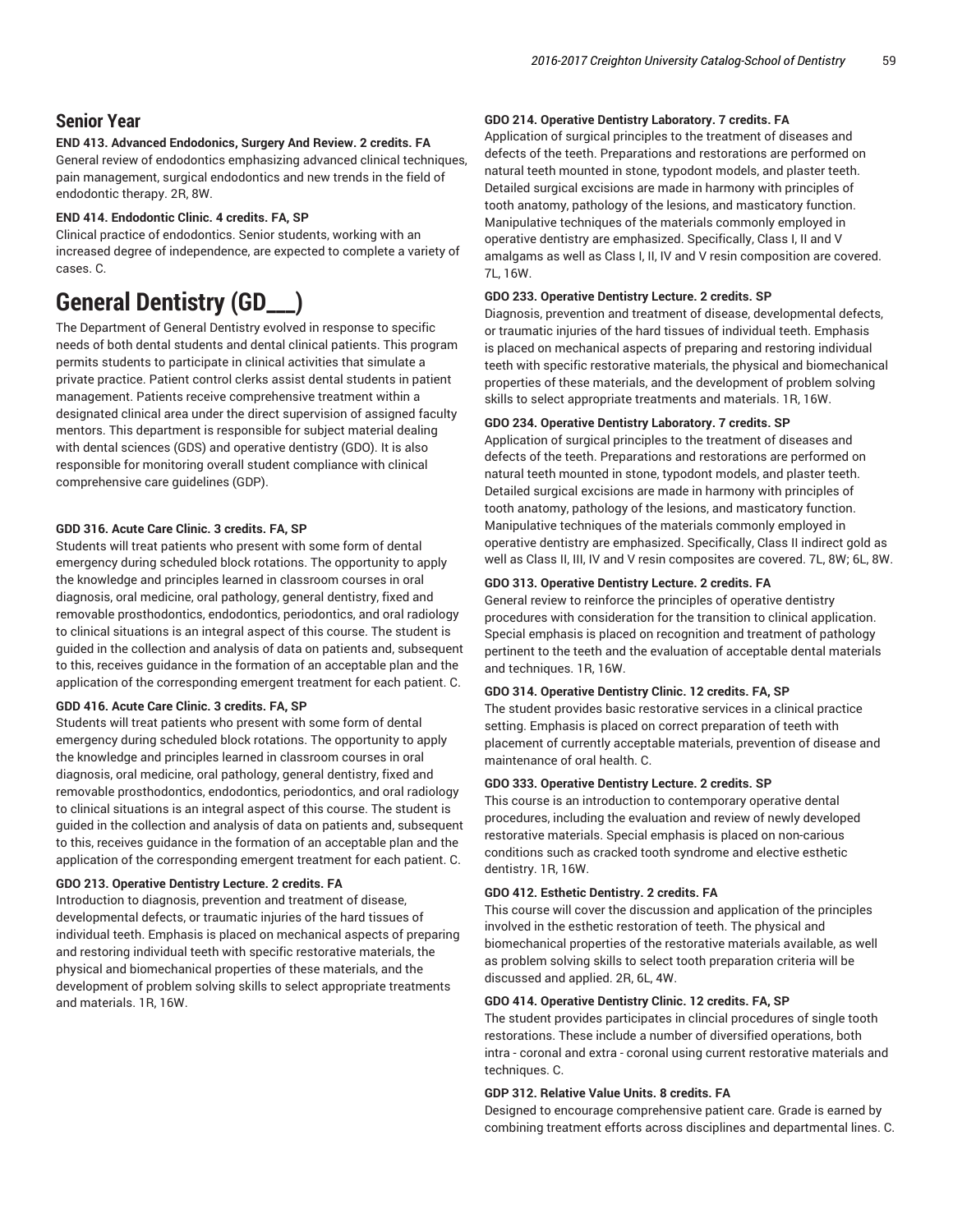#### **GDP 332. Relative Value Units. 8 credits. SP**

Designed to encourage comprehensive patient care. Grade is earned by combining treatment efforts across disciplines and departmental lines. C.

#### **GDP 412. Relative Value Units. 8 credits. FA**

Designed to encourage comprehensive patient care. Grade is earned by combining treatment efforts across disciplines and departmental lines. C.

#### **GDP 432. Relative Value Units. 8 credits. SP**

Designed to encourage comprehensive patient care. Grade is earned by combining treatment efforts across disciplines and departmental lines. C.

#### **GDS 113. Dental Anatomy Lecture. 2 credits. FA**

The student is taught nomenclature, chronology, and methods of designation of human teeth. Form, size and contour of teeth, including external and internal anatomy of the permanent and primary dentitions, intertooth relationships, and occlusion are presented in detail. 1R, 16W.

#### **GDS 114. Dental Anatomy Laboratory. 7 credits. FA**

The student will draw and carve teeth to enlarged sizes using average anatomical measurements as well as duplicate teeth to natural size dimensions. 7L, 16W.

#### **GDS 115. Dental Materials Lecture. 2 credits. FA**

This course presents the fundamental principles of dental materials science as it applies to clinical dentistry including an understanding of the basis for laboratory and clinical use. The rationale for materials selection, as dictated by clinical procedure and product comparison, will also be presented. 1R, 16W.

#### **GDS 116. Dental materials Laboratory. 3 credits. FA**

Specific dental laboratory projects will be accomplished to allow the student to become familiar with the handling characteristics of the dental materials presented in lecture. This will help to ensure competent use of commonly used dental materials at the clinical level. These exercises are also designed to improve manual dexterity and eye-hand coordination. 2L, 16W.

#### **GDS 117. Introduction to Conduct of Research. 1 credit. FA**

This course will involve the completion of CITI web-based modules, identification of research project mentor, identification of research project topic and completion of all project research plan and IRB submission documents in draft form. S.

#### **GDS 135. Dental Materials and Introduction to Operative Dentistry Lecture. 4 credits. SP**

Composition and properties of the materials used in dentistry. Basic information on the design of preparatory work necessary for the mouth incident to the reception of these materials. A group research project designed to lead to a table clinic presentation will be conducted under the guidance of a faculty mentor. 2R, 16W.

#### **GDS 136. Dental Materials and Introduction to Operative Dentistry Laboratory. 4 credits. SP**

Application of materials used in dentistry with an emphasis on the treatment of single surface tooth lesions. 2L, 16W.

# **Oral Biology (ORB)**

### **Freshman Year**

#### **ORB 113. Histology. 9 credits. FA**

Microscopic anatomy of normal mammalian and/or human tissues and organs. Light and electron microscopic aspects of the tissues and organs are studied. The developmental anatomy of the organ systems will also be presented. 3R, 3L, 16W (Split classes for laboratory).

#### **ORB 115. General Gross Anatomy Lecture. 10 credits. FA**

Basic instruction in the gross anatomy of the upper extremity, thorax, and abdomen. This course is taught by lecture, laboratory dissection, models, radiographic images, and various multimedia resources. 2R, 6L, 16W (Split classes for laboratory).

#### **ORB 131. Head and Neck Anatomy. 9 credits. SP**

Basic instruction in the gross anatomy of the head and neck. Special emphasis is placed on the clinical application of anatomy to the various dental disciplines. Such topics include the anatomy and pathology of the TMJ and distribution of the trigeminal and facial nerves with associated applied anatomy. This course is taught by lecture, laboratory dissection, models, radiographic images (x-rays, MRIs, and CTs), and various multimedia resources. 2R, 6L, 8W; 2R, 3L, 4W (Split classes for laboratory).

#### **ORB 133. Oral Histology and Embryology. 8 credits. SP**

Microscopic and developmental anatomy of the normal cells, tissues and organs of the oral cavity with emphasis on teeth and related tissues. Emphasis will be given to the growth and development of the head and neck. Genetic effects will be presented. 2R, 3L, 8W; 3R, 3L, 8W (Split classes for laboratory).

#### **ORB 137. Nutrition. 2 credits. SP**

Basic instruction in nutrition, including nutrients for growth and development of oral tissues. Provides knowledge of balanced nutrition and measurement of dietary factors as related to clinical prevention and health care. Focuses on specific nutrition issues of dental patients and oral conditions with applications to clinical dental practice. 1R, 16W.

#### **ORB 139. General Neuroscience. 4 credits. SP**

Basic instruction in neuroscience. Major topics include the neuroanatomy of the central and peripheral nervous systems introduced in ORB 115. Special emphasis is given to the cranial nerves, especially the trigeminal and the facial, with appropriate clinical applications to dentistry. Other topics in neurophysiology including membrane potentials, action potentials, and resting potentials are presented. This course is taught by lecture and by various multimedia resources. 2R, 16W.

#### **ORB 141. Physiology. 8 credits. SP**

Lectures covering human physiology, including membrane phenomena, muscle and nerve reflexes, blood, circulation, respiration, digestion, absorption and secretion, temperature regulation, exercise, humoral nervous correlations, hormonal control of bodily processes, and the special senses, will be presented. 4R, 16W.

### **Sophomore Year**

#### **ORB 211. Microbiology. 7 credits. FA**

Basic instruction in bacteriology, immunology, mycology, virology, and parasitology. This course includes a discussion of microbiology as it pertains to the mouth and to the dentition. 4R, 8W; 3R, 8W.

#### **ORB 213. Biochemistry. 8 credits. FA**

Study of the chemical components of the body with primary emphasis upon the structure, function and synthesis of the macromolecule components of cells and tissues. The roles of proteins, nucleic acids, lipids, and saccharides in metabolic processes and metabolic regulation are examined as are the interrelationships among carbohydrates, lipids, amino acids, purines, and pyrimidines. Replication and expression of genetic information are discussed in the context of growth regulation, hormone action, genetic disorders, and malignant disease. 4R, 16W.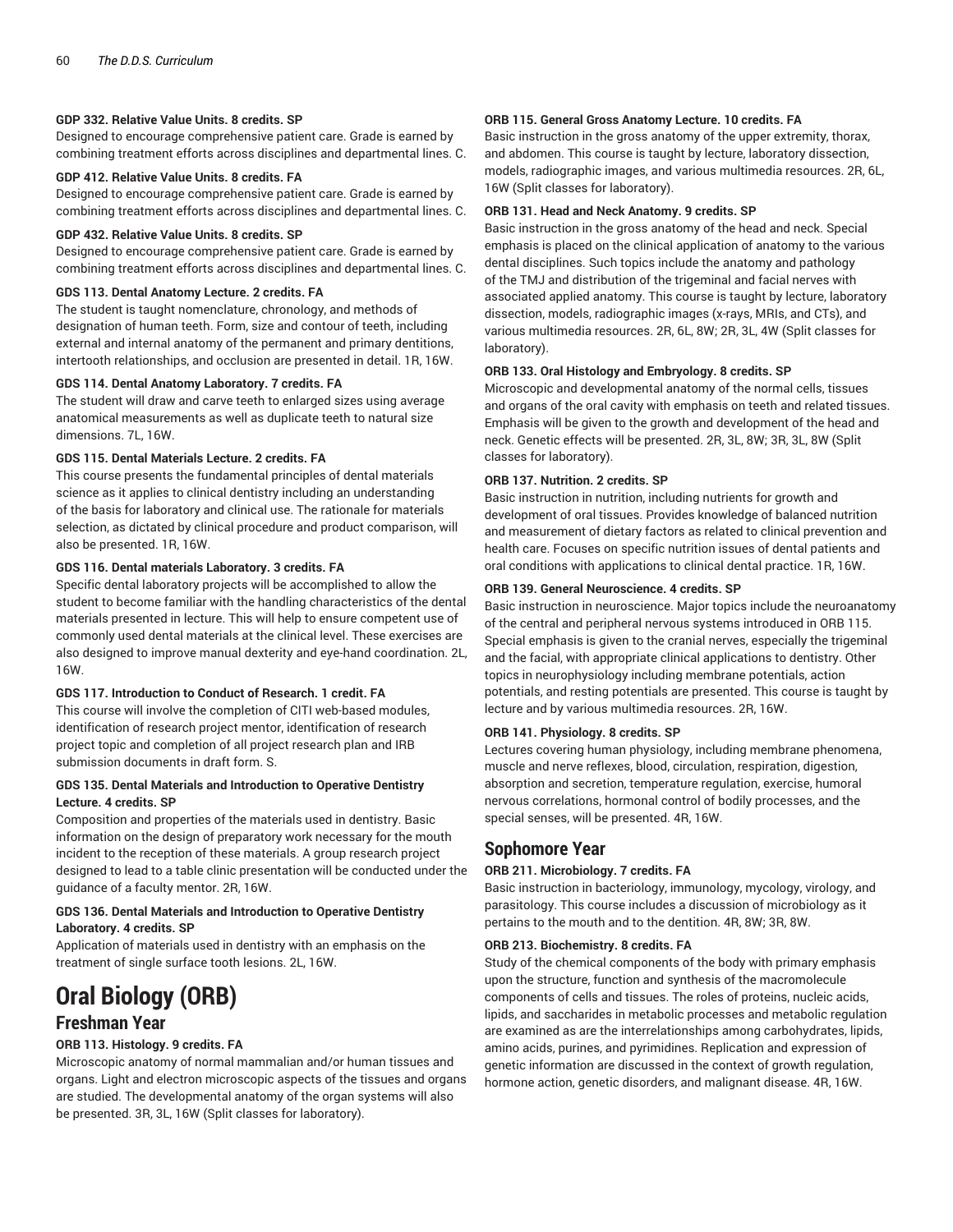#### **ORB 231. Pharmacology. 3 credits. SP**

Lectures and discussions on pharmacological principles, including pharmacokinetics, drug metabolism, drug receptors, pharmacodynamics and pharmacotherapeutics. Specific drug classes include antimicrobial drugs (antibiotics and antifungals), endocrine pharmacology, anti-cancer and anti-viral drugs, drug-drug interactions, and drug abuse. Prescription writing is also presented. 2R, 8W; 1R, 8W.

#### **Junior Year**

#### **ORB 311. Dental Pharmacology II. 4 credits. FA**

Lectures and discussions on pharmacological principles and specific drug classes. Specific drug classes include anesthetics, analgesics, sedative hypnotics, autonomic drugs, cardiovascular drugs, and central nervous system pharmacology. 2R, 16W.

### **Senior Year**

#### **ORB 411. Dental Pharmacology Update. 1 credit. FA**

Concise reviews and case presentations on major drug classes. Emphasis is placed on integration of knowledge and problem solving. 1R, 8W.

## **Oral and Maxillofacial Surgery (OMS)**

### **Sophomore Year**

#### **OMS 233. Pain Control/Anesthesia. 4 credits. SP**

Patient evaluation, indications, contraindications, methods of administration, complications and clinical applications associated with local anesthesia, analgesia, and general anesthesia. Includes integration of basic pharmacology. 3R, 4W and 1R, 3C, 12W (Split classes for clinic).

### **Junior Year**

#### **OMS 314. Oral Surgery Clinic. 4 credits. FA, SP**

Summer and fall semesters are dedicated primarily to assistance and observation of senior students in the performance of oral surgical procedures. During the spring semester, oral surgery cases are treated as required by each student. Students diagnose and treat patients presenting surgical conditions and are taught to refer care beyond their training. Demonstration surgery of complicated surgical procedures is performed by faculty for small-group instruction. C.

#### **OMS 315. Oral Surgery Lecture. 2 credits. FA**

This course is designed to prepare each dental student with the ability to evaluate, diagnose, treatment plan and effectively deliver the surgical treatment that is expected of a dental professional. Basic concepts that are covered include: principles of surgical infection control, surgical armamenturium, uncomplicated and complicated dentoalveolar surgery, post-surgical complication recognition and management, and wound healing. Additional topics include: an introduction to orofacial infections and management; pre-prosthetic surgery; biopsy principles and techniques; surgical indications and risks associated with oral surgery; and the development of criteria for seeking consultation either before or after surgery. 1R; 16W.

#### **OMS 331. Physical Diagnosis/Medical Emergencies. 2 credits. SP**

This course is designed to develop an understanding of pre-surgical and pre-anesthesia patient assessment. The major components of a medical history are reviewed, including interview principles, elicitation of symptoms, observation of signs and documentation of information. The students are introduced to pre-surgical and pre-anesthesia patient evaluation and risk assessment as it pertains to the major systemscardiovascular, pulmonary, endocrine, renal and liver, hematopoietic and the cancer patient. Medical emergencies and their management are integrated into the discussion of the major systems-syncope, airway obstruction, laryngospasm, bronchospasm, angina, MI, allergic response, hyperventilation and seizures. 1R, 16W.

## **Senior Year**

#### **OMS 413. Oral Surgery Lecture. 2 credits. FA**

A more extensive coverage of the diagnosis and treatment of orofacial infections, including a discussion of fascial spaces; diagnosis and treatment of orofacial trauma; diagnosis and treatment of skeletal deformities with orthognathic surgery; cleft lip and palate considerations; and surgery of the temporomandibular joint. 1R, 16W.

#### **OMS 414. Oral Surgery Clinic. 4 credits. FA, SP**

Oral surgery cases are treated as required by each student. Students diagnose and treat patients presenting surgical conditions and are taught to refer care beyond their training. Demonstration surgery of complicated surgical procedures is performed by faculty for small-group instruction. C.

## **Pediatric Dentistry and Orthodontics (PDO)**

## **Sophomore Year**

#### **PDO 213. Physical Growth and Development. 2 credits. FA**

Growth and development of the craniofacial complex. Developmental anomalies. Postnatal growth with special consideration of development of the primary and permanent dentitions. Etiology of malocclusion. 1R, 16W.

#### **PDO 234. Pedodontics/Orthodontics Technique. 5 credits. SP**

This course will feature advanced techniques for the manipulation of stainless steel materials and other materials and appliances used in preventive and interceptive orthodontic procedures. Technique application in the reduction and restoration of tooth structure as applied to the primary, mixed, and young permanent dentitions will also be covered. Finally, several mini-clinics will be conducted throughout the semester which will help prepare students for their junior year clinical pediatric dentistry experience. Topics will include behavior management, dental assistant utilization, and local anesthesia. This course will conclude with a pediatric dentistry clinic orientation. 1R, 16W; 3L, 16W.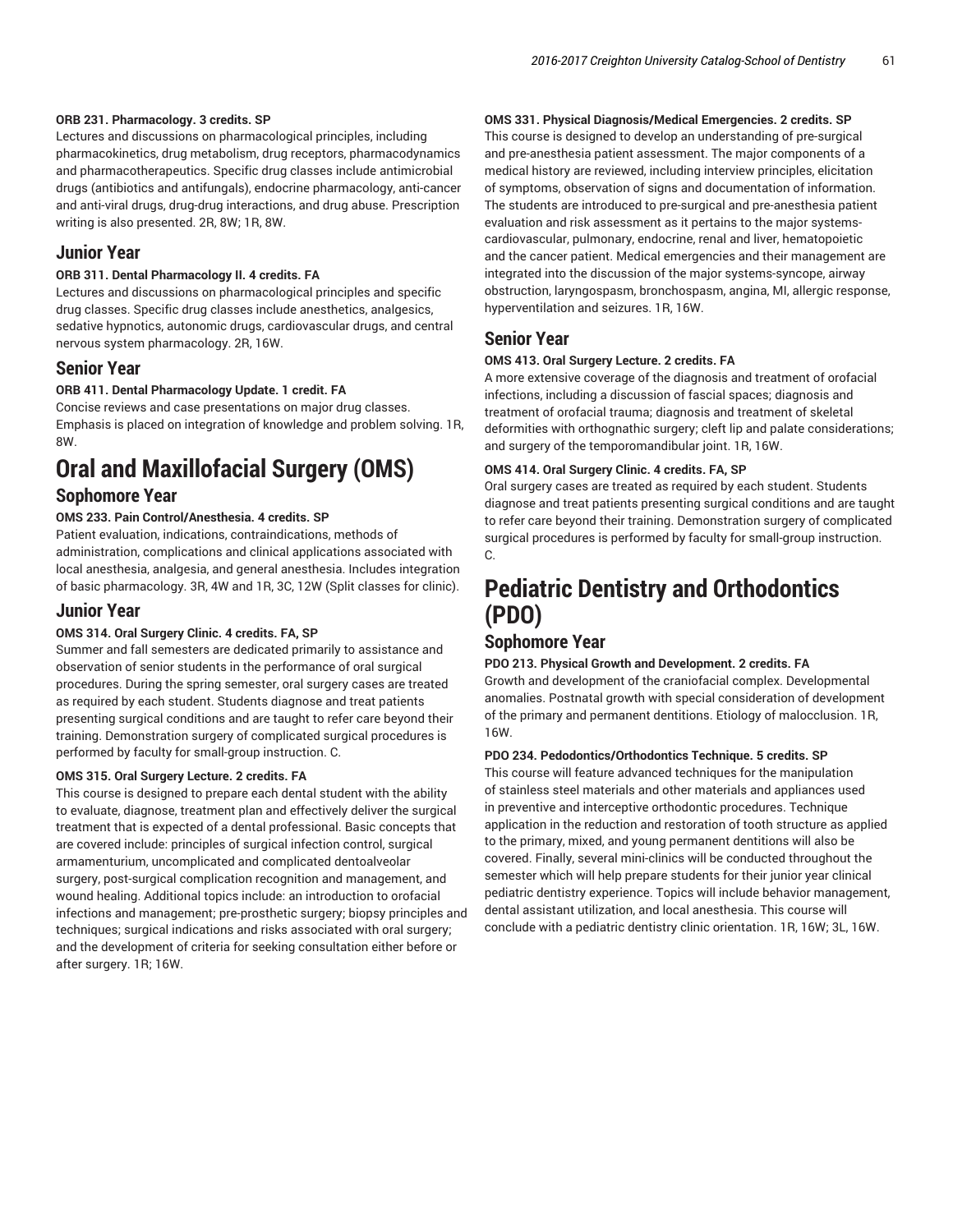## **Junior Year**

#### **PDO 313. Principles of Orthodontics and Dento-Facial Growth and Development. 2 credits. FA**

This course will feature advanced techniques for the manipulation of stainless steel materials and other materials and appliances used in preventive and interceptive orthodontic procedures. Technique application in the reduction and restoration of tooth structure as applied to the primary, mixed, and young permanent dentitions will also be covered. Finally, several mini-clinics will be conducted throughout the semester which will help prepare students for their junior year clinical pediatric dentistry experience. Topics will include behavior management, dental assistant utilization, and local anesthesia. This course will conclude with a pediatric dentistry clinic orientation. 1R, 16W; 3L, 16W.

#### **PDO 314. Orthodontic Diagnosis and Treatment Planning Clinic. 3 credits. FA, SP**

Clinical course in which each junior student evaluates a fellow student from an orthodontic perspective and obtains orthodontic models. A more complete set of orthodontic records is analyzed to establish a thorough orthodontic diagnosis. Each student will be responsible for the diagnosis of at least one case. C.

#### **PDO 315. Pediatric Dentistry. 4 credits. FA**

This course is designed to provide fundamental principles and basic knowledge in pediatric dentistry. Topics include etiology of caries and caries control methods, behavior management, principles of pulpal therapy and restorative dentistry as applied to the child patient, space maintenance, oral surgery for the pediatric patient, adolescent dentistry, child abuse recognition, emergency procedures for trauma and infection, oral lesions and periodontal conditions in children, hospital dentistry, and dentistry for patients with special needs. Particular emphasis will be placed on basic and essential knowledge in providing pediatric dental care by general practitioners. 2R, 16W.

#### **PDO 316. Pediatric Dentistry Clinic. 5 credits. FA, SP**

Students are assigned to the pediatric dental clinic on a rotating basis. Students participate in seminars and case presentations. Students diagnose pediatric patients, develop treatment plans, and present findings/preventative strategies to patients/parents within the framework of anticipatory guidance. Students demonstrate proficiency in pediatric dentistry by performing comprehensive dental care for patients ranging in age from infancy to middle adolescence as well as special needs patients. Students also receive instruction in dental auxiliary utilization and four handed dentistry. C.

#### **PDO 331. Orthodontics. 2 credits. SP**

This course presents an introductory foundation for clinical orthodontics. The physiology and mechanics of tooth movement are discussed. Methodologies for predicting and modifying growth relative to growing patients with skeletal problems are presented. The classifications of malocclusions are reviewed along with treatment modalities specific to each category. Philosophies for conventional removable and fixed orthodontic appliances are discussed along with specific mechanical principles of each appliance system. Rationale for possible extraction of teeth to facilitate orthodontic treatment along with the relationship of orthodontic tooth movement to the temporomandibular joint are presented. Following course completion students should understand which patients may be amenable to treatment by a general practitioner and which require specialized care. 1R, 16W.

## **Senior Year**

#### **PDO 413. Principles of Orthodontics and Dento-Facial Growth and Development. 2 credits. FA**

Emphasis is placed on evidence-based orthodontics along with new technologies while revisiting basic background information pertinent to every dentist regarding orthodontics. Growth and development of the craniofacial complex will be iterated as it relates to the diagnosis and treatment of patients with congenital abnormalities. Particular consideration is given to recognition of orthodontic situations that will be encountered in the general dental practice. Early treatment and adult treatment are discussed regarding timing and types of treatment for these diverse age groups. Retention, absolute anchorage and surgical-orthodontic modalities are presented. After completing this course, students should realize a general dentist may not wish to render orthodontic treatment to most patients but is responsible for recognition of problems and referral to an orthodontic specialist in a proper and timely fashion. 1R, 16W.

#### **PDO 414. Orthodontic Diagnosis and Treatment Planning Clinic. 3 credits. FA, SP**

Clinical course in which each senior student participates in the orthodontic clinic observing all phases of orthodontic treatment. Students will be expected to provide a comprehensive evaluation of a patient's orthodontic condition, obtain quality orthodontic records for proper diagnosis and treatment planning, present a treatment plan to the patient, and observe active treatment of patients. Students may elect to directly provide active orthodontic treatment to assigned patients for extra credit. C.

#### **PDO 418. Pediatric Dentistry Clinic. 5 credits. FA, SP**

This course is an extension of the junior clinical pediatric dentistry experience. Students are assigned to the pediatric dental clinic on a rotating basis. Senior students participate in seminars and present pediatric dental cases. A continuum of proficiency and independence is expected in providing comprehensive dental care for the pediatric population and special needs patients. Dental auxiliary utilization and four handed dentistry are emphasized. C.

# **Periodontics (PER)**

### **Freshman Year**

#### **PER 132. Periodontal Instrumentation. 3 credits. SP**

Introduction to basic examination and periodontal armamentarium focusing on operatory set-up, operator and patient positioning, and instrument selection and use. 3R, 3L or C, 16W (Split classes).

### **Sophomore Year**

**PER 212. Clinical Introduction to Scaling and Polishing. 1 credit. FA** This course will introduce new sophomore students to clinical procedures with emphasis on dental prophylaxis and periodontal instrumentation. 3C, 7W. (Split class).

#### **PER 213. Periodontology Lecture. 2 credits. FA**

This course presents the ultra structural features of the healthy periodontium and contrasts those with that found in periodontal diseases. The student is introduced to the diagnosis of periodontal diseases as well as the relevant etiology and contributory factors. 1R, 16W.

#### **PER 233. Periodontology Lecture. 2 credits. SP**

This course presents the integration of treatments of periodontal diseases in the framework of treatment planning for dental and oral issues in general. The student is introduced to case-based analysis and treatment planning. 1R, 16W.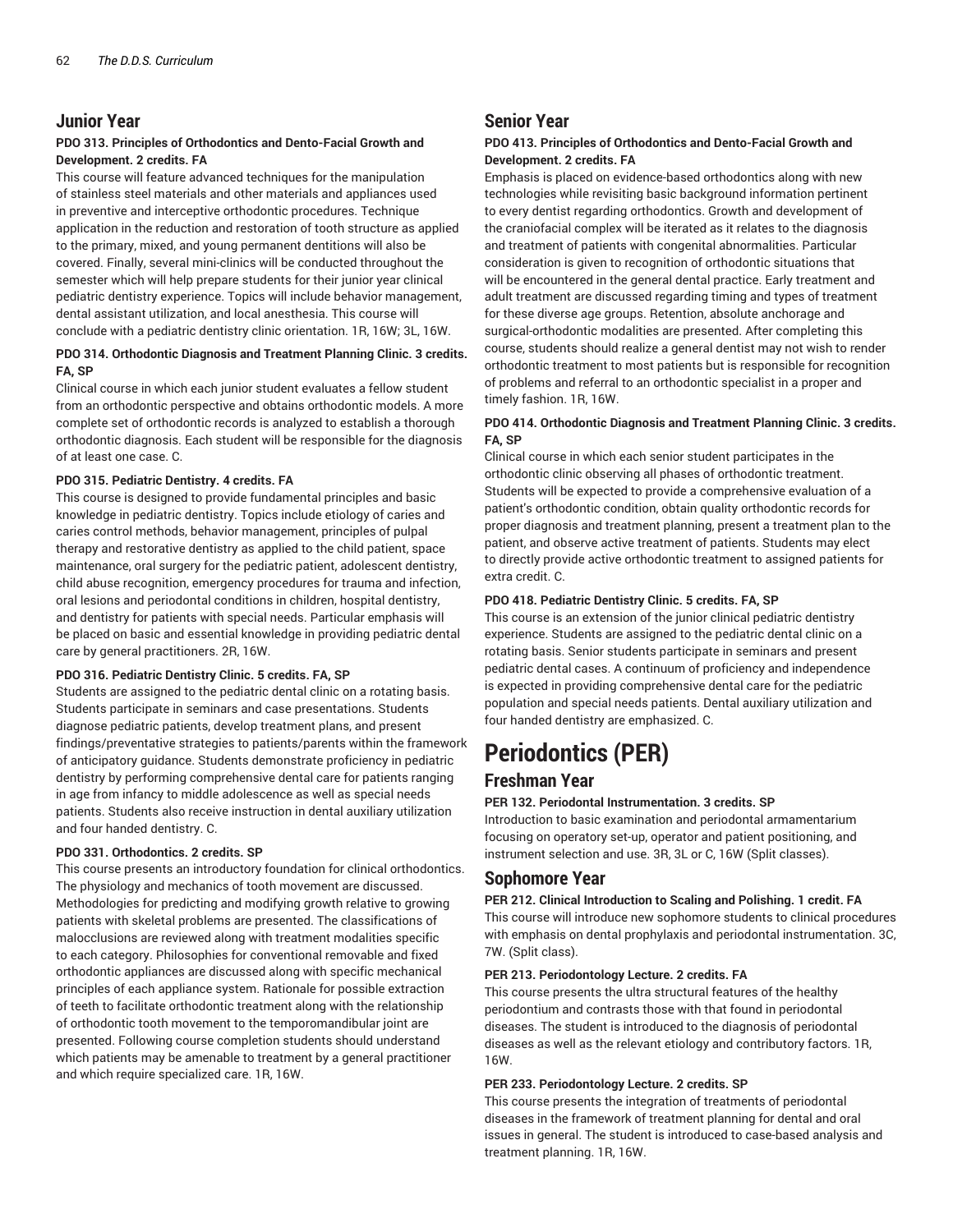## **Junior Year**

#### **PER 313. Periodontology Lecture. 2 credits. FA**

This course reviews National Board Part 2 issues, including the etiology, contributory factors, and diagnosis of bacterial plaque induced periodontics. This course also introduces the student to the various applications of periodontal surgeries. 1R, 16W.

#### **PER 314. Periodontology Clinic. 5 credits. FA, SP**

Clinical practice of periodontal therapeutic procedures. C.

#### **PER 333. Periodontology Lecture. 2 credits. SP**

This course introduces the student to implantology, crown lengthening surgery and interrelationships between periodontics and other specialties. The student also participates in case-based treatment planning exercises in preparation for the National Board Part 2 examination. 1R, 16W.

## **Senior Year**

#### **PER 413. Periodontology Lecture. 2 credits. FA**

This course is a general review of periodontics, including a more extensive coverage of periodontal anatomy, relevant immunology, pathology, diagnosis, treatment planning and management or periodontal diseases. 1R, 16W.

#### **PER 414. Periodontology Clinic. 5 credits. FA, SP**

Clinical practice of periodontal therapeutic procedures. C.

# **Prosthodontics (PRS)**

## **Freshman Year**

#### **PRS 131. Occlusion Lecture. 2 credits. SP**

Basic principles of maxillo-mandibular relationships, static and functional, as related to the occlusal surfaces of the teeth. 1R, 16W.

#### **PRS 132. Occlusion Laboratory. 3 credits. SP**

Exercises simulating clinical diagnostic and treatment procedures are employed to exemplify principles of maxillo-mandibular relationships. 3L, 16W.

### **Sophomore Year**

**PRS 211. Complete Denture Prosthodontics Lecture. 2 credits. FA** Fundamentals of treating the completely edentulous patient. 1R, 16W.

**PRS 212. Complete Denture Prosthodontics Laboratory. 7 credits. FA** Laboratory exercises are designed to familiarize the student with the process of complete denture fabrication through simulated exposure to the basic clinical steps of treating the edentulous patient and the laboratory procedures required to construct the prosthesis. 7L, 16W.

#### **PRS 213. Fixed Prosthodontics Lecture. 2 credits. FA**

Study of the basic restorations involved in restoring oral function by use of fixed prostheses. 1R, 16W.

#### **PRS 214. Fixed Prosthodontics Laboratory. 5 credits. FA**

Participation in technical exercises designed to provide experience in the construction of basic fixed prosthodontic restorations. 6L, 8W; 3L, 8W.

#### **PRS 231. Removable Partial Denture Lecture. 2 credits. SP**

Basic principles of removable partial denture design. Component parts, abutment tooth preparation, surveying and designing are the primary objectives to be mastered. 1R, 16W.

### **PRS 232. Removable Partial Denture Laboratory. 3 credits. SP**

Laboratory exercises utilize partially edentulous casts and surveyors to survey and design each of the four major classes of removable partial dentures. 3L, 16W.

#### **PRS 233. Fixed Prosthodontics Lecture. 2 credits. SP**

Study of the basic restorations involved in restoring oral function by use of fixed prostheses. 1R, 16W.

#### **PRS 234. Fixed Prosthodontics Laboratory. 6 credits. SP**

Participation in technical exercises designed to provide experience in the construction of basic fixed prosthodontic restorations. 6L, 16W.

## **Junior Year**

#### **PRS 311. Removable Partial Denture Lecture. 2 credits. FA**

Advanced course in removable partial dentures. Emphasis is given to clinical procedures such as diagnosis, treatment planning, mouth preparations, impressions, jaw relation records, framework adaptation, and occlusion. Infection control and relining of partial dentures are also discussed. 1R, 16W.

#### **PRS 312. Removable Prosthodontics Clinic. 5 credits. FA, SP**

Treating completely edentulous patients, partially edentulous patients, and the restoration of implants. C.

#### **PRS 313. Fixed Prosthodontics Lecture. 2 credits. FA**

Planning and design of various fixed restorations pertinent to complete oral health, stressing masticatory function. Discussion of clinical application of basic techniques and introduction of more advanced and complex techniques employed in the construction of fixed bridges and ceramic restorations. 1R, 16W.

#### **PRS 314. Fixed Prosthodontics Clinic. 5 credits. FA, SP**

Clinical practice in the construction of the simpler types of crowns and bridges and in the restoration of implants, as appropriate C.

#### **PRS 315. Implant Fundamentals. 1 credit. FA**

Didactic and clinical implantology to include physiologic basis, patient evaluation, and basic clinical principles. 2R, 4 Sessions.

#### **PRS 331. Complete Denture Prosthodontics. 2 credits. SP**

Advanced course in complete denture procedures with emphasis on the clinical procedures necessary to satisfy the functional esthetic needs of the edentulous patient. Immediate, interim and treatment dentures as well as relines, rebases and repair procedures are discussed. An overview of overdentures and implant prosthesis provided. 1R, 16W.

#### **PRS 333. Fixed Prosthodontics Lecture. 2 credits. SP**

Planning and design of various fixed restorations pertinent to complete oral health, stressing masticatory function. Discussion of clinical application of basic techniques and introduction of more advanced and complex techniques employed in the construction of fixed bridges and ceramic restorations. 1R, 16W.

### **Senior Year**

#### **PRS 412. Removable Prosthodontics Clinic. 5 credits. FA, SP**

Applying the principles and procedures involved in removable complete and partial denture prosthodontics; demonstrating competence in diagnosis, treatment planning, surveying, designing and constructing removable prostheses to restore complete and partial edentulism; and the restoration of implants. C.

#### **PRS 414. Fixed Prosthodontics Clinic. 5 credits. FA, SP**

Applying basic and advanced principles of fixed prosthodontics to restore the dentition to form and function using cast metals, porcelain restorations, porcelain-fused-to-metal restorations, and composite restorative materials as well as the restoration of implants. C.

#### **PRS 415. Advanced Implantology. 2 credits.**

Follow-on course to PRS 315. This course presents continuing education level lectures covering implant topics of great interest to practicing dentists. 1R, 16W.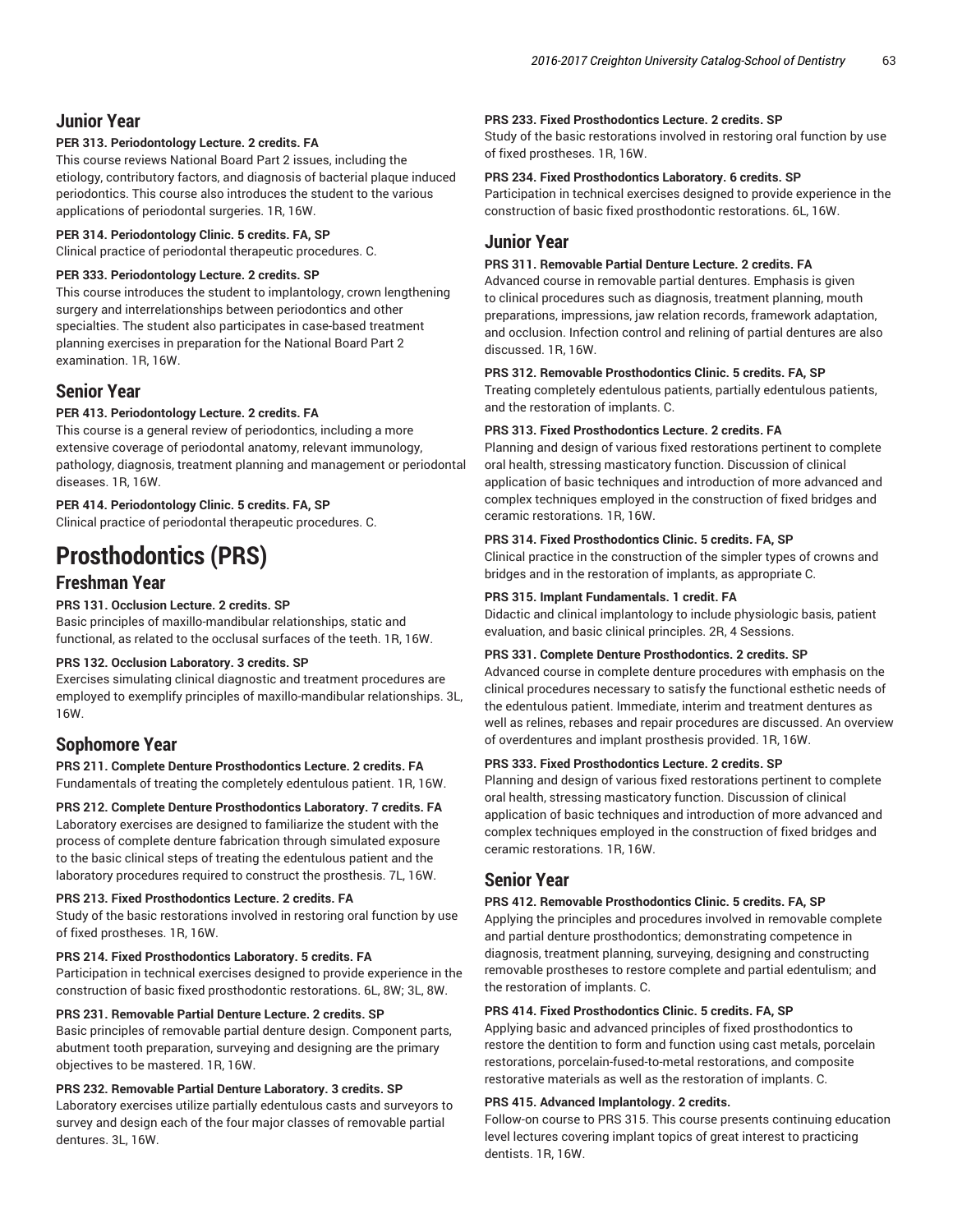#### **PRS 417. Advanced Clinical Dentistry Lecture. 2 credits. FA**

This course emphasizes comprehensive dental care delivered by both specialilsts and generalists by addressing the multi-disciplinary needs of the patient. Information may be new, advanced, controversial, or unique. This diverse staging examines and addresses complex issues in a somewhat different environment and assists in the preparation for Part II of the National Board. 1R, 16W.

## **Elective Courses**

A number of elective courses are offered by various departments to meet the expressed interests of both faculty and students. Elective courses, unless included in the foregoing list of departments and courses, are optional and carry no credit, and though they are credited on transcripts, they do not figure in grade-point averages.

## **Synopsis of Courses and Hours of Instruction**

Credit hours, in general, are assigned on the following basis: Lectures and seminars - 1 hour of credit for each hour of contact per week per quarter (8-week period). Laboratories and clinics - 1/2 hour of credit for each hour of contact per week per quarter (8-week period).

## **Freshman Year**

| <b>Behavioral Science</b>              |                                                                               | 5  |
|----------------------------------------|-------------------------------------------------------------------------------|----|
| <b>CPD 111</b>                         | Interpersonal Relationships and Communication                                 |    |
| CPD 115                                | <b>History of Dentistry</b>                                                   |    |
|                                        | <b>Community &amp; Preventive Dentistry</b>                                   | 4  |
| CPD 113                                | <b>Preventive Dentistry</b>                                                   |    |
| <b>CPD 132</b>                         | <b>Community Dentistry Field Experience</b>                                   |    |
| <b>Dental Anatomy</b>                  |                                                                               | q  |
| <b>GDS 113</b>                         | <b>Dental Anatomy Lecture</b>                                                 |    |
| <b>GDS 114</b>                         | Dental Anatomy Laboratory                                                     |    |
| <b>Dental Materials</b>                |                                                                               | 13 |
| GDS 115                                | <b>Dental Materials Lecture</b>                                               |    |
| GDS 116                                | Dental materials Laboratory                                                   |    |
| <b>GDS 135</b>                         | Dental Materials and Introduction to Operative<br><b>Dentistry Lecture</b>    |    |
| GDS 136                                | Dental Materials and Introduction to Operative<br><b>Dentistry Laboratory</b> |    |
| Diagnosis/Radiology                    |                                                                               | 4  |
| <b>DAR 121</b>                         | <b>Radiology Lecture</b>                                                      |    |
| <b>DAR 131</b>                         | Radiology Lecture                                                             |    |
| <b>DAR 132</b>                         | Radiology Technique                                                           |    |
| <b>General/Head &amp; Neck Anatomy</b> |                                                                               | 23 |
| <b>ORB 115</b>                         | <b>General Gross Anatomy Lecture</b>                                          |    |
| ORB 131                                | <b>Head and Neck Anatomy</b>                                                  |    |
| <b>ORB 139</b>                         | General Neuroscience                                                          |    |
| <b>Histology/Embryology</b>            |                                                                               | 17 |
| ORB 113                                | Histology                                                                     |    |
| ORB 133                                | Oral Histology and Embryology                                                 |    |
| <b>Information Technology</b>          |                                                                               | 1  |
| DAR 136                                | Introduction to Electronic Health Record<br>Management                        |    |
| <b>Nutrition</b>                       |                                                                               | 2  |
| ORB 137                                | Nutrition                                                                     |    |

| <b>Occlusion</b>     |                                     | 5  |
|----------------------|-------------------------------------|----|
| <b>PRS 131</b>       | <b>Occlusion Lecture</b>            |    |
| <b>PRS 132</b>       | <b>Occlusion Laboratory</b>         |    |
| Periodontology       |                                     | 3  |
| <b>PER 132</b>       | Periodontal Instrumentation         |    |
| Physiology           |                                     | 8  |
| <b>ORB 141</b>       | Physiology                          |    |
| <b>Research</b>      |                                     |    |
| <b>GDS 117</b>       | Introduction to Conduct of Research |    |
| <b>Total Credits</b> |                                     | 95 |

## **Sophomore Year**

| <b>Biochemistry</b>                     |                                                | 8              |
|-----------------------------------------|------------------------------------------------|----------------|
| <b>ORB 213</b>                          | Biochemistry                                   |                |
| Diagnosis/Radiology                     |                                                | 10             |
| <b>DAR 214</b>                          | Dental Assisting and Radiology                 |                |
| <b>DAR 215</b>                          | <b>Oral Diagnosis</b>                          |                |
| <b>DAR 224</b>                          | Radiology Technique                            |                |
| <b>DAR 234</b>                          | Radiology Lecture and Technique                |                |
| <b>Endodontics</b>                      |                                                | $\overline{7}$ |
| <b>END 213</b>                          | Pulp Biology / Endodontics                     |                |
| <b>END 233</b>                          | <b>Endodontic Techniques</b>                   |                |
| <b>END 234</b>                          | <b>Endodontics Laboratory</b>                  |                |
| <b>Fixed Prosthodontics</b>             |                                                | 15             |
| <b>PRS 213</b>                          | <b>Fixed Prosthodontics Lecture</b>            |                |
| <b>PRS 214</b>                          | <b>Fixed Prosthodontics Laboratory</b>         |                |
| <b>PRS 233</b>                          | <b>Fixed Prosthodontics Lecture</b>            |                |
| <b>PRS 234</b>                          | <b>Fixed Prosthodontics Laboratory</b>         |                |
| <b>Infection Control</b>                |                                                | $\overline{2}$ |
| <b>DAR 211</b>                          | Infectious Disease Control in Dentistry        |                |
| <b>Information Technology</b>           |                                                | $\overline{2}$ |
| <b>DAR 216</b>                          | axiUm Training Lab                             |                |
| Microbiology                            |                                                | $\overline{7}$ |
| <b>ORB 211</b>                          | Microbiology                                   |                |
| <b>Operative Dentistry</b>              |                                                | 18             |
| GDO 213                                 | <b>Operative Dentistry Lecture</b>             |                |
| GDO 214                                 | <b>Operative Dentistry Laboratory</b>          |                |
| GDO 233                                 | <b>Operative Dentistry Lecture</b>             |                |
| GDO 234                                 | <b>Operative Dentistry Laboratory</b>          |                |
| <b>Oral Hygiene</b>                     |                                                | 1              |
| <b>DAR 232</b>                          | Oral Hygiene and Recall Clinic                 |                |
| <b>Pain Control</b>                     |                                                | $\overline{4}$ |
| <b>OMS 233</b>                          | Pain Control/Anesthesia                        |                |
| Pathology                               |                                                | 16             |
| <b>DAR 219</b>                          | <b>General Pathology</b>                       |                |
| <b>DAR 235</b>                          | Oral Pathology                                 |                |
| <b>Pediatric Dentistry/Orthodontics</b> |                                                | $\overline{7}$ |
| PDO 213                                 | Physical Growth and Development                |                |
| PDO 234                                 | Pedodontics/Orthodontics Technique             |                |
| Periodontology                          |                                                | 5              |
| <b>PER 212</b>                          | Clinical Introduction to Scaling and Polishing |                |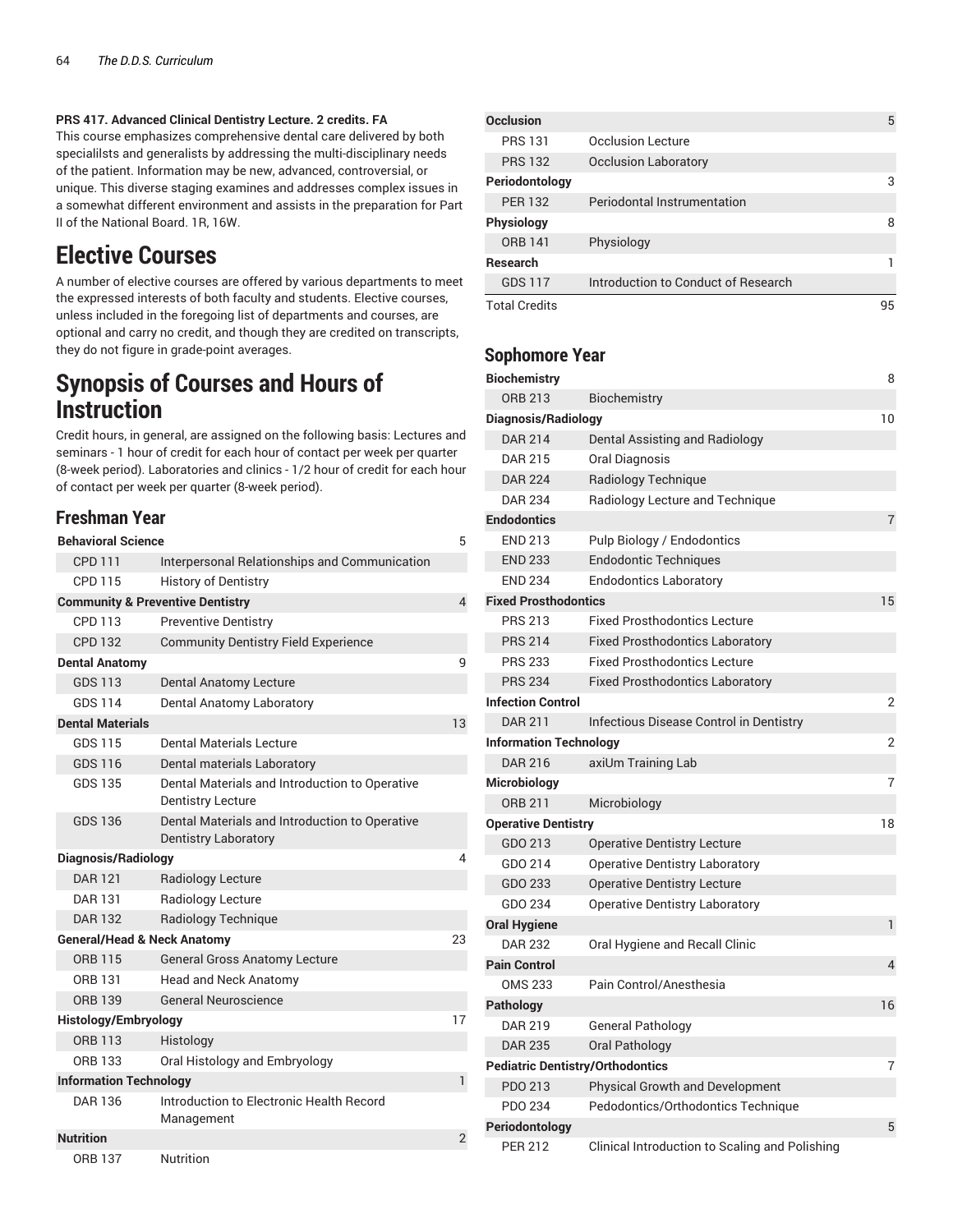| <b>PER 213</b>                   | Periodontology Lecture                                                             |                |
|----------------------------------|------------------------------------------------------------------------------------|----------------|
| <b>PER 233</b>                   | Periodontology Lecture                                                             |                |
| Pharmacology                     |                                                                                    | 3              |
| <b>ORB 231</b>                   | Pharmacology                                                                       |                |
| <b>Removable Prosthodontics</b>  |                                                                                    | 14             |
| <b>PRS 211</b>                   | <b>Complete Denture Prosthodontics Lecture</b>                                     |                |
| <b>PRS 212</b>                   | <b>Complete Denture Prosthodontics Laboratory</b>                                  |                |
| <b>PRS 231</b>                   | <b>Removable Partial Denture Lecture</b>                                           |                |
| <b>PRS 232</b>                   | <b>Removable Partial Denture Laboratory</b>                                        |                |
| <b>Total Credits</b>             |                                                                                    | 119            |
| <b>Junior Year</b>               |                                                                                    |                |
| <b>Acute Care</b>                |                                                                                    | 3              |
| GDD 316                          | <b>Acute Care Clinic</b>                                                           |                |
| <b>Behavioral Science</b>        |                                                                                    | 2              |
| CPD 313                          | <b>Behavioral Science Aspects of Patient Care</b>                                  |                |
| <b>Clinic Activity</b>           |                                                                                    | 16             |
| GDP 312                          | <b>Relative Value Units</b>                                                        |                |
| GDP 332                          | <b>Relative Value Units</b>                                                        |                |
|                                  | <b>Community &amp; Preventive Dentistry</b>                                        | 3              |
| CPD 312                          | <b>Community Dentistry Field Experience</b>                                        |                |
| CPD 333                          | <b>Public Health Dentistry</b>                                                     |                |
| <b>CPR</b>                       |                                                                                    | 1              |
| <b>CPD 314</b>                   | Cardio-Pulmonary Resuscitation                                                     |                |
| Diagnosis/Radiology              |                                                                                    | 7              |
| <b>DAR 313</b>                   | Radiographic Interpretation                                                        |                |
| <b>DAR 314</b>                   | Oral Diagnosis and Treatment Planning Clinic                                       |                |
| <b>DAR 318</b>                   | Radiographic Interpretation Clinic                                                 |                |
| <b>Evidence-Based Dentistry</b>  |                                                                                    | $\overline{2}$ |
| <b>CPD 335</b>                   | Evidence-Based Dental Care: Understanding and<br><b>Evaluating Dental Research</b> |                |
| <b>Endodontics</b>               |                                                                                    | 6              |
| <b>END 313</b>                   | <b>Endodontic Problem Solving</b>                                                  |                |
| <b>END 314</b>                   | <b>Endodontic Clinic</b>                                                           |                |
| <b>Fixed Prosthodontics</b>      |                                                                                    | 9              |
| <b>PRS 313</b>                   | <b>Fixed Prosthodontics Lecture</b>                                                |                |
| <b>PRS 314</b>                   | <b>Fixed Prosthodontics Clinic</b>                                                 |                |
| <b>PRS 333</b>                   | <b>Fixed Prosthodontics Lecture</b>                                                |                |
| Implantology                     |                                                                                    | 1              |
| <b>PRS 315</b>                   | Implant Fundamentals                                                               |                |
| <b>Medically Complex Patient</b> |                                                                                    | 2              |
| <b>DAR 315</b>                   | Dental Management of Medically Complex                                             |                |
|                                  | Patients                                                                           |                |
| <b>Operative Dentistry</b>       |                                                                                    | 16             |
| GDO 313                          | <b>Operative Dentistry Lecture</b>                                                 |                |
| GDO 314                          | <b>Operative Dentistry Clinic</b>                                                  |                |
| GDO 333                          | <b>Operative Dentistry Lecture</b>                                                 |                |
|                                  | <b>Oral Surgery/Medical Emergencies</b>                                            | 8              |
| <b>OMS 314</b>                   | Oral Surgery Clinic                                                                |                |
| <b>OMS 315</b>                   | Oral Surgery Lecture                                                               |                |
| <b>OMS 331</b>                   | Physical Diagnosis/Medical Emergencies                                             |                |
| <b>Patient Assessment</b>        |                                                                                    | 2              |
| DAR 316                          | <b>Patient Assessment Clinic</b>                                                   |                |

| <b>Pediatric Dentistry/Orthodontics</b>     |                                                                              | 16             |
|---------------------------------------------|------------------------------------------------------------------------------|----------------|
| PDO 313                                     | Principles of Orthodontics and Dento-Facial<br><b>Growth and Development</b> |                |
| PDO 314                                     | Orthodontic Diagnosis and Treatment Planning<br>Clinic                       |                |
| PDO 315                                     | <b>Pediatric Dentistry</b>                                                   |                |
| PDO 316                                     | <b>Pediatric Dentistry Clinic</b>                                            |                |
| PDO 331                                     | Orthodontics                                                                 |                |
| <b>Periodontics</b>                         |                                                                              | 9              |
| PFR 313                                     | Periodontology Lecture                                                       |                |
| <b>PER 314</b>                              | Periodontology Clinic                                                        |                |
| <b>PER 333</b>                              | Periodontology Lecture                                                       |                |
| Pharmacology                                |                                                                              | 4              |
| ORB 311                                     | Dental Pharmacology II                                                       |                |
| <b>Practice Management</b>                  |                                                                              | $\overline{2}$ |
| CPD 331                                     | <b>Practice Planning</b>                                                     |                |
| <b>Removable Prosthodontics</b>             |                                                                              | 9              |
| <b>PRS 311</b>                              | Removable Partial Denture Lecture                                            |                |
| <b>PRS 312</b>                              | <b>Removable Prosthodontics Clinic</b>                                       |                |
| <b>PRS 331</b>                              | <b>Complete Denture Prosthodontics</b>                                       |                |
| <b>TMD Disorders</b>                        |                                                                              | 2              |
| <b>DAR 331</b>                              | Temporomandibular Disorders/Orofacial Pain                                   |                |
| <b>Total Credits</b>                        |                                                                              | 120            |
| <b>Senior Year</b>                          |                                                                              |                |
| <b>Acute Care</b>                           |                                                                              | 3              |
| GDD 416                                     | <b>Acute Care Clinic</b>                                                     |                |
| <b>Behavioral Sciences/Ethics</b>           |                                                                              | 4              |
| <b>CPD 413</b>                              | Ethics in the Practice of Dentistry I                                        |                |
| <b>CPD 431</b>                              | Ethics in the Practice of Dentistry II                                       |                |
| <b>Clinic Activity</b>                      |                                                                              | 16             |
| GDP 412                                     | <b>Relative Value Units</b>                                                  |                |
| <b>GDP 432</b>                              | <b>Relative Value Units</b>                                                  |                |
| <b>Community &amp; Preventive Dentistry</b> |                                                                              | 5              |
| <b>CPD 412</b>                              | <b>Community Dentistry Field Experience</b>                                  |                |
| CPD 414                                     | Senior Service-Learning Program                                              |                |
| <b>Diagnosis/Radiology</b>                  |                                                                              | $\overline{2}$ |
| <b>DAR 414</b>                              | Oral Diagnosis and Treatment Planning Clinic                                 |                |
| <b>Endodontics</b>                          |                                                                              | 6              |
| <b>END 413</b>                              | Advanced Endodonics, Surgery And Review                                      |                |
| <b>END 414</b>                              | <b>Endodontic Clinic</b>                                                     |                |
| <b>Esthetic Dentistry</b>                   |                                                                              | 2              |
| GDO 412                                     | <b>Esthetic Dentistry</b>                                                    |                |
| <b>Fixed Prosthodontics</b>                 |                                                                              | 7              |
| <b>PRS 414</b>                              | <b>Fixed Prosthodontics Clinic</b>                                           |                |
| <b>PRS 417</b>                              | <b>Advanced Clinical Dentistry Lecture</b>                                   |                |
| Implantology                                |                                                                              | $\sqrt{2}$     |
| <b>PRS 415</b>                              | Advanced Implantology                                                        |                |
| <b>Operative Dentistry</b>                  |                                                                              | 12             |
| GDO 414                                     | <b>Operative Dentistry Clinic</b>                                            |                |
| <b>Oral Pathology</b>                       |                                                                              | 2              |
| <b>DAR 413</b>                              | Oral Pathology                                                               |                |
| <b>Oral Surgery</b>                         |                                                                              | 6              |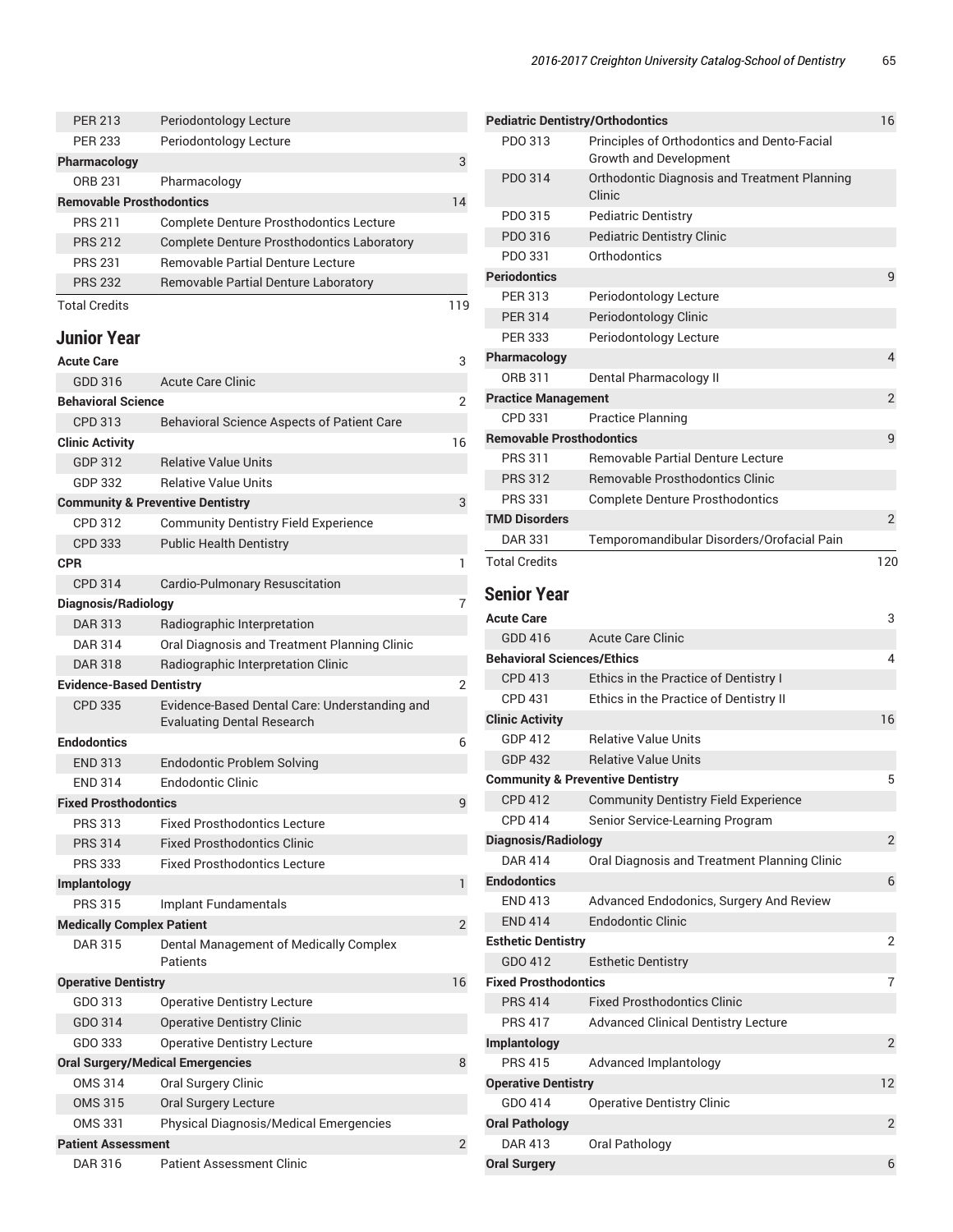| <b>OMS 413</b>                          | Oral Surgery Lecture                                                         |     |
|-----------------------------------------|------------------------------------------------------------------------------|-----|
| <b>OMS 414</b>                          | Oral Surgery Clinic                                                          |     |
| <b>Patient Assessment</b>               |                                                                              | 2   |
| DAR 416                                 | <b>Patient Assessment Clinic</b>                                             |     |
| <b>Pediatric Dentistry/Orthodontics</b> |                                                                              | 10  |
| PDO 413                                 | Principles of Orthodontics and Dento-Facial<br><b>Growth and Development</b> |     |
| PDO 414                                 | Orthodontic Diagnosis and Treatment Planning<br>Clinic                       |     |
| PDO 418                                 | <b>Pediatric Dentistry Clinic</b>                                            |     |
| <b>Periodontics</b>                     |                                                                              | 7   |
| <b>PER 413</b>                          | Periodontology Lecture                                                       |     |
| <b>PFR 414</b>                          | Periodontology Clinic                                                        |     |
| Pharmacology                            |                                                                              | 4   |
| ORB 411                                 | Dental Pharmacology Update                                                   |     |
| <b>Practice Management</b>              |                                                                              | 5   |
| CPD 411                                 | <b>Business of Practice</b>                                                  |     |
| <b>CPD 433</b>                          | Financial Planning and Jurisprudence                                         |     |
| <b>Removable Prosthodontics</b>         |                                                                              | 5   |
| <b>PRS 412</b>                          | <b>Removable Prosthodontics Clinic</b>                                       |     |
| <b>Total Credits</b>                    |                                                                              | 100 |

These credit hours represent the annual cumulative total for each academic year (two semesters). The approximate semester credit hour total can be derived by dividing this number by two. The first semester of the sophomore, junior, and senior year slo includes courses offered during a summer session.

## **Approximate Division of Time (By Clock Hours)**

|                    | Lecture/<br><b>Seminar</b> | Lab. | <b>Field/Clinic</b> | <b>Total Hours</b>  |
|--------------------|----------------------------|------|---------------------|---------------------|
| Freshman<br>Year   | 429                        | 519  | 55                  | 1003                |
| Sophomore<br>Year  | 506                        | 668  | 160                 | $1334$ <sup>1</sup> |
| Junior Year        | 417                        | 2    | 1048                | $1467^2$            |
| <b>Senior Year</b> | 204                        | 28   | 1153                | $1385^2$            |

1 Includes Summer Session

2 Includes Summer Session and Clinic

# **Master of Science in Oral Biology**

The graduate program in Oral Biology is a program of study culminating in a Master of Science degree. The program is flexible and will foster an interdisciplinary approach using School of Dentistry research, courses, and facilities to cater to the needs of individual students. A thesis is required. The program is geared toward providing a sound didactic basis for students interested in pursuing dentistry as a profession. It also provides research opportunities and teaching experience in an effort to model graduate students for an academic career as clinician educators and academic dentists.

The program provides a choice of two tracks of study. The first is in dental materials and includes didactic and research emphasis in modern materials science. The second is in oral biology and emphasizes

didactics and research in anatomical sciences and histology. Both tracks will equip students to analyze research and clinical literature. Both will also provide an opportunity in the second year to teach in first-year predoctoral dental laboratory courses.

This program is administered by the Graduate School at Creighton University. More information regarding this program is available in the Oral Biology (http://catalog.creighton.edu/graduate/graduate-programscourses/oral-biology) section of the Graduate School Catalog.

# **PostBaccalaureate Program (PBP)**

Program Director: Sade Kosoko-Lasaki, M.D., M.S.P.H., M.B.A. Program Office: Hixson-Lied Science Building G13

## **Certificate Program: Pre-Dental Postbaccalaureate Pre-Professional Studies**

## **Program and Objectives**

Creighton University's Postbaccalaureate Program is designed to aid disadvantaged students in their preparation and admission to dental school. The Program is comprised of three parts. The first is an 8-week Summer Diagnostic Session in which students are involved in academic pretesting and curricular review sessions. Next, in the Academic Year Program, students participate in intensive coursework in the sciences, mathematics, and English. Finally in the Prematriculation Summer Session, students attend dental school preview courses. Throughout the Program, students are provided academic and psychosocial support, clinical experiences, and mentoring in order to assure successful completion of the Program and admittance to the Creighton University School of Dentistry, another dental school, or an other health sciences program.

### **Prerequisites for Admission**

Prior to admission to the Postbaccalaureate Program, each applicant must have fulfilled all pre-dental science requirements and have completed an undergraduate degree or higher from a regionally accredited United States college or university. Applicants must have earned a baccalaureate degree and must not have been previously accepted to a dental school. However, applicants must have been previously denied admission to dental school. An eligible applicant must be a U. S. citizen, non-citizen national, or foreign national who possesses a visa permitting permanent residence in the United States.

### **Goal**

The goal of the Postbaccalaureate Program is to strengthen the academic and test-taking skills of disadvantaged students in order to enhance their competitiveness for application to dental school.

## **Required Courses (55 Credits)**

#### **Curriculum: Pre-Dental Postbaccalaureate Pre-Professional Studies**

| <b>Diagnostic Summer Session</b> | <b>Credits</b>                                         |    |
|----------------------------------|--------------------------------------------------------|----|
| <b>PBP 507</b>                   | Pre-Dental Biology<br>Preview                          | ı  |
| PBP 508                          | <b>Pre-Dental Chemistry</b><br>Preview                 | 1. |
| PBP 509                          | <b>Pre-Dental Analytical</b><br><b>Reading Preview</b> | 1  |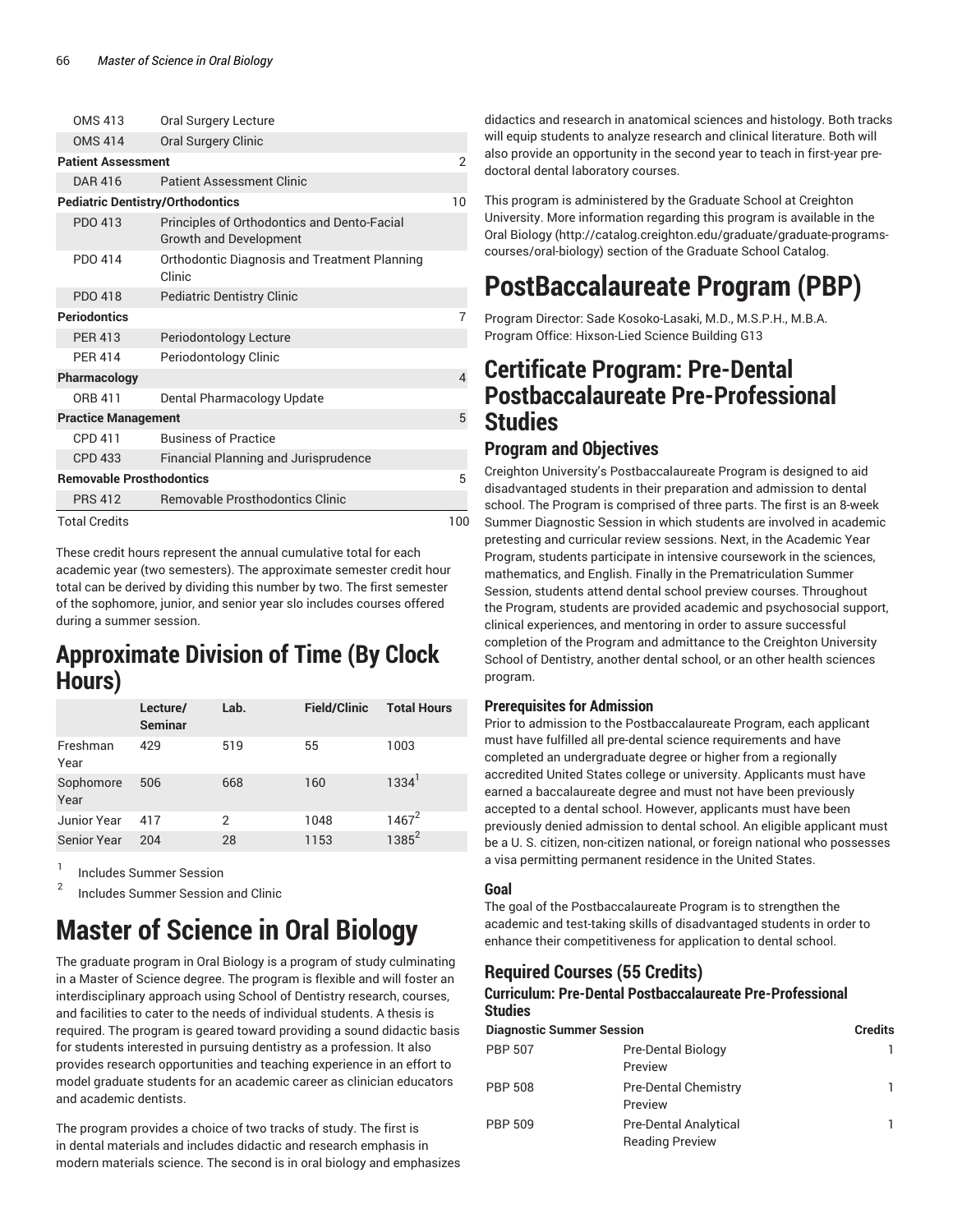| <b>PBP 510</b>                  | <b>Pre-Dental Writing</b><br>Preview                       | 1   | <b>PBP 533</b>                                                                                                                                                                                                                                                                                                                            | Pre-Dental<br>Biochemistry-Radiology                                                                                                           | 1              |  |
|---------------------------------|------------------------------------------------------------|-----|-------------------------------------------------------------------------------------------------------------------------------------------------------------------------------------------------------------------------------------------------------------------------------------------------------------------------------------------|------------------------------------------------------------------------------------------------------------------------------------------------|----------------|--|
| <b>PBP 511</b>                  | Pre-Dental<br><b>Mathematics Preview</b>                   |     | <b>PBP 535</b>                                                                                                                                                                                                                                                                                                                            | Pre-Dental Dental<br>Anatomy                                                                                                                   | 1              |  |
| <b>PBP 512</b>                  | Pre-Dental<br>Fundamentals of                              | 2   | <b>PBP 536</b>                                                                                                                                                                                                                                                                                                                            | Pre-Dental Dental<br><b>Materials</b>                                                                                                          | 1.             |  |
|                                 | <b>Technical Drawing</b>                                   |     | <b>PBP 537</b>                                                                                                                                                                                                                                                                                                                            | <b>Pre-Dental Academic</b>                                                                                                                     | 1              |  |
| <b>PBP 513</b>                  | Pre-Dental Academic<br>Excellence                          | 1   |                                                                                                                                                                                                                                                                                                                                           | Excellence<br><b>Term Credits</b>                                                                                                              | $\overline{7}$ |  |
| <b>PBP 521</b>                  | Pre-Dental Integrated<br><b>Cultural Awareness</b>         | 1.5 |                                                                                                                                                                                                                                                                                                                                           | <b>Total Credits:</b>                                                                                                                          | 55.5           |  |
|                                 | <b>Term Credits</b>                                        | 9.5 | <b>Courses</b>                                                                                                                                                                                                                                                                                                                            |                                                                                                                                                |                |  |
| <b>Fall Academic Session</b>    |                                                            |     |                                                                                                                                                                                                                                                                                                                                           | PBP 400. Pre-Medical Biology Preview. 1 credit.                                                                                                |                |  |
| <b>PBP 514</b>                  | Pre-Dental Biology                                         | 3   | The main objectives of the biology course are to enhance understanding                                                                                                                                                                                                                                                                    |                                                                                                                                                |                |  |
|                                 | Review                                                     |     |                                                                                                                                                                                                                                                                                                                                           | of biological concepts applicable to medicine, and to develop critical                                                                         |                |  |
| <b>PBP 515</b>                  | <b>Pre-Dental Chemistry</b><br>Review                      | 3   | thinking and problem-solving skills required for biological science and<br>medicine, including the ability to acquire and analyze information from<br>various sources. Biological science emphasized includes anatomy,<br>behavioral biology, cell biology, developmental biology, genetics,                                              |                                                                                                                                                |                |  |
| <b>PBP 516</b>                  | Pre-Dental Analytic<br><b>Reading Part A</b>               | 1   |                                                                                                                                                                                                                                                                                                                                           |                                                                                                                                                |                |  |
| <b>PBP 518</b>                  | <b>Pre-Dental Writing</b><br>Review                        | 1   | molecular biology, and physiology.<br>PBP 401. Pre-Medical Chemistry Preview. 1 credit.                                                                                                                                                                                                                                                   |                                                                                                                                                |                |  |
| <b>PBP 519</b>                  | Pre-Dental                                                 | 3   | Topics covered include: math concepts used in chemistry, introduction                                                                                                                                                                                                                                                                     |                                                                                                                                                |                |  |
|                                 | <b>Mathematics Review</b>                                  |     | to the periodic table, atomic structure, chemical nomenclature,<br>stoichiometry, ionic reactions in water solutions, electron configurations,                                                                                                                                                                                            |                                                                                                                                                |                |  |
| <b>PBP 520</b>                  | Pre-Dental<br>Understanding                                | 4   | periodic trends of the elements, ionic and covalent compounds.                                                                                                                                                                                                                                                                            |                                                                                                                                                |                |  |
|                                 | Perceptual Ability                                         |     | PBP 402. Pre-Medical Analytical Reading Preview. 1 credit.                                                                                                                                                                                                                                                                                |                                                                                                                                                |                |  |
| <b>PBP 522</b>                  | <b>Pre-Dental Academic</b><br>Excellence                   | 1   | This class will assess the students' ability to read actively and critically.<br>It will include an overview of the fundamentals of reading and various<br>reading skills. Time will be spent developing the ability to reason<br>from reading and to analyze written material. It will demonstrate the<br>importance of reading in life. |                                                                                                                                                |                |  |
| <b>PBP 541</b>                  | <b>Pre-Dental Cultural</b><br><b>Analytical Literature</b> | 2   |                                                                                                                                                                                                                                                                                                                                           |                                                                                                                                                |                |  |
| <b>PBP 545</b>                  | <b>Pre-Dental Analytic</b>                                 | 2   |                                                                                                                                                                                                                                                                                                                                           |                                                                                                                                                |                |  |
|                                 | <b>Reading Part B</b>                                      |     | PBP 403. Pre-Medical Writing Preveiw. 1 credit.<br>This course is a review of standard rhetorical modes, syntax, grammar,                                                                                                                                                                                                                 |                                                                                                                                                |                |  |
|                                 | <b>Term Credits</b>                                        | 20  |                                                                                                                                                                                                                                                                                                                                           | and usage, as well as an introduction to the MCAT essay structure.                                                                             |                |  |
| <b>Spring Academic Session</b>  |                                                            |     |                                                                                                                                                                                                                                                                                                                                           | PBP 404. Pre-Medical Mathematics Preview. 1 credit.                                                                                            |                |  |
| <b>PBP 523</b>                  | Pre-Dental Biology                                         | 3   |                                                                                                                                                                                                                                                                                                                                           | This review covers pre-algebra, college algebra, plane geometry,                                                                               |                |  |
| <b>PBP 524</b>                  | <b>Pre-Dental Chemistry</b>                                | 4   |                                                                                                                                                                                                                                                                                                                                           | trigonometry, analytic geometry, and introductory calculus. There                                                                              |                |  |
| <b>PBP 525</b>                  | <b>Pre-Dental Analytical</b><br>Reading                    |     |                                                                                                                                                                                                                                                                                                                                           | are three aims for the students in this course: to perfect the math<br>skills necessary to manipulate formulas for an MCAT exam, to gain an    |                |  |
| <b>PBP 526</b>                  | Pre-Dental Preceptual<br>Ability                           | 3   |                                                                                                                                                                                                                                                                                                                                           | understanding of general mathematical concepts behind the formulas<br>and models in the physical sciences, to gain an understanding of general |                |  |
| <b>PBP 527</b>                  | <b>Pre-Dental Writing</b>                                  | ı   |                                                                                                                                                                                                                                                                                                                                           | mathematical concepts behind the formulas and models of medical                                                                                |                |  |
| <b>PBP 528</b>                  | Pre-Dental                                                 | 3   | research. Individuals in the course will have weaknesses in varied areas,<br>so that, the rate of coverage of topics will vary according to the needs of                                                                                                                                                                                  |                                                                                                                                                |                |  |
|                                 | <b>Mathematics</b>                                         |     | the students in the course.                                                                                                                                                                                                                                                                                                               |                                                                                                                                                |                |  |
| <b>PBP 530</b>                  | Pre-Dental Academic<br>Excellence                          | 1   |                                                                                                                                                                                                                                                                                                                                           | PBP 405. Pre-Medical Physics Preview. 1 credit.                                                                                                |                |  |
| <b>PBP 544</b>                  | <b>Pre-Dental Biomedical</b><br>Science                    | 3   | Lecture. Topics include: Language of Motion, Newton's laws of motion,<br>Resistance, Conservation of motion, and work-energy. Testing is done in                                                                                                                                                                                          |                                                                                                                                                |                |  |
|                                 | <b>Term Credits</b>                                        | 19  | needed.                                                                                                                                                                                                                                                                                                                                   | a MCAT format to make students familiar with MCAT tests and concepts                                                                           |                |  |
| <b>Prematriculation Session</b> |                                                            |     |                                                                                                                                                                                                                                                                                                                                           |                                                                                                                                                |                |  |
| <b>PBP 531</b>                  | Pre-Dental Histology                                       | 1   |                                                                                                                                                                                                                                                                                                                                           | PBP 406. Pre-Medical Biology Review. 3 credits.<br>The main objectives of the biology course are to enhance understanding                      |                |  |
|                                 | and Embryology                                             |     |                                                                                                                                                                                                                                                                                                                                           | of biological concepts applicable to medicine, and to develop critical                                                                         |                |  |
| <b>PBP 532</b>                  | <b>Pre-Dental Gross</b>                                    | 1   | thinking and problem-solving skills required for biological science and                                                                                                                                                                                                                                                                   |                                                                                                                                                |                |  |
|                                 | Anatomy Part I                                             |     | medicine, including the ability to acquire and analyze information from                                                                                                                                                                                                                                                                   |                                                                                                                                                |                |  |
| <b>PBP 542</b>                  | <b>Pre-Dental Gross</b><br>Anatomy Part 2                  | 1   | various sources. Biological science emphasized includes anatomy,<br>behavioral biology, cell biology, developmental biology, genetics,<br>molecular biology, and physiology.                                                                                                                                                              |                                                                                                                                                |                |  |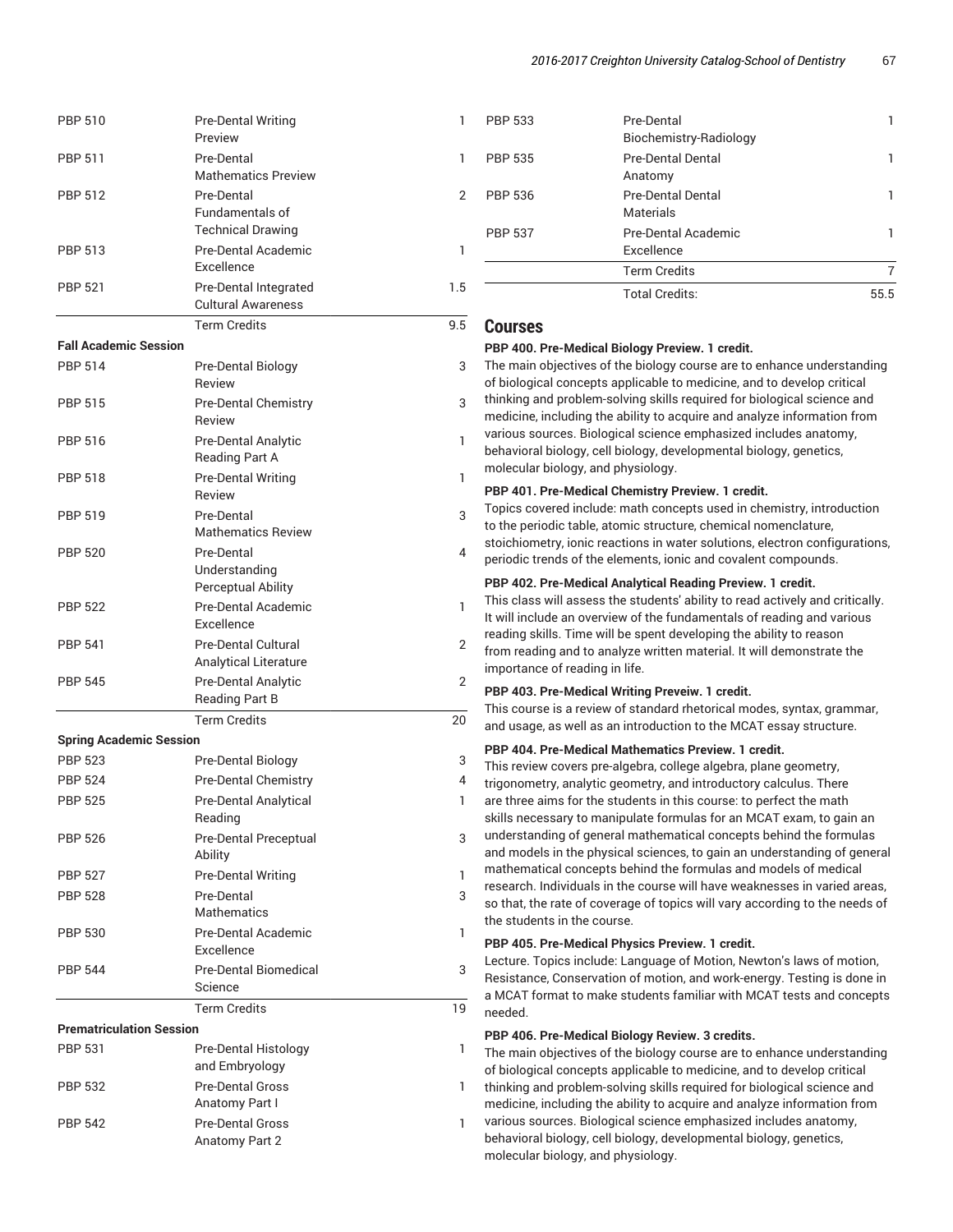#### **PBP 407. Pre-Medical Chemistry Review. 3 credits.**

A continuation of the summer chemistry program. Concepts and theories covered include the gas laws, intermolecular attractive forces, properties of solids and liquids, chemical thermodynamics, colligate properties of solutions, kinetics, chemical equilibrium, acid and base theory, solubility, oxidation and reduction reactions, and coordination theory. The summer and fall courses review the first year of college chemistry.

#### **PBP 408. Pre-Medical Analytic Reading Review Part A. 1 credit.**

This class will assess the students' ability to read actively and critically. It will include an overview of the fundamentals of reading and various reading skills. Time will be spent developing the ability to reason from reading and to analyze written material. It will demonstrate the importance of reading in life.

#### **PBP 409. Pre-Medical Writing Review. 1 credit.**

This course focuses on issues of timed writing and MCAT essay practice, as well as readings from fiction and nonfiction sources for style and structure.

#### **PBP 410. Pre-Medical Mathematics Review. 3 credits.**

This review covers pre-algebra, college algebra, plane geometry, trigonometry, analytic geometry, and introductory calculus. There are three aims for the students in this course: to perfect the math skills necessary to manipulate formulas for an MCAT exam, to gain an understanding of general mathematical concepts behind the formulas and models in the physical sciences, to gain an understanding of general mathematical concepts behind the formulas and models of medical research. Individuals in the course will have weaknesses in varied areas, so that, the rate of coverage of topics will vary according to the needs of the students in the course.

#### **PBP 411. Pre-Medical Physics Review. 3 credits.**

Lecture. Topics include: Gravity, Circular Motion, Torques, Solids, Fluids and Sound-Waves. Testing is done in a MCAT format to make students familiar with MCAT tests and concepts needed.

#### **PBP 412. Pre-Medical Biology. 3 credits.**

The main objectives of the biology course are to enhance understanding of biological concepts applicable to medicine, and to develop critical thinking and problem-solving skills required for biological science and medicine, including the ability to acquire and analyze information from various sources. Biological science emphasized includes anatomy, behavioral biology, cell biology, developmental biology, genetics, molecular biology, and physiology.

#### **PBP 413. Pre-Medical Chemistry. 4 credits.**

Semester reviews organic chemistry. Review of the structure and properties of organic compounds such as alkenes, aromatic compounds, alkynes, alcohols, alkyl halides, and the carbonyl compounds. Reaction mechanisms, organic synthesis and structural analysis by spectroscopy are emphasized.

#### **PBP 414. Pre-Medical Analytical Reading. 1 credit.**

This class will assess the students' ability to read actively and critically. It will include an overview of the fundamentals of reading and various reading skills. Time will be spent developing the ability to reason from reading and to analyze written material. It will demonstrate the importance of reading in life.

#### **PBP 415. Pre-Medical Writing. 1 credit.**

This course focuses on intensive MCAT exam practice while continuing the readings and analysis from the fall.

#### **PBP 416. Pre-Medical Mathematics. 3 credits.**

This review covers pre-algebra, college algebra, plane geometry, trigonometry, analytic geometry, and introductory calculus. There are three aims for the students in this course: to perfect the math skills necessary to manipulate formulas for an MCAT exam, to gain an understanding of general mathematical concepts behind the formulas and models in the physical sciences, to gain an understanding of general mathematical concepts behind the formulas and models of medical research. Individuals in the course will have weaknesses in varied areas, so that, the rate of coverage of topics will vary according to the needs of the students in the course.

#### **PBP 417. Pre-Medical Physics. 3 credits.**

Lecture. Topics include: Electrodynamics, Circuits and Atomic-Nuclear Physics Testing is done in a MCAT format to make students familiar with MCAT tests and concepts needed.

#### **PBP 418. Pre-Medical Integrated Cultural Awareness. 1.5 credit.**

This course is designed to engage students in the discussion of cultural differences and issues of identity while honing their reading and reading critical skills. Students will discuss class, cultural clashes, and themes of dislocation and alienation. They will explore the meaning of physical and cognitive outsiderness and learn to read critically.

#### **PBP 419. Pre-Medical Academic Excellence. 1 credit.**

This course is designed to assist the Post-Bac program students with the refinement of academic skills in preparation for maximum academic performance. This goal encompasses the academic work in the year long program, in increased performance on the MCAT and in readiness for the academic rigors of medical school.Individual assessment is an intricate part of the course. Students use the information to evaluate their current strategies to determine what areas need altered or additional techniques. Other components of the course include critical thinking skills, communication approaches, success collaborative learning, time management issues and stress reduction.

#### **PBP 420. Pre-Medical Academic Excellence. 1 credit.**

This course is designed to assist the Post-Bac program students with the refinement of academic skills in preparation for maximum academic performance. This goal encompasses the academic work in the year long program, in increased performance on the MCAT and in readiness for the academic rigors of medical school.Individual assessment is an intricate part of the course. Students use the information to evaluate their current strategies to determine what areas need altered or additional techniques. Other components of the course include critical thinking skills, communication approaches, success collaborative learning, time management issues and stress reduction.

#### **PBP 421. Pre-Medical Academic Excellence. 1 credit.**

This course is designed to assist the Post-Bac program students with the refinement of academic skills in preparation for maximum academic performance. This goal encompasses the academic work in the year long program, in increased performance on the MCAT and in readiness for the academic rigors of medical school.Individual assessment is an intricate part of the course. Students use the information to evaluate their current strategies to determine what areas need altered or additional techniques. Other components of the course include critical thinking skills, communication approaches, success collaborative learning, time management issues and stress reduction.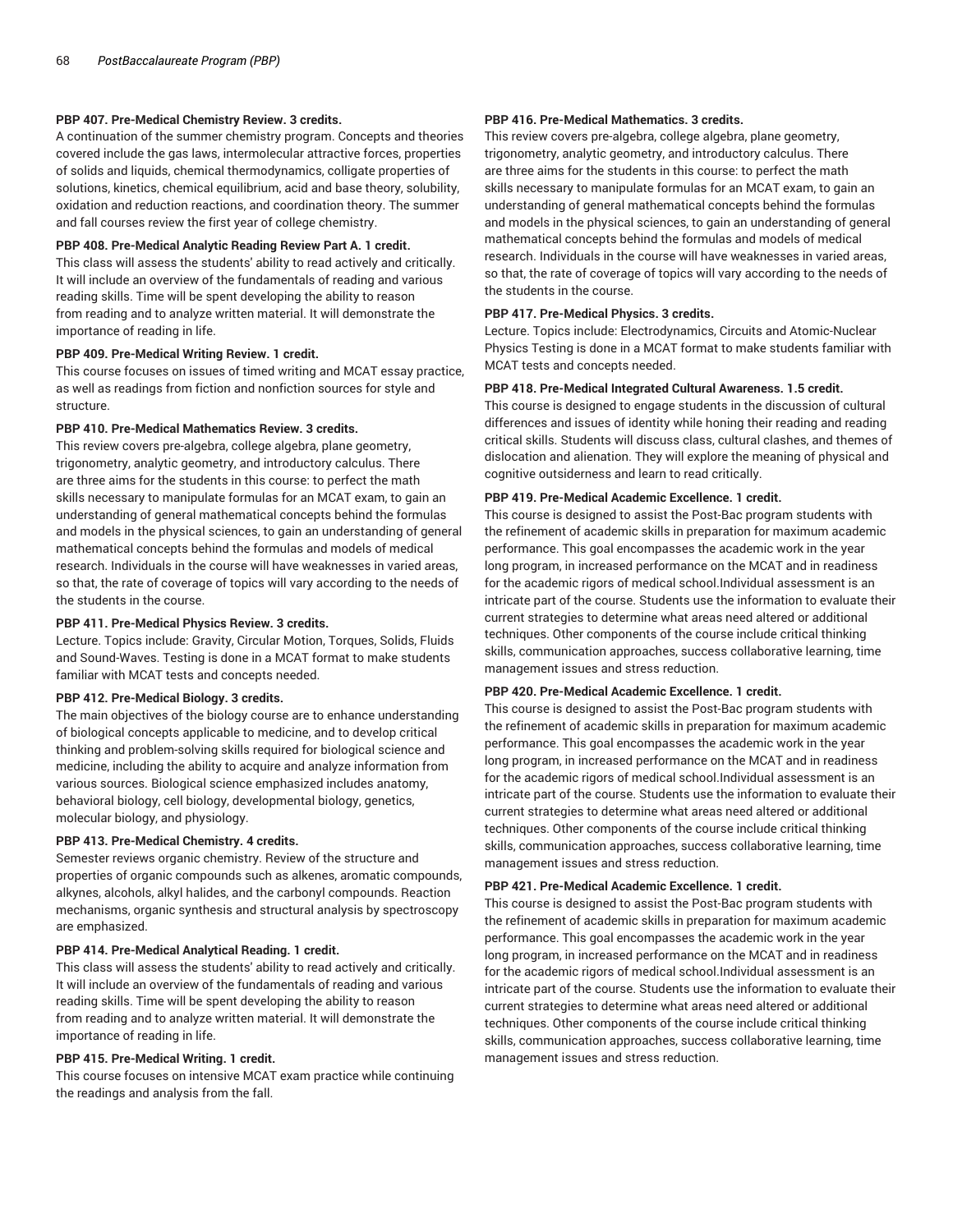#### **PBP 422. Pre-Medical Academic Excellence. 1 credit.**

This course is designed to assist the Post-Bac program students with the refinement of academic skills in preparation for maximum academic performance. This goal encompasses the academic work in the year long program, in increased performance on the MCAT and in readiness for the academic rigors of medical school.Individual assessment is an intricate part of the course. Students use the information to evaluate their current strategies to determine what areas need altered or additional techniques. Other components of the course include critical thinking skills, communication approaches, success collaborative learning, time management issues and stress reduction.

**PBP 423. Pre-Medical Biomedical Science. 3 credits.**

#### **PBP 424. Pre-Medical Analytic Reading Review Part B. 2 credits.**

This class will assess the students' ability to read actively and critically. It will include an overview of the fundamentals of reading and various reading skills. Time will be spent developing the ability to reason from reading and to analyze written material. It will demonstrate the importance of reading in life.

#### **PBP 426. Pre-Medical Behavioral Science-Introduction to Psychology. 1 credit.**

This course is an overview of basic psychological principals.

**PBP 427. Pre-Medical Cultural Connections. 1 credit.** This course explores culture through the arts.

**PBP 428. Pre-Medical Cultural Analytical Literature. 2 credits.**

This course is an overview of cultural competency through essay and literary text.

**PBP 430. Pre-Medical Behavioral Science-Introduction to Sociology. 1.5 credit.**

This course is an overview of basic sociological principals.

#### **PBP 434. Pre-Medical Analytical Reading. 1 credit.**

Course is a continuation of Fall section and incorporates pracitce with MCAT verbal passages which include discussion of reasoning used to obtain answers, understanding the varying forms of questions and skills used with multiple chioce questions.

**PBP 436. Pre-Medical Behavioral Science I. 2 credits.**

**PBP 446. Pre-Medical Behavioral Science II. 1.5 credit.**

**PBP 501. Pre-Medical Molecular and Cell Biology. 2 credits.**

**PBP 502. Pre-Medical Anatomy. 2 credits.**

**PBP 503. Pre-Medical Principles of Microbiology. 1 credit.**

**PBP 504. Pre-Medical Host Defense. 1 credit.**

**PBP 505. Pre-Medical Pharmacology. 1 credit.**

**PBP 506. Pre-Medical Neurosciences. 1 credit.**

**PBP 507. Pre-Dental Biology Preview. 1 credit.**

**PBP 508. Pre-Dental Chemistry Preview. 1 credit.**

#### **PBP 509. Pre-Dental Analytical Reading Preview. 1 credit.**

Extensive review of vacabulary, including a review of both technical and general comprehension. Efficient reading techniques, such as previewing science materials, and analyzing for comprehension.

**PBP 510. Pre-Dental Writing Preview. 1 credit.**

#### **PBP 511. Pre-Dental Mathematics Preview. 1 credit.**

Decimal fractions, measurements and scientific notation, common fractions, percentages, essentials of algebra, ratio and proportion, linear equations, exponential and radicals, logarithms, and quadratic equations and square roots.

#### **PBP 512. Pre-Dental Fundamentals of Technical Drawing. 2 credits.**

The Perceptual Ability Course in designed to emphasize the acquisition of visual perception and spatial visualization skills, especially the ability to interpret 2-D representation of a 3-D object. It includes introduction to engineering drawing, #-D visualization, and manipulation of figures, angles discrimination, form development, cube orthographic projections, apertures and paper folding. Great emphasis is placed on preparing students for the Perceptual Ability Test of DAT covering the categories of keyholes, top-front-end, angle ranking, hole punching, cube counting and pattern folding.

**PBP 513. Pre-Dental Academic Excellence. 1 credit.**

- **PBP 514. Pre-Dental Biology Review. 3 credits.**
- **PBP 515. Pre-Dental Chemistry Review. 3 credits.**
- **PBP 516. Pre-Dental Analytic Reading Part A. 1 credit.**
- **PBP 518. Pre-Dental Writing Review. 1 credit.**
- **PBP 519. Pre-Dental Mathematics Review. 3 credits.**
- **PBP 520. Pre-Dental Understanding Perceptual Ability. 4 credits.**
- **PBP 521. Pre-Dental Integrated Cultural Awareness. 1.5 credit.**
- **PBP 522. Pre-Dental Academic Excellence. 1 credit.**
- **PBP 523. Pre-Dental Biology. 3 credits.**
- **PBP 524. Pre-Dental Chemistry. 4 credits.**
- **PBP 525. Pre-Dental Analytical Reading. 1 credit.**
- **PBP 526. Pre-Dental Preceptual Ability. 3 credits.**
- **PBP 527. Pre-Dental Writing. 1 credit.**
- **PBP 528. Pre-Dental Mathematics. 3 credits.**
- **PBP 529. Cultural Awareness Literature. 1 credit.**
- **PBP 530. Pre-Dental Academic Excellence. 1 credit.**
- **PBP 531. Pre-Dental Histology and Embryology. 1 credit.**
- **PBP 532. Pre-Dental Gross Anatomy Part I. 1 credit.**
- **PBP 533. Pre-Dental Biochemistry-Radiology. 1 credit.**
- **PBP 534. Physiology. 1 credit.**
- **PBP 535. Pre-Dental Dental Anatomy. 1 credit.**
- **PBP 536. Pre-Dental Dental Materials. 1 credit.**
- **PBP 537. Pre-Dental Academic Excellence. 1 credit.**
- **PBP 538. Pre-Pharmacy Biology. 1 credit.**
- **PBP 539. Pre-Pharmacy Chemistry. 1 credit.**
- **PBP 540. Pre-Pharmacy Analytical Reading. 1 credit.**
- **PBP 541. Pre-Dental Cultural Analytical Literature. 2 credits.**

Course is an overview of cultural competency through essay and literary text.

**PBP 542. Pre-Dental Gross Anatomy Part 2. 1 credit.**

**PBP 543. Pre-Pharmacy Academic Excellence. 1 credit.**

**PBP 544. Pre-Dental Biomedical Science. 3 credits.**

#### **PBP 545. Pre-Dental Analytic Reading Part B. 2 credits.**

Course promotes critical and active reading. Will work with main idea, vocabulary development, recognition of the author's purpose, developing an understanding of tone, bias and persuasive elements, and discovering inferences.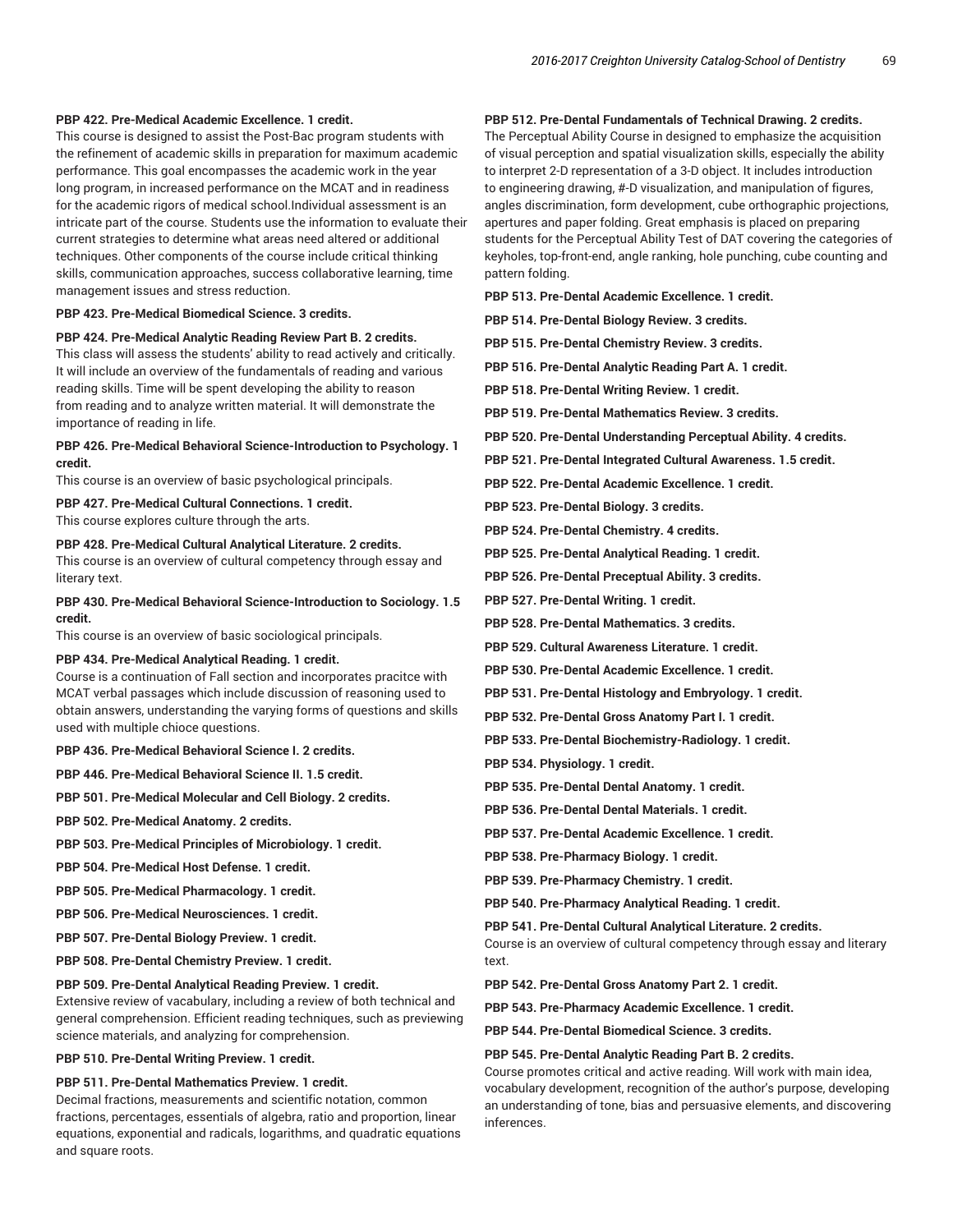#### **PBP 546. Pre-Dental Cultural Connections. 1 credit.**

This course explores culture through the arts.

**PBP 547. Pre-Dental Behavior Science-Introduction to Psychology. 1.5 credit.**

This course is an overview of basic psychological principals.

**PBP 548. Pre-Dental Behavior Science I. 1.5 credit.**

**PBP 550. Pre-Dental Behavioral Science-Introduction to Sociology. 1.5 credit.**

This course is an overview of basic sociological principals.

**PBP 558. Pre-Dental Behavior Science II. 1 credit.**

# **Bachelor of Science in Dental Hygiene Degree Completion Program**

A collaborative baccalaureate degree-completion program for licensed hygienists who have earned an associate/certificate degree from an accredited dental hygiene program has been established at Creighton University and is administered by the School of Dentistry, the College of Arts and Sciences, and the College of Professional Studies. This Bachelor of Science Degree in dental hygiene is designed to prepare the graduate to assume broader positions of responsibility in a variety of health care, research, business, community, and educational settings, and to adapt to new roles necessitated by the changing health care environment. It does so by offering a curriculum that encompasses the arts, humanities, basic and behavioral sciences, and advanced professional studies. Emphasis is placed on the basic principles of problem-solving and decision making, critical thinking, communication skills, and ethical behavior with a particular focus on life-long learning skills that can be applied to a multiplicity of roles and career settings.

The applicant for admission to this baccalaureate degree-completion program must show evidence of:

- 1. graduation with a minimum 2.50 GPA from an accredited dental hygiene program recognized by the American Dental Association (ADA) Commission on Dental Accreditation,
- 2. successful completion of the Dental Hygiene National Board Examination,
- 3. current licensure as a dental hygienist in any state in the United States or Canada, in good standing, and
- 4. satisfactory academic and professional references.

Candidates for the baccalaureate degree must complete a minimum of 128 credit hours:

| Dental hygiene transfer credits                                                                                                                                                                                                  | 62 |
|----------------------------------------------------------------------------------------------------------------------------------------------------------------------------------------------------------------------------------|----|
| General Study Hours (English, Sociology, Theology, History, World<br>Literature, Philosophy, Psychology, Anatomy and Physiology,<br>Biochemistry, Microbiology, Speech, Ethics, etc.)                                            | 48 |
| Dental Science hours selectred from among the following topics:<br>Community Dentistry, Ethics, Dental Materials, Pathology, Oral<br>Medicine, Histology, Anatomy, Pharmacology, Nutrition, Periodontics<br>and Directed Studies | 18 |
| <b>Total Credits</b>                                                                                                                                                                                                             | 28 |

A cumulative grade point average of 2.0 is required for graduation with a Bachelor of Science degree in dental hygiene from the School of Dentistry. This average shall be computed only on the basis of all courses

attempted while enrolled in the College of Professional Studies in the program leading to a Bachelor of Science degree in dental hygiene.

# **Faculty**

**Anne S. Aiello,** *Associate Professor of Pediatric Dentistry* (1982; 1993). B.S., State University of New York at Albany, 1976; ; D.M.D., Washington University, 1979

**Mohammed P. Akhter,** *Professor of Medicine* (1991; 2003); *Professor of General Dentistry* (1992; 2003).

B.S., NED University of Engineering and Technology, 1981; M.S., University of Nebraska, 1983; Ph.D., University of Nebraska-Lincoln, 1988

**Curtis W. Anderson,** *Associate Professor of Oral Biology* (1998; 2011). B.S., Southwest Missouri State University, 1991; M.S., Northern Arizona University, 1994; Ph.D., Northern Arizona University, 1996

**Kathryn L. Anderson,** *Clinical Instructor of Periodontics* (2013). B.S., University of Nebraska- Omaha, 2004; A.A.S., Iowa Western Community College, 2012

**Sonja J. Andrews,** *Clinical Instructor of Periodontics* (2014; 2014). A.A.S., Central Community College Hastings, 2006

**Nicholas C. Anggelis ,** *Clinical Instructor of Oral and Maxillofacial Surgery* (2016).

B.S., University of Kentucky, 2012; ; D.M.D., University of Louisville, 2016

**Ashley N Aubry,** *Instructor of Community and Preventive Dentistry* (2016; 2016).

BS, Southern Illinois, 2009; ; RDH,Southern Illinois, 2009;; MA, Marquette University, 2016.

**Frank J. Ayers,** *Associate Professor Emeritus of Pediatric Dentistry* (1972; 2015).

B.S., College of Santa Fe, 1965; D.D.S., Creighton University, 1969

**Wayne W. Barkmeier,** *Special Professor of General Dentistry* (1978; 2006); *Dean Emeritus* (2006).

D.D.S., University of Nebraska, 1969; M.S., University of Texas at Houston, 1975

- **Laura C. Barritt,** *Associate Professor of Oral Biology* (1998; 2004). B.S., Carroll College, 1989; Ph.D., University of Nebraska, 1994
- **Teena T. Beehner,** *Associate Professor of Diagnostic Sciences* (1993; 2003). A.S.,(dental hygiene), Marquette University, 1970; B.S., 1996;; M.S., Creighton University, 2000

**Thomas J. Beeson,** *Associate Professor of Endodontics* (2006; 2006); *Chair of the Department* (2006).

D.D.S., University of Nebraska, 1983

- **Michael J. Belling,** *Instructor of Oral and Maxillofacial Surgery* (2010; 2011). B.A., Mount Marty College, 2005; D.D.S., Creighton University, 2010
- **Douglas K. Benn,** *Professor of Diagnostic Sciences* (2009; 2010). B.D.S., University of London, 1969; M.Phil., Open University (England), 1984; Ph.D., University of London, 1991; D.D.R., Royal College of Radiologists (England), 1992; D.D.S., Creighton University, 2010

**Thomas P. Berry,** *Assistant Professor of General Dentistry* (2013; 2013).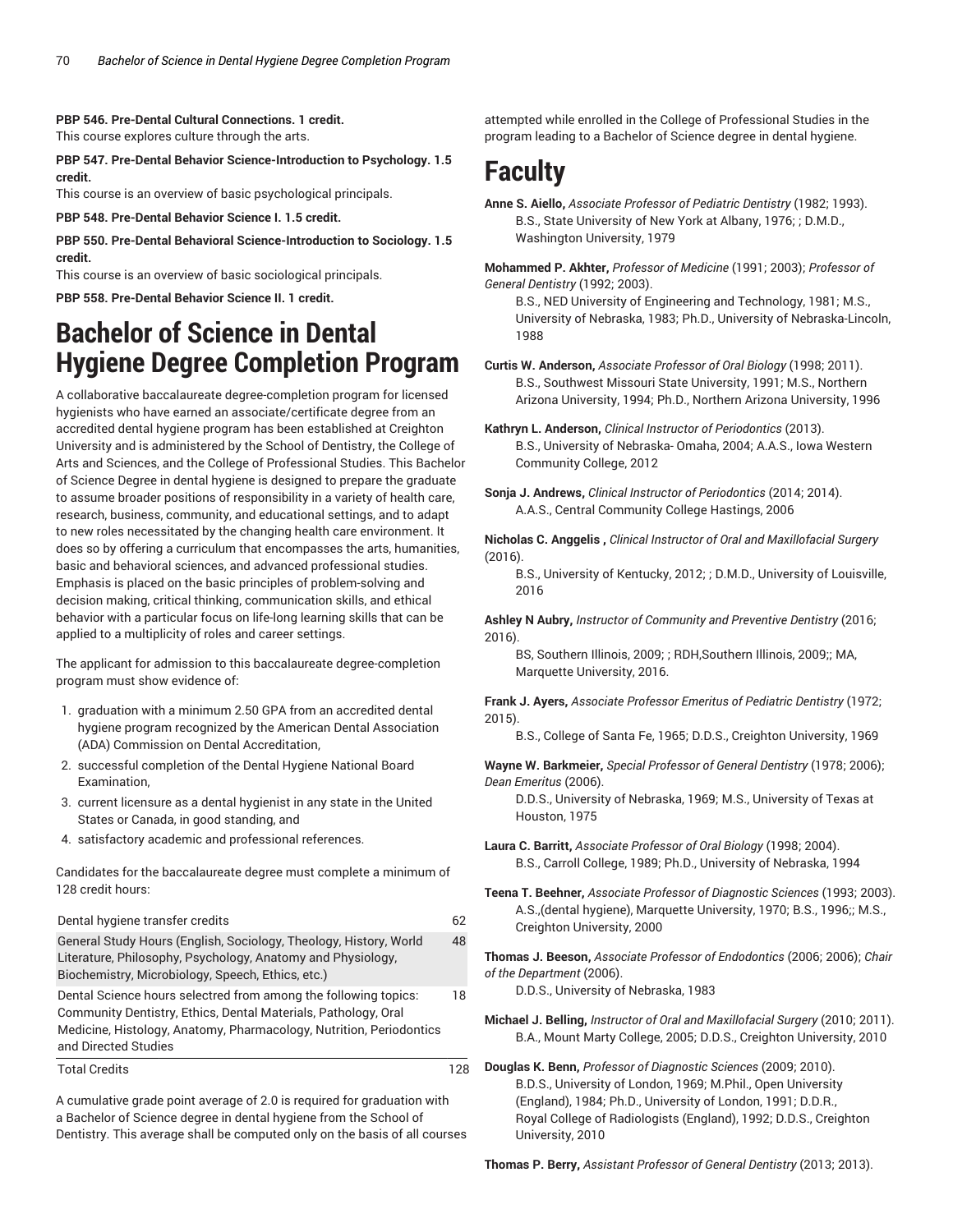B.S., University of Wyoming, 1994; B.S., University of Wyoming, 1996;; D.D.S., Creighton University, 2000

**David A. Blaha,** *Associate Professor of Oral and Maxillofacial Surgery* (2012; 2014); *Chair of the Department* (2014).

D.D.S., University of Nebraska, 1980

**Shirley A. Blanchard,** *Associate Professor of Occupational Therapy/ Community and Preventive Dentistry* (1990; 2005); *Associate Professor of Community and Preventive Dentistry* (2014; 2014); *Associate Professor Department of Internal Medicine* (2004).

B.S.O.T., Virginia Commonwealth University, 1975; M.S., University of Nebraska, Omaha, 1981; Ph.D., University of Nebraska, Lincoln, 2003

**Cynthia A. Blanton,** *Instructor of Community and Preventive Dentistry* (2009; 2011).

B.S., California State University, 1990; Ph.D., University of California, 2000

**Karen M. Bober,** *Clinical Instructor of Community and Preventive Dentistry* (2013; 2013).

B.S., University of Nebraska- Omaha, 1997; D.D.S., University of Nebraska Medical Center- Lincoln, 2002

**Bernard M. Bogatz,** *Professor Emeritus of Removable Prosthodontics* (1958; 2003).

D.D.S., Creighton University, 1956

**Anthony R. Bolamperti,** *Instructor of General Dentistry* (2010; 2014). B.S., Creighton University, 1991; D.D.S., 1995.

**Theodore E. Bolamperti,** *Special Professor of General Dentistry* (1967; 2014).

D.D.S., Creighton University, 1965

- **Jocelyn V. Bonnstetter,** *Clinical Instructor of Periodontics* (2015; 2015). B.S.D.H., Minnesota State University Mankato, 2004
- **Mary Beth Branscombe,** *Clinical Instructor of Periodontics* (2007; 2007). B.S., University of Nebraska, 1980

**Carole V. Brenneise,** *Associate Professor Emerita of General Dentistry* (1982; 2005).

D.D.S., Loma Linda University, 1975; ; M.S., University of Iowa, 1982

**Eddie K. Brotkowski,** *Clinical Instructor of Oral and Maxillofacial Surgery* (2012; 2012).

B.S., University of Wisconsin- Platteville, 2001; D.D.S., Marquette University, 2011

**Gerald C. Brundo,** *Professor Emeritus of Prosthodontics* (1984; 2015); *Dean Emeritus* (1994 1994).

B.S., Loyola University at Los Angeles, 1965; D.D.S., Creighton University, 1969; M.A., California State University at Los Angeles, 1974

**Jerold J. Buresh,** *Professor Emeritus of Diagnostic Sciences* (1964; 2015). B.S., Creighton University, 1959; D.D.S.,1969.

**Spencer J. Burton,** *Clinical Instructor of Community and Preventive Dentistry* (2013; 2013).

B.S., University of Utah, 2003; D.D.S., Creighton University, 2007

**Michael J. Carlisle,** *Special Associate Professor of General Dentistry* (1992; 2014).

B.A., Creighton University, 1984; D.D.S.,1992.

**William L. Carlisle,** *Special Professor of General Dentistry* (1959; 2014). D.D.S., Creighton University, 1958

**William G. Carney,** *Assistant Professor of General Dentistry/Diagnostic Sciences* (2004; 2015). D.D.S., Creighton University, 1981

**Lucinda R. Carroll,** *Associate Professor of General Dentistry* (1997; 2006). BS, Creighton University, 1980; DDS, University of Nebraska Medical Center, 1984; BFA, Creighton University, 2007

**Brad W. Carson,** *Special Associate Professor of Prosthodontics* (1990; 2014).

D.D.S., Creighton University, 1989

**Mary L. Cash,** *Special Associate Professor of Prosthodontics* (2000; 2013). D.D.S., Creighton University, 1986

**W. Thomas Cavel,** *Professor of General Dentistry* (1972; 1988). D.D.S., Creighton University, 1970

**D. Roselyn Cerutis,** *Associate Professor of Oral Biology* (1998; 2004); *Associate Professor of Pharmacology* (1998; 2004). B.S., Wright State University, 1982; Ph.D.,1988.

**Brent L. Chapman,** *Assistant Clinical Professor of Endodontics* (1998; 2002).

B.S., Idaho State University, 1994; D.D.S., Creighton University, 1998

**Hardeep K. Chehal,** *Associate Professor of Diagnostic Sciences* (2009; 2015).

B.S.C., Govt. College for Girls (India), 1984; B.D.S., University of Calcutta (India), 1989; D.D.S., Creighton University, 2015

**Jeffry F. Cherek,** *Special Assistant Professor of General Dentistry* (1999; 2014).

B.S.M., Creighton University, 1990; D.D.S, 1996.

**Seana C. Cosgrove,** *Clinical Instructor of Periodontics* (2015; 2015). B.A., Creighton University, 1994; B.S., 1996; A.A.S., Iowa Western Community College, 2002

**Charles F. Craft,** *Clinical Instructor of Community and Preventive Dentistry* (2015; 2015).

B.S., University of Nebraska, 1977; D.D.S., 1980

**Brian R. Crawford,** *Assistant Professor of General Dentistry* (2003; 2011). D.D.S., University of Illinois, 1984

**Stephani J Dale,** *Instructor of General Dentistry* (2014-15; 2016; 2016). B.A., University of Kansas, 2010; D.D.S., Creighton University, 2014.

**Sharon M. Daly,** *Assistant Professor of Periodontics* (1991; 2005). B.S.(dental hygiene), Marquette University, 1970

**Gregory L. Davis,** *Assistant Professor of Prosthodontics* (1996; 2002). B.A., University of Nebraska - Omaha, 1975; D.D.S., Creighton University, 1979

**Valmont P. Desa,** *Assistant Clinical Professor of Oral and Maxillofacial Surgery* (1993; 2010).

B.Sc., St. Xavier's College Mumbai (India); D.D.S., Creighton University, 1992; M.D., University of Nebraska Medical Center, 2001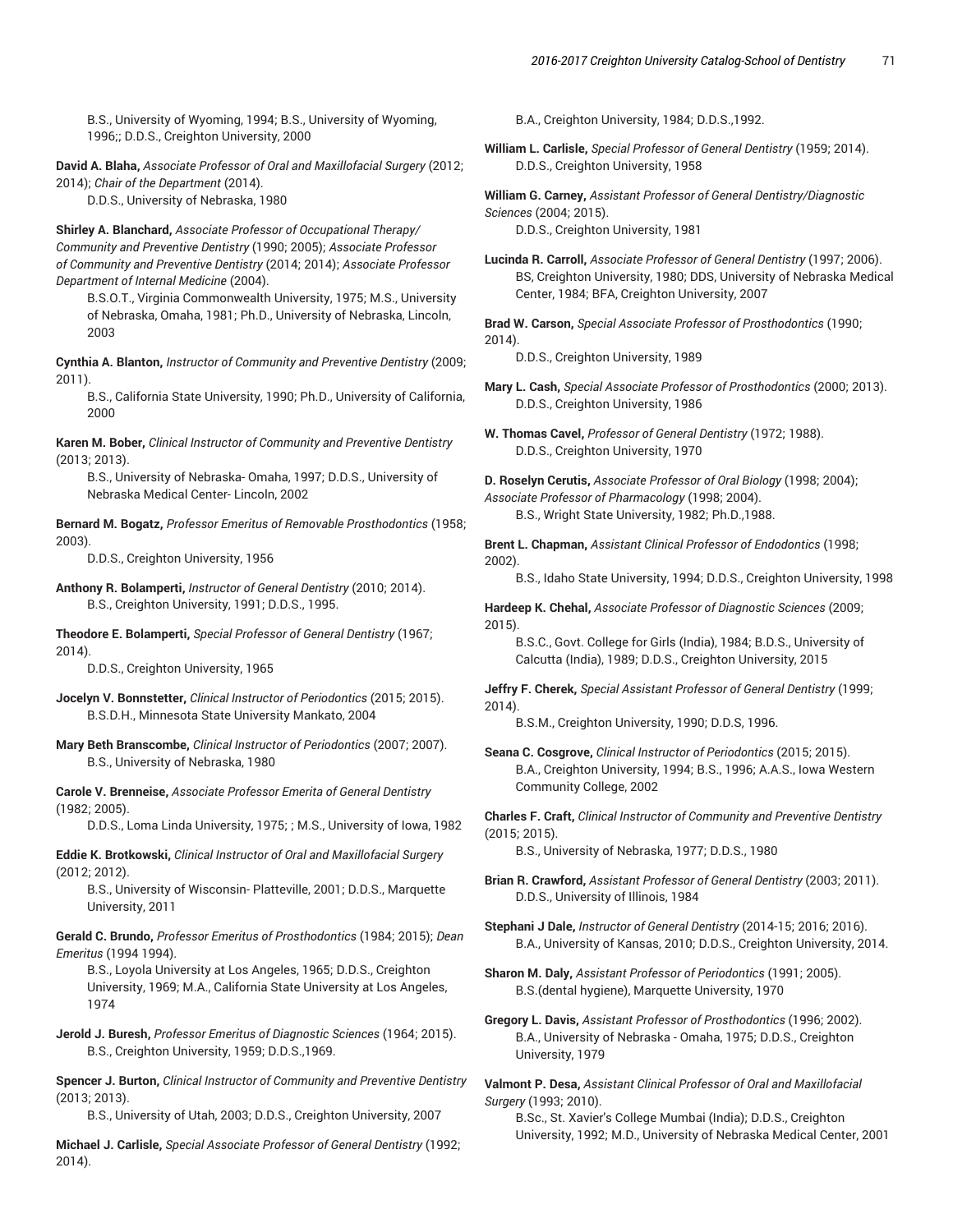**Scott C. DiLorenzo,** *Associate Professor of Prosthodontics/General Dentistry* (1998; 2004).

B.A., Carroll College, 1972; D.D.S., Creighton University, 1977

**Thomas J. Dobleman,** *Assistant Clinical Professor of Diagnostic Sciences* (2010; 2010).

B.S., University of San Francisco, 1979; M.D., University of California, Los Angeles, 1975.

**Sherill S. Domet,** *Clinical Instructor of General Dentistry* (2016; 2016). B.S.B.A., Creighton University, 1986; D.D.S., University of Iowa, 1990.

**Jonathan S. Egbert,** *Assistant Clinical Professor of Prosthodontics* (2014; 2014).

- B.A., University of Utah, 2007; D.D.S., Creighton University, 2011, ; M.D.S., University of Tennessee Health Science Center, 2014.
- **Robert L. Erickson,** *Clinical Professor of General Dentistry* (2003; 2004). B.E.E., University of Minnesota, 1963; M.S., 1966; Ph.D., 1972; D.D.S., 1981.
- **Angela M. Ervin,** *Clinical Instructor of Periodontics* (2015; 2015). B.S., University of Nebraska, 2006
- **Mark D. Essner,** *Special Assistant Professor of Endodontics* (2015; 2015). B.S., Creighton University, 1995; D.D.S., 1999.
- **Renee J. Fishler,** *Clinical Instructor of Periodontics* (2014; 2014). A.A.S., Iowa Western Community College, 2005
- **Jodi R. Fleissner,** *Clinical Instructor of Periodontics* (2011; 2011). B.S. (dental hygiene), University of Nebraska, 2008
- **Joseph V. Franco,** *Assistant Professor of Diagnostic Sciences/Community and Preventive Dentistry* (1985; 2013); *Assistant Director of Clinics* (2016). B.A., Creighton University, 1980; D.D.S., 1984

**Jacqueline J. Freudenthal,** *Instructor of Community and Preventive Dentistry* (2001; 2011).

B.S., Idaho State University, 1982

**Natalie A Frost,** *Special Assistant Professor of Diagnostic Sciences* (2014; 2015).

- B.S., Rockhurst University, 2007; D.D.S., Creighton University, 2011; M.S., University of Texas - San Antonio, 2014.
- **Donna L. Gardner,** *Clinical Instructor of Diagnostic Sciences* (2016; 2016). BA, University of Nebraska Omaha, 1979; ; DDS, University of Nebraska, Lincoln, 1983

**Kelsy B. Gardner,** *Clinical Instructor of Oral and Maxillofacial Surgery* (2013; 2013).

B.S., University of Nebraska- Lincoln, 2007; D.D.S., Creighton University, 2013

**Cori A. Garrett,** *Clinical Instructor of Periodontics/Community and Preventive Dentistry* (2009; 2009).

B.S., University of Nebraska, 2006

- **Gene M. Gaspard,** *Special Assistant Professor of Periodontics* (2010; 2013). D.D.S., Creighton University, 1992
- **Roger B. Gerstner,** *Special Professor of General Dentistry* (1971; 2014). D.D.S., Creighton University, 1969

**Stephen L. Gillespie,** *Special Associate Professor of Prosthodontics* (1992; 2014). B.S., Creighton University, 1974; M.S., 1976; D.D.S., 1980 **Jason H. Goodchild,** *Associate Professor of Diagnostic Sciences* (2016); *Chair of the Department* (2016). B.A.. Dickinson College, 1994; D.M.D.. University of Pennsylvania, 1998 **Kelly A. Gould,** *Assistant Professor of Community and Preventive Dentistry/ Diagnostic Sciences* (1986; 2005). B.S., University of Nebraska, 1982; M.A., 1992. **Laura J. Grabow,** *Clinical Instructor of Periodontics* (2013; 2013). A.A.S., (dental hygiene), Iowa Western Community College, 2006; B.S., Bellevue University, 2012 **Jerome F. Gradoville,** *Special Associate Professor of Prosthodontics* (1988; 2014). B.A., Creighton University, 1984; D.D.S., 1988. **Jesse L. Gray,** *Clinical Instructor of Oral and Maxillofacial Surgery* (2011; 2011). B.S., Utah Valley University, 2007; D.D.S., Creighton University, 2011 **Willis C. Gray,** *Associate Clinical Professor Emeritus of Endodontics* (1974; 2013). B.A., University of Nebraska - Omaha, 1951; D.D.S., Creighton University, 1955 **James R. Groome,** *Assistant Professor of Oral Biology* (2003; 2011). B.A., Wake Forest University, 1981; Ph.D., University of New Hampshire, 1988 **Amy M. Haddad,** *Professor of Health Policy and Ethics* (1988; 2005); *Professor of Pharmacy Sciences* (1988; 1996); *Professor of Community and Preventive Dentistry* (1988; 1996); *Director, Center for Health Policy and Ethics* (2005). B.S.N., Creighton University, 1975; M.S.N., University of Nebraska, 1979; Ph.D., University of Nebraska, 1988 **Andrea L. Hall,** *Adjunct Assistant Professor of Prosthodontics/General Dentistry* (2014; 2014). B.S., Iowa State University, 2007; D.D.S., Creighton University, 2011 **Benjamin G. Hardy,** *Instructor of Community and Preventive Dentistry* (2007; 2014). B.S., Creighton University, 2000; D.D.S., 2004. **Laura E. Harris-Vieyra,** *Assistant Professor of Periodontics* (2011; 2011).

B.S., University of Nevada, 2001; D.D.S., Marquette University, 2005

**Jennifer A. Hasslen,** *Assistant Professor of General Dentistry/Community and Preventive Dentistry* (2014; 2014).

B.A., College of St. Benedict; 1999; D.D.S., Creighton University, 2003

**Kenneth P. Hermsen,** *Professor of Endodontics* (1975; 2012). B.S., University of Nebraska, 1971; D.D.S., 1980; M.S., 1980

**Michael P. Hermsen,** *Special Assistant Professor of Endodontics* (2005; 2011).

D.D.S., Creighton University, 2002

**Ralph R. Herrman,** *Associate Professor Emeritus of Removable Prosthodontics* (1973; 2013).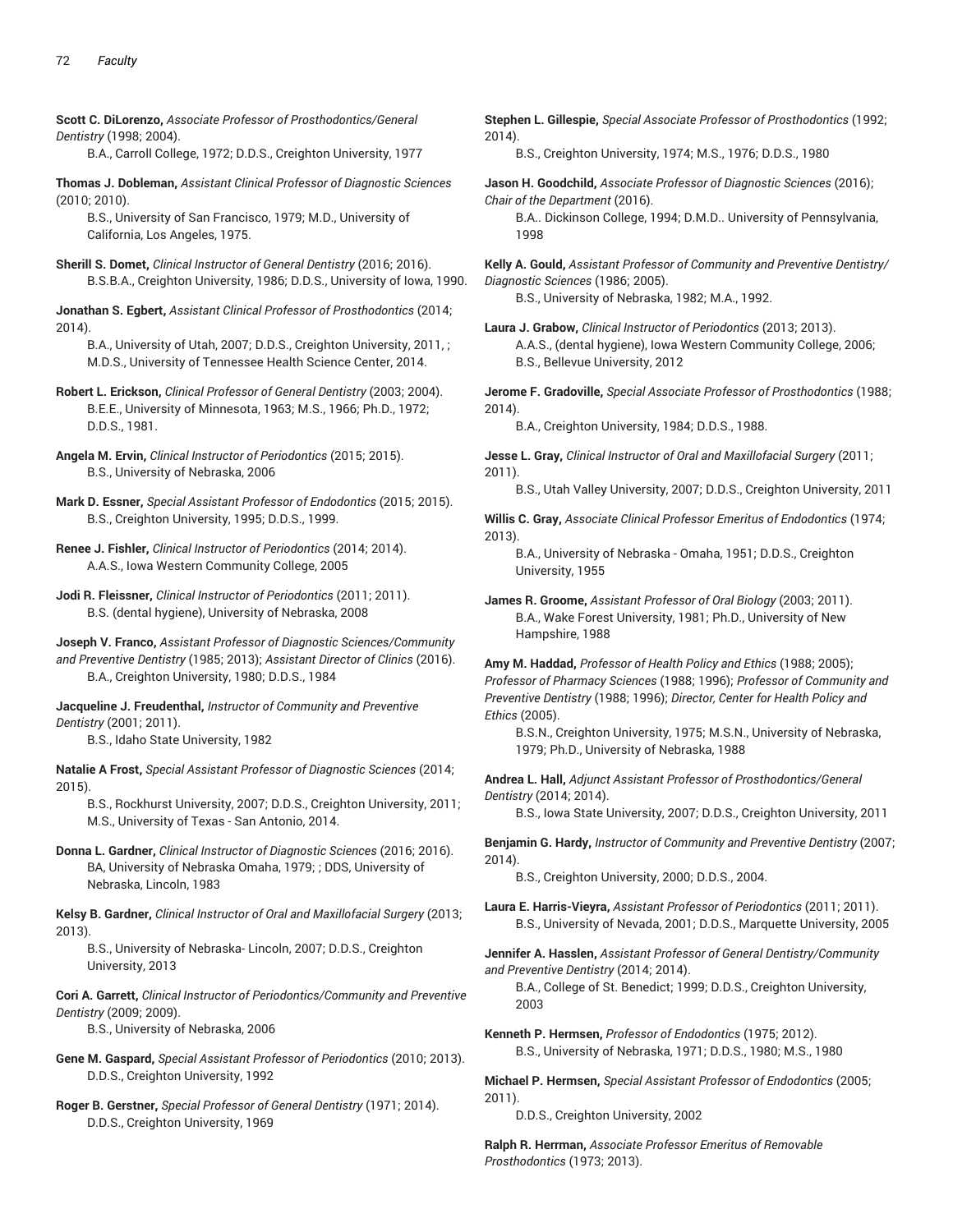D.D.S., Creighton University, 1954

**Stephen J. Hess,** *Associate Professor Emeritus of Diagnostic Sciences* (2002; 2016).

B.S., Creighton University, 1969; M.S., 1971; D.D.S., 1978.

**Dennis R. Higginbotham,** *Adjunct Associate Professor of General Dentistry* (1973; 1984).

D.D.S., Creighton University, 1967

**H. Gene Hoge,** *Instructor of Community and Preventive Dentistry* (2013; 2013).

B.S., University of Oregon, 1967; D.M.D., 1971.

**Eric B. Hoie,** *Associate Professor of Pharmacy Practice* (2003); *Associate Professor of Pediatrics* (2010).

B.S., Creighton University, 1980; Pharm.D., University of Nebraska, 1987

**Tyler J. Holley,** *Clinical Instructor of Oral and Maxillofacial Surgery* (2014; 2014).

B.A., Southeastern University, 2007; D.D.S., University of Tennessee, 2013

**I. Fen (Jennifer) Yao Houng,** *Instructor of Community and Preventive Dentistry/General Dentistry/Periodontics* (2007: 2012; 2012).

**James H. Howard,** *Associate Professor of General Dentistry* (1995; 1995); *Senior Associate Dean for Clinical and External Affairs; Dr. Edward J. "Eddie" and Neta DeRose Endowed Chair in Dentistry Chairholder* (2014; 2006). BS, Wheeling Jesuit College, 1969; DDS, University of Maryland,

1973; MS, University of Michigan, 1977

**Gene R. Huebner,** *Professor Emeritus of Oral and Maxillofacial Surgery* (1977; 2005).

DDS, University of Nebraska, 1965; MS, University of Minnesota, 1971

**Jose L. Ibarrola,** *Associate Professor of Endodontics* (1991; 2003). CD, University of Autonoma De Guadalajara Mexico, 1979; MS, Marquette University, 1984; DDS, Creighton University, 1991

**Mansoor H. Jabro,** *Professor Emeritus of Periodontics* (1970; 2006). BDS, University of Baghdad, 1958; MSD, University of Nebraska, 1967; DDS, University of Nebraska, 1970

**Margaret A. Jergenson,** *Associate Professor of Oral Biology* (1993; 2005); *Chair of the Department* (2001).

BS, College of Saint Benedict, 1976; DDS, Creighton University, 1982

**James Dane Johnson,** *Clinical Instructor of Endodontics* (2010; 2010).

**William W. Johnson,** *Associate Clinical Professor of General Dentistry* (2013; 2013).

DDS, Marquette University, 1977; MS, Marquette University, 1989

**Joy M. Judalena Jones,** *Clinical Instructor of Community and Preventive Dentistry* (2015; 2015).

BS, Creighton University, 1997; DDS, Creighton University, 2002

**Timothy J. Kappenman,** *Clinical Instructor of Oral and Maxillofacial Surgery/ General Dentistry* (2011; 2011). DDS, Creighton University, 1987

**Mellisa R Karel,** *Clinical Instructor of Periodontics* (2016; 2016).

A.A.S., Southeast Community College-Lincoln, 2002;; B.S.(dental hygiene), University of Nebraska-Lincoln, 2010

**Marina Kazakevich,** *Clinical Instructor of Oral Biology* (2015; 2015). B.S., St. Petersburg State University, St. Petersburg, Russia, 1980; M.S., 1980.

**James A. Kelly,** *Assistant Clinical Professor of Prosthodontics* (2008; 2010); *Assistant Professor of Surgery* (2009). BS, Creighton University, 2000; DDS, Creighton University, 2004; MS, University of California at Los Angeles, 2007

**M. Nan Kelsey,** *Special Associate Professor of General Dentistry* (1995; 2015).

BS, Creighton University, 1974; DDS, Creighton University, 1978

**Matthew R. Kelsey,** *Special Assistant Professor* (2013; 2014). BS, Creighton University, 2004; DDS, Creighton University, 2008; MS, University of Minnesota, 2011

**W. Patrick Kelsey III,** *Professor of General Dentistry* (1976; 1990); *Senior Associate Dean for Academic Affairs and Administration* (2014). DDS, Creighton University, 1976

**William P. Kelsey V,** *Special Associate Professor of Periodontics* (2009; 2016).

BS, Creighton University, 2002; DDS, Creighton University, 2006; MS, Ohio State University, 2009

**Robin R. Khan,** *Special Assistant Professor of Periodontics* (1996; 2013). AND, College of St. Mary, 1985; DDS, Creighton University, 1996

**Taera Kim,** *Assistant Clinical Professor of Pediatric Dentistry* (2012; 2012). BS, University of California at Los Angeles, 1998; DMD, Boston University, 2004; CAGS/MSD, 2007

**Kirsten N. Kimbler,** *Clinical Instructor of Oral and Maxillofacial Surgery* (2015; 2015).

**Michael E. Knauss,** *Instructor of Diagnostic Sciences* (1999; 1999). BS, Creighton University, 1980; DDS, Creighton University, 1984

**Kenneth I. Knowles,** *Associate Professor Emeritus of Endodontics* (1991; 2011).

DDS, University of Missouri-Kansas City, 1966; MS, University of Missouri -Kansas City, 1973

**Omofolasade Kosoki-Lasaki,** *Professor of Community and Preventive Dentistry* (2007; 2007); *Professor of Surgery; Professor of Preventive Medicine and Public Health* (2000; 2004); *Associate Vice President for Multicultural and Community Affairs* (2000).

MD, University of Ibaden (Nigeria), 1978; MSPH, Howard University, 1984; MBA, Creighton University, 2005

**Melissa L. Kouba,** *Clinical Instructor of Periodontics* (2013; 2013). AA, University of South Dakota, 1997; BS, Bellevue University, 2008

**John F. Krager Jr.,** *Professor Emeritus of Operative Dentistry* (; 1977). DDS, Creighton University, 1955

**Michael G. Kreekos,** *Special Associate Professor of Prosthodontics* (1998; 2014).

BS, Morningside College, 1962; DDS, University of Iowa, 1966

**Nichol M. Kubiak,** *Instructor of Oral Biology* (2012; 2012).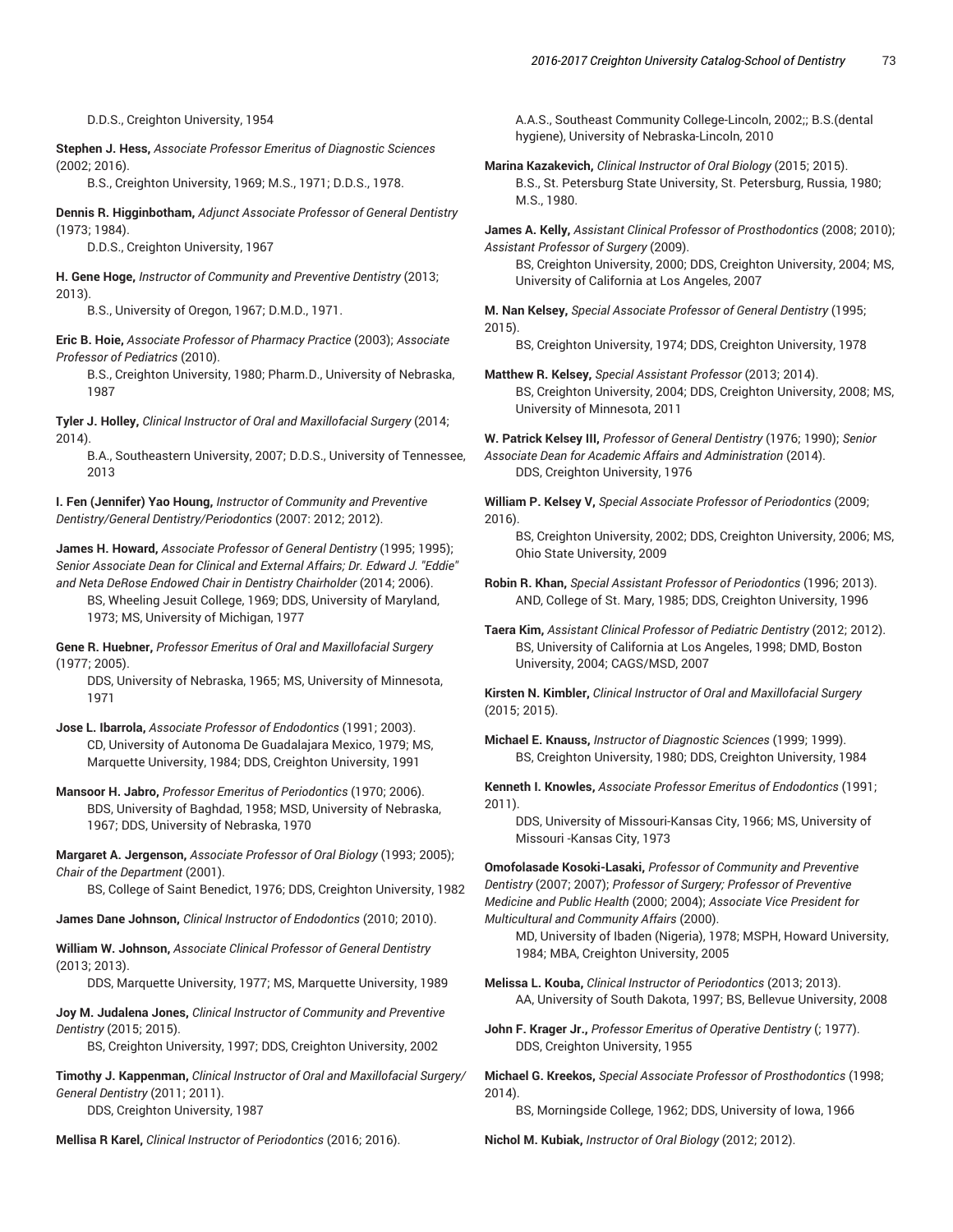BS, University of Nebraska at Omaha, 2011

**Lisa M. Kucera,** *Clinical Instructor of Periodontics* (1999; 1999). AAS (dental hygiene), Hastings Central Community College, 1983; BS, University of Nebraska - Omaha, 1991

**Raymond A. Kurowski,** *Clinical Instructor of Diagnostic Sciences* (2015; 2015).

**Stephanie L. Lake,** *Clinical Instructor of Community and Preventive Dentistry* (2013; 2013).

BA, University of Nebraska at Lincoln, 1996; DDS, University of Nebraska Medical College, 2005

- **Melissa S. Lang,** *Associate Professor of Periodontics* (2009; 2016). AS, Independence Community College, 1998; BS, Pittsburg State University, 2000; DDS, University of Nebraska, 2004; MS, University of Nebraska, 2007
- **Terry F. Lanphier,** *Associate Professor of Oral and Maxillofacial Surgery* (1994; 2010).

BS, Creighton University, 1978; DDS, Creighton University, 1982; MBA, Creighton University, 2010

**Mark A. Latta,** *Professor of General Dentistry* (1995; 2003); *Dean* (2011). AB, Lafayette College, 1978; DMD, University of Pennsylvania, 1983; MS, University of Maryland, 1995

**Thomas E. Lewis,** *Assistant Clinical Professor of General Dentistry* (1999; 2015).

BS, University of Nebraska, 1990; DDS, University of Nebraska, 1995

**Chad S. Lewison,** *Instructor of Oral and Maxillofacial Surgery* (2008; 2008); *Instructor of Oral and Maxillofacial Surgery* (2014).

BSEE, South Dakota School of Mines and Technology, 1993; DDS, Creighton University, 2002

**Alfred T. Longo,** *Special Associate Professor of Pediatric Dentistry* (1982; 2014).

BS, Creighton University, 1974; DDS, Creighton University, 1978; MS, Marquette University, 1982

**Darrell J. Lower,** *Special Professor of Pediatric Dentistry* (1960; 2014). BS , York College, 1951; DDS, Creighton University, 1955

**Marvin O. Ludlow,** *Associate Professor Emeritus of Endodontics* (1976; 2013).

DDS, University of Missouri, 1969; MS, University of Nebraska, 1974

**James J. Lukas,** *Special Associate Professor of Pediatric Dentistry* (1973; 2014).

B.S, Creighton University, 1969; D.D.S, Creighton University, 1973; M.S, Saint Louis University, 1976

**Regan T. Mackintosh,** *Instructor of Community and Preventive Dentistry* (2007; 2007); *Instructor of General Dentistry* (2014).

- B.S, Creighton University, 2002; D.D.S, Creighton University, 2006
- **Mark D. Markham,** *Assistant Professor of General Dentistry* (2016; 2015). BA, Creighton University, 1975; DDS, Creighton University, 1979
- **John F. Marley,** *Professor Emeritus of General Dentistry* (1960; 1999). DDS, Creighton University, 1957; MSD, University of Alabama, 1959

**Luke F. Matranga,** *Associate Professor of General Dentistry* (1988; 1988).

DDS, Marquette University, 1966; MS, University of Texas at Houston, 1973

**John S. Mattson,** *Professor Emeritus of Periodontics* (1968; 2010). DDS, Creighton University, 1966; MSD, Creighton University, 1972

**Kirstin T. McCarville,** *Associate Professor of Prosthodontics/General Dentistry* (2008; 2014).

BS, Creighton University, 2001; DDS, Creighton University, 2005

**Kimberly K. McFarland,** *Professor of Community and Preventive Dentistry* (2004; 2015); *Chair of the Department* (2015). BA, Creighton University, 1983; DDS, Creighton University, 1987

**Theodore C. McKercher,** *Associate Professor Emeritus of Oral Diagnosis and Radiology* (1971; 2003). DDS, University of Iowa, 1958; MS, University of Iowa, 1968; PhD,

University of Iowa, 1972

**Stuart J. McNally,** *Associate Professor of General Dentistry* (2005; 2015). BS, Creighton University, 2001; DDS, Creighton University, 2005

**Nancy M. Mellott,** *Clinical Instructor of Periodontics* (2008; 2008). BSRDH, University of Nebraska, 1977

**Thomas R. Meng Jr.,** *Associate Professor of Prosthodontics* (1997; 2005). BA, Rutgers University, 1972; DDS, Temple University, 1977

**Sarah C. Meyer,** *Instructor of General Dentistry* (2013; 2013). BS, Creighton University, 2006; DDS, Creighton University, 2011

**David J. Millea,** *Special Associate Professor of Prosthodontics* (1998; 2013).

DDS, Creighton University, 1977

**Takanari Miyamoto,** *Associate Professor of Periodontics* (2007; 2013); *Chair of the Department* (2009).

DDS, Nihon University (Matsudo, Japan), 1999; CAGS, Boston University, 2003; MSD, Boston University, 2004; PhD, Nihon University, 2006; DDS, Creighton University, 2008; MBA, Creighton University, 2012

**David T. Mohs,** *Associate Professor of Pediatric Dentistry* (2006; 2009). DDS, Creighton University, 1972; MS, Washington University, 1984

**Lorenzo Mordini,** *Assistant Professor of Periodontics* (2016; 2016). DDS, Universita degli Studi di Modena e Reggio Emilia (Italy), 2008; ; MS, Tufts University, 2016

**Bruce Mowat,** *Associate Professor of General Dentistry* (1964; 1972). DDS, University of Illinois

**Tammy L. Moyer,** *Clinical Instructor of Periodontics* (2015; 2015). A.A.S., Northeast Wisconsin Technical College, 2001; B.S., University of Bridgeport, 2009.

**Carol M. Murdock,** *Associate Professor of General Dentistry* (1998; 2004); *Assistant Dean for Clinical Operations* (2014).

BS, Canisius College, 1979; DDS, Creighton University, 1984

**William T. Naughton,** *Associate Professor of General Dentistry* (2000; 2007).

BA, Creighton University, 1974; DDS, Creighton University, 1978

**Dennis E. Nilsson,** *Professor of Prosthodontics* (1993; 2009); *Chair of the Department* (2008).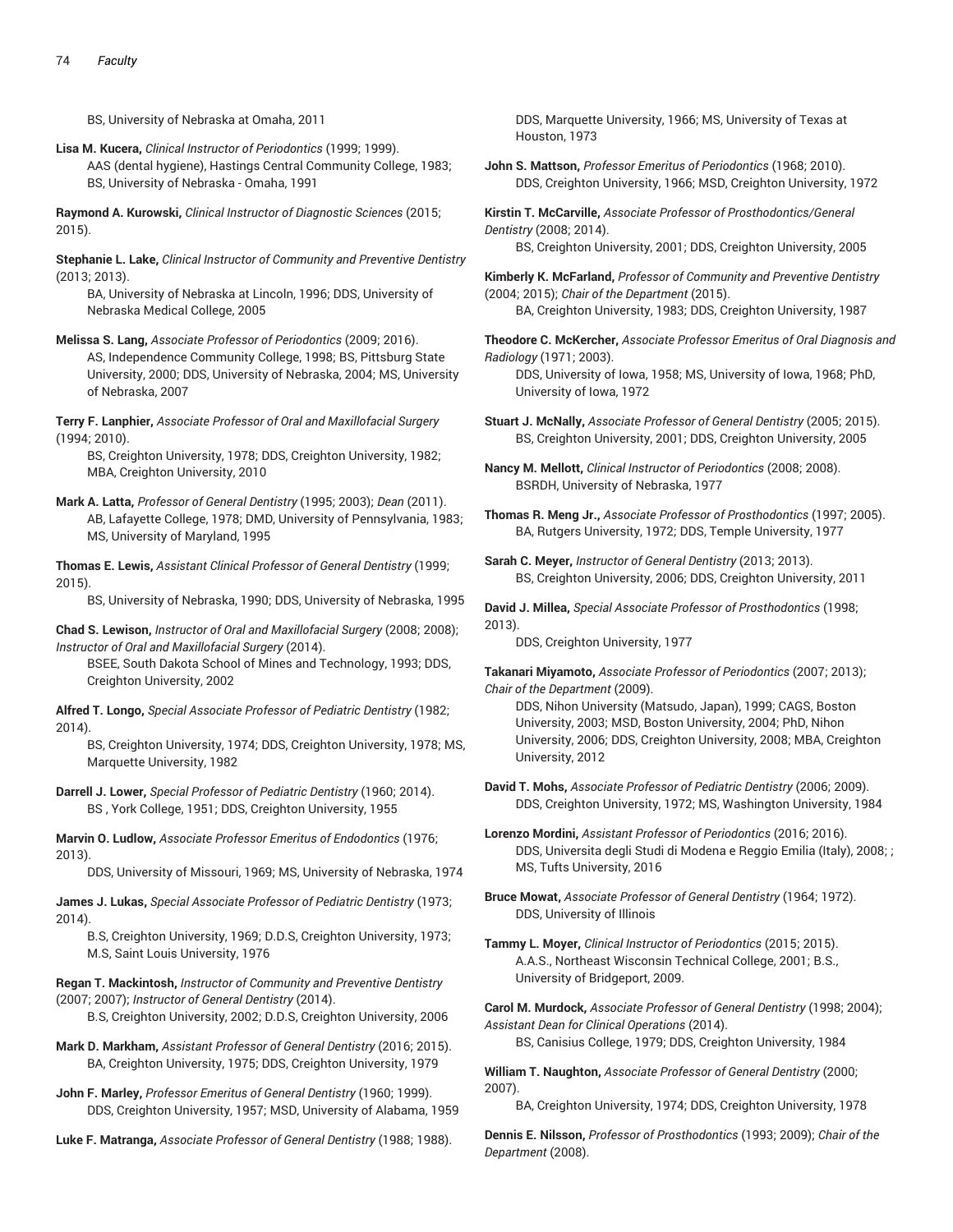BS, University of Minnesota, 1969; DDS, University of Minnesota, 1971; MS, University of Texas Health Sciences Center at Houston, 1977

**Neil S. Norton,** *Professor of Oral Biology* (1996; 2009); *Professor of Biomedical Sciences* (1996; 2009); *Associate Dean for Admissions and Student Affairs* (2014).

BA, Randolph-Macon College, 1988; PhD, University of Nebraska, 1995

**Martha E. Nunn,** *Professor of Periodontics/Community and Preventive Dentistry* (2009; 2015).

BS, University of Tennessee, Knoxville, 1976; MS, University of Tennessee, Knoxville, 1991; DDS, University of Tennessee, Memphis, 1981; MS, University of Washington, 1995; PhD, University of Washington, 1997

**Barbara O'Kane,** *Associate Professor of Oral Biology*. B.S., University of Nebraska, 1978; M.S., University of Nebraska Medical Center, 1990; Ph.D., 2000

**James D. O'Meara,** *Associate Professor of General Dentistry* (2001; 2007). BA, Creighton University, 1982; DDS, Creighton University, 1986

**Afolabi O. Ogunleye,** *Special Assistant Professor of Oral and Maxillofacial Surgery* (2006; 2011); *Diplomate of the American Board of Oral and Maxillofacial Surgery*.

B.Ch.D., Obafemi Awolowo University (Nigeria), 1991; D.M.D., University of Pennsylvania, 2001

**Raymond F. Olmo,** *Adjunct Associate Professor of Periodontics* (1996; 1996).

DDS, University of California- San Francisco, 1965; MS, University of Nebraska, 1969

**William J Parr,** *Clinical Instructor of General Dentistry* (2016; 2016). BA, Creighton University, 1977;; DDS, Creighton University, 1983

**John F. Parra,** *Instructor of General Dentistry* (2014; 2014). B.S., Creighton University, 1991; D.D.S. 1996

**Lawrence C. Parrish,** *Associate Professor of Periodontics* (2001; 2001). BS, University of California at Los Angeles, 1973; DDS, Loyola University, 1977; MS, University of Texas at San Antonio, 1985

**Jason Q. Pilarski,** *Assistant Professor of Oral Biology* (2014; 2014). BS, Indiana University, 1993; MS, Indiana University, 2000; PhD, Northern Arizona University, 2006

**Dorothy J. Polan,** *Clinical Instructor of Periodontics* (1998; 1998). BS (dental hygiene), University of Nebraska, 1980

**Shawn E. Powell,** *Assistant Professor of Pediatric Dentistry* (2013; 2013); *Diplomate of the American Board of Pediatric Dentistry*. BS, University of Nebraska - Lincoln, 1995; DDS, University of Nebraska - Lincoln, 1999; MS, University of Nebraska - Lincoln, 2011

**Elisabeth Pyper,** *Clinical Instructor of Periodontics* (2016; 2016). A.S., Weber State University, 2006; B.S. (dental hygiene), 2009.

**Blair H. Racker,** *Clinical Instructor of Oral and Maxillofacial Surgery* (2015; 2015).

B.A., Weber State University, 2003, B.A., University of Utah, 2010. D.D.S., Creighton University, 2014.

**Scott M. Radniecki,** *Assistant Professor of General Dentistry* (2012; 2014).

BS, Creighton University, 2008; DDS, Creighton University, 2012

**Christopher M. Rae,** *Clinical Instructor of Oral and Maxillofacial Surgery* (2013; 2013).

BS , University of Michigan - Ann Arbor, 2009; DDS, University of Michigan School of Dentistry, 2013

**Ashley A. Rainbolt,** *Instructor of Prosthodontics* (2014; 2014). BS, University of Nebraska - Lincoln, 2007; DDS, University of Nebraska Medical Center, 2011

**Lee R. Reddish,** *Instructor of General Dentistry* (2013; 2013). BS, Idaho State University, 1993; DDS, Creighton University, 1997

**John W. Reinhardt,** *Clinical Professor of General Dentistry* (2016; 2016). BA, Illinois Wesleyan University, 1971; ; DDS, Loyola University, 1975;; MS, University of Iowa, 1979; ; MPH, Harvard University, 1988.

**Adam B. Robinson,** *Clinical Instructor of Oral and Maxillofacial Surgery* (2016; 2016).

BS, Brigham Young University, 2011; MS, Brigham Young University, 2012; DMD, Midwestern University-Arizona, 2016

**Sonia M. Rocha-Sanchez,** *Associate Professor of Oral Biology/Biomedical Sciences* (2006; 2012); *Associate Professor of Biomedical Sciences* (2006; 2012); *Assistant Dean for Research* (2016).

BS, Acre Federal University (Brazil), 1996; MS, Federal University of Vicosa (Brazil); PhD, Campinas State University (Brazil), 2002; MBA, Creighton University, 2016

**Kenneth J. Rodnick,** *Professor of Oral Biology* (1993; 2011). BS , University of California, 1979; MS, Oregon State University, 1982; MA, Oregon State University, 1984; PhD, Stanford University, 1989

**Richard J. Ronk Jr.,** *Special Professor of Prosthodontics* (1978; 2014). DDS, Creighton University, 1978

**Thomas E. Rudersdorf,** *Assistant Clinical Professor of General Dentistry* (2004; 2015).

BA, Creighton University, 1972; DDS, Creighton University, 1976

**Cynthia C. Russell,** *Associate Professor of Diagnostic Sciences/General Dentistry* (1985; 2014).

BS , Creighton University, 1980; DDS, Creighton University, 1984

**Kevin P. Ryan,** *Assistant Professor of Diagnostic Sciences/General Dentistry* (2011; 2015).

BS, University of Nebraska - Lincoln, 1975; DDS, Creighton University, 1982

**Greg S. Samuelson,** *Special Associate Professor of Pediatric Dentistry* (1988; 2014).

BS, Kearney State College, 1981; DDS, University of Nebraska - Lincoln, 1985; MSD, Indiana University, 1987

**Leslie T. Sanders,** *Assistant Professor of Diagnostic Sciences* (2005; 2012). BS (dental hygiene), University of South Dakota, 1983

**Donal D. Scheidel,** *Associate Professor of Diagnostic Sciences/General Dentistry/Pediatric Dentistry* (2010; 2010). DDS, Creighton University, 1981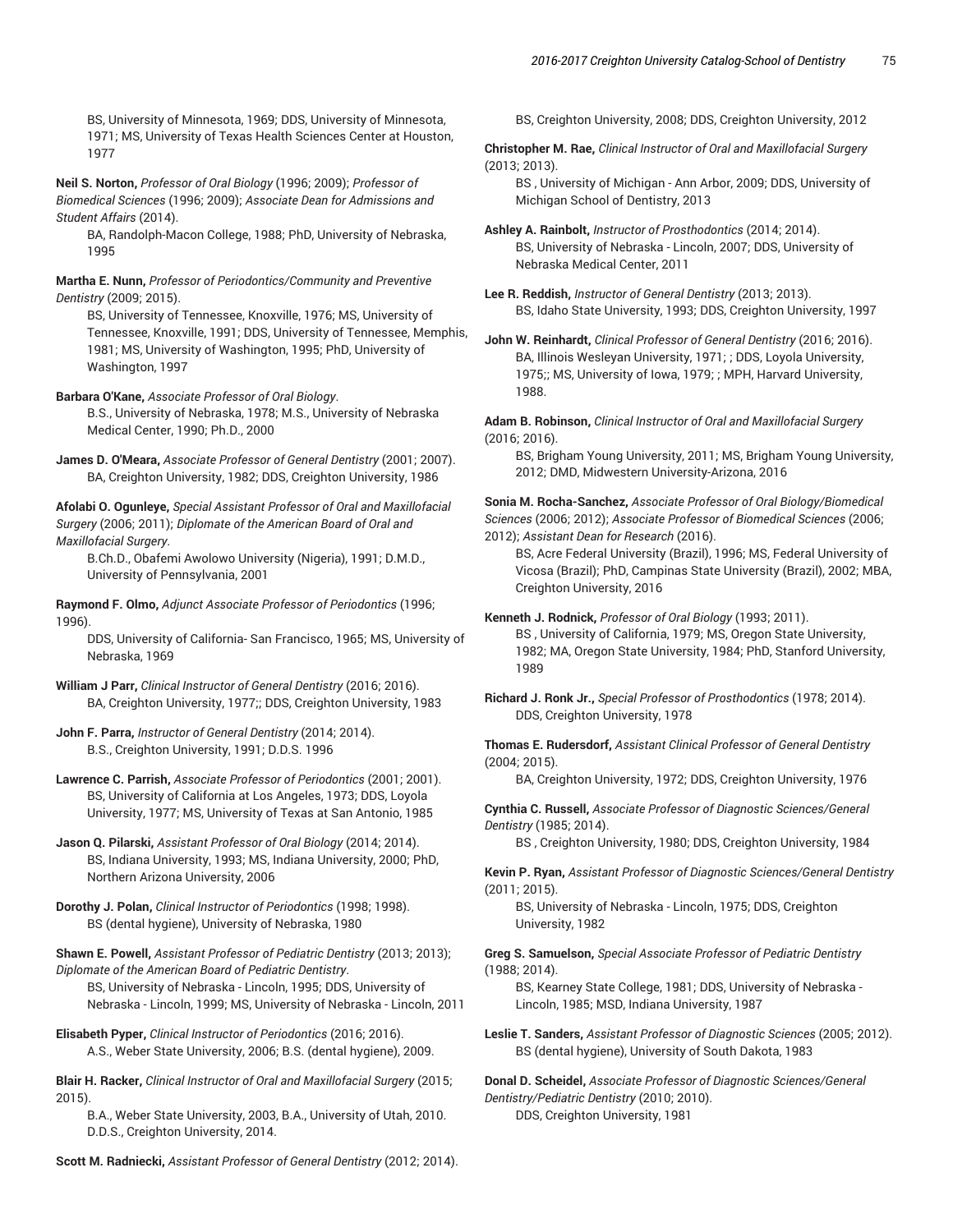**Linda S. Scheirton,** *Professor of Occupational Therapy* (1997; 2016); *Professor of Periodontics* (1997; 2016); *Professor of Pharmacy Sciences* (1997; 2016).

A.A.S., Del Mar College, 1974; B.S., Texas A&I University at Corpus Christi, 1975; M.A., University of Texas at Austin, 1978; Ph.D., University of Texas at Austin, 1990

**Leah K. Schumerth,** *Instructor of Prosthodontics* (2016; 2016). D.M.D., Temple University; 2016.

**Teryn B. Sedillo,** *Instructor of Community and Preventive Dentistry* (2016; 2016).

B.S., Kansas State University, 2007; D.D.S, Creighton University, 2014

**Raymond S. Shaddy,** *Associate Professor of General Dentistry* (1988; 2004); *Chair of the Department; Dr. Raymond W. Shaddy Endowed Chair in Operative Dentistry Chairholder* (2014; 2016).

DDS, Creighton University, 1988

**John W. Shaner,** *Associate Professor Emeritus of Diagnostic Sciences* (1999; 2016).

BS, Grove City College, 1969; DMD, University of Pittsburg, 1973; MS, University of Texas - Houston , 1978

**James L. Sheets,** *Associate Professor of Prosthodontics* (1998; 1998). BA, Pacific Lutheran University, 1972; DDS, University of California at San Francisco, 1978

**Michael I. Shnayder,** *Special Assistant Professor of Oral and Maxillofacial Surgery* (2010; 2014).

BS, University of California at Los Angeles, 1999; DDS, University of California at Los Angeles, 2003; MD, University of Nebraska Medical Center, 2006

**Joan E. Sivers,** *Associate Clinical Professor of General Dentistry* (2003; 2003).

BA, Simpson College, 1976; DDS, University of Iowa, 1981

- **Teresa L. Siwa,** *Clinical Instructor of Periodontics* (2015; 2015). A.A.S., Hastings Community College, 1983
- **Frank S. Sleder,** *Assistant Clinical Professor of Endodontics* (2015; 2015). BS, University of Nebraska Omaha, 1979; DDS, Creighton University, 1984

**Jared H. Smith,** *Associate Professor of Prosthodontics* (1988; 1988). DDS, University of Missouri - Kansas City, 1966; MS, University of North Carolina, 1973

**Henry A. St. Germain,** *Associate Clinical Professor of General Dentistry* (1997; 1997).

BA, University of New Hampshire, 1972; DMD, Tufts University, 1975; MSD, Indiana University, 1983; MA Ed, George Washington University, 1992

**Andrea K. Stahlecker,** *Clinical Instructor of Community and Preventive Dentistry* (2013).

BA, Creighton University, 2007; DDS, Creighton University, 2012

**Donald H. Stormberg,** *Professor Emeritus of Pediatric Dentistry* (1965). BS, Creighton University, 1949; DDS, Creighton University, 1954

**Randy E. Stout,** *Assistant Professor of Prosthodontics* (1985; 2000). BS, Creighton University, 1977; DDS, Creighton University, 1982 **Susan R. Sutton,** *Clinical Instructor of Periodontics* (2010; 2010). BS, University of Nebraska - Lincoln, 1992; AAS (dental hygiene), Delta College, 2003

**Holly F. Swirczek,** *Clinical Instructor of General Dentistry* (2012; 2012). BS, University of Nebraska at Omaha, 2000; DDS, Creighton University, 2005

**Carolyn L. Taggart Burns,** *Special Assistant Professor of General Dentistry* (2004; 2015).

BS, Creighton University, 1998; DDS, University of Nebraska, 2002

- **Paul E. Tamisiea,** *Professor Emeritus of General Dentistry* (1960; 2010). DDS, Creighton University, 1958; MA, University of Iowa, 1974
- **Shikha Tarang,** *Instructor of Oral Biology* (2016; 2016). B.S., Banaras Hindu University, 2001; M.S., 2003; Ph.D., 2009

**Mark H. Taylor,** *Associate Professor of Pediatric Dentistry* (1979; 1979); *Chair of the Department* (1982-85, 2006). BA, University of Nebraska, 1971; DDS, University of Nebraska, 1975

**Erin R. Terveer,** *Clinical Instructor of Periodontics* (2012; 2012). AAS (dental hygiene), Iowa Western Community College, 2010

**Ruth S. Thompson,** *Clinical Instructor of Periodontics* (2016; 2016); *Chair of*

*Iowa Western Community College Dental Hygiene Program* (2016). BS, University of North Carolina, 1978; ; MS, Columbus State University, 2004.

**Devon N. Timson-Albertson,** *Clinical Instructor of Periodontics* (2005; 2012).

AS, Dixie State College, 1998; AAS (dental hygiene), Iowa Western Community College, 2003

**Carlye Z. Travis,** *Instructor of General Dentistry* (2012; 2012). BS, Texas Christian University, 1996; DDS, University of Nebraska, 2000

**Lisa E. Uhle,** *Clinical Instructor of Periodontics* (2013; 2013). AAS, Des Moines Area Community College, 1996; RDH, Des Moines Area Community College, 2001

**Patrick R. Wachter,** *Instructor of General Dentistry* (2014; 2014). BS, Creighton University, 2009; DDS, Creighton University, 2013

**Christine S. Wagman,** *Assistant Professor of Periodontics* (1992; 2005). BS, University of Nebraska - Lincoln, 1991; RDH , University of Nebraska - Lincoln, 1991

**Timothy F. Walker,** *Assistant Professor of Diagnostic Sciences* (2006; 2012).

AA, Metropolitan Technical Community College, 1977; BS, University of Nebraska, 1981; DDS, Creighton University, 1985

**Alvin G. Wee,** *Special Associate Professor of Prosthodontics* (2011; 2011). BDS, National University of Singapore, 1992; MS, University of Iowa, 1997; MPH, Ohio State University, 2005; PhD, University of Nebraska, 2011

**Gary H. Westerman,** *Professor Emeritus of Community and Preventive Dentistry* (1973; 2016).

BS, Gonzaga University, 1965; DDS, Creighton University, 1969; MS, University of Iowa, 1973

**Michael D. Weston,** *Assistant Professor of Oral Biology* (2009; 2009).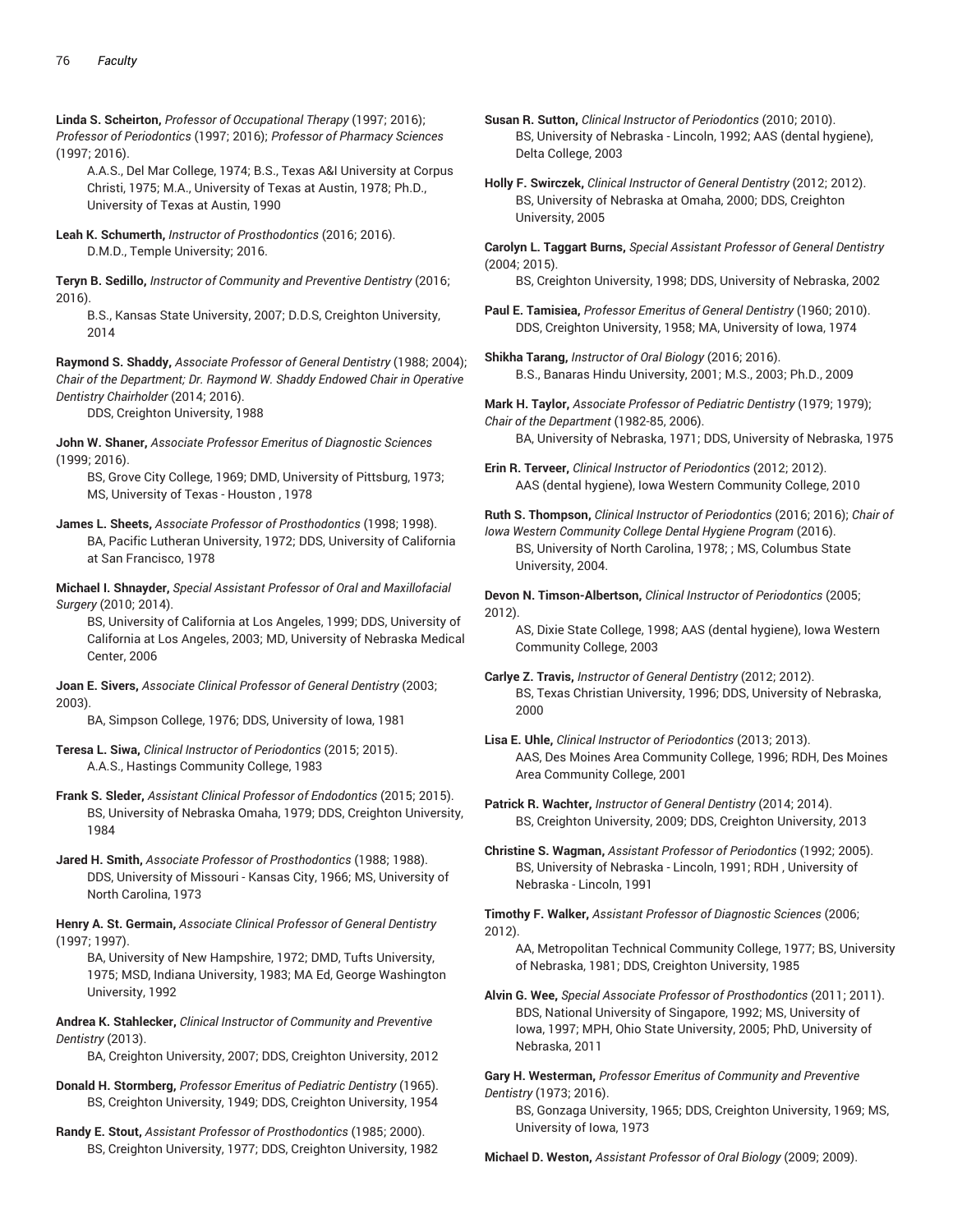BS, University of Nebraska - Kearney, 1985; MA, University of Nebraska - Omaha, 1988; PhD, Creighton University, 2004

- **Karry K. Whitten,** *Special Assistant Professor of Periodontics* (2013; 2016). BA, Hastings College, 1994; DDS, University of Nebraska Medical Center, 1997
- **Charles W. Wilcox,** *Professor Emeritus of Prosthodontics* (1995; 2016). DDS, University of Nebraska Medical Center, 1972; MS, University of Texas Health Science Center at Houston, 1981
- **Jennifer L. Wilkins,** *Clinical Instructor of Periodontics* (2012; 2012). BS (dental hygiene), University of Nebraska, 2006
- **Gilbert M Willett,** *Associate Professor of Oral Biology* (2016; 2016). BS, University of Nebraska Medical Center,1987; MS,1994; PhD,2006.

**Bryan C. Williams,** *Clinical Instructor of Oral and Maxillofacial Surgery* (2012; 2012).

BS, University of Utah, 2003; DMD, Temple University, 2012

**David E. Williams,** *Associate Professor of Oral and Maxillofacial Surgery* (2004; 2010); *Dr. Philip Maschka Chair for Ethics in Dentistry Chairholder* (2016).

BA, St. Olaf College, 1968; DDS, Northwestern University, 1979

**Terry M. Wilwerding,** *Professor of Prosthodontics/Community and Preventive Dentistry* (2004; 2010); *Dr. Oscar S. Belzer Endowed Chair in Dentistry Chairholder* (2012).

D.D.S., Creighton University, 1977; M.S.Ed, 2000; M.S., 2008.

**Nicholas C. Woodward,** *Special Assistant Professor of Pediatric Dentistry* (2015; 2015).

B.S., Nebraska Wesleyan University, 2003; D.D.S., University of Nebraska Lincoln, 2007

**I Fen (Jennifer) Yao Houng,** *Instructor of Community and Preventive Dentistry/ General Dentistry/ Periodontics* (2007; 2012). BS, Creighton University, 2000; DDS, Creighton University, 2005

- **J. Jeffrey Ybarguen,** *Assistant Professor of General Dentistry* (2005; 2011). BS, Idaho State University, 1997; DDS, Creighton University, 2001
- **Valerie K. Zgoda,** *Clinical Instructor of Periodontics* (2015; 2015). A.A.S. (Dental Hygiene), Iowa Western Community College, 2012
- **Michelle M. Zoucha,** *Clinical Instructor of Periodontics* (2012; 2012). AAS (dental hygiene), Iowa Western Community College, 2000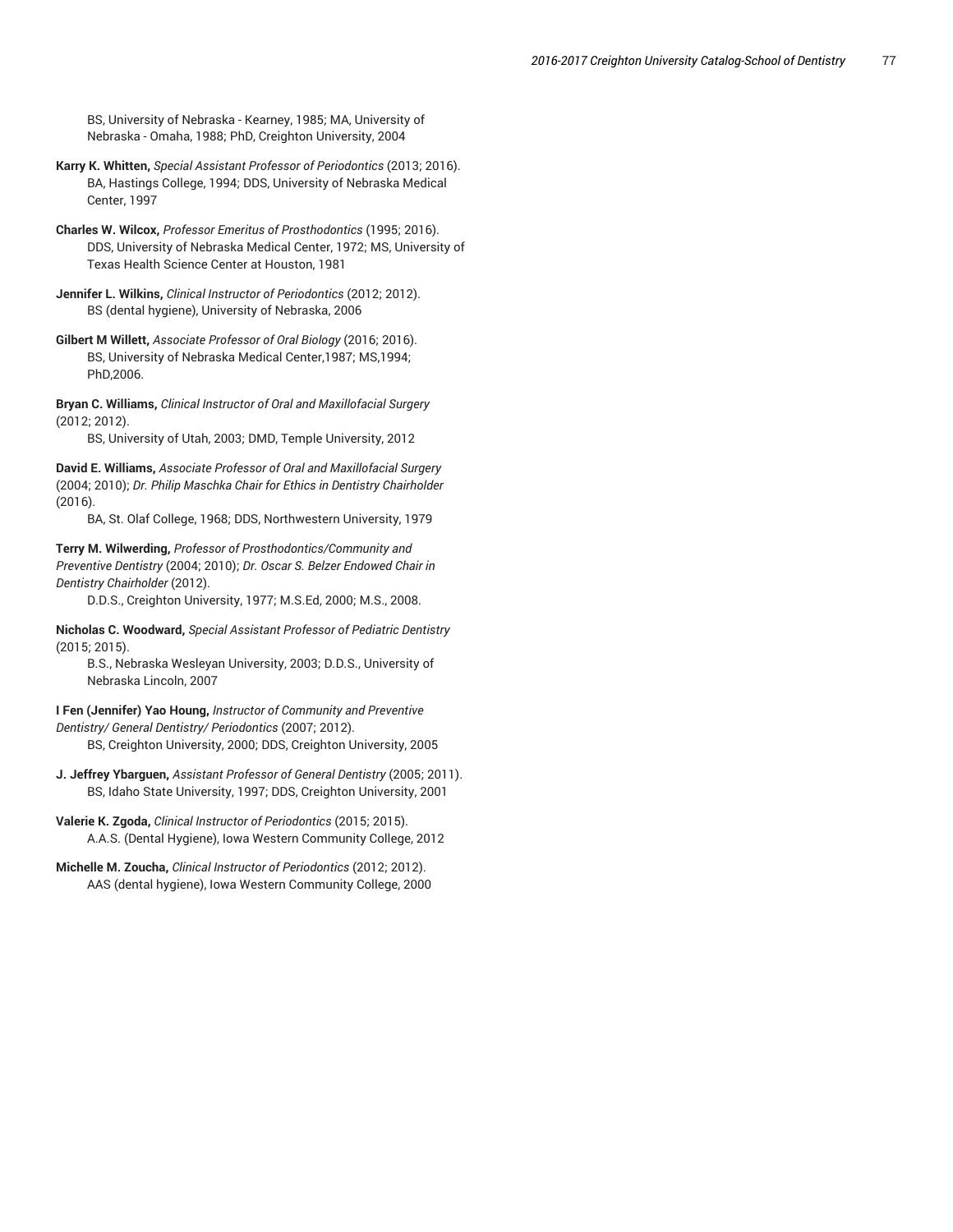## **INDEX**

| A                                                                   |
|---------------------------------------------------------------------|
|                                                                     |
| Administration, Supervision, and Academic Policies  31              |
|                                                                     |
|                                                                     |
|                                                                     |
|                                                                     |
|                                                                     |
| Application Procedures, Disbursements and Use of Awards  25         |
|                                                                     |
| в                                                                   |
| Bachelor of Science in Dental Hygiene Degree Completion Program  70 |
|                                                                     |
|                                                                     |
| C                                                                   |
|                                                                     |
|                                                                     |
|                                                                     |
|                                                                     |
|                                                                     |
|                                                                     |
| D                                                                   |
|                                                                     |
|                                                                     |
|                                                                     |
|                                                                     |
|                                                                     |
|                                                                     |
| F                                                                   |
|                                                                     |
|                                                                     |
| F                                                                   |
|                                                                     |
|                                                                     |
|                                                                     |
|                                                                     |
|                                                                     |

## G

| н                                                               |  |
|-----------------------------------------------------------------|--|
| Health Science Student Drug and Alcohol Testing 41              |  |
|                                                                 |  |
|                                                                 |  |
|                                                                 |  |
|                                                                 |  |
|                                                                 |  |
| L.                                                              |  |
|                                                                 |  |
|                                                                 |  |
|                                                                 |  |
|                                                                 |  |
| м                                                               |  |
|                                                                 |  |
|                                                                 |  |
|                                                                 |  |
|                                                                 |  |
| Mission, Learning Outcomes, and Goals and Objectives  6         |  |
|                                                                 |  |
| N                                                               |  |
|                                                                 |  |
| Notice of Opportunity and Procedure to File Complaints with the |  |
| O                                                               |  |
| P                                                               |  |
|                                                                 |  |
|                                                                 |  |
| Promotion of Academic Integrity and the Management of Academic  |  |
| R                                                               |  |
|                                                                 |  |
|                                                                 |  |